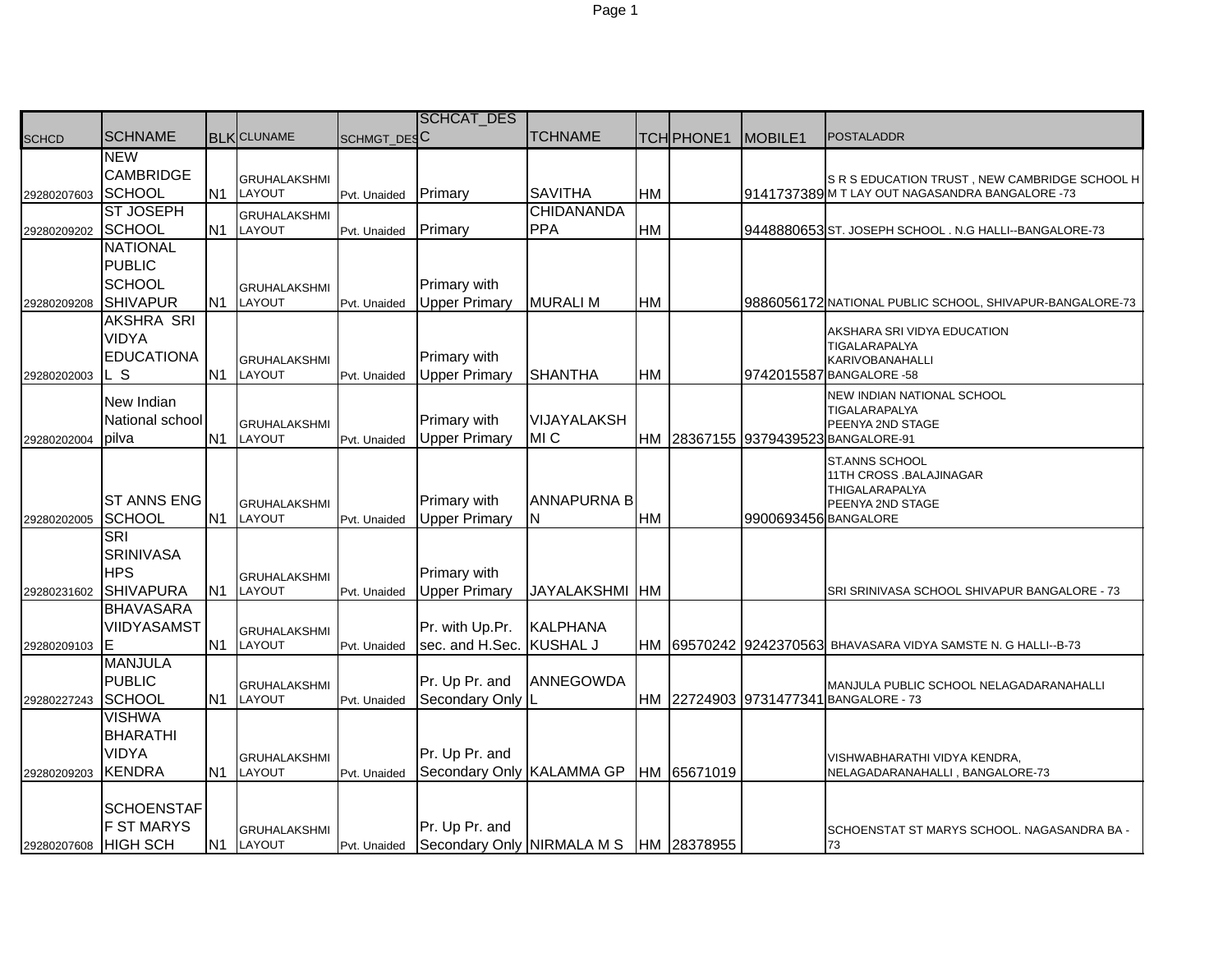| 29280207612 | NISARGAVIDY<br><b>AVAHINI</b><br><b>SCHOOL</b>                  |                 | <b>GRUHALAKSHMI</b><br>N1 LAYOUT | Pvt. Unaided | Pr. Up Pr. and<br>Secondary Only N         | MANJUNATHA                      |           | HM 28390121 |                                  |                                                                                                                     |
|-------------|-----------------------------------------------------------------|-----------------|----------------------------------|--------------|--------------------------------------------|---------------------------------|-----------|-------------|----------------------------------|---------------------------------------------------------------------------------------------------------------------|
| 29280206904 | <b>SIDDARATHA</b><br>VIDYANEKET<br><b>HANA</b>                  | N <sub>1</sub>  | <b>GRUHALAKSHMI</b><br>LAYOUT    | Pvt. Unaided | Pr. Up Pr. and<br>Secondary Only           | H.B<br>SIDDAGANGAI<br><b>AH</b> | <b>HM</b> |             |                                  | SIDDARTHA VIDYANIKETHANA<br>SIDDARTHA NAGAR<br>GANGONDANAHALLI MAIN ROAD<br>9920955050 NAGASANDRA POST BANGALORE-73 |
| 29280202006 | $K\overline{G}$<br><b>VIDYAMANDRI</b><br>A SCHOOL               | N <sub>1</sub>  | <b>GRUHALAKSHMI</b><br>LAYOUT    | Pvt. Unaided | Pr. Up Pr. and<br>Secondary Only           | M<br>CHANDRANNA HM              |           |             |                                  | K.G VIDYAMANDIRA PEENYA MAIN ROAD<br>9844928668 TIGALARAPALYA BANGALORE-58                                          |
| 29280208816 | <b>RAJAJINAGAR</b><br>A NURSERY<br><b>AND</b><br><b>PRIMARY</b> |                 | N1 JUGANAHALLI                   | Pvt. Unaided | Primary with<br><b>Upper Primary</b>       | <b>OMKARAMURT</b><br>HY.K       |           |             | HM 23111450 9844770210 B.LORE-10 | RAMAMANDIRA<br><b>RAJAJINAGARA</b>                                                                                  |
| 29280232904 | <b>NEW</b><br><b>OXFORD</b><br><b>SCHOOL 6TH</b><br><b>BLK</b>  | N1              | <b>JUGANAHALLI</b>               | Pvt. Unaided | Pr. Up Pr. and<br>Secondary Only TANUJA    |                                 |           | HM 23400610 |                                  | <b>NEW OXFORD HIGH SCHOOL</b><br>Vth BLOCK<br>,RAJAJINAGAR,B-560010                                                 |
| 29280232909 | <b>GOKUL</b>                                                    | N <sub>1</sub>  | <b>JUGANAHALLI</b>               | Pvt. Unaided | Pr. Up Pr. and<br><b>Secondary Only</b>    | [LALITHA]<br><b>JEJICHACO</b>   |           |             |                                  | gokul convent<br>RAJAJINAGARA<br>HM 41672017 9343157609 BANGALORE 10                                                |
| 29280232911 | <b>SVES</b><br><b>ENGLISH</b><br><b>HIGH</b><br><b>SCHOOL</b>   | N <sub>1</sub>  | <b>JUGANAHALLI</b>               | Pvt. Unaided | Pr. Up Pr. and<br>Secondary Only SHANTHIG  |                                 |           |             | HM 23159613 9900567945 560010    | SVES ENGLISH HIGH SCHOOL, 4th BLOCK, RAJAJINGAR, B-                                                                 |
| 29280232912 | V.S.M<br><b>ENGLISH</b><br><b>SCHOOL</b>                        |                 | N1 JUGANAHALLI                   | Pvt. Unaided | Pr. Up Pr. and<br>Secondary Only HEMALATHA |                                 |           |             |                                  | V.S.M. ENGLISH SCHOOL, 682/A, IIIMAIN, IV BLOCK,<br>HM 23154102 9341279098 RAJAJINAGAR BANGALORE-10                 |
| 29280200610 | <b>SJR PRIMARY</b><br><b>SCHOOL</b>                             | N <sub>1</sub>  | <b>JUGANAHALLI</b>               | Pvt. Unaided | Pr. Up Pr. and<br>Secondary Only KUMAR N   | <b>VASANTH</b>                  |           | HM 23359477 |                                  | 6th block<br>RAJAJI NAGARA<br><b>BANGALORE 10</b>                                                                   |
| 29280208828 | <b>TAGORE</b><br><b>MEMORIAL</b><br><b>SCHOOL</b>               |                 | N1 JUGANAHALLI                   | Pvt. Unaided | Pr. Up Pr. and<br>Secondary Only MS.KAMALA |                                 |           |             | HM 23154644 9845125886 B,LORE-10 | TAGORE MEMORIAL ENGLISH HIGH SCHOOL<br>#963, 2ND MAIN<br>4TH BLOCK, RAJAJINAGAR                                     |
| 29280200401 | <b>ASSUMPTION</b><br><b>SCHOOL</b><br><b>RAJAJINAGAR</b><br>IA  | IN <sub>1</sub> | JUGANAHALLI                      | Pvt. Unaided | Pr. Up Pr. and<br>Secondary Only OUJA      | MRS, MARYD'S                    | HM        |             |                                  | RAJAJI NAGARA<br><b>II ND BLOCK</b><br>B,LORE-10                                                                    |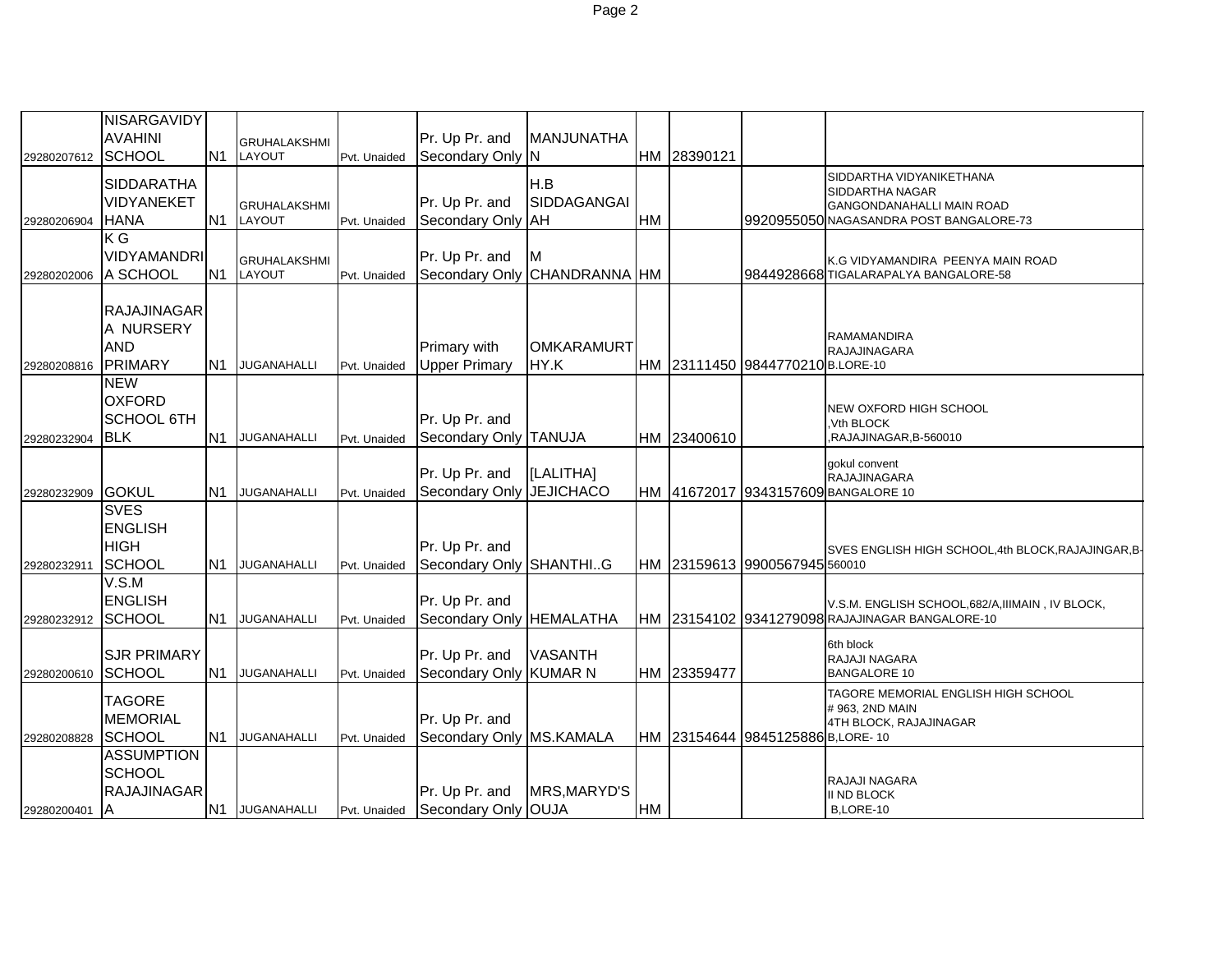| 29280200409          | <b>KLE SOCIETY</b><br><b>RAJAJINAGAR</b><br>A        | N <sub>1</sub>  | <b>JUGANAHALLI</b>              | Pvt. Unaided | Pr. Up Pr. and<br>Secondary Only BANAKAR     | KEERTHIRAJ                                         |           | HM 23429807 |                        | K.L.E SOCIETY RAJAJINAGAR<br>B,LORE-10                                                                  |
|----------------------|------------------------------------------------------|-----------------|---------------------------------|--------------|----------------------------------------------|----------------------------------------------------|-----------|-------------|------------------------|---------------------------------------------------------------------------------------------------------|
| 29280208808          | <b>ST MARKS</b><br><b>CONVENT</b><br>RAJAJINAGAR N1  |                 | <b>JUGANAHALLI</b>              | Pvt. Unaided | Pr. Up Pr. and<br>Secondary Only DEEPA M S   |                                                    |           |             |                        | #294, BASAPPA COMPLEX,<br>17THMAIN, 3RD BLOCK<br>RAJAJINAGAR,<br>HM 23201035 8050802833 BANGALORE-10    |
| 29280200412          | <b>PRESENTATI</b><br>ON SCHL 2ND<br><b>BLK RNGR</b>  | N <sub>1</sub>  | <b>JUGANAHALLI</b>              | Pvt. Unaided | Pr. Up Pr. and<br>Secondary Only SRIKANTH    |                                                    | <b>HM</b> |             | 9844197419 LORE-10     | PRESENTATION SCHOOL 2ND BLK RAJAJINAGAR B-                                                              |
| 29280208806          | <b>KHODAY</b><br><b>PRIMARY SCH</b><br>RAMMANDIRA N1 |                 | <b>JUGANAHALLI</b>              | Pvt. Unaided | Pr. Up Pr. and<br>Secondary Only SUJATHA N M |                                                    |           |             |                        | KHODAY PRIMARY HIGH SCHOOL#4 cross s.s. AREA 5TH<br>HM 23207400 9886916133 BLOCK RAJAJINAGAR B-LORE -10 |
| 29280231814          | <b>ST. PATRICS</b><br><b>MEMORIAL</b><br>SCHOOL      | N <sub>1</sub>  | ULLAU NEW<br><b>TOWN</b>        | Pvt. Unaided | Primary with<br><b>Upper Primary</b>         | SHIVAKUMAR.<br>C.P                                 |           | HM 32499422 |                        |                                                                                                         |
| 29280231815          | <b>NEW</b><br><b>HARDWIC</b><br><b>SCHOOL</b>        | N <sub>1</sub>  | ULLAU NEW<br><b>TOWN</b>        | Pvt. Unaided | Primary with<br><b>Upper Primary</b>         | <b>KEERTHI</b><br><b>BHAVANI</b><br><b>SHARATH</b> |           |             | HM 22748584 9972077099 |                                                                                                         |
| 29280231902          | <b>YSNR</b><br><b>CONVENT</b><br>KODIGEHALLI N1      |                 | ULLAU NEW<br><b>TOWN</b>        | Pvt. Unaided | <b>Primary with</b><br><b>Upper Primary</b>  | M.GEETHA                                           |           |             | HM 23282828 9901911367 |                                                                                                         |
| 29280232102          | <b>MARUTHI</b><br><b>INTERNATION</b><br>AL PUBLIC    | S <sub>N1</sub> | <b>ULLAU NEW</b><br><b>TOWN</b> | Pvt. Unaided | Primary with<br><b>Upper Primary</b>         | <b>JAYAMMAR</b>                                    | <b>HM</b> |             |                        | <b>MARUTHI INTERNATIONAL PUBLIC SCHOOL</b><br><b>KODIGEHLLI COONY</b><br>9632455129 BANGALORE91         |
| 29280231808          | <b>NISARGA</b><br><b>PUBLIC</b><br><b>SCHOOL</b>     | N <sub>1</sub>  | ULLAU NEW<br><b>TOWN</b>        | Pvt. Unaided | Primary with<br><b>Upper Primary</b>         | <b>USHA A G</b>                                    | <b>HM</b> |             | 9886542429             | NISARGA PUBLIC SCHOOL<br><b>HULLALU NEW TOWN</b><br>BANGALORE-560056                                    |
| 29280231809 BHARATHI | <b>LIONS SEVA</b>                                    | N <sub>1</sub>  | ULLAU NEW<br><b>TOWN</b>        | Pvt. Unaided | <b>Primary with</b><br><b>Upper Primary</b>  | <b>B.S NIJAGUNA</b><br><b>SHIVAYOGI</b>            | HM        |             | 9844355134             | LIONS SEVA BHARATHI VIDYALYA<br>HULLALLU UPANAGARA.<br>BANGALORE-560056                                 |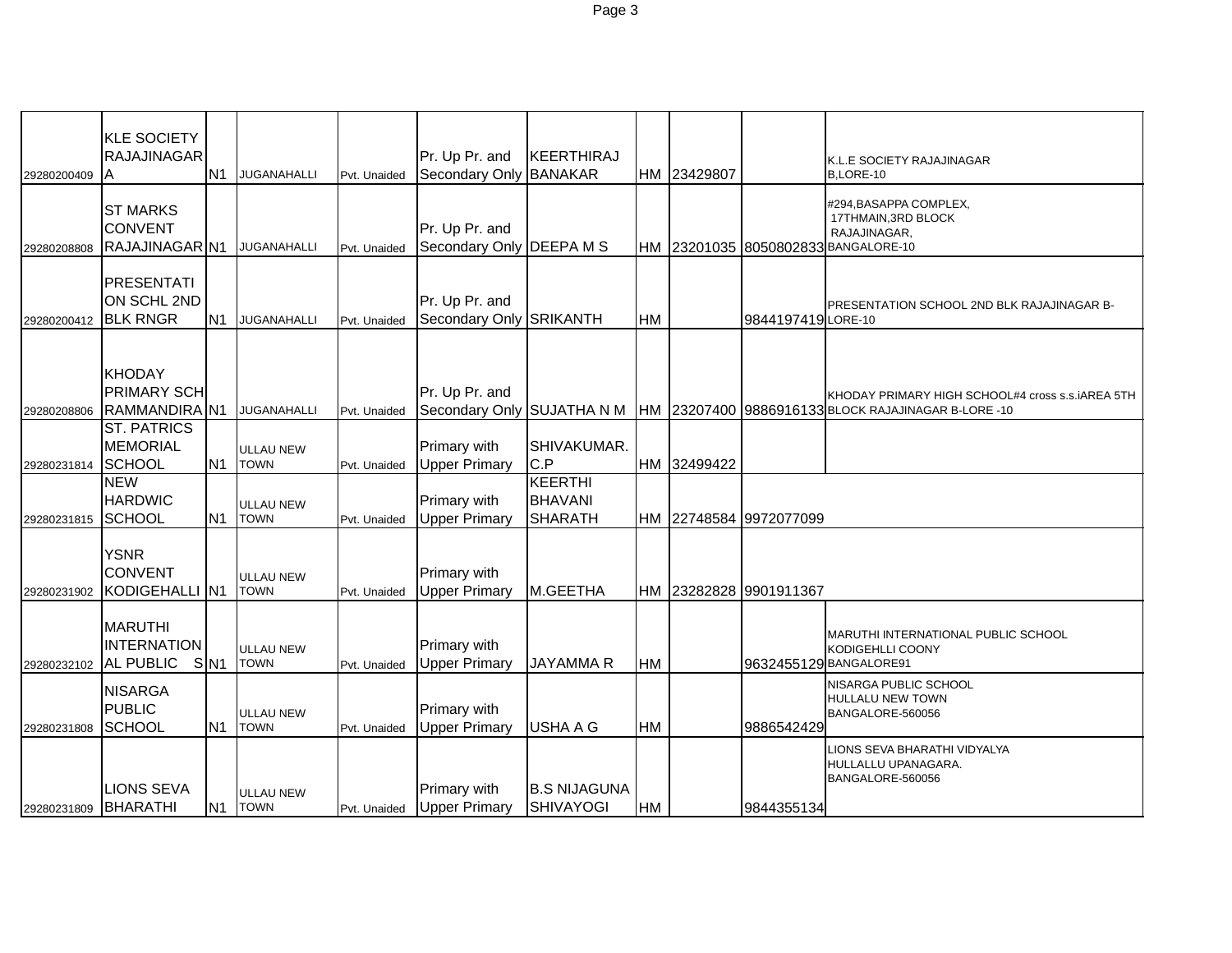|                   | <b>NATIONAL</b>   |                |                                 |              |                          |                    |           |             |                        | NATIONAL PUBLIC SCHOOL. HULLALU NEW TOWN    |
|-------------------|-------------------|----------------|---------------------------------|--------------|--------------------------|--------------------|-----------|-------------|------------------------|---------------------------------------------|
|                   | <b>PUBLIC</b>     |                | <b>ULLAU NEW</b>                |              | <b>Primary with</b>      |                    |           |             |                        | YASHAWANTHA PURA (HQ)<br>MUNIYPPA LAYOUT    |
| 29280231803       | <b>SCHOOL</b>     | N <sub>1</sub> | <b>TOWN</b>                     | Pvt. Unaided | <b>Upper Primary</b>     | ASHA.R             | <b>HM</b> |             |                        | 9916685117 BANGALORE-560056                 |
|                   |                   |                |                                 |              |                          |                    |           |             |                        | PAVITHRA PUBLIC SCHOOL.                     |
|                   |                   |                |                                 |              |                          |                    |           |             |                        | MANGANAHLLI.                                |
|                   | <b>PAVITHRA</b>   |                |                                 |              |                          |                    |           |             |                        | SULIKERE (POST)                             |
|                   | <b>PUBLIC</b>     |                | <b>ULLAU NEW</b>                |              | <b>Primary with</b>      |                    |           |             |                        | BANGALORE-560060                            |
| 29280202402       | <b>SCHOOL</b>     | N <sub>1</sub> | <b>TOWN</b>                     | Pvt. Unaided | <b>Upper Primary</b>     | <b>SANDHYA</b>     | <b>HM</b> |             | 8123396004             |                                             |
|                   |                   |                |                                 |              |                          |                    |           |             |                        | ST.STEPHON PUBLIC SCHOOL                    |
|                   |                   |                |                                 |              |                          |                    |           |             |                        | MANGANAHALLI<br>BANGALORE-560060            |
|                   |                   |                |                                 |              |                          |                    |           |             |                        |                                             |
|                   | <b>ST STEPHON</b> |                | <b>ULLAU NEW</b>                |              | <b>Primary with</b>      | <b>ACHAMMA</b>     |           |             |                        |                                             |
| 29280202403       | <b>SCHOOL</b>     | N <sub>1</sub> | <b>TOWN</b>                     | Pvt. Unaided | <b>Upper Primary</b>     | GEORGE             |           |             | HM 23211813 9611469430 |                                             |
|                   |                   |                |                                 |              |                          |                    |           |             |                        | AMRUTHA VIDYALAYAM                          |
|                   | <b>AMRUTHA</b>    |                |                                 |              | Pr. with Up.Pr.          | <b>SATHI UNNI</b>  |           |             |                        | #136 HULLALU CROSS ROAD                     |
| 29280231807       | VIDYALAYAM        | N <sub>1</sub> | <b>ULLAU NEW</b><br><b>TOWN</b> | Pvt. Unaided | sec. and H.Sec. KRISHNAN |                    |           |             | HM 23241565 8867772009 | BANGALORE-56-                               |
|                   |                   |                |                                 |              |                          |                    |           |             |                        |                                             |
|                   | <b>ANNIE</b>      |                |                                 |              |                          |                    |           |             |                        | ANNIE BESANT HIGHER PRIMARY AND HIGH SCHOOL |
|                   | <b>BEASENT</b>    |                | <b>ULLAU NEW</b>                |              | Pr. Up Pr. and           |                    |           |             |                        | GOLLARAHATTI, MAGADI MAIN ROAD,             |
| 29280202704       | <b>CONVENT</b>    | N <sub>1</sub> | <b>TOWN</b>                     | Pvt. Unaided | Secondary Only ADIMURTHI |                    |           |             |                        | HM 23587083 9845829735 BANGALORE-560091     |
|                   | <b>STELLA</b>     |                |                                 |              |                          |                    |           |             |                        |                                             |
|                   | <b>MARY'S</b>     |                |                                 |              |                          |                    |           |             |                        |                                             |
|                   | <b>PUBLIC</b>     |                |                                 |              |                          |                    |           |             |                        | STELLA MARY, S PUBLIC SCHOOL. DASARAHALLI - |
| 29280227239       | <b>SCHOOL</b>     | IN1            | MALLASANDRA                     | Pvt. Unaided | <b>Primary</b>           | <b>NANDHINI</b>    | <b>HM</b> |             |                        | 9739277904 BAQNGALORE-57                    |
|                   | <b>MOTHER</b>     |                |                                 |              | Primary with             | <b>KEERTIVARMA</b> |           |             |                        | MOTHER CARMEL PUBLIC SCHOOL NAGASANDRA POST |
| 29280207407       | <b>CARMEL</b>     |                | N1 MALLASANDRA                  | Pvt. Unaided | <b>Upper Primary</b>     | RD                 | <b>HM</b> |             |                        | 9590637563 NAGASANDRA.-B-73                 |
|                   |                   |                |                                 |              |                          |                    |           |             |                        |                                             |
|                   | M G ENGLISH       |                |                                 |              |                          |                    |           |             |                        |                                             |
|                   | <b>SCHOOL</b>     |                |                                 |              |                          |                    |           |             |                        |                                             |
|                   | <b>CHOKKASAN</b>  |                |                                 |              | <b>Primary with</b>      | <b>MOHSINA</b>     |           |             |                        |                                             |
| 29280209104       | DR                |                | N1 MALLASANDRA                  | Pvt. Unaided | <b>Upper Primary</b>     | <b>BEGUM</b>       | <b>HM</b> |             |                        | M G ENGLISH SCHOOL CHOKKASANDRA-B-57        |
|                   | <b>GOOD</b>       |                |                                 |              |                          |                    |           |             |                        |                                             |
|                   | <b>SHEPHARD</b>   |                |                                 |              |                          |                    |           |             |                        |                                             |
|                   | <b>CONVENT</b>    |                |                                 |              | <b>Primary with</b>      |                    |           |             |                        | GOOD SHEPHARD CONVENT SCHOOL, MALASANDRA,   |
| 29280207610       | <b>SCHOOL</b>     |                | N1 MALLASANDRA                  | Pvt. Unaided | <b>Upper Primary</b>     | <b>INDRANI</b>     |           | HM 22731288 |                        | <b>BANGALORE--57</b>                        |
|                   | LAKSHMI           |                |                                 |              |                          |                    |           |             |                        |                                             |
|                   | <b>PUBLIC</b>     |                |                                 |              |                          |                    |           |             |                        |                                             |
|                   | <b>EDUCATION</b>  |                |                                 |              | Pr. Up Pr. and           |                    |           |             |                        | LAKSHMI PUBLIC SCHOOL (SVV) CONVENT         |
| 29280207402 SOCIE |                   |                | N1 MALLASANDRA Pvt. Unaided     |              | Secondary Only SHANTI KJ |                    | <b>HM</b> |             |                        | 9964701206 NAGASANDRA BANGALORE--73         |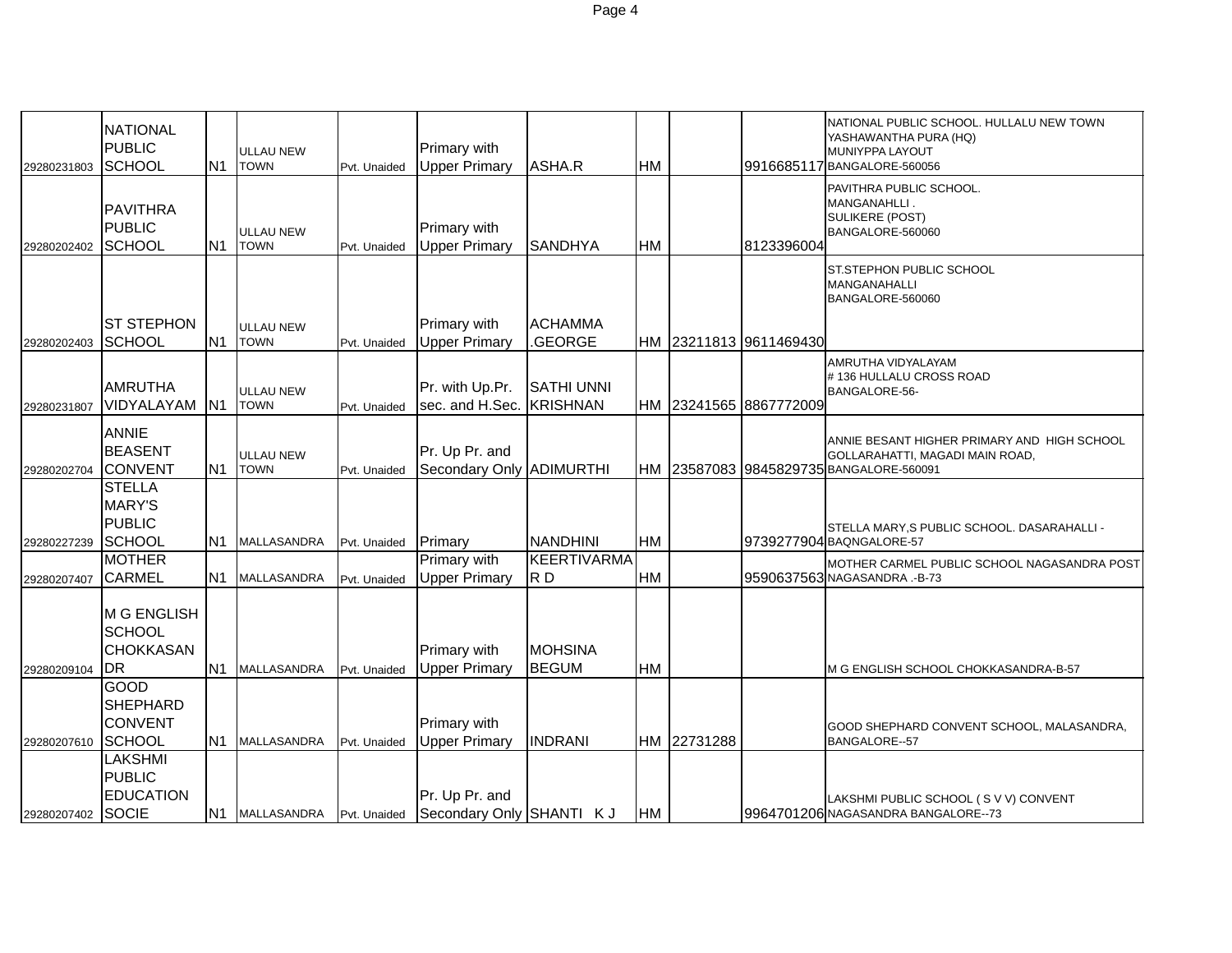|             | SIDDAGANGA          |                |                    |              |                                          |                   |           |             |                                   |                                                            |
|-------------|---------------------|----------------|--------------------|--------------|------------------------------------------|-------------------|-----------|-------------|-----------------------------------|------------------------------------------------------------|
|             | H SCHOOL            |                |                    |              |                                          |                   |           |             |                                   |                                                            |
|             | <b>NAGASANDR</b>    |                | N1 MALLASANDRA     |              | Pr. Up Pr. and<br>Secondary Only SHYLAJA |                   | HM        |             |                                   |                                                            |
| 29280207405 | A<br><b>TRIVENI</b> |                |                    | Pvt. Unaided |                                          |                   |           |             |                                   | 9916045695 SIDDAGANGA HIGH SCHOOL NAGASANDRA POST - B-73   |
|             | <b>MEMORIAL</b>     |                |                    |              |                                          |                   |           |             |                                   |                                                            |
|             | <b>HPS</b>          |                |                    |              | Pr. Up Pr. and                           | <b>NOOR</b>       |           |             |                                   |                                                            |
| 29280207604 | <b>HESARAGHA</b>    | N <sub>1</sub> | <b>MALLASANDRA</b> | Pvt. Unaided | Secondary Only AYESHA                    |                   |           | HM 23721148 |                                   | TRIVENI MEMORIAL SCHOOL MALLASANDRA -57                    |
|             |                     |                |                    |              |                                          |                   |           |             |                                   |                                                            |
|             | <b>SHAROON</b>      |                |                    |              | Pr. Up Pr. and                           | <b>MEERA RANI</b> |           |             |                                   |                                                            |
| 29280229811 | <b>SCHOOL</b>       |                | N1 MALLASANDRA     | Pvt. Unaided | Secondary Only                           | <b>SHARMA</b>     | HM 0      |             |                                   | 9147508482 KAMMAGONDANAHALLI .BANGALORE.15                 |
|             | <b>SRIVIDYANIK</b>  |                |                    |              |                                          |                   |           |             |                                   |                                                            |
|             | <b>ETAN</b>         |                |                    |              | Pr. Up Pr. and                           |                   |           |             |                                   | T.DASARAHALLI<br><b>DMM GARDEN</b>                         |
| 29280227244 | <b>SCHOOL</b>       |                | N1 MALLASANDRA     | Pvt. Unaided | Secondary Only RAMYA N A                 |                   |           | HM 28371110 |                                   | B.LORE-57                                                  |
|             |                     |                |                    |              |                                          |                   |           |             |                                   |                                                            |
|             | <b>SDA HIGH</b>     |                |                    |              | Pr. Up Pr. and                           | LIZZY             |           |             |                                   |                                                            |
| 29280229801 | <b>SCHOOL</b>       | N1             | MALLASANDRA        | Pvt. Unaided | Secondary Only                           | DEVASAGAYM HM     |           |             |                                   | 28388489 9945561346 SDA HIGH SCHOOL K.G.HALLI BANGALORE-15 |
|             | ST.                 |                |                    |              |                                          |                   |           |             |                                   |                                                            |
|             | <b>STEPHENS</b>     |                |                    |              | Pr. Up Pr. and                           | <b>ANTHONIAMM</b> |           |             |                                   | ST.STEPHENS AYYALORE FARM K.G.HALLI                        |
| 29280229804 | SCHOOL              |                | N1 MALLASANDRA     | Pvt. Unaided | Secondary Only A                         |                   |           |             |                                   | HM 23455032 9342574594 BANGALORE-15                        |
|             | <b>MILLENIUM</b>    |                |                    |              |                                          |                   |           |             |                                   |                                                            |
|             | <b>PUBLIC</b>       |                |                    |              |                                          |                   |           |             |                                   |                                                            |
|             | SCHOOL KG           |                |                    |              | Pr. Up Pr. and                           |                   |           |             |                                   | MILLENIUM PUBLIC SCHOOL K.G.HALLI. JALAHALLI.              |
| 29280229805 | IHA                 |                | N1 MALLASANDRA     | Pvt. Unaided | Secondary Only AGNES DIAS                |                   |           |             | HM 23450848 9986291049 BANGALORE. |                                                            |
|             | <b>CLUNY</b>        |                |                    |              |                                          |                   |           |             |                                   |                                                            |
|             | <b>CONVENT</b>      |                |                    |              | Pr. Up Pr. and                           | <b>SR</b>         |           |             |                                   | CLUNY CONVENT SCHOOL S M ROAD JALAHALLI                    |
| 29280229809 | <b>SCHOOL</b>       |                | N1 MALLASANDRA     | Pvt. Unaided | Secondary Only PHILOMENA                 |                   |           | HM 28389725 |                                   | BANGALORE13                                                |
|             | <b>IDEAL</b>        |                |                    |              |                                          |                   |           |             |                                   |                                                            |
|             | <b>EDUCATION</b>    |                |                    |              |                                          |                   |           |             |                                   |                                                            |
|             | <b>CENTRE</b>       |                |                    |              | Pr. Up Pr. and                           |                   |           |             |                                   | IDEAL EDUCATION CENTER BHEL MINI COLONY T                  |
| 29280227229 | <b>BHEL MI</b>      |                | N1 MALLASANDRA     | Pvt. Unaided | Secondary Only PRAVATHI                  |                   |           |             |                                   | HM 28377246 9449520877 DASARAHALLI BANGALORE-57            |
|             | <b>SHUBHODAY</b>    |                |                    |              |                                          |                   |           |             |                                   |                                                            |
|             | A VIDYA             |                |                    |              |                                          |                   |           |             |                                   |                                                            |
|             | <b>SAMSTE T</b>     |                |                    |              | Pr. Up Pr. and                           |                   |           |             |                                   | SHUBHODADA VIDYASAMSTE T DASARAHALLI-                      |
| 29280227237 | <b>DASA</b>         | IN1            | <b>MALLASANDRA</b> | Pvt. Unaided | Secondary Only JYOTHI                    |                   | <b>HM</b> |             |                                   | 9448265220 BANGALORE--57                                   |
|             | <b>SREE</b>         |                |                    |              |                                          |                   |           |             |                                   |                                                            |
|             | <b>AYAPPA</b>       |                |                    |              |                                          |                   |           |             |                                   |                                                            |
|             | <b>EDUCATION</b>    |                |                    |              | Pr. Up Pr. and                           |                   |           |             |                                   | SREE AYYAPPA EDUCATION CENTER, T, DASARAHALLI-             |
| 29280227238 | <b>CENTRE</b>       |                | N1 MALLASANDRA     | Pvt. Unaided | Secondary Only CHAYA M R                 |                   | <b>HM</b> |             |                                   | 9902965049 BANGALORE-57                                    |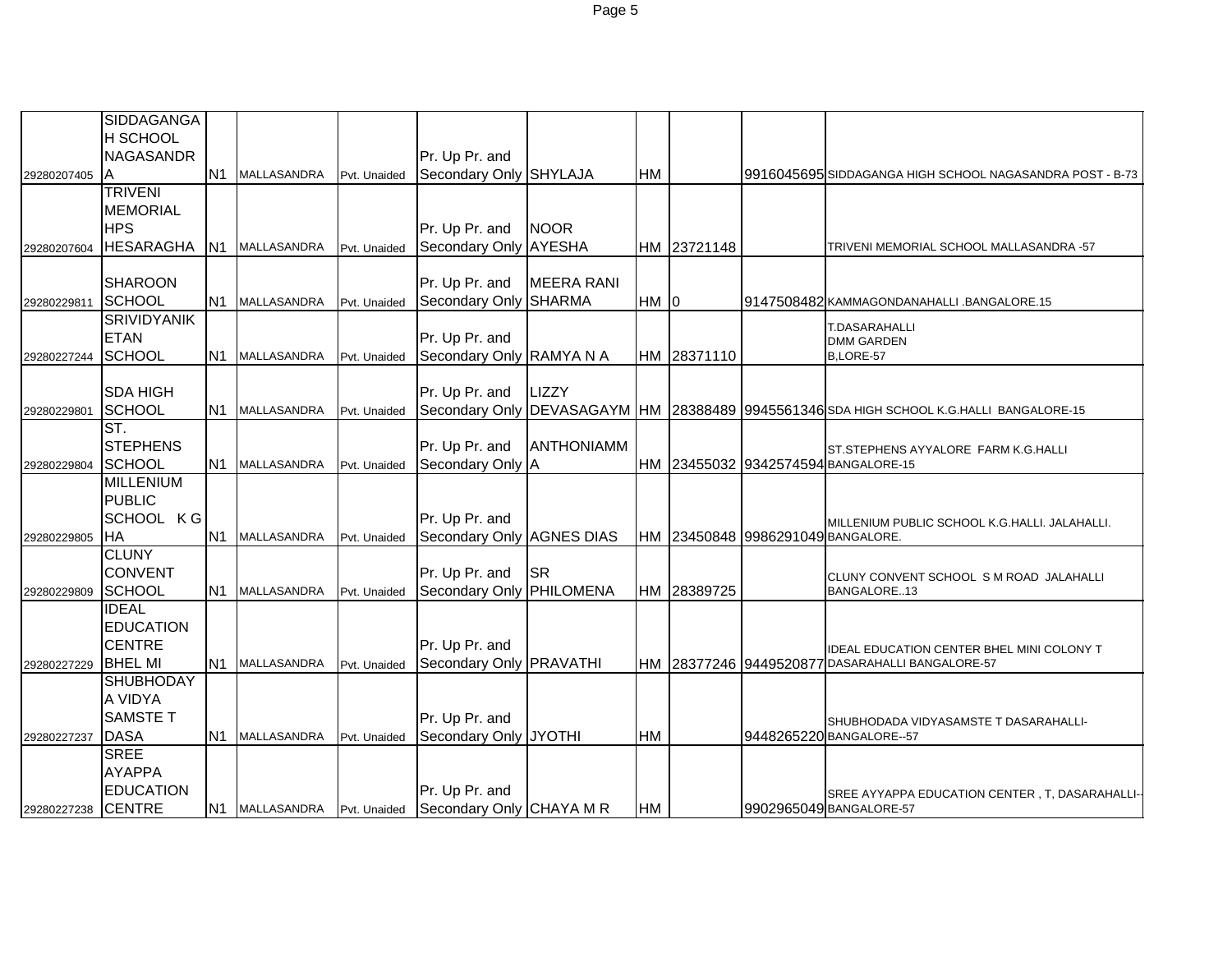|                     | VIJAYABHARA         |                |                    |              |                            |                    |    |             |                    |                                                                     |
|---------------------|---------------------|----------------|--------------------|--------------|----------------------------|--------------------|----|-------------|--------------------|---------------------------------------------------------------------|
|                     | <b>THI ENGLISH</b>  |                |                    |              | Pr. Up Pr. and             |                    |    |             |                    |                                                                     |
| 29280227241         | SCHOOL              | N <sub>1</sub> | <b>MALLASANDRA</b> | Pvt. Unaided | Secondary Only MANJULA N   |                    |    | HM 28393957 |                    | VIJAYABHARATHI ENGLISH SCHOOL T DASARAHALLI<br><b>BANGALORE--57</b> |
|                     |                     |                |                    |              |                            |                    |    |             |                    |                                                                     |
|                     | <b>VISHAL</b>       |                |                    |              | Pr. Up Pr. and             |                    |    |             |                    |                                                                     |
| 29280227242         | SCHOOL              | N1             | <b>MALLASANDRA</b> | Pvt. Unaided | Secondary Only ROSE MARY   |                    |    | HM 65330486 |                    | VISHAL PUBLIC SCHOOL T DASARAHALLI, BANGALORE-<br>57                |
|                     |                     |                |                    |              |                            |                    |    |             |                    |                                                                     |
|                     | <b>VIDYA PUBLIC</b> |                |                    |              |                            |                    |    |             |                    |                                                                     |
|                     | <b>SCG KG</b>       |                |                    |              | Pr. Up Pr. and             | <b>SHIVARAJANN</b> |    |             |                    |                                                                     |
| 29280208901         | <b>HALLI JALA</b>   | N <sub>1</sub> | MALLASANDRA        | Pvt. Unaided | Secondary Only A J M       |                    |    |             |                    | HM 28388287 9449151221 VIDYA PUBLIC SCHOOL NO 22, K G HALLI B-15    |
|                     | <b>MAHIMAPPA</b>    |                |                    |              |                            |                    |    |             |                    |                                                                     |
|                     | <b>EDUCATION</b>    |                |                    |              | Pr. Up Pr. and             |                    |    |             |                    | MAHIMAPPA EDUCATION SCHOOL CHOKKASANDRA.                            |
| 29280209102         | SCHOOL              | N <sub>1</sub> | <b>MALLASANDRA</b> | Pvt. Unaided | Secondary Only VEENA       |                    | HM |             |                    | 9743043170 T.D.HALLI-B-57                                           |
|                     | <b>NATIONAL</b>     |                |                    |              |                            |                    |    |             |                    |                                                                     |
|                     | <b>PUBLIC</b>       |                |                    |              |                            |                    |    |             |                    |                                                                     |
|                     | SCHOOL              |                |                    |              | Pr. Up Pr. and             |                    |    |             |                    | NATIONAL PUBLIC SCHOOL MALLASANDRA                                  |
| 29280207606         | <b>MALLSAND</b>     | N1             | <b>MALLASANDRA</b> | Pvt. Unaided | Secondary Only RATHNABAI   |                    | HM |             |                    | 9945531221 BANGALORE-57                                             |
|                     |                     |                |                    |              |                            |                    |    |             |                    |                                                                     |
|                     | <b>NEW</b>          |                |                    |              |                            |                    |    |             |                    |                                                                     |
|                     | <b>CAMBRIDGE</b>    |                |                    |              |                            |                    |    |             |                    |                                                                     |
|                     | SCHOOL              |                |                    |              | Pr. Up Pr. and             | <b>TITTY</b>       |    |             |                    | <b>NEW CAMBRIDGE SCHOOL MALLASANDRA</b>                             |
| 29280207607         | MALLSENDRA N1       |                | <b>MALLASANDRA</b> | Pvt. Unaided | Secondary Only MACHAIAH    |                    |    | HM 23720331 |                    | <b>BANGALORE -- 57</b>                                              |
|                     | BNR                 |                |                    |              |                            |                    |    |             |                    |                                                                     |
|                     | <b>INTERNATION</b>  |                |                    |              | Pr. Up Pr. and             |                    |    |             |                    | B N R. I P SCHOOL . NO48-51 MALLASANDRA -                           |
| 29280207609         | AL SCHOOL           | N <sub>1</sub> | <b>MALLASANDRA</b> | Pvt. Unaided | Secondary Only BHUSHAN N   |                    |    |             |                    | HM 65342233 9900498215 BANGALORE-57                                 |
|                     | <b>MAGNUMINTE</b>   |                |                    |              |                            | B <sub>R</sub>     |    |             |                    |                                                                     |
|                     | <b>RNATIONAL</b>    |                |                    |              | Pr. Up Pr. and             | <b>BHAGYALAKS</b>  |    |             |                    | MAGNMINTERNATIONAL SCHOOL .MALLASANDRA-                             |
| 29280207605         | <b>SCH PIPELI</b>   | N <sub>1</sub> | MALLASANDRA        | Pvt. Unaided | Secondary Only HMI         |                    |    |             |                    | HM 28398896 9902253525 BANGALORE-57                                 |
|                     |                     |                |                    |              |                            |                    |    |             |                    |                                                                     |
|                     | <b>M.M BRIGHT</b>   |                |                    |              | Pr. Up Pr. and             |                    |    |             |                    |                                                                     |
| 29280207611         | SCHOOL              | N1             | <b>MALLASANDRA</b> | Pvt. Unaided | Secondary Only MANJULA B S |                    |    |             |                    | HM 41170079 9945800432 M M BRIGHT SCHOOL CHOKKASANDRA BANGALORE -57 |
|                     | <b>BRILLIANT</b>    |                |                    |              |                            |                    |    |             |                    |                                                                     |
|                     | <b>PUBLIC</b>       |                | <b>SREE GANDHA</b> |              |                            |                    |    |             |                    |                                                                     |
| 29280232327         | <b>SCHOOL</b>       | N <sub>1</sub> | <b>KAVAL</b>       | Pvt. Unaided | Primary                    | <b>RAJESH</b>      | HM |             | 9845229990         |                                                                     |
|                     | VIJAYA              |                |                    |              |                            |                    |    |             |                    |                                                                     |
|                     | <b>PUBLIC</b>       |                | <b>SREE GANDHA</b> |              | Primary with               |                    |    |             |                    | VIJAYA PUBLIC SCHOOL #215 SOLLAPURADAMMA                            |
| 29280232322         | <b>SCHOOL</b>       | N1             | <b>KAVAL</b>       | Pvt. Unaided | <b>Upper Primary</b>       | <b>VINUTHA</b>     |    |             |                    | HM 23586522 9481479042 ROAD SUNKADAKATTE BANGALORE -91              |
|                     | <b>ANJALI</b>       |                | <b>SREE GANDHA</b> |              | <b>Primary with</b>        |                    |    |             |                    | ANJALI CONVENT SHINIVASNAGAR SUNNKADAKATTE B-                       |
| 29280232313 CONVENT |                     | <b>N1</b>      | <b>KAVAL</b>       | Pvt. Unaided | <b>Upper Primary</b>       | <b>SARALA M S</b>  | HM |             | 9379597246 LORE-91 |                                                                     |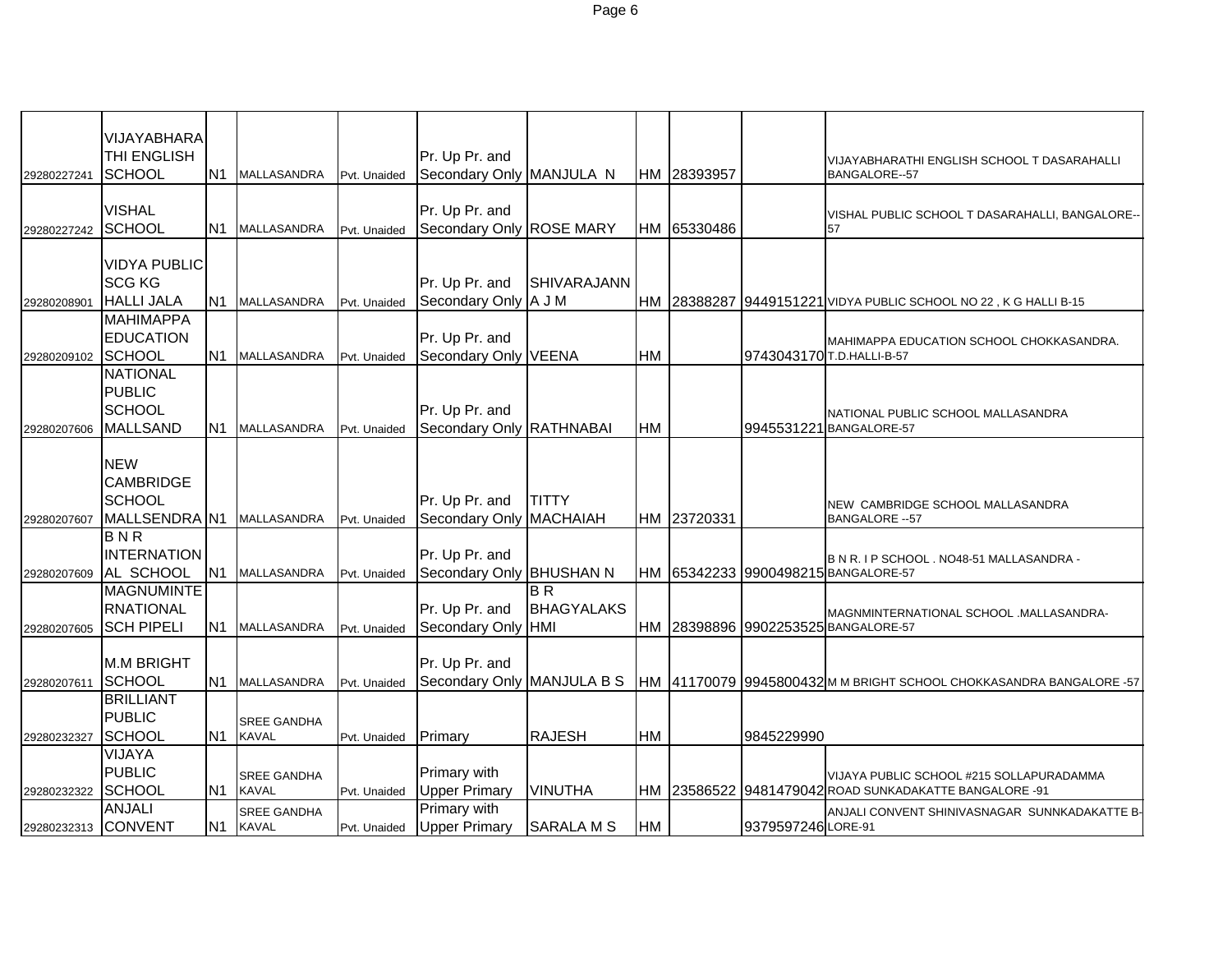| 29280232316 | <b>SHREGHARD</b><br>VIDYALAYA                                       | N <sub>1</sub>  | <b>SREE GANDHA</b><br><b>KAVAL</b> | Pvt. Unaided | Primary with<br><b>Upper Primary</b>           | <b>FARHANA</b><br><b>BANU</b>             | HM |             |                       | SREEGANDHA VIDYODAYA NURSERY&PRIMARY<br>SCHOOL#14/10 HEGGANAHALLI MAIN ROAD<br>9343394687 SUNKADAKATTE BANGALORE -91               |
|-------------|---------------------------------------------------------------------|-----------------|------------------------------------|--------------|------------------------------------------------|-------------------------------------------|----|-------------|-----------------------|------------------------------------------------------------------------------------------------------------------------------------|
|             |                                                                     |                 |                                    |              |                                                |                                           |    |             |                       |                                                                                                                                    |
| 29280232324 | <b>VIDYANIKETH</b><br><b>AN ENGLISH</b><br>MED SCHOOL N1            |                 | <b>SREE GANDHA</b><br><b>KAVAL</b> | Pvt. Unaided | Pr. Up Pr. and                                 |                                           |    |             |                       | VIDYANIKETANA HIGH SCHOOL SUNKADAKATTE<br>Secondary Only GANGAMMA D HM 23487029 9986028411 VISHWANEEDAM POST BANGALORE -91         |
| 29280232309 | <b>GANGOTHRI</b><br><b>SCHOOL</b>                                   | IN <sub>1</sub> | <b>SREE GANDHA</b><br>KAVAL        | Pvt. Unaided | Pr. Up Pr. and<br>Secondary Only P N           | <b>SHARADAMMA</b>                         |    |             |                       | <b>GANGOTHRI HIGHER PRIMARY SCHOOL</b><br>HM 23486022 9243425248 SUNKADAKATTE VISWANEEDAM POST B-LORE -91                          |
| 29280232310 | <b>MARIYASADA</b><br><b>NA SCHOOL</b>                               | IN <sub>1</sub> | <b>SREE GANDHA</b><br><b>KAVAL</b> | Pvt. Unaided | Pr. Up Pr. and<br>Secondary Only               |                                           |    |             |                       | MARIYA SADANA EDUCATION SOCIETY, SHANI<br>MAHATHMA TEMPLE RD, HEGGANAHALLY CRS,<br>HM 23586622 9738904537 SUNKADAKATTE, VS POST, B |
| 29280232314 | <b>HOYSALA</b><br><b>KANNADA</b><br>SCHOOL                          | N <sub>1</sub>  | <b>SREE GANDHA</b><br><b>KAVAL</b> | Pvt. Unaided | Pr. Up Pr. and<br>Secondary Only VIJAYAMBA P   |                                           |    |             |                       | HOYSALA PUBLIC HIGH SCHOOL SRINIVASANAGAR<br>HM 23587172 7204823589 PIPLELINE SUNKADAKATTE BANGALORE-91                            |
| 29280232315 | <b>VIDYANIKETH</b><br><b>AN SCHOOL</b>                              | N <sub>1</sub>  | <b>SREE GANDHA</b><br><b>KAVAL</b> | Pvt. Unaided | Pr. Up Pr. and<br>Secondary Only NAGESH.A.N    |                                           |    |             |                       | VIDYANIKETHAN HIGH SCHOOL KANNADA MEDIUM<br>HM 23487029 9448419835 SUNKADAKATTE B-LORE-91                                          |
| 29280232318 | <b>SHILPASHRE</b><br>E ENGLISH<br><b>SCHOOL</b>                     | N <sub>1</sub>  | <b>SREE GANDHA</b><br><b>KAVAL</b> | Pvt. Unaided | Pr. Up Pr. and<br>Secondary Only GUPTA         | <b>RAVIKANTH</b>                          |    |             |                       | DVSSHILPASHREE ENGLISH PRI.& HS SCHOOL,<br>HM 65905595 9901753144 SUNKADAKATTE, VISHWANEEDAM POST, B-91                            |
| 29280232325 | <b>ANNIBESENT</b><br>CONVENT.S.R<br>NAGAR.                          | N <sub>1</sub>  | SREE GANDHA<br><b>KAVAL</b>        | Pvt. Unaided | Pr. Up Pr. and<br>Secondary Only LATHA A R     |                                           |    |             |                       | ANNIE BEASANT CONVENT&HIGH SCHOOL #90/91,12 TH<br>HM 65953389 9900448865 MAIN ROAD SRINIVASANAGARA B-LORE -91                      |
| 29280203120 | <b>SWATHIK</b><br>VIDYA MADIR N1                                    |                 | <b>PEENYA</b>                      | Pvt. Unaided | Primary                                        | RAJALAKSHMI HM 23579786 9902233644 560022 |    |             |                       | SATHWIK VIDYA MANDIR. G. G .PALYA. BANGALORE.\                                                                                     |
| 29280203111 | <b>SRI</b><br><b>VIDYAKENDR</b>                                     | N <sub>1</sub>  | <b>PEENYA</b>                      | Pvt. Unaided | Pr. Up Pr. and                                 | Secondary Only JAGADEESH B  HM 28398833   |    |             |                       | SRI VIDYA KENDRA PEENYA. B-58                                                                                                      |
| 29280203119 | <b>JANAVAHINI</b><br><b>PUBLIC</b><br><b>SCHOOL</b><br><b>NANDI</b> | N <sub>1</sub>  | <b>PEENYA</b>                      | Pvt. Unaided | Pr. Up Pr. and<br>Secondary Only JOSHY A V     |                                           |    |             |                       | JNAVAHINI PUBLIC SCHOOL, NO 346 6 TH MAIN 8TH<br>HM 65734958 9341308582 CROSS NANDINI LAY OUT. BANGALORE-96                        |
| 29280229201 | <b>VINODH</b><br><b>ENGLISH</b><br><b>SCHOOL</b>                    | N <sub>1</sub>  | PEENYA                             | Pvt. Unaided | Pr. Up Pr. and<br>Secondary Only Dr. NITHYA P  |                                           |    | HM 23475836 |                       | VINODH ENGLISH SCHOOL, 2nd Main Navarthna road<br>Goragunte palya, Bangalore-22.                                                   |
| 29280203108 | <b>PES ENGLISH</b><br><b>CONVENT</b>                                |                 | N1 PEENYA                          | Pvt. Unaided | Pr. Up Pr. and<br>Secondary Only NAGARATHNA HM | N.S.                                      |    |             | 9844999547 B, LORE 58 | <b>SRS ROAD PEENYA</b>                                                                                                             |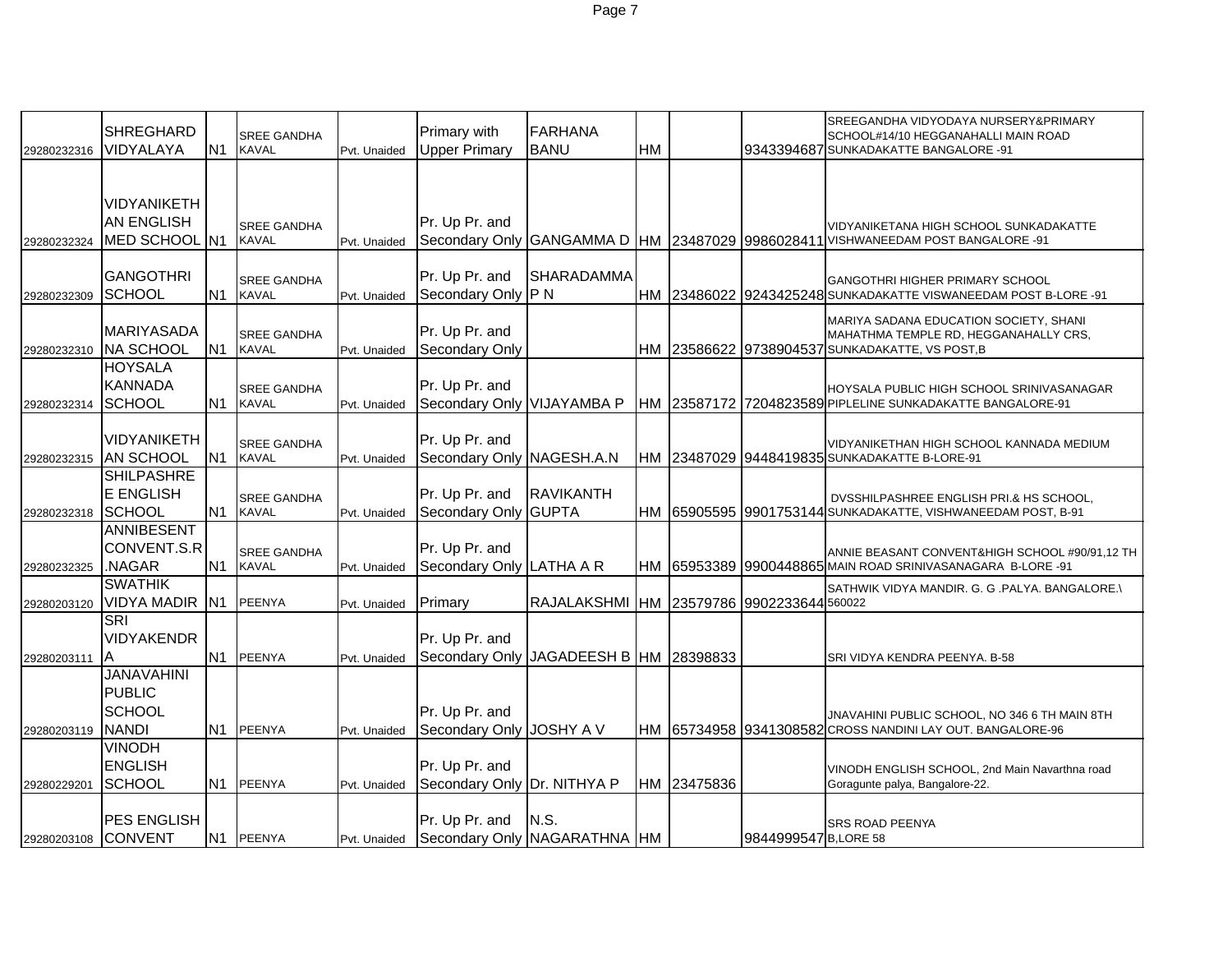|             | <b>LITTLE STARS</b>             |                 |                              |              |                          |                   |           |             |                                |                                                                              |
|-------------|---------------------------------|-----------------|------------------------------|--------------|--------------------------|-------------------|-----------|-------------|--------------------------------|------------------------------------------------------------------------------|
|             | <b>NURSERY</b>                  |                 |                              |              |                          | <b>SARASWATHI</b> |           |             |                                | LITTLE STARS NUSERY AND PRIMARY SCHOOL B-LORE-                               |
| 29280232804 | <b>AND PRIMA</b>                | N <sub>1</sub>  | RAJAJINAGARA                 | Pvt. Unaided | Primary                  | ΙB                | <b>HM</b> |             | 900806656686                   |                                                                              |
|             |                                 |                 |                              |              |                          |                   |           |             |                                |                                                                              |
|             | THE NEW                         |                 |                              |              |                          |                   |           |             |                                |                                                                              |
|             | <b>OXFORD ENG</b>               |                 |                              |              |                          |                   |           |             |                                |                                                                              |
| 29280233104 | <b>SCHOOL</b>                   | N <sub>1</sub>  | <b>RAJAJINAGARA</b>          | Pvt. Unaided | Primary                  | <b>MANJULA</b>    | <b>HM</b> |             | 9844117169                     |                                                                              |
|             | <b>PVP LPS</b>                  |                 |                              |              |                          |                   |           |             |                                |                                                                              |
| 29280208818 | WARD NO 14                      | IN <sub>1</sub> | RAJAJINAGARA                 | Pvt. Unaided | Primary                  |                   |           |             |                                | SOMASHEKAR HM 23570754 9741908439 PVP LPS RAJAJINAGARA B-LORE-10             |
|             | <b>NEW</b>                      |                 |                              |              |                          |                   |           |             |                                |                                                                              |
|             | <b>SHANTHINIKE</b>              |                 |                              |              |                          |                   |           |             |                                | J.C NAGARA                                                                   |
|             | <b>THAN PUBLIC</b>              |                 |                              |              | Primary with             | SIDDAGANGAI       |           |             |                                | <b>KURUBARAHALLI</b>                                                         |
| 29280203329 | <b>SCH</b>                      | N <sub>1</sub>  | RAJAJINAGARA                 | Pvt. Unaided | <b>Upper Primary</b>     | AH                | <b>HM</b> |             |                                | 9611703393 BANGALORE-86                                                      |
|             | <b>ST SOPHIA</b>                |                 |                              |              | <b>Primary with</b>      | <b>SAGAYA</b>     |           |             |                                |                                                                              |
| 29280232810 | <b>CONVENT</b>                  | N <sub>1</sub>  | RAJAJINAGARA                 | Pvt. Unaided | <b>Upper Primary</b>     | <b>SHEELA</b>     | <b>HM</b> |             |                                | 8050528081 ST SOPHIA COVENTJ.C NAGAR KUBRAHALLI B-LORE-10                    |
|             | <b>NEW</b>                      |                 |                              |              |                          |                   |           |             |                                |                                                                              |
|             | <b>OXFORD</b>                   |                 |                              |              |                          |                   |           |             |                                |                                                                              |
|             | <b>PUBLIC</b>                   |                 |                              |              | Primary with             | PADMALATHA        |           |             |                                |                                                                              |
| 29280232815 | <b>SCHOOL</b>                   | N1              | RAJAJINAGARA                 | Pvt. Unaided | <b>Upper Primary</b>     | S                 |           |             |                                | HM 23499906 9448672056 NEW OXFORD PUBLIC SCHOOL J.C.NAGAR -10                |
|             | <b>G M PUBLIC</b>               |                 |                              |              | <b>Primary with</b>      |                   |           |             |                                | GM PUBLIC SCHOOL JC NAGARA KUBRAHALLI B-LORE-                                |
| 29280203237 | <b>SCHOOL</b>                   | N1              | RAJAJINAGARA                 | Pvt. Unaided | <b>Upper Primary</b>     | <b>BASAVARAJ</b>  | <b>HM</b> |             | 959173797186                   |                                                                              |
|             | ST JOSEPH                       |                 |                              |              | Primary with             | <b>USHA</b>       |           |             |                                | ST JOSEPH SCHOOL J C NAGARA KURUBARAHALLI B-                                 |
| 29280203239 | <b>SCHOOL</b>                   | N <sub>1</sub>  | RAJAJINAGARA                 | Pvt. Unaided | <b>Upper Primary</b>     | <b>RAMANATH</b>   |           |             | HM 23193852 9845547078 LORE-86 |                                                                              |
|             | <b>NALANDA</b>                  |                 |                              |              |                          |                   |           |             |                                |                                                                              |
|             | <b>ENGLISH PRI</b>              |                 |                              |              | Pr. Up Pr. and           |                   |           |             |                                |                                                                              |
| 29280232801 | & HIGH SCH<br><b>ST ANTONYS</b> | N1              | RAJAJINAGARA                 | Pvt. Unaided | Secondary Only YASHODA N |                   |           | HM 23596124 |                                | NALANDA ENGLISH SCHOOL J C NAGARA B-LORE-86                                  |
|             | <b>CONVENT</b>                  |                 |                              |              |                          |                   |           |             |                                |                                                                              |
|             | <b>WEST OF</b>                  |                 |                              |              | Pr. Up Pr. and           | <b>GURUPRASAD</b> |           |             |                                |                                                                              |
| 29280232802 | ІСНО                            | N <sub>1</sub>  | RAJAJINAGARA                 | Pvt. Unaided | Secondary Only B R       |                   |           | HM 23491257 |                                | ST ANTONYS CONVEVT WEST OF CHORD BANGALORE-<br>86                            |
|             | <b>ST. THOMAS</b>               |                 |                              |              |                          |                   |           |             |                                |                                                                              |
|             | <b>INDIAN PRI</b>               |                 |                              |              | Pr. Up Pr. and           |                   |           |             |                                | ST THOMAS INDIAN SCHOOL #32, J.S NAGAR                                       |
| 29280232807 | AND HIGH SC                     | N <sub>1</sub>  | <b>RAJAJINAGARA</b>          | Pvt. Unaided | Secondary Only MANGALA H |                   | <b>HM</b> |             |                                | SARASWATHIPURAM, NANDINILAYOUT POST<br>9986337989 BANGALORE-96               |
|             | <b>CANARA</b>                   |                 |                              |              |                          |                   |           |             |                                |                                                                              |
|             | <b>ENGLISH</b>                  |                 |                              |              |                          |                   |           |             |                                |                                                                              |
|             | <b>HIGH</b>                     |                 |                              |              | Pr. Up Pr. and           |                   |           |             |                                | KANARA ENGLISH SCHOOL J.C NAGARA                                             |
| 29280232808 | <b>SCHOOL</b>                   | IN1             | <b>RAJAJINAGARA</b>          | Pvt. Unaided |                          |                   |           |             |                                | Secondary Only FAKEERAPPA  HM 32411153 9481202808 MAHALAKSHMIPURA B-LORE -86 |
|             |                                 |                 |                              |              |                          |                   |           |             |                                |                                                                              |
|             | <b>VIKAS</b>                    |                 |                              |              | Pr. Up Pr. and           |                   |           |             |                                |                                                                              |
| 29280232811 | <b>CONVENT</b>                  |                 | N1 RAJAJINAGARA Pvt. Unaided |              | Secondary Only ANITHA    |                   |           |             |                                | HM 23492608 9845063049 VIKAS ENGLISH SCHOOL#46 R I ES BANGALORE0-86          |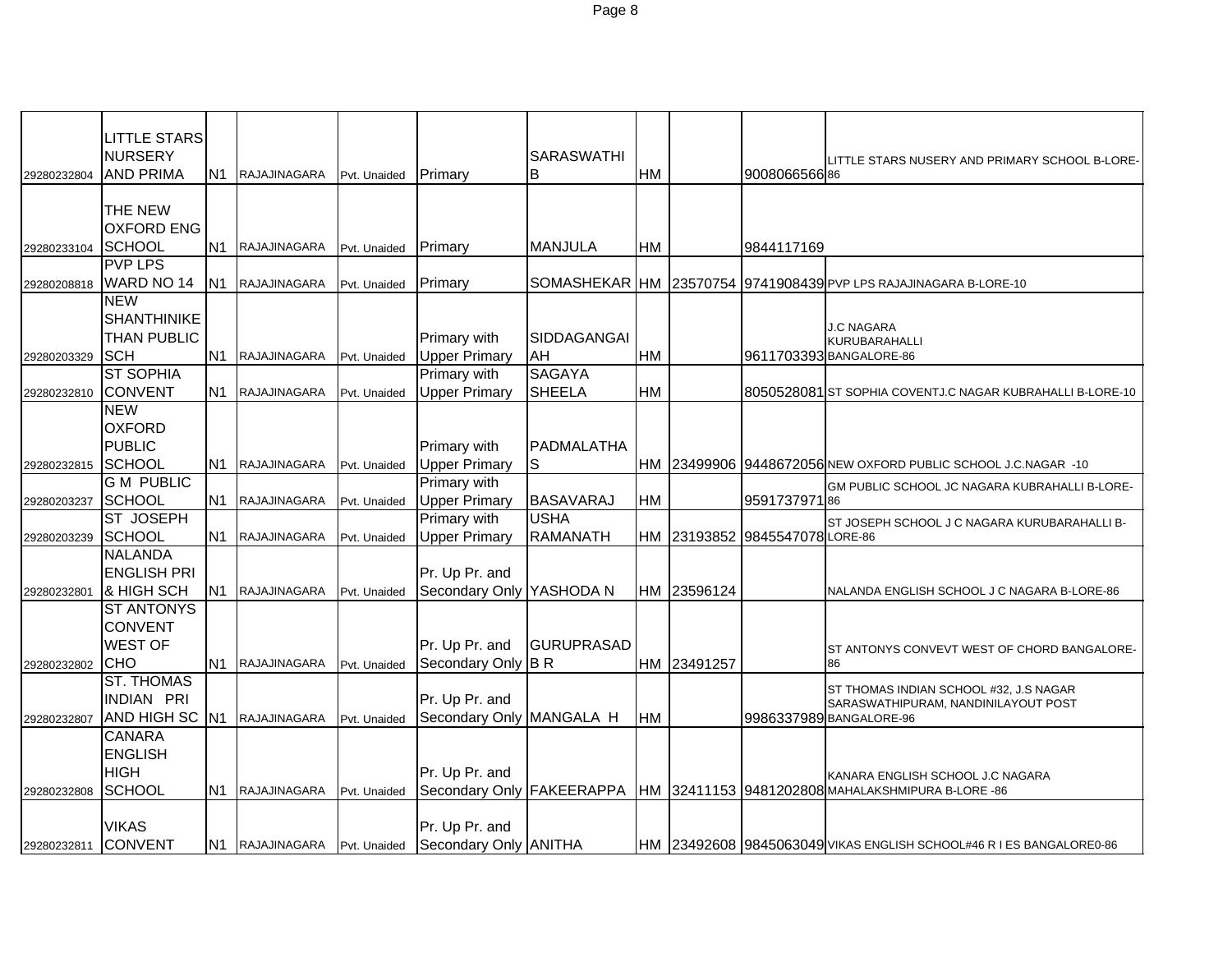|             | <b>R.V ENGLISH</b>   |                |                     |              |                      |                                        |           |             |                        |                                                                    |
|-------------|----------------------|----------------|---------------------|--------------|----------------------|----------------------------------------|-----------|-------------|------------------------|--------------------------------------------------------------------|
|             | SCHOOL J C           |                |                     |              | Pr. Up Pr. and       | <b>SANTOSH</b>                         |           |             |                        | <b>J.C NAGARA</b>                                                  |
| 29280232812 | <b>NAGAR</b>         | N <sub>1</sub> | RAJAJINAGARA        | Pvt. Unaided | Secondary Only NAIK  |                                        |           | HM 23596604 |                        | <b>BANGALORE 86</b>                                                |
|             | <b>SAMHITHA</b>      |                |                     |              |                      |                                        |           |             |                        |                                                                    |
|             | <b>ENGLISH</b>       |                |                     |              | Pr. Up Pr. and       |                                        |           |             |                        |                                                                    |
| 29280232814 | <b>SCHOOL</b>        | N <sub>1</sub> | RAJAJINAGARA        | Pvt. Unaided | Secondary Only       | <b>SUSHMA</b>                          |           |             |                        | HM 23915287 9880667270 SAMHITHA ENGLISH SCHOOL JC NAGARA B-LORE-86 |
|             | <b>MADHAR</b>        |                |                     |              |                      | $\overline{\text{ss}}$                 |           |             |                        |                                                                    |
|             | <b>PUBLIC</b>        |                |                     |              | Pr. Up Pr. and       | PADHAMANAB                             |           |             |                        |                                                                    |
| 29280232817 | <b>SCHOOL</b>        | N <sub>1</sub> | RAJAJINAGARA        | Pvt. Unaided | Secondary Only       | <b>HAN</b>                             |           |             |                        | HM 23591836 9944936440 MADHAR PUBLIC SCHOOL JC NAGAR B-LORE-86     |
|             | <b>ANUPAMA</b>       |                |                     |              |                      |                                        |           |             |                        |                                                                    |
|             | <b>ENGLISH</b>       |                |                     |              | Pr. Up Pr. and       |                                        |           |             |                        |                                                                    |
| 29280233102 | <b>SCHOOL</b>        |                | N1 RAJAJINAGARA     | Pvt. Unaided | Secondary Only RAVI  |                                        |           |             | HM 23493096 9886308169 | II STAGE MAHALAKSHMIPURAM SHANKAR MATA B-86                        |
|             |                      |                |                     |              |                      |                                        |           |             |                        |                                                                    |
|             | <b>VIDYA</b>         |                |                     |              |                      |                                        |           |             |                        |                                                                    |
|             | <b>BHARATHI</b>      |                |                     |              | Pr. Up Pr. and       |                                        |           |             |                        |                                                                    |
| 29280230501 | PRIMARY SCH N1       |                | RAJAJINAGARA        | Pvt. Unaided |                      | Secondary Only MANJULADEVI HM 23493608 |           |             |                        | VIDYA BHARATHI ENGLISH SCHOOLB-LORE -86                            |
|             |                      |                |                     |              |                      |                                        |           |             |                        |                                                                    |
|             | <b>KMWA</b>          |                |                     |              |                      |                                        |           |             |                        |                                                                    |
|             | VIDYANIKETA          |                |                     |              | Pr. Up Pr. and       | <b>VENKATESH</b>                       |           |             |                        |                                                                    |
| 29280230502 | N NAGAPURA N1        |                | RAJAJINAGARA        | Pvt. Unaided | Secondary Only       | <b>BABU</b>                            |           |             |                        | HM 23493451 9739380480 KMWA VIDHYANIKETAN NAGAPURA BANGALORE-86    |
|             | EAST WEST            |                |                     |              |                      |                                        |           |             |                        |                                                                    |
|             | <b>PUBLIC</b>        |                |                     |              | Pr. Up Pr. and       |                                        |           |             |                        | EAST WEST PUBLIC SCHOOL#53,13TH CROSS                              |
| 29280230515 | <b>SCHOOL</b>        |                | N1 RAJAJINAGARA     | Pvt. Unaided | Secondary Only SUM0  |                                        |           | HM 23496950 |                        | MAHALAKSHMI LAYOUT B-LORE-86                                       |
|             |                      |                |                     |              |                      |                                        |           |             |                        |                                                                    |
|             | <b>BALAMOHAN</b>     |                |                     |              | Pr. Up Pr. and       | <b>BHANUMATHI</b>                      |           |             |                        | BALAMOHAN ENGLISH SCHOOL#47/1,12 CROSS 19TH 'G'                    |
| 29280208823 | <b>ENG SCHOOL N1</b> |                | RAJAJINAGARA        | Pvt. Unaided | Secondary Only B.G   |                                        |           |             |                        | HM 23320359 9945181066 MAIN 1ST BLOCK, RAJAJINAGAR, BANGALORE-10   |
|             | <b>ATREYA</b>        |                |                     |              |                      |                                        |           |             |                        |                                                                    |
|             | VIDYANIKETH          |                |                     |              | Pr. Up Pr. and       | <b>VYSHNAVI RAJ</b>                    |           |             |                        |                                                                    |
| 29280203238 | AN                   | N <sub>1</sub> | RAJAJINAGARA        | Pvt. Unaided | Secondary Only H N   |                                        | <b>HM</b> |             |                        | 9880378227 ATREYA VIDYANIKETHAN RAJAJINAGAR -10                    |
|             | <b>VLS</b>           |                |                     |              |                      |                                        |           |             |                        |                                                                    |
|             | <b>INTERNATION</b>   |                |                     |              |                      | <b>HELEN</b>                           |           |             |                        |                                                                    |
|             | <b>AL PUB</b>        |                |                     |              | Pr. Up Pr. and       | VIJAYAKUMAR                            |           |             |                        |                                                                    |
| 29280200127 | <b>SCHOOL</b>        | N1             | <b>RAJAJINAGARA</b> | Pvt. Unaided | Secondary Only       |                                        | <b>HM</b> |             |                        |                                                                    |
|             | <b>INDIAN</b>        |                |                     |              |                      |                                        |           |             |                        | INDIAN NATIONAL SCHOOL. MADANAYAKANAHALLI.                         |
|             | <b>NATIONAL</b>      |                | MADANAYAKANA        |              | Primary with         |                                        |           |             |                        | MADAVRA POST. DASNAPURA HOBLI, BANGALORE                           |
| 29280205505 | <b>SCHOOL</b>        | N <sub>1</sub> | <b>HALLI</b>        | Pvt. Unaided | <b>Upper Primary</b> | DHANJAYA                               | HM        |             |                        | <b>NORTH</b>                                                       |
|             | P.S.M                |                |                     |              |                      |                                        |           |             |                        |                                                                    |
|             | <b>ENGLISH</b>       |                | MADANAYAKANA        |              | <b>Primary with</b>  | VARALAKSHMI                            |           |             |                        | P.S.M. ENGLISH SCHOOL. SHIVKUMAR SAWMY ROAD                        |
| 29280205506 | <b>SCHOOL</b>        | N <sub>1</sub> | <b>HALLI</b>        | Pvt. Unaided | <b>Upper Primary</b> | B                                      | <b>HM</b> |             |                        | 19844641109 MARUTI NAGARA MADANAYAKANAHALLI.                       |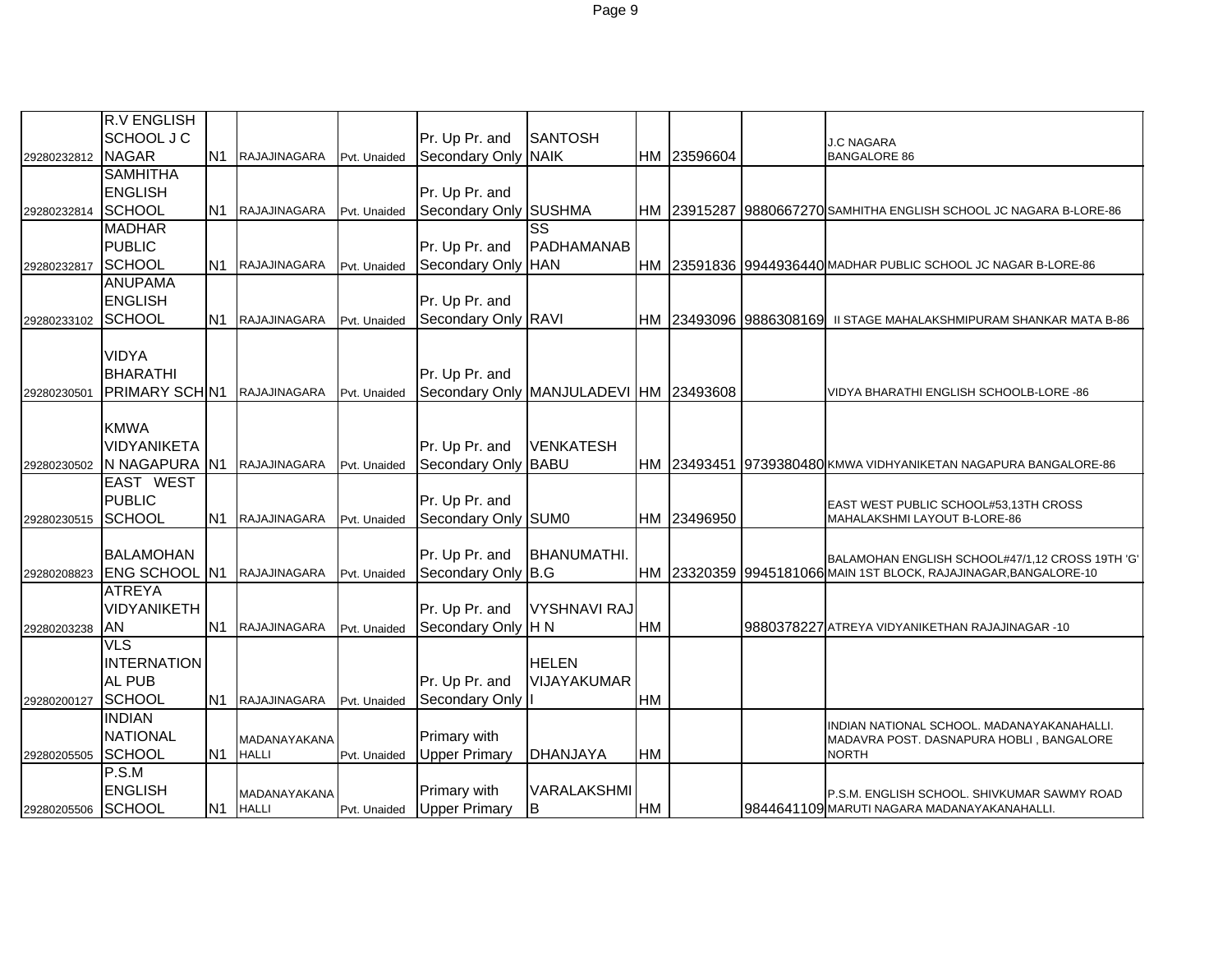| 29280206503 | <b>OXFORD</b><br><b>PUBLIC</b><br><b>SCHOOL</b>                         | N <sub>1</sub> | <b>CHIKKABIDARA</b><br>KALLU        | Pvt. Unaided | Pr. Up Pr. and<br>Secondary Only                           | <b>SAVITHRI</b>                      | <b>HM</b> |             |                         | <b>OXFORD ENGLISH SCHOOL</b><br><b>SRIKANTAPURA</b><br><b>NAGASANDRA POST</b><br>9535296007 BANGALORE-73         |
|-------------|-------------------------------------------------------------------------|----------------|-------------------------------------|--------------|------------------------------------------------------------|--------------------------------------|-----------|-------------|-------------------------|------------------------------------------------------------------------------------------------------------------|
| 29280231502 | <b>INDIRA</b><br><b>EDUCATION</b><br><b>CENTER</b>                      | N <sub>1</sub> | CHIKKABIDARA<br><b>KALLU</b>        | Pvt. Unaided | Pr. Up Pr. and<br>Secondary Only MYTHRADEVI                |                                      | <b>HM</b> |             |                         | INDIRA EDUCATION CENTER<br>MUNISHAMAPPA LAY OUT<br>CHANNANAYAKANA 2ND STAGE<br>9945035644 BANGALORE -73          |
| 29280206302 | <b>NADIGAR</b><br><b>ENGLISH</b><br><b>SCHOOL</b>                       | N <sub>1</sub> | CHIKKABIDARA<br><b>KALLU</b>        | Pvt. Unaided | Pr. Up Pr. and<br>Secondary Only GOPAL.K.NAIK  HM 65671103 |                                      |           |             |                         | Nadigar English school N .H -4 18k.m Tumkur road<br>Bangalore 562123                                             |
| 29280206309 | <b>BORUKA ENG</b><br><b>SCHOOL</b>                                      | N <sub>1</sub> | <b>CHIKKABIDARA</b><br><b>KALLU</b> | Pvt. Unaided | Pr. Up Pr. and<br>Secondary Only AMINA BEGUM HM            |                                      |           |             |                         | <b>BHORUKA ENGLISH SCHOOL</b><br>11TH MILE TUMKUR ROAD<br><b>MADAVARA POST</b><br>9880484905 BANGALORE-562123    |
| 29280206902 | <b>GURU SREE</b><br><b>VIDYA</b><br><b>KENDRA</b>                       | N <sub>1</sub> | <b>CHIKKABIDARA</b><br>KALLU        | Pvt. Unaided | Pr. Up Pr. and<br>Secondary Only LIZY                      |                                      | <b>HM</b> |             |                         | <b>GURUSHREE VIDYA KENDRA</b><br>DODDABIDARAKALLU<br><b>NAGASANDRA [POST</b><br>9845458697 BANGALORE-560073      |
| 29280206402 | <b>JINDAL</b><br><b>PUBLIC</b><br><b>SCHOOL</b>                         | N <sub>1</sub> | <b>CHIKKABIDARA</b><br><b>KALLU</b> | Pvt. Unaided | Pr. Up Pr. and<br>Secondary Only JAYANTHI                  |                                      |           |             |                         | JINDAL PUBLIC SCHOOL<br>JINDAL NAGAR CHIKKABIDARAKALLU<br>NAGASANDRA POST<br>HM 23714539 9972019068 BANGALORE-73 |
| 29280206409 | <b>SRI RAM</b><br><b>INTERNATION</b><br><b>AL PUBLIC</b><br><b>SCHO</b> | N1             | <b>CHIKKABIDARA</b><br><b>KALLU</b> | Pvt. Unaided | Pr. Up Pr. and<br>Secondary Only R                         | <b>SUKNYA</b><br><b>SHIVASHANKA</b>  | <b>HM</b> |             | 8065386480 bangalore-73 | shreeram public school<br>v.h gardens nagasandra post<br>chikkabidarakallu                                       |
| 29280206416 | <b>SCHOLAR</b><br><b>ACADAMY</b><br><b>HIGH</b><br><b>SCHOOL</b>        | N <sub>1</sub> | CHIKKABIDARA<br>KALLU               | Pvt. Unaided | Pr. Up Pr. and<br>Secondary Only                           | K.N.DESHPAN<br>DE                    | <b>HM</b> |             |                         | SCHOLARS ACADEMY ENGLISH SCHOOL<br>CHIKKABIDARAKALLU<br>9845185047 BANGALOR-73                                   |
| 29280206502 | <b>VISHAL</b><br><b>ENGLISH</b><br>SCHOOL                               | <b>N1</b>      | <b>CHIKKABIDARA</b><br>KALLU        | Pvt. Unaided | Pr. Up Pr. and<br><b>Secondary Only</b>                    | <b>RVISHWESVA</b><br><b>RI MENON</b> |           | HM 65330487 |                         | VISHAL ENGLISH SCHOOI<br><b>SRIKANTAPURA</b><br><b>NAGASANDRA POST</b><br>BANGALORE-73                           |
| 29280203704 | <b>SHANTIDHAM</b><br>A ENG<br><b>SCHOOL</b>                             | N <sub>1</sub> | <b>MACHO HALLI</b>                  | Pvt. Unaided | Primary                                                    | <b>REKHA</b>                         | <b>HM</b> |             | 9241378799              |                                                                                                                  |
| 29280203918 | <b>SATYA SAI</b><br><b>SCHOOL</b><br><b>SHARADA</b>                     | N <sub>1</sub> | <b>MACHO HALLI</b>                  | Pvt. Unaided | Primary with<br><b>Upper Primary</b><br>Primary with       | <b>B.LAKSHMINA</b><br><b>RAYANA</b>  | <b>HM</b> |             |                         |                                                                                                                  |
| 29280203920 | VIDYALAYA                                                               | N1             | <b>MACHO HALLI</b>                  | Pvt. Unaided | <b>Upper Primary</b>                                       | <b>G.RAMANNA</b>                     | <b>HM</b> |             | 9886695229              |                                                                                                                  |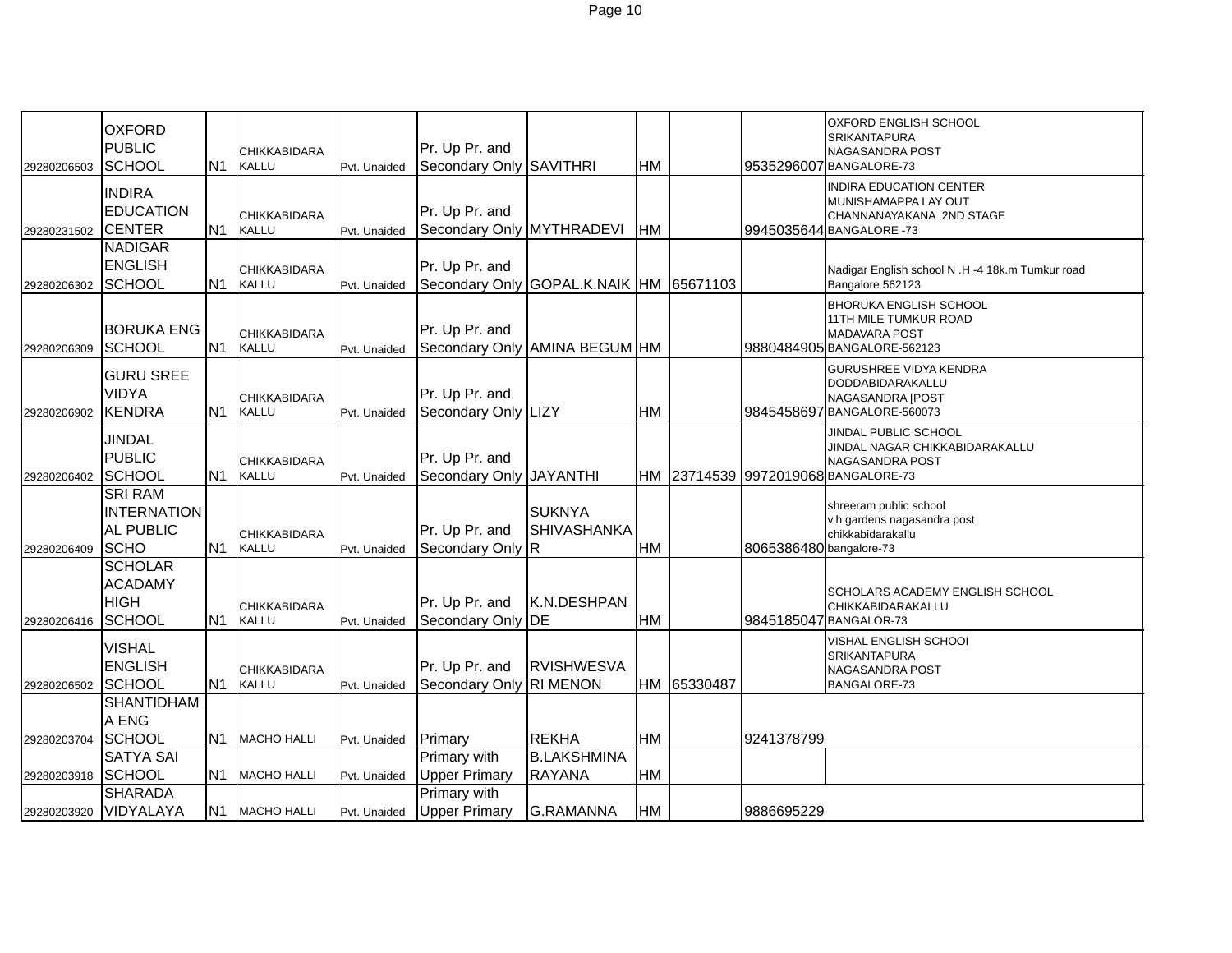| 29280203915 | K.K. SCHOOL                   |                | N1 MACHO HALLI                | Pvt. Unaided | Pr. Up Pr. and<br>Secondary Only SARASWATHI |                   | <b>HM</b> |             |                        | shanti dhama school                                                                              |
|-------------|-------------------------------|----------------|-------------------------------|--------------|---------------------------------------------|-------------------|-----------|-------------|------------------------|--------------------------------------------------------------------------------------------------|
|             |                               |                |                               |              |                                             |                   |           |             |                        |                                                                                                  |
|             | <b>ST MIRAS</b>               |                |                               |              | Pr. Up Pr. and                              |                   |           |             |                        |                                                                                                  |
| 29280203919 | <b>PUB SCHOOL</b>             |                | N1 MACHO HALLI                | Pvt. Unaided | Secondary Only SOWMYA S                     |                   | HM        |             | 9986508142             |                                                                                                  |
|             | <b>KISHAN</b>                 |                |                               |              |                                             |                   |           |             |                        | <b>G K EDUCATIONAL TRUST</b><br>MUDDAIAHNAPALYA                                                  |
| 29280201502 | <b>CONVENT</b>                | N1             | <b>BYADARA HALLI</b>          | Pvt. Unaided | Primary                                     | <b>POORNIMA</b>   | HM        |             |                        | 9945171275 BANGALORE-91                                                                          |
|             | <b>VEVEKA</b>                 |                |                               |              |                                             |                   |           |             |                        |                                                                                                  |
|             | <b>VIDYA</b>                  |                |                               |              |                                             |                   |           |             |                        |                                                                                                  |
|             | <b>KISHORA</b>                |                |                               |              |                                             |                   |           |             |                        | VIVEKAVIDYAKISHORAKENDRA BYADARAHALLI                                                            |
| 29280201704 | <b>KENDRA</b>                 |                | N1 BYADARA HALLI Pvt. Unaided |              | Primary                                     | <b>NIRMALA</b>    | <b>HM</b> |             |                        | 9980407130 BANGALORE-91                                                                          |
|             | <b>MOUNT</b><br><b>XAVIER</b> |                |                               |              |                                             |                   |           |             |                        |                                                                                                  |
| 29280201714 | <b>SCHOOL</b>                 | N1             | <b>BYADARA HALLI</b>          | Pvt. Unaided | Primary                                     | LATHA             | НM        |             | 23585998 9880036464    |                                                                                                  |
|             | LES                           |                |                               |              | Primary with                                |                   |           |             |                        |                                                                                                  |
| 29280201711 | <b>CONVENT</b>                |                | N1 BYADARA HALLI              | Pvt. Unaided | <b>Upper Primary</b>                        | <b>MAMATARAO</b>  | <b>HM</b> |             | 9845174994             |                                                                                                  |
|             | <b>SREE</b>                   |                |                               |              |                                             |                   |           |             |                        |                                                                                                  |
|             | <b>VINAYAKA</b>               |                |                               |              |                                             |                   |           |             |                        |                                                                                                  |
|             | <b>HIGH</b>                   |                |                               |              | Primary with                                |                   |           |             |                        |                                                                                                  |
| 29280201712 | SCHOOL                        | IN1            | <b>BYADARA HALLI</b>          | Pvt. Unaided | <b>Upper Primary</b>                        | <b>RUKMINI</b>    | <b>HM</b> |             | 9980816982             |                                                                                                  |
|             | <b>SRI VIDYA</b>              |                |                               |              |                                             |                   |           |             |                        |                                                                                                  |
|             | <b>PUBLIC SCH</b>             |                |                               |              | Pr. Up Pr. and                              | <b>SURYALAKSH</b> |           |             |                        | SRI VIDYA PUBLIC SCHOOL 13,15,17 THUNGANAGAR                                                     |
| 29280201213 | <b>THUNGANAG</b>              |                | N1 BYADARA HALLI Pvt. Unaided |              | Secondary Only MI                           |                   | <b>HM</b> |             |                        | 9343651379 VISHVANEEDOM POST B-LORE-91                                                           |
|             | <b>ALFERD</b>                 |                |                               |              |                                             |                   |           |             |                        |                                                                                                  |
|             | <b>NOBEL</b><br><b>PUBLIC</b> |                |                               |              | Pr. Up Pr. and                              |                   |           |             |                        |                                                                                                  |
| 29280201221 | <b>SCHOOL</b>                 | IN1            | <b>BYADARA HALLI</b>          | Pvt. Unaided | Secondary Only SHILPA                       |                   | HM        |             |                        | ALFRED NOBLE PUBLIC SCHOOL MAHADESHWAR<br>9845174994 NAGAR B-LORE-91                             |
|             | <b>GANGANASH</b>              |                |                               |              |                                             |                   |           |             |                        |                                                                                                  |
|             | <b>REE</b>                    |                |                               |              | Pr. Up Pr. and                              |                   |           |             |                        | ST YASH PUBLIC SCHOOL GANGANASHREE<br>CONVENT#83,KEMPEGOWDANAGAR MAGADI MAIN                     |
| 29280229501 | CONVENT                       | N1.            | BYADARA HALLI Pvt. Unaided    |              | Secondary Only K.NAJAPPA                    |                   |           |             |                        | HM 23586884 9845052867 ROAD B-LORE-91                                                            |
|             | VINAYAKA                      |                |                               |              |                                             |                   |           |             |                        |                                                                                                  |
|             | <b>EDUCATIONA</b>             |                |                               |              | Pr. Up Pr. and                              | <b>ANITHA</b>     |           |             |                        | MAGADI MAIN ROAD B, LORE                                                                         |
| 29280201603 | <b>L SOCIETY</b>              | N <sub>1</sub> | <b>BYADARA HALLI</b>          | Pvt. Unaided | Secondary Only SUGANDH                      |                   |           | HM 23488227 | 998081698291           |                                                                                                  |
|             |                               |                |                               |              |                                             |                   |           |             |                        | VIDYASHREE HIGH SCHOOL                                                                           |
|             | <b>VIDYASHREE</b>             |                |                               |              | Pr. Up Pr. and                              |                   |           |             |                        | ANJANANAGAR<br>MAGADIMAINROAD                                                                    |
| 29280201604 | <b>SCHOOL</b>                 | N1             | BYADARA HALLI Pvt. Unaided    |              | Secondary Only BELAPATIL                    |                   |           |             | HM 23485802 9980482517 | BANGALORE-91                                                                                     |
|             | <b>PRAJWAL</b>                |                |                               |              |                                             |                   |           |             |                        |                                                                                                  |
|             | <b>ENGLISH</b>                |                |                               |              | Pr. Up Pr. and                              |                   |           |             |                        | Prajwal convent and high shcooi 73/A Balaji Lay out                                              |
| 29280201703 | SCHOOL                        |                | N1 BYADARA HALLI Pvt. Unaided |              |                                             |                   |           |             |                        | Secondary Only LIKHY JOSHY  HM 65364413 9880752832 badarahalli magadi main road bangalore 560091 |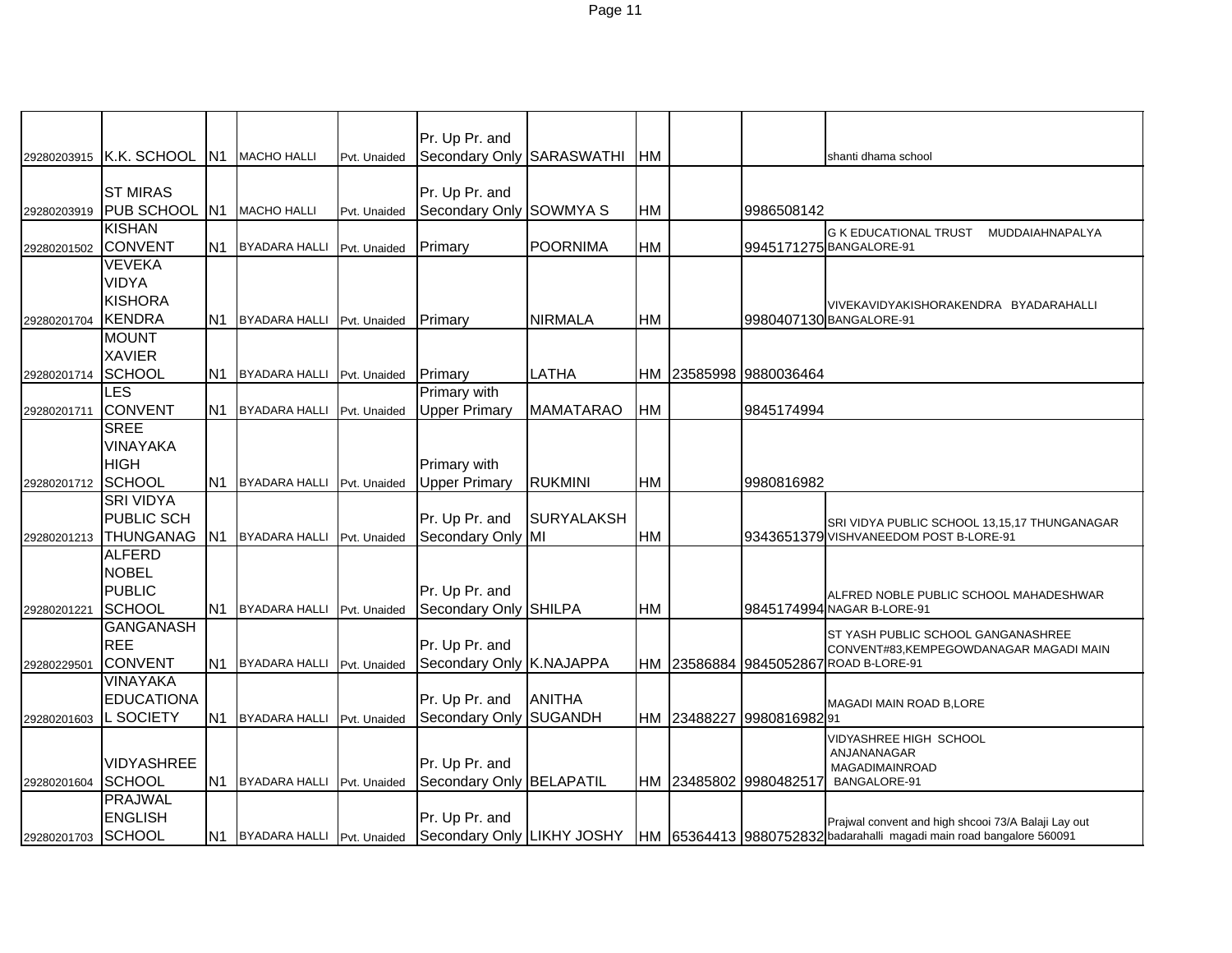|             | <b>ST</b>          |                |                                   |              |                          |                         |           |             |                        | ST PHILOMENA ENGLISH HIGH SCHOOL                                                                        |
|-------------|--------------------|----------------|-----------------------------------|--------------|--------------------------|-------------------------|-----------|-------------|------------------------|---------------------------------------------------------------------------------------------------------|
|             | PHILOMENA          |                |                                   |              | Pr. Up Pr. and           |                         |           |             |                        | MARUTHINAGAR MAHADESHWARANAGAR HEROHALLI                                                                |
| 29280229703 | SCHOOL             | N <sub>1</sub> | <b>BYADARA HALLI</b>              | Pvt. Unaided | Secondary Only DIVYA V A |                         | HM        |             |                        | <b>CROSS BANGALORE-91</b>                                                                               |
|             | <b>GNANODAYA</b>   |                |                                   |              |                          |                         |           |             |                        |                                                                                                         |
|             | <b>PUBLIC</b>      |                |                                   |              | Pr. Up Pr. and           |                         |           |             |                        |                                                                                                         |
| 29280201713 | SCHOOL             | N1             | <b>BYADARA HALLI</b>              | Pvt. Unaided | Secondary Only SUNITHA   |                         | <b>HM</b> |             | 9945409738             |                                                                                                         |
|             | <b>LUMINARY</b>    |                |                                   |              |                          |                         |           |             |                        |                                                                                                         |
|             | <b>ENGLISH</b>     |                |                                   |              | Pr. Up Pr. and           | <b>POORNIMA</b>         |           |             |                        | ANDRAHALLI                                                                                              |
| 29280201803 | SCHOOL             | N1             | <b>BYADARA HALLI</b>              | Pvt. Unaided | Secondary Only TIPPA     |                         | <b>HM</b> |             | 9844197031 BANGALORE-  |                                                                                                         |
|             |                    |                |                                   |              |                          |                         |           |             |                        |                                                                                                         |
|             | <b>VIDYA MANYA</b> |                |                                   |              |                          |                         |           |             |                        | SRI VIDYAMANYA VIDYA KENDRA1ST CROSS                                                                    |
|             | <b>VIDYA</b>       |                |                                   |              | Pr. Up Pr. and           |                         |           |             |                        | VIDYAMANYANAGAR ANDRAHALLI MAIN ROAD                                                                    |
| 29280201804 | <b>KENDRA</b>      | N <sub>1</sub> | <b>BYADARA HALLI</b>              | Pvt. Unaided | Secondary Only SHARADA   |                         |           |             |                        | HM 28367188 9902259791 VISHWANEEDAM POST B-LORE-9                                                       |
|             | <b>ANUPAMA</b>     |                |                                   |              |                          |                         |           |             |                        |                                                                                                         |
|             | <b>VIDYA</b>       |                |                                   |              | Pr. Up Pr. and           |                         |           |             |                        | SRIANUPAMA VIDYA MANDRI ANDRAHALLI MAIN ROAD                                                            |
| 29280201807 | <b>KENDRA</b>      | IN1            | <b>BYADARA HALLI</b>              | Pvt. Unaided |                          |                         |           |             |                        | Secondary Only   PARVATHY.P.A   HM   28363359   9845604363 VISHWANEEDAM POST PEENYA 2ND STAGE B-LORE-91 |
|             |                    |                |                                   |              |                          |                         |           |             |                        |                                                                                                         |
|             | <b>NEW CARMEL</b>  |                |                                   |              |                          |                         |           |             |                        |                                                                                                         |
|             | <b>PUBLIC</b>      |                |                                   |              | Pr. Up Pr. and           | <b>CHANDRAKAL</b>       |           |             |                        | NEW CARMEL PUBLIC SCHOOL BILIKALLU                                                                      |
| 29280233602 | <b>SCHOOL</b>      | <b>N1</b>      | <b>BYADARA HALLI</b>              | Pvt. Unaided | Secondary Only A D       |                         | <b>HM</b> |             |                        | 9035773470 BYADARAHALLI BANGALORE-91                                                                    |
|             | <b>SRI VANI</b>    |                |                                   |              |                          |                         |           |             |                        |                                                                                                         |
|             | VIDYADAYINI        |                |                                   |              | Primary with             |                         |           |             |                        | SRI VANI VIDYADAYINI KENDRA SANJEEVINI NAGARA.                                                          |
| 29280208605 | <b>KENDRA</b>      | N <sub>1</sub> | HEGGANA HALLI Pvt. Unaided        |              | <b>Upper Primary</b>     |                         |           |             |                        | HEMAVATHI D   HM 23480972 9845130956 HEGGANAHALLI B-91                                                  |
|             | S V SUN            |                |                                   |              |                          |                         |           |             |                        |                                                                                                         |
|             | <b>RAISE</b>       |                |                                   |              | Primary with             |                         |           |             |                        | S V SUN RAISE SCHOOL HEGGANAHALLI BANGALORE                                                             |
| 29280208622 | SCHOOL             | N1             | HEGGANA HALLI Pvt. Unaided        |              | <b>Upper Primary</b>     | PREMKUMARI HM           |           |             | 944813067591           |                                                                                                         |
|             | <b>AMARA</b>       |                |                                   |              |                          |                         |           |             |                        |                                                                                                         |
|             | <b>JYOTHI</b>      |                |                                   |              | Primary with             |                         |           |             |                        |                                                                                                         |
| 29280208632 | SCHOOL             | N <sub>1</sub> | HEGGANA HALLI Pvt. Unaided        |              | <b>Upper Primary</b>     | PUSHPAVATHI HM 20118424 |           |             |                        | AMARA JYOTHI KANNADA & ENGLISH SCHOOL                                                                   |
|             | <b>SHARATHDR</b>   |                |                                   |              |                          |                         |           |             |                        |                                                                                                         |
|             | UTHU               |                |                                   |              |                          |                         |           |             |                        |                                                                                                         |
|             | PRIMARY            |                |                                   |              | <b>Primary with</b>      | NARAYANAPP              |           |             |                        |                                                                                                         |
| 29280208636 | <b>SCHOOL</b>      | N1             | HEGGANA HALLI Pvt. Unaided        |              | <b>Upper Primary</b>     | Α                       |           |             | HM 28365429 9448130675 |                                                                                                         |
|             | <b>APPOLO</b>      |                |                                   |              |                          |                         |           |             |                        |                                                                                                         |
|             | <b>ENGLISH</b>     |                |                                   |              | Pr. Up Pr. and           |                         |           |             |                        |                                                                                                         |
| 29280208611 | <b>SCHOOL</b>      | N1             | <b>HEGGANA HALLI</b> Pvt. Unaided |              | Secondary Only SUMATHI N |                         |           | HM 23480972 |                        | APOLO ENGLISH SCHOOL GAJANANA NAGARA<br>HEGGANAHALLI CROSS. BANGALOR-91                                 |
|             | <b>BALDWIN</b>     |                |                                   |              |                          |                         |           |             |                        |                                                                                                         |
|             | <b>ENGLISH</b>     |                |                                   |              | Pr. Up Pr. and           | <b>SHREENIVASA</b>      |           |             |                        |                                                                                                         |
|             |                    |                |                                   |              |                          |                         |           |             |                        |                                                                                                         |
| 29280208612 | SCHOOL             |                | N1 HEGGANA HALLI Pvt. Unaided     |              | Secondary Only R         |                         |           |             |                        | BALDWIN ENGLISH SCHOOL 11 CROSS 8TH MAIN<br>HM 65302450 9886295361 LAKSHMAN NAGARA B-91                 |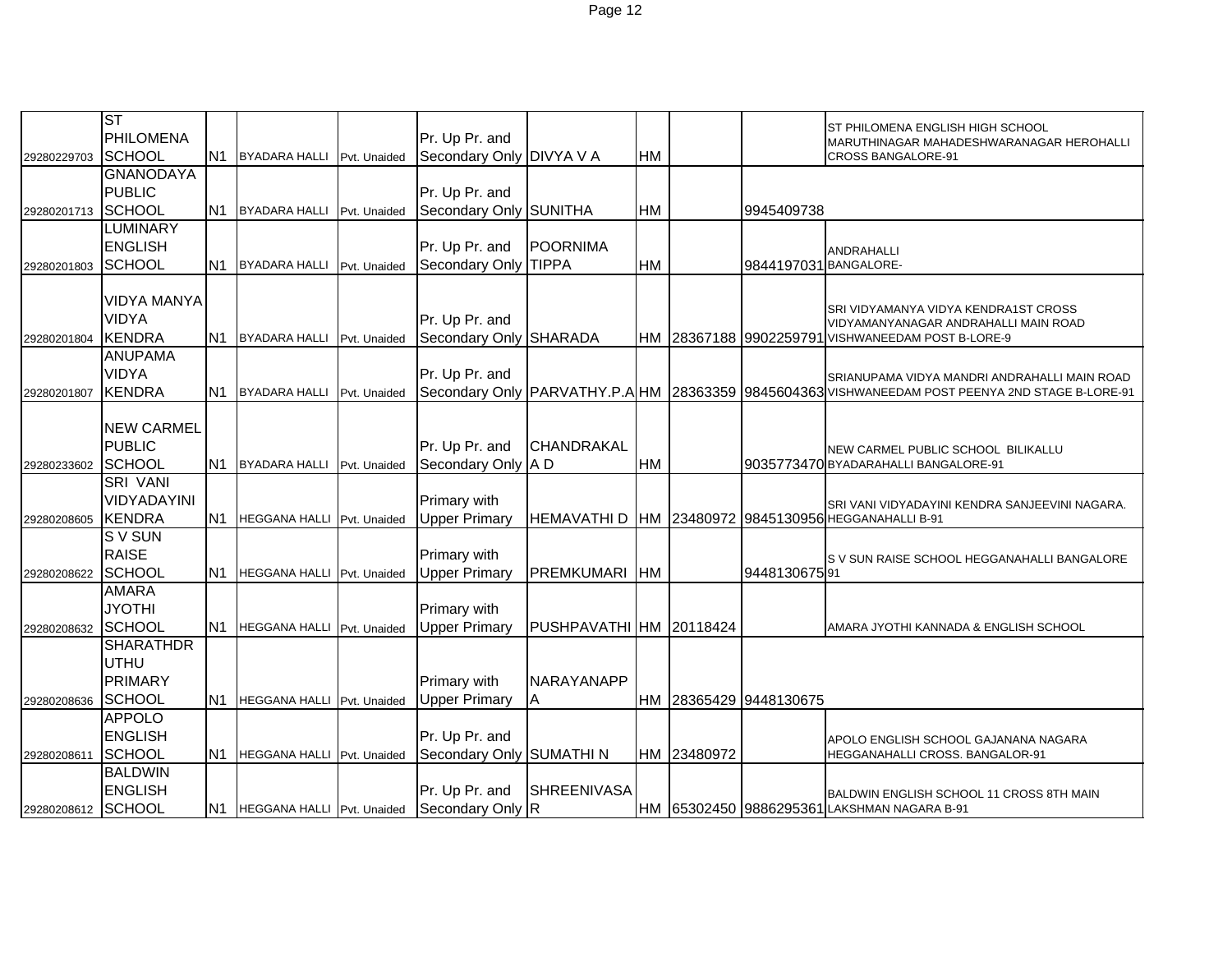|                   | <b>BISHOP</b>                |                |                            |              |                              |                   |           |             |                   |                                                                                                                                     |
|-------------------|------------------------------|----------------|----------------------------|--------------|------------------------------|-------------------|-----------|-------------|-------------------|-------------------------------------------------------------------------------------------------------------------------------------|
|                   | <b>KARMAL</b>                |                |                            |              | Pr. Up Pr. and               |                   |           |             |                   | BISHOP KARMAL ENGLISH SCHOOL. IIND MAIN                                                                                             |
| 29280208614       | <b>ENGLISH SCH N1</b>        |                | HEGGANA HALLI Pvt. Unaided |              | Secondary Only NAGARATHNA HM |                   |           |             |                   | 9945423779 ANJANDRI LAY OUT HEGGANAHALLI B-91                                                                                       |
|                   | <b>NISARGA</b>               |                |                            |              |                              | <b>G CHANNA</b>   |           |             |                   |                                                                                                                                     |
|                   | <b>ENGLISH</b>               |                |                            |              | Pr. Up Pr. and               | <b>KESHAVA</b>    |           |             |                   |                                                                                                                                     |
| 29280208630       | SCHOOL                       | N <sub>1</sub> | HEGGANA HALLI Pvt. Unaided |              | Secondary Only               | MURTHY            |           |             |                   | HM 28362314 9901076679 NISARGA ENGLISH SCHOOL HEGGANAHALLI B-LORE -91                                                               |
|                   |                              |                |                            |              |                              |                   |           |             |                   |                                                                                                                                     |
|                   | <b>JNANODHAYA</b>            |                |                            |              | Pr. Up Pr. and               |                   |           |             |                   |                                                                                                                                     |
| 29280208631       | <b>CONVENT</b>               | N <sub>1</sub> | HEGGANA HALLI Pvt. Unaided |              | Secondary Only SUDHA.L       |                   | <b>HM</b> |             |                   | 9945292802 JNANODAYA CONVENT N0-110                                                                                                 |
|                   |                              |                |                            |              |                              |                   |           |             |                   |                                                                                                                                     |
|                   | R V KANNADA<br><b>SCHOOL</b> |                |                            |              |                              |                   |           |             |                   |                                                                                                                                     |
|                   | <b>RAJGOPAL</b>              |                |                            |              | Pr. Up Pr. and               |                   |           |             |                   |                                                                                                                                     |
|                   | <b>NA</b>                    | N1             | HEGGANA HALLI Pvt. Unaided |              |                              |                   |           |             |                   | R.V. KANNDA PRIMARY SCHOOL. RAJGOPALANAGARA<br>Secondary Only YESHODA.Y.E  HM   28363529   9342557674 PEENYA II STAGE .BANGALORE-58 |
| 29280202904       | <b>MES</b>                   |                |                            |              |                              |                   |           |             |                   |                                                                                                                                     |
|                   | <b>KANNADA</b>               |                |                            |              |                              |                   |           |             |                   |                                                                                                                                     |
|                   | <b>LPS PEENYA</b>            |                |                            |              | Pr. Up Pr. and               |                   |           |             |                   |                                                                                                                                     |
|                   | <b>III STAGE B</b>           | N <sub>1</sub> | HEGGANA HALLI Pvt. Unaided |              | Secondary Only ANITHA.Y.A    |                   | <b>HM</b> |             |                   | MES KANNADA PRIMARY SCHOOL PEEYA II STAGE<br>9242772108 BANGALORE-58                                                                |
| 29280202908       | <b>SUN RISE</b>              |                |                            |              |                              |                   |           |             |                   |                                                                                                                                     |
|                   | <b>PUBLIC</b>                |                |                            |              |                              |                   |           |             |                   |                                                                                                                                     |
|                   | <b>SCHOOL</b>                |                |                            |              | Pr. Up Pr. and               | <b>DHANALAKSH</b> |           |             |                   |                                                                                                                                     |
| 29280202910       | RAJGOPAL N                   | N <sub>1</sub> | HEGGANA HALLI Pvt. Unaided |              | <b>Secondary Only</b>        | MI V              |           |             |                   | SUN RISE PUBLIC SCHOOL RAJGOPALANAGARA.<br>HM 28365839 9986606975 BANGALORE-58                                                      |
|                   |                              |                |                            |              |                              |                   |           |             |                   |                                                                                                                                     |
|                   | <b>NEW</b>                   |                |                            |              |                              |                   |           |             |                   |                                                                                                                                     |
|                   | <b>STANDARD</b>              |                |                            |              | Pr. Up Pr. and               | VIJAYALAKSH       |           |             |                   | NEW STANDARD ENGLISH SCHOOL NEAR MARUTHI                                                                                            |
| 29280202918       | <b>ENG SCHOOL N1</b>         |                | HEGGANA HALLI Pvt. Unaided |              | Secondary Only MI            |                   | <b>HM</b> |             |                   | 9880411722 TEATOUR RAJGOPALNAGARA. PEENYA II STAGE.B-58                                                                             |
|                   | <b>MACMILLAN</b>             |                |                            |              |                              |                   |           |             |                   |                                                                                                                                     |
|                   | <b>ENGLISH</b>               |                |                            |              | Primary with                 |                   |           |             |                   | MACMILLAN ENGLISH SCHOOL SHIVANAGARA B-LORE-                                                                                        |
| 29280200410       | <b>SCHOOL</b>                | N <sub>1</sub> | SHIVA NAGAR                | Pvt. Unaided | <b>Upper Primary</b>         | <b>CHETANA A</b>  | <b>HM</b> |             | 974337219310      |                                                                                                                                     |
|                   |                              |                |                            |              |                              |                   |           |             |                   | <b>SVM SCHOOL</b>                                                                                                                   |
|                   | <b>SRI VIDYA</b>             |                |                            |              | Primary with                 | <b>SHILPA</b>     |           |             |                   | MANJUNATH NAGARA                                                                                                                    |
| 29280200519       | <b>MANDIR HPS</b>            | N <sub>1</sub> | <b>SHIVA NAGAR</b>         | Pvt. Unaided | <b>Upper Primary</b>         | <b>SHIVKUMAR</b>  |           | HM 23109242 |                   | B.LORE10                                                                                                                            |
|                   | <b>ROYAL</b>                 |                |                            |              |                              |                   |           |             |                   |                                                                                                                                     |
|                   | <b>ENGLISH</b>               |                |                            |              | Pr. Up Pr. and               |                   |           |             |                   | royal english school,#223,40feet road,manjunathnagr,b-                                                                              |
| 29280200413       | SCHOOL                       | N <sub>1</sub> | <b>SHIVA NAGAR</b>         | Pvt. Unaided | Secondary Only PAVAMAN       |                   | HM        |             | 9739335796 560010 |                                                                                                                                     |
|                   |                              |                |                            |              |                              |                   |           |             |                   |                                                                                                                                     |
|                   | <b>BRIGHT EHPS</b>           |                |                            |              |                              |                   |           |             |                   |                                                                                                                                     |
|                   | <b>MANJUNATH</b>             |                |                            |              | Pr. Up Pr. and               | <b>MANGAL</b>     |           |             |                   | BRIGHT HORIZON HIGH SCHOOL,#320/A,40 FEET                                                                                           |
| 29280200502 NAGAR |                              | N <sub>1</sub> | <b>SHIVA NAGAR</b>         | Pvt. Unaided | Secondary Only SHINDRE       |                   | HM        |             |                   | ROAD, MANJUNATHNAGR, B-560010                                                                                                       |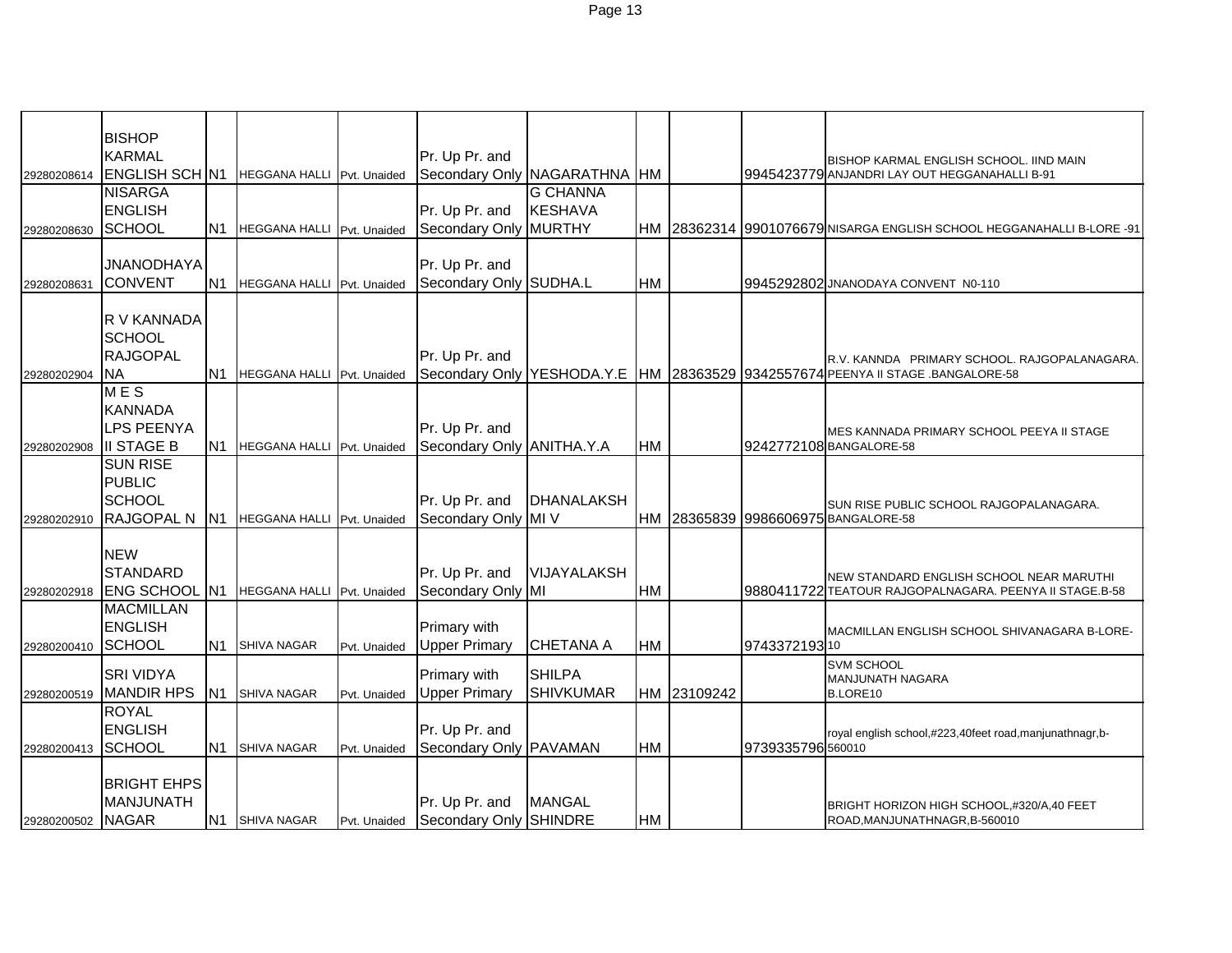|                    | <b>SHILPA</b>     |                |                    |              |                          |                    |           |            |                                                                    |
|--------------------|-------------------|----------------|--------------------|--------------|--------------------------|--------------------|-----------|------------|--------------------------------------------------------------------|
|                    | <b>SHREE</b>      |                |                    |              |                          |                    |           |            | SHILPASHREE CONVENT,                                               |
|                    | <b>CONVENT</b>    |                |                    |              | Pr. Up Pr. and           |                    |           |            | MANJUNATHNAGR,                                                     |
| 29280232703        | <b>MANJUNATH</b>  | N1             | <b>SHIVA NAGAR</b> | Pvt. Unaided | Secondary Only MARY VOAN |                    |           |            | HM 23140187 9844671681 BANGALORE-560010                            |
|                    |                   |                |                    |              |                          |                    |           |            |                                                                    |
|                    | <b>NEW</b>        |                |                    |              |                          |                    |           |            |                                                                    |
|                    | <b>FLORENCE</b>   |                |                    |              |                          |                    |           |            |                                                                    |
|                    | SCHOOL            |                |                    |              | Pr. Up Pr. and           | <b>ASHA RANI H</b> |           |            | NEW FLORENCE ENGLISH SCHOOL,#17,,8TH CROSS,                        |
| 29280233303        | <b>SHIVANAGAR</b> | N1             | <b>SHIVA NAGAR</b> | Pvt. Unaided | Secondary Only P         |                    |           |            | HM 23352750 9845346754 SHIVANAGAR, RAJAJINAGAR, BANGALORE-560010   |
|                    | <b>ALPHA</b>      |                |                    |              |                          |                    |           |            |                                                                    |
|                    | <b>EDUCATION</b>  |                |                    |              | Primary with             |                    |           |            |                                                                    |
| 29280233404        | SCHOOL            | N <sub>1</sub> | LAGGERE            | Pvt. Unaided | <b>Upper Primary</b>     | PADMA.G            | <b>HM</b> |            | 9886325775 ALPHA EDUCATION SCHOOL LAGGERE-58                       |
|                    | <b>MOUNT</b>      |                |                    |              |                          |                    |           |            |                                                                    |
|                    | <b>SINERIA</b>    |                |                    |              | Primary with             |                    |           |            |                                                                    |
| 29280233405        | SCHOOL            |                | N1 LAGGERE         | Pvt. Unaided | <b>Upper Primary</b>     | <b>RAJESHA</b>     | HM        |            | MOUNT SINERIA SCHOOL - LAGGERE-58                                  |
|                    | <b>SOPHIA</b>     |                |                    |              |                          |                    |           |            |                                                                    |
|                    | <b>PUBLIC</b>     |                |                    |              | Primary with             |                    |           |            |                                                                    |
| 29280233407        | SCHOOL            | N <sub>1</sub> | LAGGERE            | Pvt. Unaided | <b>Upper Primary</b>     | <b>VEENA</b>       | HM        |            | 9972445540 sophia publis school k.g layout bangalore-58            |
|                    | <b>VIGHNAN</b>    |                |                    |              |                          |                    |           |            | VIGHNAN PUBLIC SCHOOL RAJESWARINAGARA                              |
|                    | <b>PUBLIC</b>     |                |                    |              | Primary with             |                    |           |            | BANGALORE-58                                                       |
| 29280202833        | SCHOOL            |                | N1 LAGGERE         | Pvt. Unaided | <b>Upper Primary</b>     | JAYALAKSHMI HM     |           | 9844522069 |                                                                    |
|                    | <b>SVS HIGHER</b> |                |                    |              |                          |                    |           |            |                                                                    |
|                    | <b>PRIMARY</b>    |                |                    |              |                          |                    |           |            |                                                                    |
|                    | SCHOOLK.G.L       |                |                    |              | Primary with             |                    |           |            |                                                                    |
| 29280202840        | <b>AYOUT</b>      | N <sub>1</sub> | LAGGERE            | Pvt. Unaided | <b>Upper Primary</b>     | <b>SWOBHAGYA</b>   | <b>HM</b> | 8453398142 |                                                                    |
|                    |                   |                |                    |              |                          |                    |           |            |                                                                    |
|                    | <b>G NATIONAL</b> |                |                    |              |                          |                    |           |            |                                                                    |
|                    | <b>PUBLIC</b>     |                |                    |              |                          |                    |           |            |                                                                    |
|                    | <b>SCHOOL</b>     |                |                    |              | Primary with             |                    |           |            | L.G NATIONAL PUBLIC SCHOOL HTL ROAD PARVATHI                       |
| 29280202831        | <b>PARVATH</b>    |                | N1 LAGGERE         | Pvt. Unaided | <b>Upper Primary</b>     | <b>SWETHA</b>      |           |            | HM 32444726 9741031196 NAGAR BANGALORE.58                          |
|                    | <b>BGT</b>        |                |                    |              |                          |                    |           |            |                                                                    |
|                    | <b>EDUCATION</b>  |                |                    |              | Primary with             |                    |           |            |                                                                    |
| 29280202803        | <b>SOCIETY</b>    |                | N1 LAGGERE         | Pvt. Unaided | <b>Upper Primary</b>     | <b>RAJESH</b>      | <b>HM</b> |            | B G T EDUCATION SOCIETY LAG GERE BANGALORE 58                      |
|                    | <b>SBM ENGLIS</b> |                |                    |              |                          |                    |           |            |                                                                    |
|                    | <b>SCHOOL</b>     |                |                    |              |                          |                    |           |            |                                                                    |
|                    | <b>PARVATHINA</b> |                |                    |              | Primary with             |                    |           |            | SBM ENGLISH HIGH SCHOOL                                            |
| 29280202807        | GA                | N <sub>1</sub> | LAGGERE            | Pvt. Unaided | <b>Upper Primary</b>     |                    |           |            | FAREEDUNISA   HM 28364057 9741335234 CHAMUNDIWESWARANAGR BANGALORE |
|                    | <b>UDAYA</b>      |                |                    |              |                          |                    |           |            |                                                                    |
|                    | <b>PRIMARY</b>    |                |                    |              | Primary with             |                    |           |            |                                                                    |
| 29280202914 SCHOOL |                   |                | N1 LAGGERE         | Pvt. Unaided | <b>Upper Primary</b>     | <b>UMA HT</b>      | <b>HM</b> |            | 9901357735 UDAYA PRIMARY SCHOOL LAGGERE                            |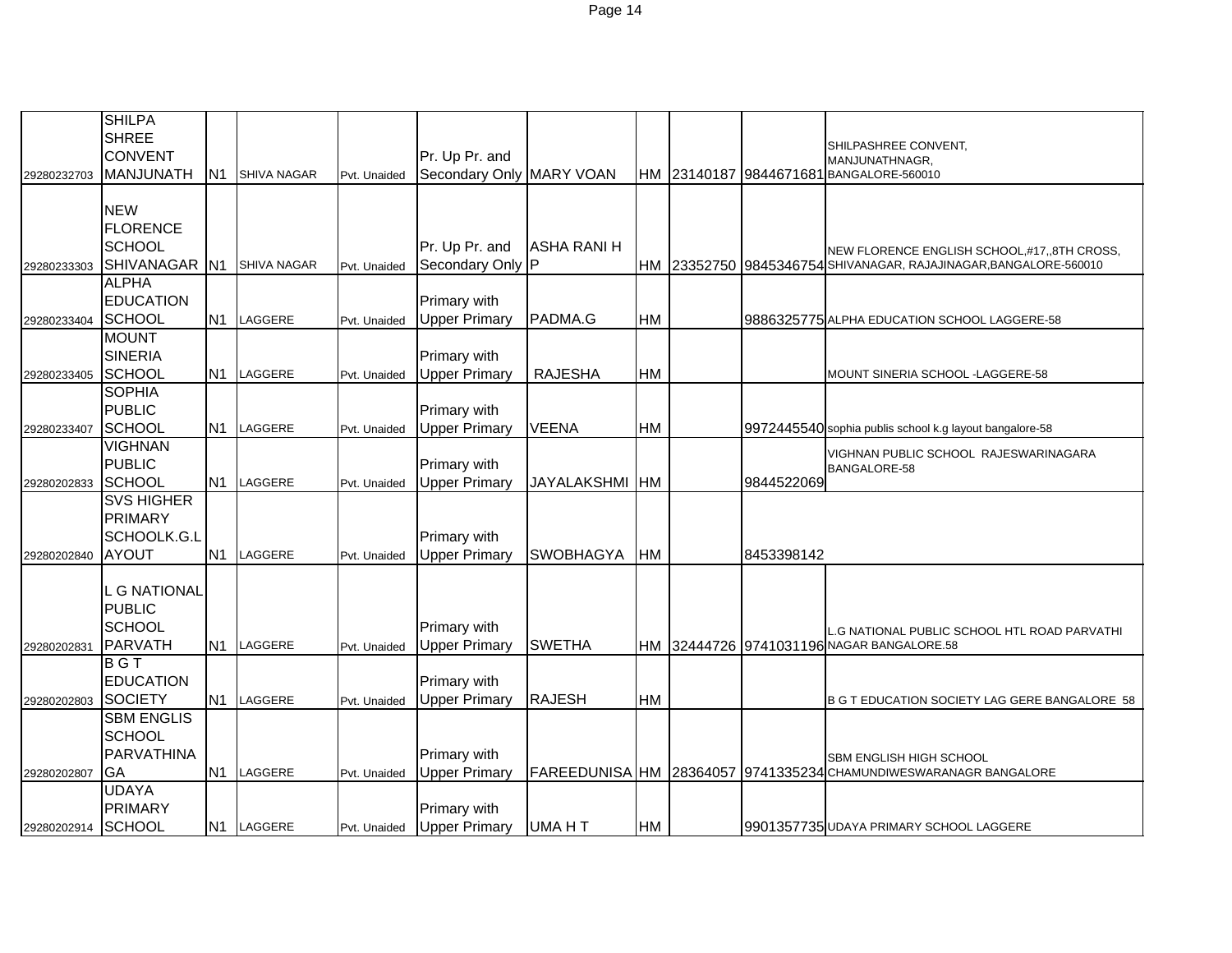|             | <b>MANASA</b>       |            |              |                               |                    |           |  |                                                                         |
|-------------|---------------------|------------|--------------|-------------------------------|--------------------|-----------|--|-------------------------------------------------------------------------|
|             | <b>EDUCATION</b>    |            |              |                               |                    |           |  |                                                                         |
|             | <b>SOCITY</b>       |            |              | Primary with                  |                    |           |  |                                                                         |
| 29280203007 | PARAVATH            | N1 LAGGERE | Pvt. Unaided | <b>Upper Primary</b>          | NANJAYA .B.H HM    |           |  | MANASA EDUCATION SOCITY PARVATHI NAGAR<br>7899993148 BANGALORE-58       |
|             | <b>VISHNU</b>       |            |              |                               |                    |           |  |                                                                         |
|             | <b>EDUCATIONA</b>   |            |              | Pr. Up Pr. and                |                    |           |  |                                                                         |
| 29280202810 | L SOCIETY           | N1 LAGGERE | Pvt. Unaided | Secondary Only LATHA.G        |                    |           |  | HM 28364910 9731017210 VISHNU EDUCATIONAL SOCIETY LAGGERE -58           |
|             | <b>SHARADA</b>      |            |              |                               |                    |           |  |                                                                         |
|             | <b>VIDYA</b>        |            |              | Pr. Up Pr. and                |                    |           |  |                                                                         |
| 29280202834 | <b>MANDIRA</b>      | N1 LAGGERE | Pvt. Unaided | Secondary Only JUNJAPPA       |                    | <b>HM</b> |  | 9449737456 SHARADA VIDYA MANDIRA LAGGERE-58                             |
|             |                     |            |              |                               |                    |           |  |                                                                         |
|             | <b>RVS</b>          |            |              |                               |                    |           |  |                                                                         |
|             | <b>KANNADA</b>      |            |              |                               |                    |           |  |                                                                         |
|             | <b>AND ENGLISH</b>  |            |              | Pr. Up Pr. and                |                    |           |  | R.V.S KANNDA & ENGLISH SCHOOL NANDINI LAYOUT                            |
| 29280202835 | SCHOOL L.D.         | N1 LAGGERE | Pvt. Unaided | Secondary Only ASHA           |                    | HM        |  | 9845000921 BANGALORE-90                                                 |
|             |                     |            |              |                               |                    |           |  |                                                                         |
|             | <b>MONT CLAIRE</b>  |            |              |                               |                    |           |  |                                                                         |
|             | <b>PUBLIC</b>       |            |              | Pr. Up Pr. and                |                    |           |  | MONT CLAIRE PUBLIC SCHOOL#10, FREEDOM FIGHTER                           |
| 29280202838 | SCHOOL              | N1 LAGGERE | Pvt. Unaided | Secondary Only SHAMIM BANU HM |                    |           |  | 9972214024 COLONYLAGGERE, B-LORE-58                                     |
|             | <b>RAJEEV</b>       |            |              |                               |                    |           |  |                                                                         |
|             | <b>GAQNDHI</b>      |            |              |                               |                    |           |  |                                                                         |
|             | <b>PUBLIC</b>       |            |              | Pr. Up Pr. and                |                    |           |  | <b>RAJEEV GANDHI PUBLIC</b><br>SCHOOLPRIMARY, HIGHERPRIMARY&HIGH SCHOOL |
| 29280202839 | <b>SCHOOL</b>       | N1 LAGGERE | Pvt. Unaided | Secondary Only RAJAMMA        |                    |           |  | HM 69923283 9986735243 RAJEEVGANDI NAGAR B-LORE-58                      |
|             |                     |            |              |                               |                    |           |  |                                                                         |
|             | <b>RAJEEVGAND</b>   |            |              |                               |                    |           |  |                                                                         |
|             | <b>HI MEMORIAL</b>  |            |              | Pr. Up Pr. and                | <b>NETHRAVATHI</b> |           |  |                                                                         |
| 29280202818 | <b>P&amp;HP SCH</b> | N1 LAGGERE | Pvt. Unaided | Secondary Only M              |                    | HM        |  | 9448430443 RAJEEVGANDHI MEMORIAL P&HP SCHOOL                            |
|             | <b>D.M PUBLIC</b>   |            |              |                               |                    |           |  |                                                                         |
|             | <b>SCHOOL</b>       |            |              |                               |                    |           |  |                                                                         |
|             | <b>RAJESHWARI</b>   |            |              | Pr. Up Pr. and                |                    |           |  |                                                                         |
| 29280202819 | ΙN                  | N1 LAGGERE | Pvt. Unaided | Secondary Only BHARATHI       |                    |           |  | HM 28374191 9449222437D .M PUBLIC SCHOOL RAJESHWARI NAGAR B-LORE-58     |
|             |                     |            |              |                               |                    |           |  |                                                                         |
|             | <b>NEW SACRED</b>   |            |              |                               |                    |           |  |                                                                         |
|             | <b>HEART</b>        |            |              | Pr. Up Pr. and                |                    |           |  |                                                                         |
| 29280233402 | <b>ENGLISH</b>      | N1 LAGGERE | Pvt. Unaided | Secondary Only MEERA B        |                    | HM        |  | 9901935644 SACRED HEART ENGLISH K.G LAYOUT BANGALORE-58                 |
|             | S.V.S PRI-          |            |              |                               |                    |           |  |                                                                         |
|             | <b>HIGH</b>         |            |              |                               |                    |           |  |                                                                         |
|             | <b>SCHOOL</b>       |            |              |                               |                    |           |  |                                                                         |
|             | <b>CHOWDESH</b>     |            |              | Pr. Up Pr. and                |                    |           |  |                                                                         |
| 29280233403 | WARI                | N1 LAGGERE | Pvt. Unaided | Secondary Only Y.N GOPAL      |                    | HM        |  | 9449125648 SVS PRI- HIGH SCHOOL KEMPEGOWDA BANGALORE-58                 |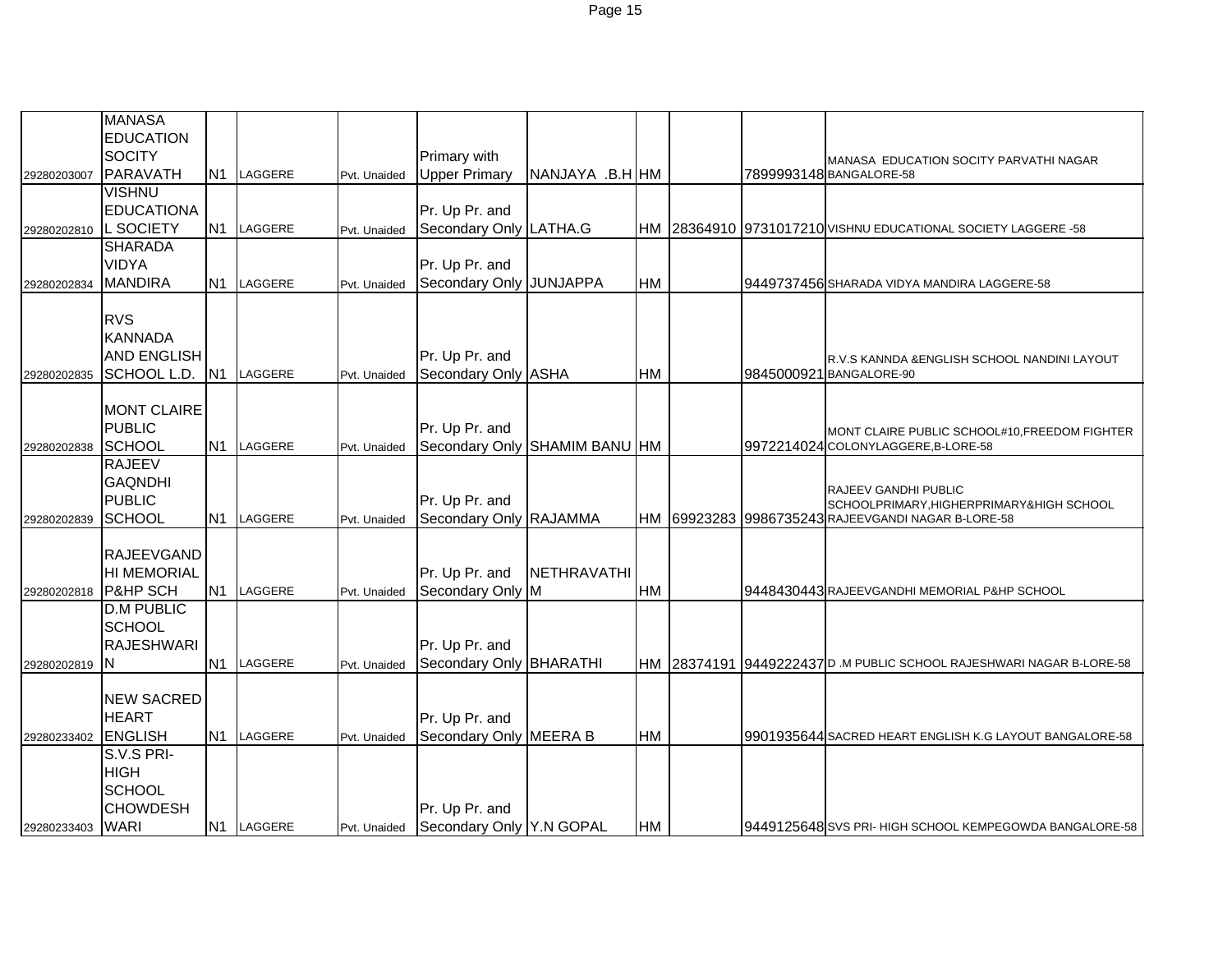|             | <b>MATHRU</b>          |            |              |                           |                    |           |                           |                                                                                            |
|-------------|------------------------|------------|--------------|---------------------------|--------------------|-----------|---------------------------|--------------------------------------------------------------------------------------------|
|             | <b>SHREE</b>           |            |              |                           |                    |           |                           |                                                                                            |
|             | VIDYANIKETH            |            |              | Pr. Up Pr. and            |                    |           |                           |                                                                                            |
|             |                        |            |              |                           |                    |           |                           | MATHRU SHREE VIDYANIKETHAN 1 MAIN                                                          |
| 29280202820 | AN                     | N1 LAGGERE | Pvt. Unaided | Secondary Only THILAKA    |                    |           |                           | HM 28397398 9886702467 CHAMUNDIPURA BANGALORE -58                                          |
|             |                        |            |              |                           |                    |           |                           |                                                                                            |
|             | <b>BE BEST</b>         |            |              |                           |                    |           |                           |                                                                                            |
|             | <b>SCHOOL</b>          |            |              |                           |                    |           |                           |                                                                                            |
|             | LAGGERE                |            |              | Pr. Up Pr. and            |                    |           |                           | BE BEST SCHOOL LAGGERE MAIN ROAD BANGALORE                                                 |
| 29280202823 | MAIN ROAD B-N1 LAGGERE |            | Pvt. Unaided | Secondary Only PRIYA      |                    |           | HM 28379773 9900847628 58 |                                                                                            |
|             | <b>GRACE</b>           |            |              |                           |                    |           |                           |                                                                                            |
|             | <b>PUBLIC</b>          |            |              |                           |                    |           |                           |                                                                                            |
|             | <b>SCHOOL</b>          |            |              | Pr. Up Pr. and            |                    |           |                           |                                                                                            |
| 29280202824 | LAGGERE                | N1 LAGGERE | Pvt. Unaided | Secondary Only GOOLAIAH   |                    |           |                           | HM 28379221 9980817304 GRACE PUBLIC SCHOOL BANGALORE -58                                   |
|             | <b>HOLI</b>            |            |              |                           |                    |           |                           |                                                                                            |
|             | <b>AENGEL</b>          |            |              | Pr. Up Pr. and            |                    |           |                           |                                                                                            |
| 29280202827 | LAGGERE                | N1 LAGGERE | Pvt. Unaided | Secondary Only PANKAJA .M |                    |           |                           | HM 28379195 9632812162 holiaengal laggere bangalore -58                                    |
|             | <b>VEDHANTH</b>        |            |              |                           |                    |           |                           |                                                                                            |
|             | <b>NATIONAL</b>        |            |              |                           |                    |           |                           |                                                                                            |
|             | <b>PUBLIC</b>          |            |              | Pr. Up Pr. and            |                    |           |                           | vedhanth NATIONAL PUBLIC SCHOOL#9                                                          |
| 29280202828 | <b>SCHOOL</b>          | N1 LAGGERE | Pvt. Unaided | Secondary Only SUMA M     |                    |           |                           | HM 28379151 9845807425 CHOWDESHWARI NAGAR BANGALORE-58                                     |
|             |                        |            |              |                           |                    |           |                           |                                                                                            |
|             | SRI                    |            |              |                           |                    |           |                           |                                                                                            |
|             | <b>JNANAVARDH</b>      |            |              |                           |                    |           |                           |                                                                                            |
|             | <b>AKA ENGLISH</b>     |            |              | Pr. Up Pr. and            |                    |           |                           | SRI JNAHAVARDHAKA ENGLISH SCHOOL LAVAKUSHA                                                 |
| 29280202830 | <b>SCHO</b>            | N1 LAGGERE | Pvt. Unaided | Secondary Only UMA R      |                    | <b>HM</b> |                           | 9611439202 NAGARA LAGGERE BANGALORE -58                                                    |
|             | <b>MOUNT</b>           |            |              |                           |                    |           |                           |                                                                                            |
|             | <b>CARMEL</b>          |            |              |                           |                    |           |                           |                                                                                            |
|             | (SLN)                  |            |              | Pr. Up Pr. and            |                    |           |                           |                                                                                            |
| 29280202832 | <b>SCHOOL</b>          | N1 LAGGERE | Pvt. Unaided | Secondary Only SANTHOSH   |                    | <b>HM</b> |                           | MOUNT CARMEL SLN EDUCATION SOCIETY LAGGERE<br>7899198888 BANGALORE-58                      |
|             | MES                    |            |              |                           |                    |           |                           |                                                                                            |
|             | <b>ENGLISH</b>         |            |              | Pr. Up Pr. and            | <b>GANGARAJAIA</b> |           |                           |                                                                                            |
|             | <b>SCHOOL</b>          | N1 LAGGERE |              | Secondary Only H          |                    | <b>HM</b> |                           | 28393769 9480513864 mes public school                                                      |
| 29280229301 | <b>ANIKETANA</b>       |            | Pvt. Unaided |                           |                    |           |                           |                                                                                            |
|             | <b>KISHOR</b>          |            |              |                           |                    |           |                           |                                                                                            |
|             |                        |            |              |                           |                    |           |                           |                                                                                            |
|             | <b>KENDRA</b>          |            |              | Pr. Up Pr. and            | <b>SOMASHEKHA</b>  |           |                           | ANIKETANA KISHOR KENDRA LAGGER C[RCLE                                                      |
| 29280202801 | LAGGER                 | N1 LAGGERE | Pvt. Unaided | Secondary Only RAIAH      |                    |           |                           | HM 28379141 9740331442 BANGALORE 58                                                        |
|             | <b>ASHWINI</b>         |            |              |                           |                    |           |                           |                                                                                            |
|             | <b>KANNADA</b>         |            |              |                           |                    |           |                           |                                                                                            |
|             | <b>HPS</b>             |            |              | Pr. Up Pr. and            |                    |           |                           |                                                                                            |
| 29280202802 | LAGGERE                | N1 LAGGERE | Pvt. Unaided |                           |                    |           |                           | Secondary Only YUVARAJU.K.A HM 69923283 9731377966 ASHWINIKANNADA HPS LAGGERE BANGALORE-58 |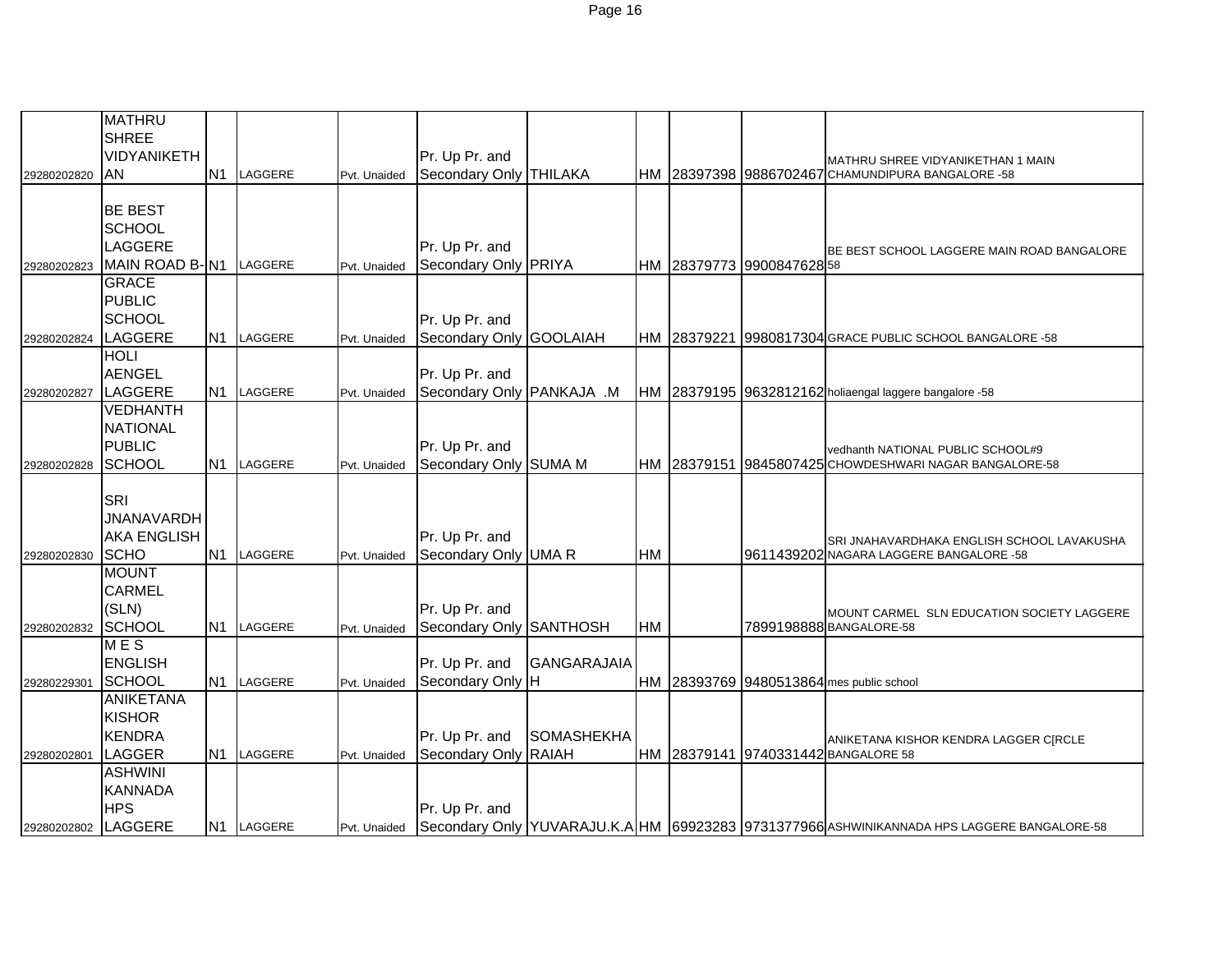|                   | <b>SAINIK</b>      |                |                              |              |                         |                   |           |            |                                                                |
|-------------------|--------------------|----------------|------------------------------|--------------|-------------------------|-------------------|-----------|------------|----------------------------------------------------------------|
|                   | <b>PUBLIC</b>      |                |                              |              | Pr. Up Pr. and          |                   |           |            |                                                                |
| 29280202805       | <b>SCHOOL</b>      | N1             | LAGGERE                      | Pvt. Unaided | Secondary Only MOHANA   |                   |           |            | HM 28379010 9980199277 SAINIKA PUBLIC SCHOOL B-LORE 96         |
|                   | <b>VIDYA PRIYA</b> |                |                              |              |                         |                   |           |            |                                                                |
|                   | <b>SCHOOL</b>      |                |                              |              | Pr. Up Pr. and          | <b>SHANTHA</b>    |           |            | VIDYA PRIYA HIGH SCHOOL T.G NAGAR LAGGERE                      |
| 29280202809       | LAGGERE            | <b>N1</b>      | LAGGERE                      | Pvt. Unaided | Secondary Only RAJU.H.S |                   | <b>HM</b> |            | 9341345498 BANGALORE-58                                        |
|                   | <b>GOOD HOPE</b>   |                |                              |              |                         |                   |           |            |                                                                |
|                   | <b>PUBLIC</b>      |                |                              |              | Pr. Up Pr. and          | <b>JAYALAKSHM</b> |           |            | GOOD HOPE PUBLIC SCHOOL # 8 3RD CROSS RAJ                      |
| 29280202915       | SCHOOL             | N <sub>1</sub> | LAGGERE                      | Pvt. Unaided | Secondary Only MAMMA R  |                   | <b>HM</b> |            | 9481801539 GOPALANAGAR P                                       |
|                   | <b>MOTHER</b>      |                |                              |              |                         |                   |           |            |                                                                |
|                   | <b>TERASA</b>      |                |                              |              |                         |                   |           |            |                                                                |
|                   | <b>EHPS</b>        |                |                              |              |                         | <b>SYEDA</b>      |           |            |                                                                |
|                   | <b>SHANKARANA</b>  |                | <b>KRISHNANANDA</b>          |              | Primary with            | <b>TANVEER</b>    |           |            | MOTHER TERESA EHPS. NO -72 6TH MAIN                            |
| IG<br>29280233001 |                    | N <sub>1</sub> | <b>NAGAR</b>                 | Pvt. Unaided | <b>Upper Primary</b>    | <b>ZEBA</b>       |           |            | HM 23572610 9900442311 SHANKARNAGARA                           |
|                   | <b>ST XAVIERS</b>  |                |                              |              |                         |                   |           |            |                                                                |
|                   | <b>PUBLIC</b>      |                | KRISHNANANDA                 |              | Primary with            |                   |           |            | ST. XAVIER SCHOOL NO 31/A                                      |
| 29280233005       | <b>SCHOOL</b>      | <b>N1</b>      | <b>NAGAR</b>                 | Pvt. Unaided | <b>Upper Primary</b>    | <b>KALPANA</b>    | <b>HM</b> |            | 9886528788 SRIKANTESHWARANAGARA BANHGALORE -22                 |
|                   |                    |                |                              |              |                         |                   |           |            | <b>HIGHWAY PUBLIC SCHOOL</b>                                   |
|                   |                    |                |                              |              |                         |                   |           |            | <b>NANDINI LAYOUT</b>                                          |
|                   | <b>HIGHWAY</b>     |                |                              |              |                         |                   |           |            | <b>4TH BLOCK</b><br>16TH MAIN,                                 |
|                   | <b>PUBLIC</b>      |                | KRISHNANANDA                 |              | Primary with            |                   |           |            | <b>BANGALORE - 96</b>                                          |
| 29280203206       | <b>SCHOOL</b>      | N <sub>1</sub> | <b>NAGAR</b>                 | Pvt. Unaided | <b>Upper Primary</b>    | <b>BYREGOWDA</b>  | <b>HM</b> | 9686523145 |                                                                |
|                   |                    |                |                              |              |                         |                   |           |            |                                                                |
|                   | <b>SRINIVASANA</b> |                |                              |              |                         |                   |           |            |                                                                |
|                   | <b>GARA SRI</b>    |                | KRISHNANANDA                 |              | Primary with            | THIMMARAJU        |           |            | SRINIVASA NAGARA SRI MANJUNATHA VIDYA SAMSTE                   |
| 29280203226       | MANJUNATHA N1      |                | <b>NAGAR</b>                 | Pvt. Unaided | <b>Upper Primary</b>    | H <sub>V</sub>    | <b>HM</b> |            | 9901077383 NO-190 BANGALORE -96                                |
|                   | <b>HOLY</b>        |                |                              |              |                         |                   |           |            |                                                                |
|                   | <b>MOTHER</b>      |                |                              |              |                         |                   |           |            |                                                                |
|                   | <b>CANVENT</b>     |                | KRISHNANANDA                 |              | <b>Primary with</b>     |                   |           |            | HOLY MOTHER CONVENT J.B.KAVAL                                  |
| 29280203228       | <b>NANDINI LA</b>  | N <sub>1</sub> | <b>NAGAR</b>                 | Pvt. Unaided | <b>Upper Primary</b>    | <b>RUKMINI</b>    |           |            | HM 22902759 9141914189 KRISHNANADANAGARA. NANDINI LAY OUT B-96 |
|                   | <b>ACHALA</b>      |                |                              |              |                         |                   |           |            | <b>ACHALA ASHRAM CAMPUS</b>                                    |
|                   | <b>VIDYA</b>       |                |                              |              | Primary with            | <b>MAHESHAWA</b>  |           |            | KANTEERAVA NAGARA                                              |
| 29280203236       | <b>NIKETHANA</b>   | N <sub>1</sub> | KRISHNANANDA<br><b>NAGAR</b> | Pvt. Unaided | <b>Upper Primary</b>    | RI.               | HM        | 9900551947 | <b>BANGALORE - 96</b>                                          |
|                   |                    |                |                              |              |                         |                   |           |            |                                                                |
|                   |                    |                |                              |              |                         |                   |           |            |                                                                |
|                   | <b>NEW CARMEL</b>  |                |                              |              |                         |                   |           |            |                                                                |
|                   | <b>SCHOOL KHB</b>  |                | KRISHNANANDA                 |              | <b>Primary with</b>     |                   |           |            |                                                                |
|                   |                    |                |                              |              |                         |                   |           |            | NEW CARMEL SCOOL KRISHANANDANAGARA N D LAY                     |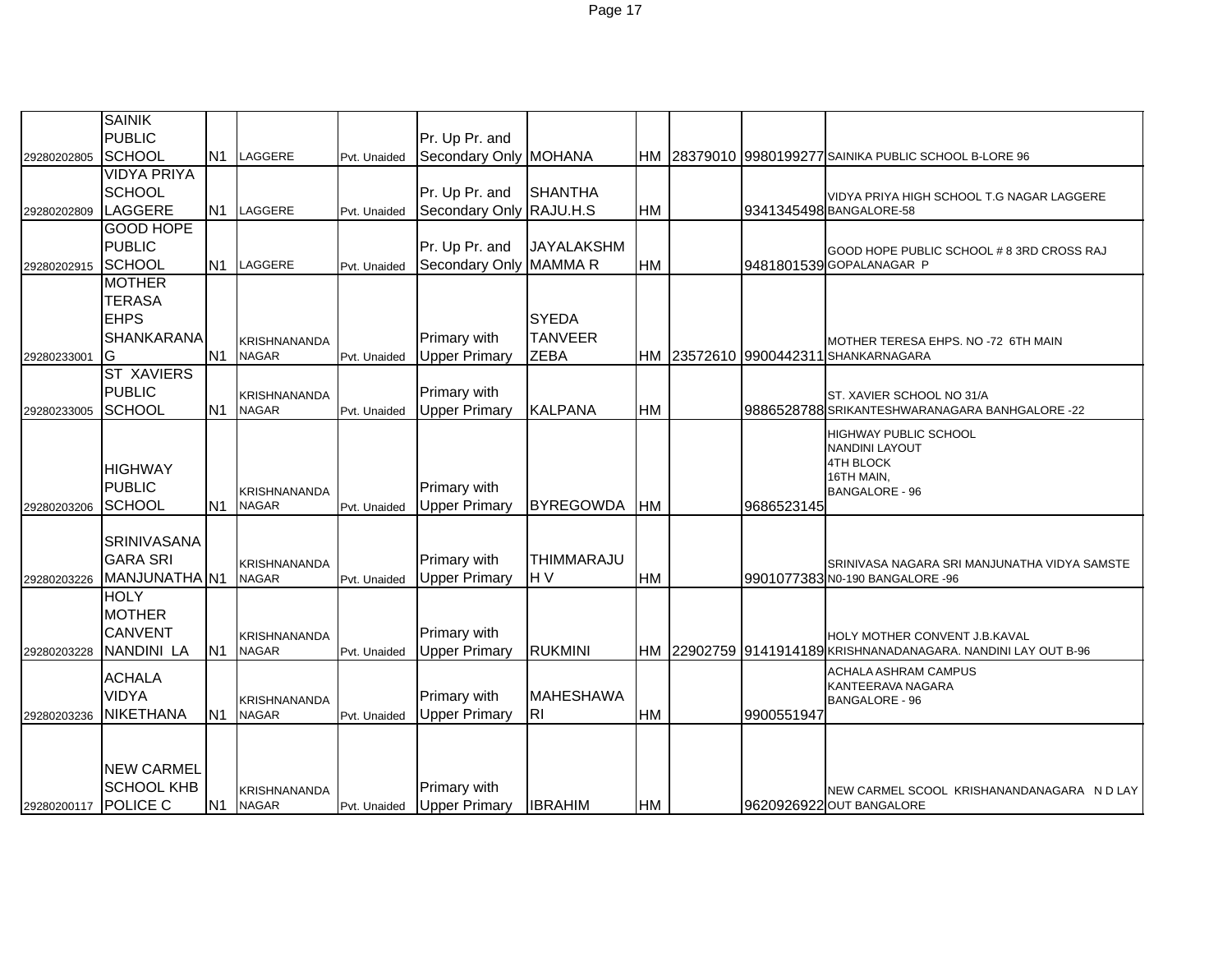| <b>SARASWATHI</b>                                                                                                                                                                            |  |
|----------------------------------------------------------------------------------------------------------------------------------------------------------------------------------------------|--|
| VIDYANIKETH<br>Primary with<br>KRISHNANANDA                                                                                                                                                  |  |
| ANA SCHOOL N1<br><b>Upper Primary</b><br><b>GEETHA</b><br><b>NAGAR</b><br><b>HM</b><br>Pvt. Unaided<br>9845102451 SARASWATHI VIDYA NIKETHANA-B-LORE-96<br>29280203250                        |  |
|                                                                                                                                                                                              |  |
| <b>ACHARYA SRI</b>                                                                                                                                                                           |  |
| <b>MAHAPRAGY</b>                                                                                                                                                                             |  |
| A HIGH<br>Pr. Up Pr. and                                                                                                                                                                     |  |
| <b>KRISHNANANDA</b><br>ACHARYA SRI MAHAPRAGYA HIGH SCHOOL 18 MAIN<br>N <sub>1</sub>                                                                                                          |  |
| SCHOOL<br>Secondary Only PARVATHI.Y<br>HM 23494086 98802217924THBLOCK NANDILAYOUT B-LORE-96<br><b>NAGAR</b><br>29280203254<br>Pvt. Unaided                                                   |  |
| <b>CITY</b>                                                                                                                                                                                  |  |
| <b>EDUCATION</b>                                                                                                                                                                             |  |
| <b>CENTRE</b><br>Pr. Up Pr. and<br><b>KRISHNANANDA</b>                                                                                                                                       |  |
| Secondary Only NARAYANA.V<br>SCHOOL<br>N <sub>1</sub><br><b>NAGAR</b><br><b>HM</b><br>9481473912 city education center no-34 31 main nandini loyout b-lore-96<br>Pvt. Unaided<br>29280203255 |  |
| ST.PAUL'S                                                                                                                                                                                    |  |
| <b>ENGLISH</b><br>Pr. Up Pr. and<br><b>KRISHNANANDA</b>                                                                                                                                      |  |
| SCHOOL<br>N <sub>1</sub><br>Secondary Only SUBRAMANIYA HM 23470484<br><b>NAGAR</b><br>Pvt. Unaided<br>ST PAUL'S ENGLISH SCHOOL<br>29280203256                                                |  |
| <b>MAXMULLER</b><br>MAXMULLER PUBLIC SCHOOL NO 10/1                                                                                                                                          |  |
| <b>PUBLIC</b><br>Pr. Up Pr. and<br><b>KRISHNA</b><br><b>KRISHNANANDA</b><br>SRIKANTESHWARANAGARA. MAHALAKSHMI LAY OUT B-                                                                     |  |
| Secondary Only MURTHY<br><b>SCHOLL</b><br>N <sub>1</sub><br>HM<br><b>NAGAR</b><br>9739682599 96<br>Pvt. Unaided<br>29280233004                                                               |  |
| <b>LOURDES</b>                                                                                                                                                                               |  |
| <b>HIGH SCH</b>                                                                                                                                                                              |  |
| Pr. Up Pr. and<br><b>NANDINI</b><br><b>KRISHNANANDA</b><br>OURDES HIGH SCOOL NO 103 KHB COLONY 1ST MAIN                                                                                      |  |
| N <sub>1</sub><br>LAYOU<br><b>NAGAR</b><br>Secondary Only NAGARATNA R HM 23471485<br>N D LAY OUT BANGALORE 28<br>29280203219<br>Pvt. Unaided                                                 |  |
| <b>SRI</b>                                                                                                                                                                                   |  |
| SRI RAJARAJESHWARI PUB SCHOOL<br><b>RAJARAJESW</b>                                                                                                                                           |  |
| NM 58 RANAKRINA NAGARA<br><b>ARI ENG SCH</b><br>Pr. Up Pr. and<br>FOUZIYA                                                                                                                    |  |
| <b>KRISHNANANDA</b><br>NANDINI BADAVANE<br>N <sub>1</sub><br><b>NAGAR</b><br>Secondary Only AKHTAR<br><b>HM</b><br>9448228407 BANGALORE 96                                                   |  |
| <b>NAND</b><br>Pvt. Unaided<br>29280203220                                                                                                                                                   |  |
| <b>NANDI</b>                                                                                                                                                                                 |  |
| PUBLIC SCH                                                                                                                                                                                   |  |
| <b>NANDINI</b><br>Pr. Up Pr. and<br>KRISHNANANDA<br>560096NANDINI PUBLIC SCHOOL 4TH BLOCK N D LAY                                                                                            |  |
| Secondary Only RAJESH N J<br>LAYOU<br>N <sub>1</sub><br>HM<br><b>NAGAR</b><br>9448012263 OUT BANGALORE 96<br>Pvt. Unaided<br>29280203221                                                     |  |
|                                                                                                                                                                                              |  |
| <b>OXFORD ENG</b>                                                                                                                                                                            |  |
| <b>SCH NANDINI</b><br>Pr. Up Pr. and<br><b>KRISHNANANDA</b><br>OXFORD SCH NANDINI LAYOUT                                                                                                     |  |
| N <sub>1</sub><br>HM<br>LAYOUT<br>Secondary Only SEETHAMMA<br>9980405605 BANGALORE 96<br><b>NAGAR</b><br>29280203222<br>Pvt. Unaided                                                         |  |
| SG                                                                                                                                                                                           |  |
| <b>INTERNATION</b>                                                                                                                                                                           |  |
| <b>AL PUBLIC</b><br>Pr. Up Pr. and<br><b>KRISHNANANDA</b><br>S G INTERNATIONAL PUBLIC SCOOL SFHS N D LAY                                                                                     |  |
| <b>SCH NA</b><br>N1<br>Secondary Only   DEVARAJU<br><b>NAGAR</b><br>HM 23497428 9986684818 OUT BANGALORE 96<br>29280203223<br>Pvt. Unaided                                                   |  |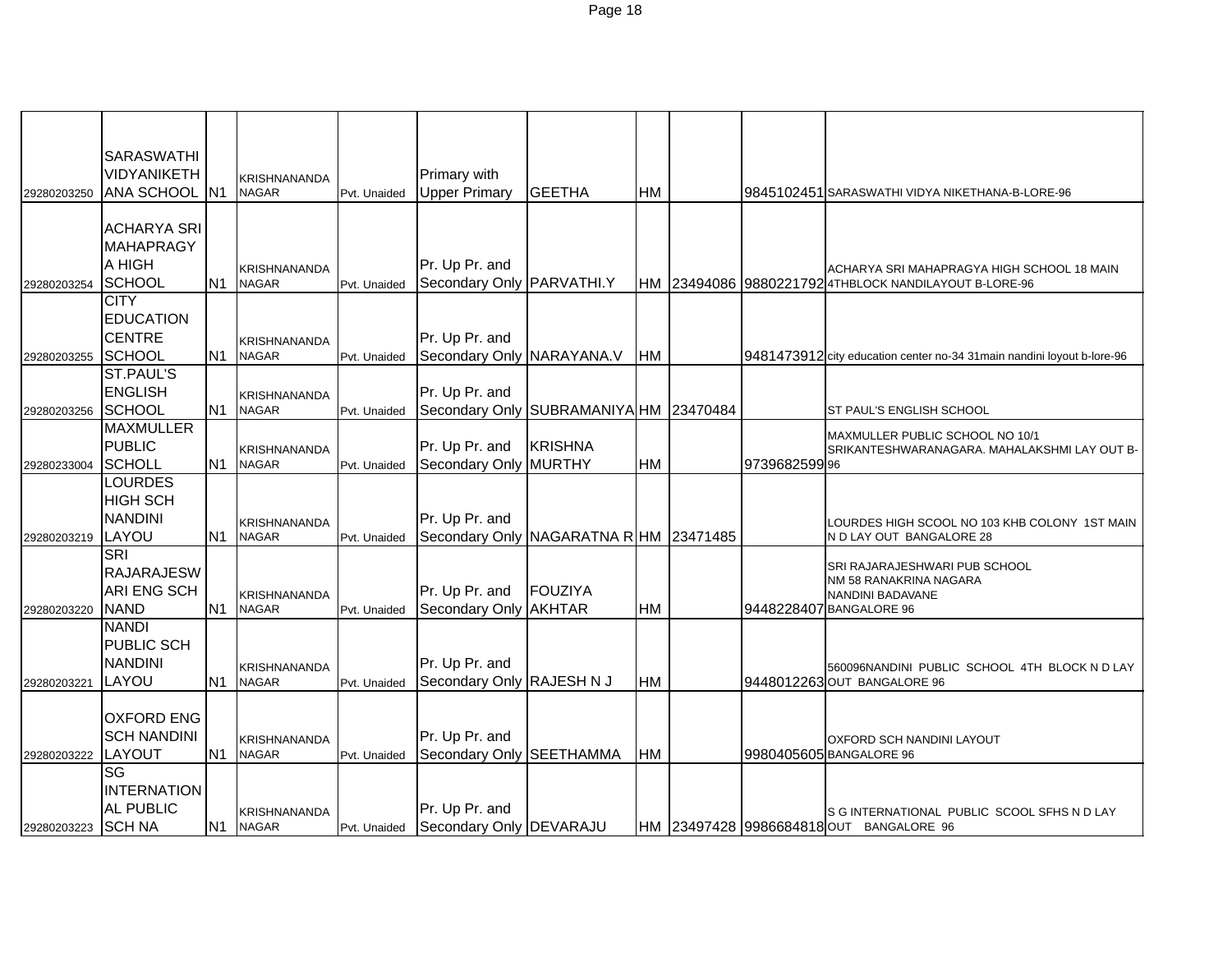|             | PRESIDENCY           |                |                     |              |                                    |                                                             |           |             |                      | PRESIDENCY SCHOOL                                                     |
|-------------|----------------------|----------------|---------------------|--------------|------------------------------------|-------------------------------------------------------------|-----------|-------------|----------------------|-----------------------------------------------------------------------|
|             | <b>SCH NANDINI</b>   |                | <b>KRISHNANANDA</b> |              | Pr. Up Pr. and                     | <b>BHUVANESHW</b>                                           |           |             |                      | <b>NANDINI LAYOUT</b>                                                 |
| 29280203224 | LAYOUT               | N <sub>1</sub> | <b>NAGAR</b>        | Pvt. Unaided | Secondary Only ARI                 |                                                             | HM        |             |                      |                                                                       |
|             | <b>STANGFORD</b>     |                |                     |              |                                    |                                                             |           |             |                      |                                                                       |
|             | <b>CONVENT</b>       |                |                     |              |                                    |                                                             |           |             |                      | STANGFORD CONOVENT ASHOPURM MAIN ROAD                                 |
|             | <b>ASHOKPURA</b>     |                | <b>KRISHNANANDA</b> |              | Pr. Up Pr. and                     |                                                             |           |             |                      | <b>YPRUM</b>                                                          |
| 29280209722 | M <sub>R</sub>       | N <sub>1</sub> | <b>NAGAR</b>        | Pvt. Unaided | Secondary Only GRACE D             |                                                             | HM        |             |                      | 9448428435 BANGALORE 22                                               |
|             | <b>KIRAN</b>         |                |                     |              |                                    |                                                             |           |             |                      |                                                                       |
|             | <b>ENGLISH</b>       |                |                     |              |                                    |                                                             |           |             |                      |                                                                       |
|             | <b>HIGH</b>          |                | <b>KRISHNANANDA</b> |              | Pr. Up Pr. and                     |                                                             |           |             |                      | KIRAN ENGISH HIGH SCHOOL NO.23 J.B.KAVAL.                             |
| 29280203231 | <b>SCHOOL</b>        | N <sub>1</sub> | <b>NAGAR</b>        | Pvt. Unaided | Secondary Only SURESH A M          |                                                             |           |             |                      | HM 23194104 9449222437 SARSVATIPURA MAHALAKSHMIPUR BANGALORE-86       |
|             | <b>ST JOHN</b>       |                |                     |              |                                    |                                                             |           |             |                      |                                                                       |
|             | <b>KEATS</b>         |                |                     |              |                                    |                                                             |           |             |                      |                                                                       |
|             | <b>ENGLISH</b>       |                | <b>KRISHNANANDA</b> |              | Pr. Up Pr. and                     |                                                             |           |             |                      | ST JOHN KEATS HIGH SCHOOL 192 4CROOSS                                 |
| 29280200114 | <b>HIGH SCH</b>      | N <sub>1</sub> | <b>NAGAR</b>        | Pvt. Unaided | Secondary Only POORNIMA            |                                                             |           |             |                      | HM 23498421 9243820694 MALAKSHMIPURM BANGALORE 86                     |
|             | <b>BANGALORE</b>     |                |                     |              |                                    |                                                             |           |             |                      |                                                                       |
|             | <b>PUBLIC</b>        |                |                     |              |                                    |                                                             |           |             |                      |                                                                       |
|             | <b>ENGLISH</b>       |                | <b>KRISHNANANDA</b> |              | Pr. Up Pr. and                     | <b>SHIVA KUMAR</b>                                          |           |             |                      | BANGALORE PUBLIC ENGLISH SCHOOL NE-190                                |
| 29280203227 | SCHOOL               | N <sub>1</sub> | <b>NAGAR</b>        | Pvt. Unaided | Secondary Only S G                 |                                                             | HM        |             |                      | 9901950007 SRINIVASA NAGARA ND. LAY OUT BANGALORE-96                  |
|             | <b>CARMAL</b>        |                |                     |              |                                    |                                                             |           |             |                      | nanjudeswaranagara                                                    |
|             | <b>GORDEN</b>        |                | <b>KRISHNANANDA</b> |              | Pr. Up Pr. and                     |                                                             |           |             |                      | krishnanda nagara<br>n.d. lay out                                     |
| 29280230507 | SCHOOL               | IN1            | <b>NAGAR</b>        | Pvt. Unaided |                                    | Secondary Only JAYASHREE M HM 23572048 9845720648 b, lore96 |           |             |                      |                                                                       |
|             | <b>INDIAN</b>        |                |                     |              |                                    |                                                             |           |             |                      |                                                                       |
|             | <b>NATIONAL</b>      |                |                     |              |                                    |                                                             |           |             |                      |                                                                       |
|             | <b>HIGH</b>          |                | <b>KRISHNANANDA</b> |              | Pr. Up Pr. and                     |                                                             |           |             |                      |                                                                       |
| 29280203252 | <b>SCHOOL</b>        | IN1            | <b>NAGAR</b>        | Pvt. Unaided | Secondary Only MANGALA             |                                                             |           |             |                      | HM 123595157 194804288371 INDIAN NATIONAL HIGH SCHOOL NO-52 B-LORE-96 |
|             |                      |                |                     |              |                                    |                                                             |           |             |                      |                                                                       |
|             | <b>LITTLE LILLYS</b> |                |                     |              |                                    |                                                             |           |             |                      |                                                                       |
|             | <b>ENGLISH</b>       |                | <b>KRISHNANANDA</b> |              | Pr. Up Pr. and                     |                                                             |           |             |                      | LITTLE LILLY'S ENGLISH SCHOOL NO-201 2ND                              |
| 29280203253 | <b>SCHOOL</b>        | N <sub>1</sub> | <b>NAGAR</b>        | Pvt. Unaided |                                    | Secondary Only VIJAYALAKSMI HM 23492807                     |           |             |                      | MAINROAD MAHALAKSHMI LAYOUT B-LORE-96                                 |
|             | <b>NEW</b>           |                |                     |              |                                    |                                                             |           |             |                      | #75.11 MAIN                                                           |
|             | PRESIDENCY           |                | <b>KAMAKSHI</b>     |              |                                    |                                                             |           |             |                      | VRUSHABHAVATI NAGARA                                                  |
| 29280203531 | <b>PUB SCH</b>       | N1             | <b>PALYA</b>        | Pvt. Unaided | Primary                            | <b>PADMAVATHI</b>                                           | <b>HM</b> |             | 9972096257 B,LORE-79 |                                                                       |
|             | <b>ST ANNE'S</b>     |                |                     |              |                                    |                                                             |           |             |                      | VI TH BLOCK                                                           |
|             | <b>SCHOOL 6 TH</b>   |                | <b>KAMAKSHI</b>     |              | Pr. Up Pr. and                     |                                                             |           |             |                      | RAJAJI NAGARA                                                         |
| 29280200613 | <b>BLOCK</b>         | N <sub>1</sub> | <b>PALYA</b>        | Pvt. Unaided |                                    | Secondary Only SUDHA R NAIK HM 23158522                     |           |             |                      | <b>B.LORE 79</b>                                                      |
|             |                      |                |                     |              |                                    |                                                             |           |             |                      | #45/37, GUBBANNA IND EST                                              |
|             | <b>ST MIRAS 6TH</b>  |                | <b>KAMAKSHI</b>     |              | Pr. Up Pr. and                     | <b>KAMALA</b>                                               |           |             |                      | VI TH BLOCK, RAJAJI NAGARA.                                           |
| 29280232907 | <b>BLK</b>           | IN1            | <b>PALYA</b>        |              | Pvt. Unaided Secondary Only SHENOY |                                                             |           | HM 23158522 |                      | <b>BLORE 10</b>                                                       |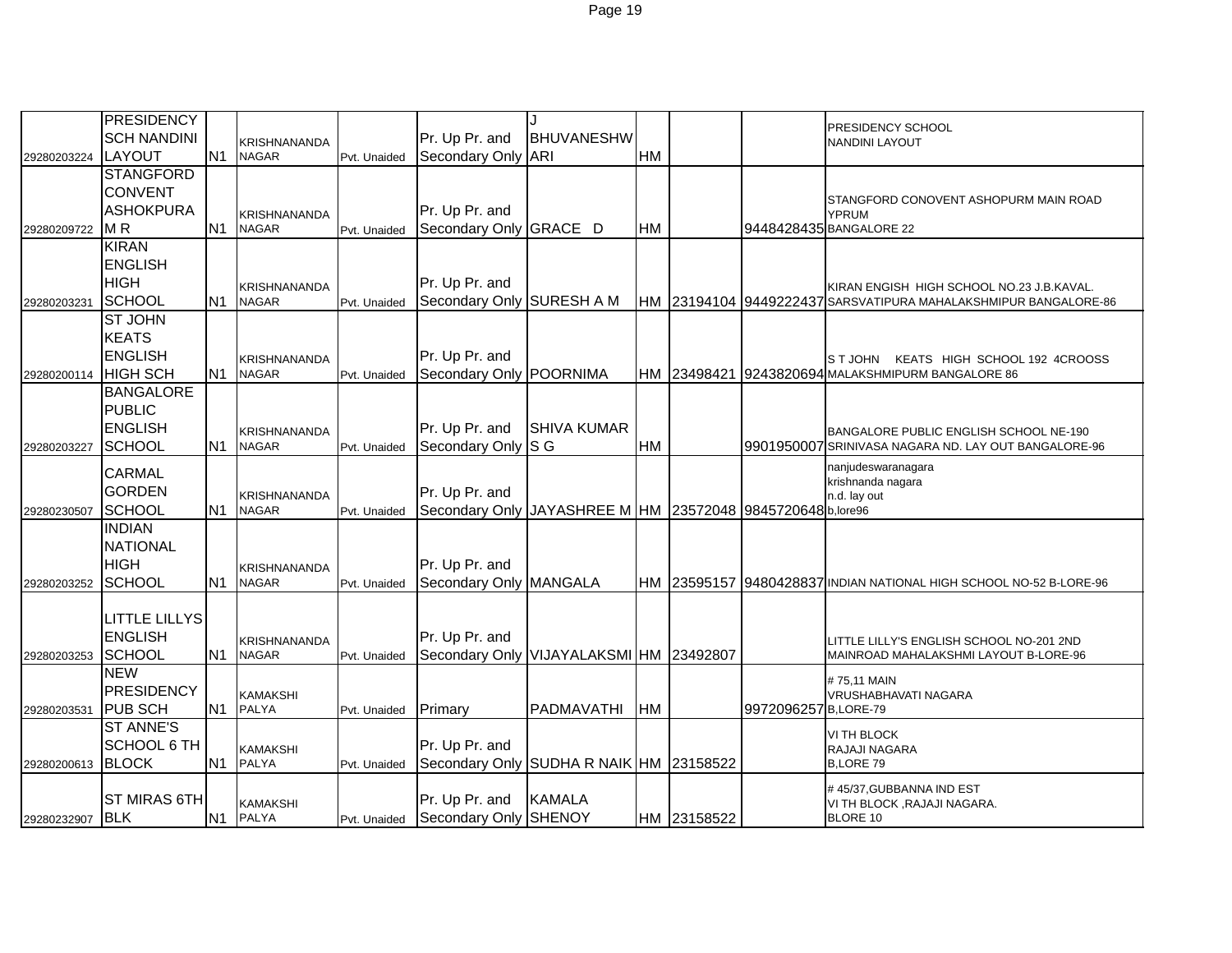| 29280200607        | <b>MAXIMULLAR</b><br><b>EPS</b><br><b>BASAVESHW</b><br><b>ARANA</b>  | N <sub>1</sub> | <b>KAMAKSHI</b><br><b>PALYA</b> | Pvt. Unaided | Pr. Up Pr. and<br>Secondary Only VEDAVATHI   |                               |           | HM 23481682 |                           | MAXMULLAR HIGH SCHOOL<br>NO 20 K.H.B COLONY IST STAGE<br>BASAVESWARANAGARA B<br>A.D.HALLI BANGALORE-79 |
|--------------------|----------------------------------------------------------------------|----------------|---------------------------------|--------------|----------------------------------------------|-------------------------------|-----------|-------------|---------------------------|--------------------------------------------------------------------------------------------------------|
| 29280200615        | <b>ST TOMAS</b><br><b>SCHOOL</b>                                     | N <sub>1</sub> | <b>KAMAKSHI</b><br><b>PALYA</b> | Pvt. Unaided | Pr. Up Pr. and                               | Secondary Only PARVATAMMA HM  |           |             | 9901605755 B,LORE-79      | 62 4TH MAIN 13TH CROSS<br>A.D. HALLI                                                                   |
| 29280203618        | <b>VIDYACHETA</b><br>N ENGLISH<br><b>SCH K.H.B</b>                   | N1             | <b>KAMAKSHI</b><br><b>PALYA</b> | Pvt. Unaided | Pr. Up Pr. and<br>Secondary Only SWATHI S    |                               | HM        |             | 9731881666 b,lore79       | 35, II MAIN<br>II STAGE, KHB COLONY<br>basaveswaranagara                                               |
| 29280203619        | <b>MVM INDIAN</b><br><b>SCHOOL</b>                                   | N1             | <b>KAMAKSHI</b><br><b>PALYA</b> | Pvt. Unaided | Pr. Up Pr. and<br>Secondary Only LAKSHMI BAI |                               | <b>HM</b> |             | 9844213630 b,lore-79      | #7,4th block 4th stage a.d.halli<br>Basaveswara nagara                                                 |
| 29280203402        | <b>MAGADI</b><br><b>KEMPEGOWD</b><br>A HPS                           | <b>N1</b>      | <b>KAMAKSHI</b><br><b>PALYA</b> | Pvt. Unaided | Pr. Up Pr. and                               | Secondary Only SHIVARATHNA HM |           |             |                           | VRUSHABHAVATI NAGARA<br>9731525139 BANGALORE-79                                                        |
| 29280203528        | <b>SRI MARUTHI</b><br>VIDYA<br><b>MANDIRA</b><br><b>KANN</b>         | N1             | <b>KAMAKSHI</b><br><b>PALYA</b> | Pvt. Unaided | Pr. Up Pr. and<br>Secondary Only UMESH S B   |                               | HM        |             | 9343177736 B,LORE,        | <b>MAGADI MAIN ROAD</b><br><b>16,4TH CROSS MARUTI NAGAR</b>                                            |
| 29280203549        | <b>SREE</b><br><b>RAGHAVEND</b><br><b>RAHIGH</b><br>SCHOOL           | N <sub>1</sub> | <b>KAMAKSHI</b><br><b>PALYA</b> | Pvt. Unaided | Pr. Up Pr. and<br>Secondary Only APPA        | <b>RAMAKRISHN</b>             | HM        |             | 9845265534 B,LORE-79      | VRUSHBHAVTI NAGARA<br><b>MAGADI MAIN ROAD</b>                                                          |
| 29280203552 SCHOOL | <b>L.N PUBLIC</b>                                                    | N1             | <b>KAMAKSHI</b><br><b>PALYA</b> | Pvt. Unaided | Pr. Up Pr. and<br>Secondary Only LALITHAMMA  |                               |           |             | HM 23287519 8050591963 79 | ELLEN PUBLIC SCHOOL KAMAKSHIPALAYA BANGALORE-                                                          |
| 29280200617        | <b>WHITE HILL</b><br><b>EPS</b><br><b>BASVESHWA</b><br><b>RANAGA</b> | N <sub>1</sub> | <b>KAMAKSHI</b><br><b>PALYA</b> | Pvt. Unaided | Pr. Up Pr. and<br>Secondary Only KUMAR       | <b>REVATHI SRI</b>            | HM        |             | 9900457740 blore79        | 87 4 th stage 4th block basaveswarnagar                                                                |
| 29280203509        | <b>MATHRUVANI</b><br><b>EDUCATION</b><br>SOCIETY                     |                | <b>KAMAKSHI</b><br>N1 PALYA     | Pvt. Unaided | Pr. Up Pr. and<br>Secondary Only DEVI        | <b>MANJULA</b>                | HM        |             | 9902284757 B,LORE-79      | II ND STAGE KAMAKSHI PALYA                                                                             |
| 29280203512 ARA NA | <b>SBI PUBLIC</b><br><b>SCH</b><br><b>BASAVESHW</b>                  |                | <b>KAMAKSHI</b><br>N1 PALYA     | Pvt. Unaided | Pr. Up Pr. and<br>Secondary Only DINESH      |                               | <b>HM</b> |             |                           | 10 gandhi nilaya, sbio colony<br>basaveswaranagara<br>b,lore79                                         |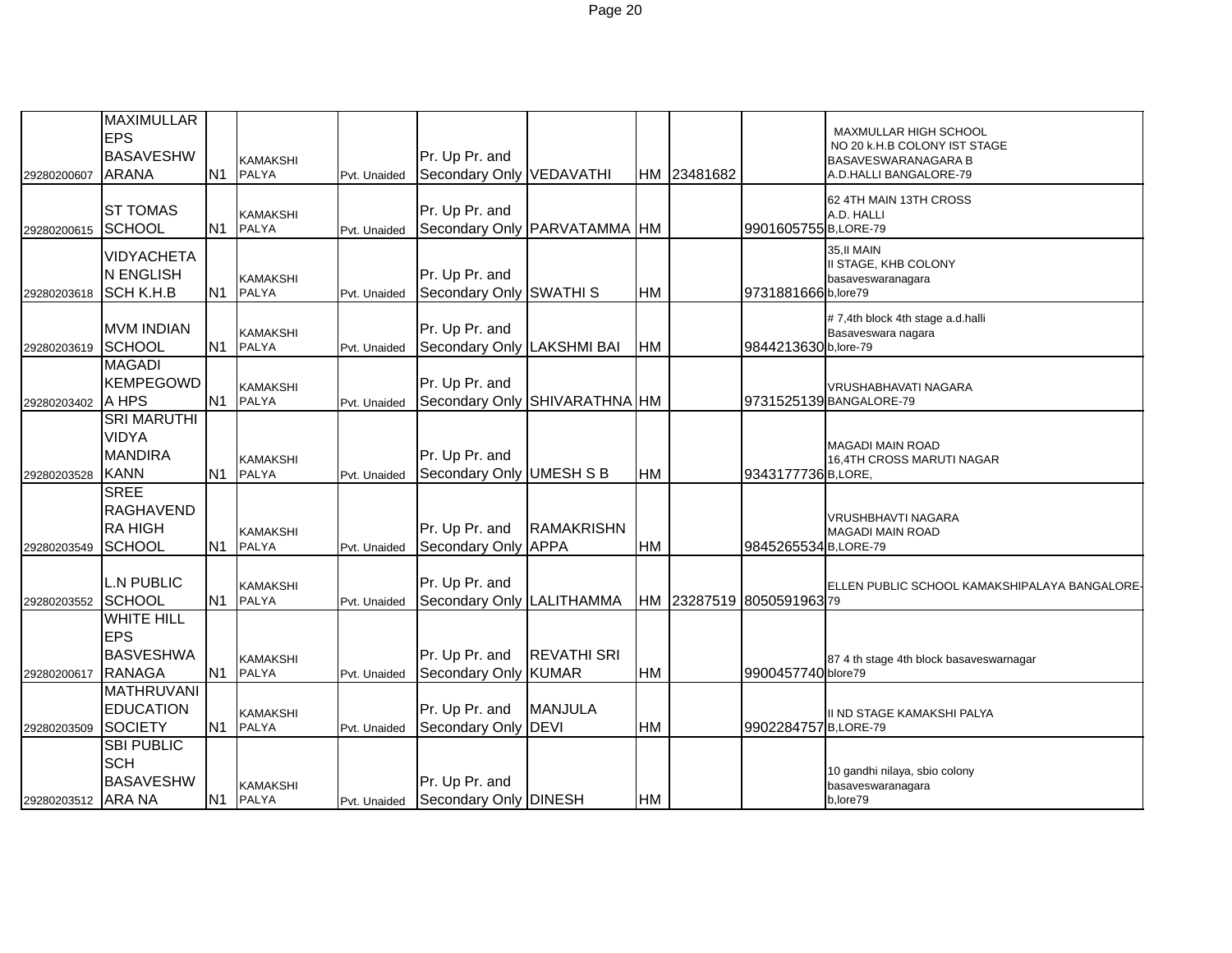|             | ST                    |                |                                 |              |                          |                                   |           |             |                                  |                                                                                    |
|-------------|-----------------------|----------------|---------------------------------|--------------|--------------------------|-----------------------------------|-----------|-------------|----------------------------------|------------------------------------------------------------------------------------|
|             | <b>LAWRENCE</b>       |                |                                 |              |                          |                                   |           |             |                                  |                                                                                    |
|             | <b>ENGLISH</b>        |                |                                 |              | Pr. Up Pr. and           | <b>GHATI</b>                      |           |             |                                  |                                                                                    |
|             | SCHOOL                | N <sub>1</sub> | <b>KAMAKSHI</b><br>PALYA        |              | Secondary Only           | SUBRAMANYA HM 65334427 9448381257 |           |             |                                  | no 135 kamakshipalya magadi main road B-79                                         |
| 29280203515 |                       |                |                                 | Pvt. Unaided |                          |                                   |           |             |                                  |                                                                                    |
|             | <b>GEM</b>            |                |                                 |              |                          |                                   |           |             |                                  |                                                                                    |
|             | <b>ENGLISH</b>        |                |                                 |              |                          |                                   |           |             |                                  |                                                                                    |
|             | <b>SCHOOL KHB</b>     |                |                                 |              | Pr. Up Pr. and           |                                   |           |             |                                  |                                                                                    |
| 29280203520 | COLONY                | N <sub>1</sub> | <b>KAMAKSHI</b><br>PALYA        | Pvt. Unaided | Secondary Only           | YOSHODHA                          |           |             |                                  | #141 ews ist stage khb colony<br>HM 65734719 9880620813 basaveswaranagara b,lore79 |
|             |                       |                |                                 |              |                          |                                   |           |             |                                  |                                                                                    |
|             | <b>VLS VIDYA</b>      |                |                                 |              |                          |                                   |           |             |                                  |                                                                                    |
|             | <b>SAGARA</b>         |                |                                 |              | Pr. Up Pr. and           | <b>VARADA RAJU</b>                |           |             |                                  | #22 SHARAQDA COLONY                                                                |
| 29280203522 | <b>ENGLISH SCH N1</b> |                | <b>KAMAKSHI</b><br><b>PALYA</b> | Pvt. Unaided | Secondary Only           | B <sub>C</sub>                    | <b>HM</b> |             |                                  | BASAVESWSARA NAGARA<br><b>B,LORE</b>                                               |
|             |                       |                |                                 |              |                          |                                   |           |             |                                  |                                                                                    |
|             | <b>MAURYA</b>         |                | <b>KAMAKSHI</b>                 |              | Pr. Up Pr. and           |                                   |           |             |                                  | <b>MARUTHI NAGARA</b>                                                              |
| 29280203404 | <b>SCHOOL</b>         | N <sub>1</sub> | PALYA                           | Pvt. Unaided | Secondary Only           | <b>JONSHI</b>                     | <b>HM</b> |             |                                  | 9902784672 KAMAKSHIPALYA B,LORE                                                    |
|             |                       |                |                                 |              |                          |                                   |           |             |                                  |                                                                                    |
|             | SHEEBA HPS            |                |                                 |              |                          |                                   |           |             |                                  |                                                                                    |
|             | <b>KAMASHIPAL</b>     |                | <b>KAMAKSHI</b>                 |              | Pr. Up Pr. and           |                                   |           |             |                                  | vryshabhavati nagara                                                               |
| 29280203406 | YA                    | N <sub>1</sub> | PALYA                           | Pvt. Unaided | Secondary Only ANITHA    |                                   |           | HM 50528081 |                                  | kamakshipalya b, lore 79                                                           |
|             |                       |                |                                 |              |                          |                                   |           |             |                                  |                                                                                    |
|             | <b>AMMARA</b>         |                |                                 |              |                          |                                   |           |             |                                  |                                                                                    |
|             | <b>VANI SCHOOL</b>    |                |                                 |              |                          |                                   |           |             |                                  |                                                                                    |
|             | <b>BASAVESHW</b>      |                | <b>KAMAKSHI</b>                 |              | Pr. Up Pr. and           |                                   |           |             |                                  | 1 2ND MAIN MANIVILASA GARDEN<br><b>BEML LAY OUT</b>                                |
| 29280203408 | AR                    | N <sub>1</sub> | PALYA                           | Pvt. Unaided | Secondary Only LINGARAJU |                                   |           |             |                                  | HM 65745684 9902084936 VRUSHABHAVATI NAGARA B,LORE 79                              |
|             |                       |                |                                 |              |                          |                                   |           |             |                                  | #134, vinayaka nagara                                                              |
|             | <b>CALIFORNIYA</b>    |                | <b>KAMAKSHI</b>                 |              | Pr. Up Pr. and           |                                   |           |             |                                  | vrushabhavati nagara                                                               |
| 29280203410 | <b>PUB SCH</b>        | N <sub>1</sub> | <b>PALYA</b>                    | Pvt. Unaided | Secondary Only DEVIKA R  |                                   |           | HM 2348823  | 9972108156 b, lore 79            |                                                                                    |
|             | <b>INDIAN</b>         |                |                                 |              |                          |                                   |           |             |                                  |                                                                                    |
|             | <b>PRIMARY</b>        |                |                                 |              |                          |                                   |           |             |                                  |                                                                                    |
|             | <b>SCH(BASAVE</b>     |                | <b>KURUBARA</b>                 |              | Primary with             | SOWBHAGYAL                        |           |             |                                  | majuatha magara                                                                    |
| 29280203626 | SH)                   | N <sub>1</sub> | <b>HALLI</b>                    | Pvt. Unaided | <b>Upper Primary</b>     | AKSHMI.HM.                        |           |             | HM 23222777 9448227250 B,LORE-79 |                                                                                    |
|             | <b>INDIAN</b>         |                |                                 |              |                          |                                   |           |             |                                  |                                                                                    |
|             | <b>ENGLISH</b>        |                |                                 |              |                          |                                   |           |             |                                  |                                                                                    |
|             | <b>SCHOOL</b>         |                | <b>KURUBARA</b>                 |              | Primary with             |                                   |           |             |                                  | 74 THIMMAIAH RD 5TH MAIN MANJUNATHNAGAR                                            |
| 29280203324 | (KAMALA)              | N <sub>1</sub> | <b>HALLI</b>                    | Pvt. Unaided | <b>Upper Primary</b>     | RAME GOWDA HM 23223777            |           |             |                                  | <b>BANGALORE 10</b>                                                                |
|             | LOTUS                 |                |                                 |              |                          |                                   |           |             |                                  | LOTUS KHPS                                                                         |
|             | <b>EDUCATION</b>      |                |                                 |              |                          |                                   |           |             |                                  | 212/401ST MAIN ROAD                                                                |
|             | <b>SOCIETY</b>        |                | <b>KURUBARA</b>                 |              | Primary with             |                                   |           |             |                                  | <b>KAVERI NAGAR</b>                                                                |
| 29280203328 | <b>KAVERI</b>         | N <sub>1</sub> | <b>HALLI</b>                    | Pvt. Unaided | <b>Upper Primary</b>     | <b>ROOPAS</b>                     |           | HM 23236682 |                                  | <b>B,LORE</b>                                                                      |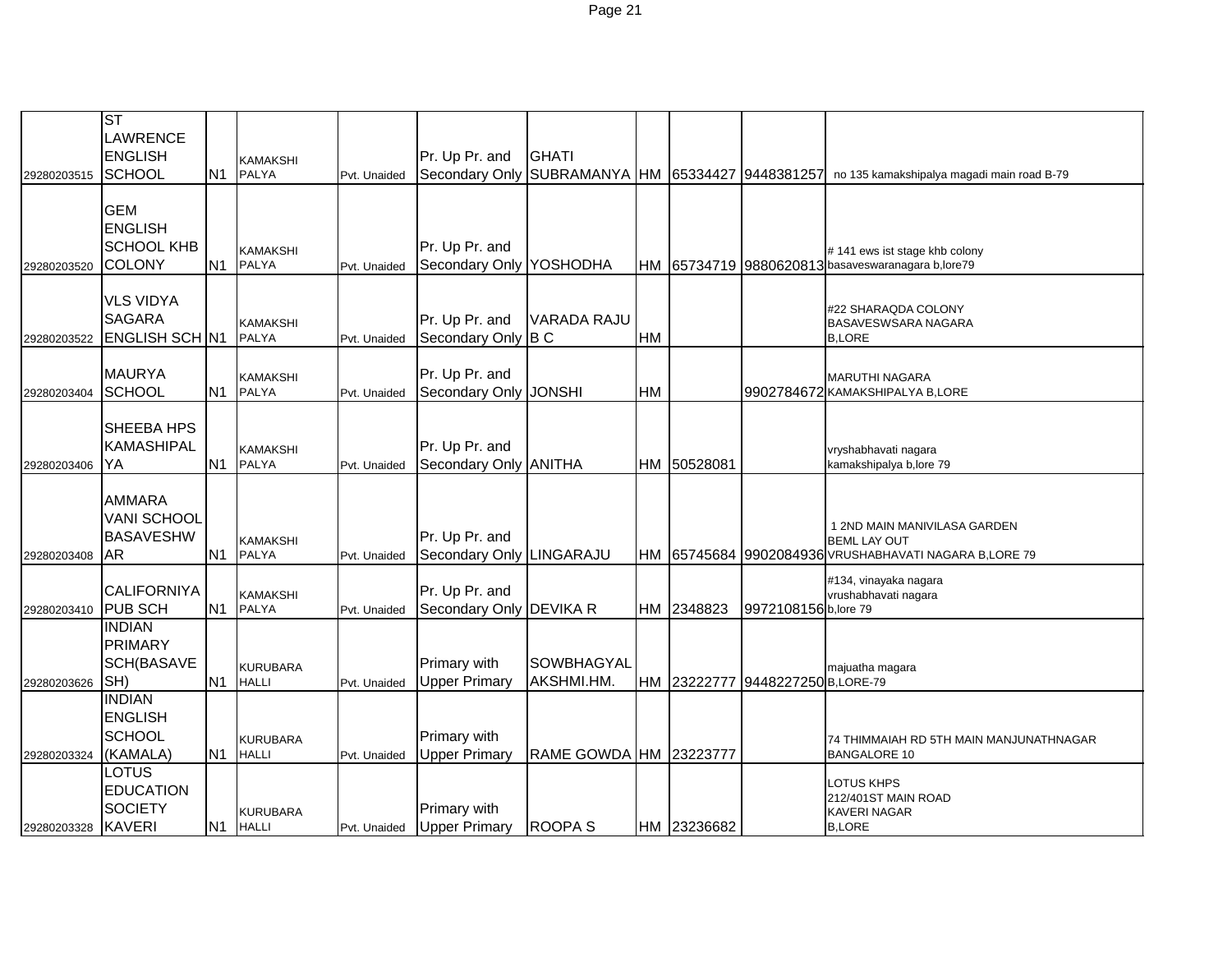|             | <b>RES</b>         |                |                                 |              |                                        |               |           |             |                                 |                                                                   |
|-------------|--------------------|----------------|---------------------------------|--------------|----------------------------------------|---------------|-----------|-------------|---------------------------------|-------------------------------------------------------------------|
|             | <b>KESOHARA</b>    |                | <b>KURUBARA</b>                 |              | Primary with                           |               |           |             |                                 | #55 KIRLOSKAR COLONY BASVESWARANAGAR                              |
| 29280203332 | <b>KENDRA</b>      | N <sub>1</sub> | <b>HALLI</b>                    | Pvt. Unaided | <b>Upper Primary</b>                   | S HEBBAR      |           | HM 23220457 |                                 | BANGALOARE79                                                      |
|             | <b>RAVI</b>        |                |                                 |              |                                        |               |           |             |                                 |                                                                   |
|             | <b>ENGLISH</b>     |                |                                 |              |                                        |               |           |             |                                 |                                                                   |
|             | <b>SCHOOL</b>      |                |                                 |              |                                        |               |           |             |                                 |                                                                   |
|             | <b>KURUBARAH</b>   |                | KURUBARA                        |              | Pr. Up Pr. and                         | YAMUNA        |           |             |                                 | #72,6TH CROSS KURUBARAHALLI                                       |
| 29280203316 | ΙA                 | N <sub>1</sub> | <b>HALLI</b>                    | Pvt. Unaided | Secondary Only KUMARI                  |               |           |             | HM 23226569 9945018163 BLORE 86 |                                                                   |
|             | <b>ST MARIS</b>    |                |                                 |              |                                        |               |           |             |                                 |                                                                   |
|             | <b>ENGLISH</b>     |                |                                 |              |                                        |               |           |             |                                 |                                                                   |
|             | <b>SCHOOL</b>      |                | <b>KURUBARA</b>                 |              | Pr. Up Pr. and                         | <b>KANEEZ</b> |           |             |                                 | <b>BASAVESWARANAGA</b>                                            |
| 29280203319 | <b>KURUBA</b>      | N <sub>1</sub> | <b>HALLI</b>                    | Pvt. Unaided | Secondary Only FATHIMA                 |               | <b>HM</b> | 2322640     |                                 | 2886286172 BANGALORE-79                                           |
|             | <b>ST MIRAS</b>    |                |                                 |              |                                        |               |           |             |                                 |                                                                   |
|             | <b>HPS</b>         |                |                                 |              |                                        |               |           |             |                                 |                                                                   |
|             | <b>BASAVESWA</b>   |                | <b>KURUBARA</b>                 |              | Pr. Up Pr. and                         |               |           |             |                                 | <b>BASAVESWARANAGARA</b>                                          |
| 29280203320 | <b>RA NAGAR</b>    | N <sub>1</sub> | <b>HALLI</b>                    | Pvt. Unaided | Secondary Only SHANTHI L               |               |           | HM 23587525 |                                 | <b>BANGALORE 79</b>                                               |
|             | <b>ADARSHA</b>     |                |                                 |              |                                        |               |           |             |                                 |                                                                   |
|             | <b>ENG SCH</b>     |                |                                 |              |                                        |               |           |             |                                 |                                                                   |
|             | <b>BASAVESHW</b>   |                | <b>KURUBARA</b>                 |              | Pr. Up Pr. and                         | <b>RANGA</b>  |           |             |                                 |                                                                   |
| 29280203601 | <b>ARAN</b>        | N <sub>1</sub> | <b>HALLI</b>                    | Pvt. Unaided | Secondary Only SWAMY G B               |               |           | HM 2323714  |                                 | 9880718955 KAMALANAGARA BANGALORE-79                              |
|             | <b>SRI VANI</b>    |                |                                 |              |                                        |               |           |             |                                 |                                                                   |
|             | <b>ENGLISH</b>     |                |                                 |              |                                        |               |           |             |                                 | <b>SREE VANI HIGH SCHOOL</b>                                      |
|             | <b>PRIMARY</b>     |                | <b>KURUBARA</b>                 |              | Pr. Up Pr. and                         |               |           |             |                                 | <b>BASAVASWARANAGAR</b>                                           |
| 29280208804 | <b>SCHOO</b>       | N <sub>1</sub> | <b>HALLI</b>                    | Pvt. Unaided | Secondary Only ARCHANA                 |               |           | HM 23238608 |                                 | <b>B.LORE</b>                                                     |
|             | <b>ST CHARLES</b>  |                |                                 |              |                                        |               |           |             |                                 | ST CHARLES HIGH SCCHOOL                                           |
|             | <b>ENGLISH</b>     |                |                                 |              | Pr. Up Pr. and                         |               |           |             |                                 | 10861ST BLOCK 3RD STAGE                                           |
|             | <b>SCHOOL</b>      | N <sub>1</sub> | <b>KURUBARA</b><br><b>HALLI</b> | Pvt. Unaided | Secondary Only VANDANA P               |               | <b>HM</b> | 23223001    |                                 | ADARSHA LAY-OUT.WOC RD<br>BASAVESWARANAGAR B, LORE-79             |
| 29280200513 | <b>FLORANCE</b>    |                |                                 |              |                                        |               |           |             |                                 |                                                                   |
|             | <b>ENG SCH</b>     |                |                                 |              |                                        |               |           |             |                                 |                                                                   |
|             | <b>BASAVESHW</b>   |                |                                 |              | Pr. Up Pr. and                         |               |           |             |                                 | 3RD STAGE 3RD BLOCK                                               |
|             | <b>ARA</b>         | N <sub>1</sub> | <b>KURUBARA</b><br><b>HALLI</b> |              | Secondary Only NAGARATNA R HM 23236160 |               |           |             |                                 | <b>BASAVESWARANAGAR</b><br><b>BAN-79</b>                          |
| 29280203603 |                    |                |                                 | Pvt. Unaided |                                        |               |           |             |                                 |                                                                   |
|             |                    |                |                                 |              |                                        |               |           |             |                                 |                                                                   |
|             | <b>G K CONVENT</b> |                |                                 |              |                                        |               |           |             |                                 | <b>G.K.CONVENT HIGH SCHOOL</b>                                    |
|             | <b>BASAVESHW</b>   |                |                                 |              | Pr. Up Pr. and                         |               |           |             |                                 | 609 3RD STAGE 2ND BLOCK                                           |
| 29280203604 | <b>ARA NAGAR</b>   | N <sub>1</sub> | <b>KURUBARA</b><br><b>HALLI</b> | Pvt. Unaided | Secondary Only SURENDRA                |               | <b>HM</b> |             |                                 | JUDGS COLONY BASAVESWARANAGAR<br>23220153 9880800758 BANGALORE 79 |
|             | <b>CARMEL</b>      |                |                                 |              |                                        |               |           |             |                                 |                                                                   |
|             | <b>PRIMARY</b>     |                |                                 |              | Pr. Up Pr. and                         |               |           |             |                                 | Judges COLONY IIbLOCK III Stage West of chord road                |
| 29280203614 | SCHOOL             | N <sub>1</sub> | <b>KURUBARA</b><br><b>HALLI</b> | Pvt. Unaided | Secondary Only                         |               | <b>HM</b> |             | 9342451211                      | Basaveshwaranagara Bangalore-79                                   |
|             |                    |                |                                 |              |                                        |               |           |             |                                 |                                                                   |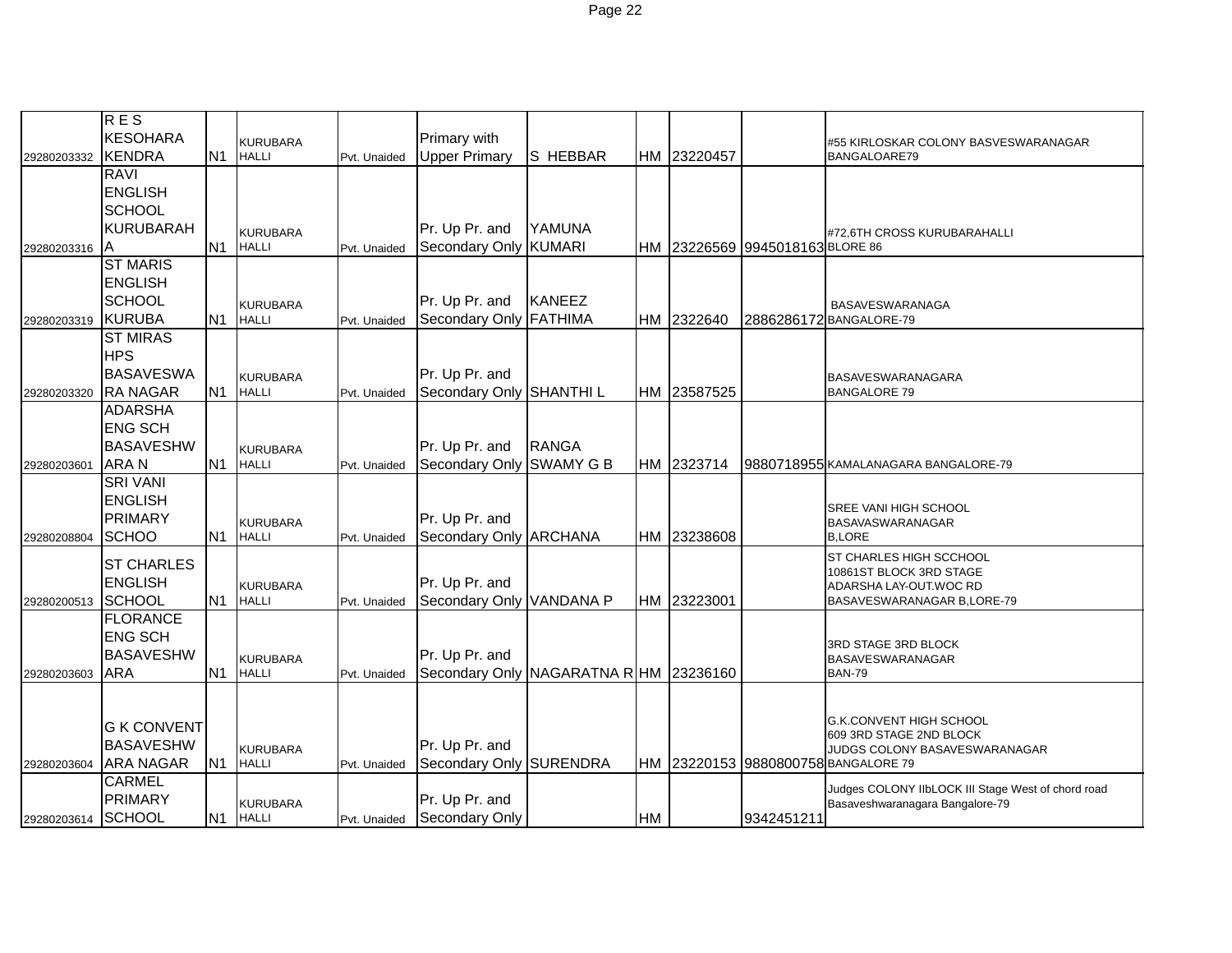|                    | <b>JNANA</b>     |                 |                 |              |                           |                     |    |             |                                 |                                                     |
|--------------------|------------------|-----------------|-----------------|--------------|---------------------------|---------------------|----|-------------|---------------------------------|-----------------------------------------------------|
|                    | VAHINE<br>VIDYA  |                 | <b>KURUBARA</b> |              | Pr. Up Pr. and            | <b>PRATHIMA</b>     |    |             |                                 | .8. BEML LAY OUT                                    |
| 29280203616        | <b>SAMASTHE</b>  | IN <sub>1</sub> | <b>HALLI</b>    | Pvt. Unaided | Secondary Only RAO P      |                     |    |             |                                 | HM 23231837 9980406500 BASAVESWARA NAGARA B LORE-79 |
|                    | S.CADAMBI        |                 |                 |              |                           |                     |    |             |                                 | CA-210 MAIN 2ND CROSS 3RD STAGE                     |
|                    | VIDYA            |                 | <b>KURUBARA</b> |              | Pr. Up Pr. and            | <b>VANAJASHKI H</b> |    |             |                                 | <b>BASAVESWARA NAGAR</b>                            |
| 29280203622        | <b>IKENDRA</b>   | IN1             | <b>HALLI</b>    | Pvt. Unaided | Secondary Only G          |                     | HM |             |                                 | BANGALORE79                                         |
|                    | <b>MAXMULLER</b> |                 |                 |              |                           |                     |    |             |                                 | 158                                                 |
|                    | <b>PUBLIC</b>    |                 | <b>KURUBARA</b> |              | Pr. Up Pr. and            |                     |    |             |                                 | 8 MAIN, BASAVESWARA NAGARA                          |
| 29280203625        | <b>ISCHOOL</b>   | IN1             | <b>HALLI</b>    | Pvt. Unaided | Secondary Only HEMALATHA  |                     |    | HM 23233455 |                                 | B.LORE-79                                           |
|                    | <b>SRI</b>       |                 |                 |              |                           |                     |    |             |                                 |                                                     |
|                    | <b>AUROBINDO</b> |                 |                 |              |                           |                     |    |             |                                 |                                                     |
|                    | <b>VIDYA</b>     |                 | <b>KURUBARA</b> |              | Pr. Up Pr. and            |                     |    |             |                                 | 207,/200 2ND MAIN KAMALANAGARA                      |
| 29280203326        | <b>MANDIR</b>    | IN <sub>1</sub> | <b>HALLI</b>    | Pvt. Unaided | Secondary Only GEETHA TK  |                     |    |             | HM 23236179 9739141729 BLORE-79 |                                                     |
|                    | <b>CHRIST</b>    |                 |                 |              |                           |                     |    |             |                                 | 6 PIPE LINE RD.                                     |
|                    | <b>PRIMARY</b>   |                 | <b>KURUBARA</b> |              | Pr. Up Pr. and            |                     |    |             |                                 | <b>KURUBARAHALLI</b><br>BANGALORE-86                |
| 29280203331        | <b>SCHOOL</b>    | IN <sub>1</sub> | <b>HALLI</b>    | Pvt. Unaided | Secondary Only SHIVPRASAD |                     |    | HM 23222791 |                                 |                                                     |
|                    | <b>RASANA</b>    |                 |                 |              |                           |                     |    |             |                                 |                                                     |
|                    | <b>ENGLISH</b>   |                 | <b>KURUBARA</b> |              | Pr. Up Pr. and            |                     |    |             |                                 |                                                     |
| 29280232702 SCHOOL |                  | N <sub>1</sub>  | <b>HALLI</b>    | Pvt. Unaided | Secondary Only RAVINDRA   |                     | HM |             |                                 | 19945447947 # 161,11 MAIN MANJUNATHNAGAR B-10       |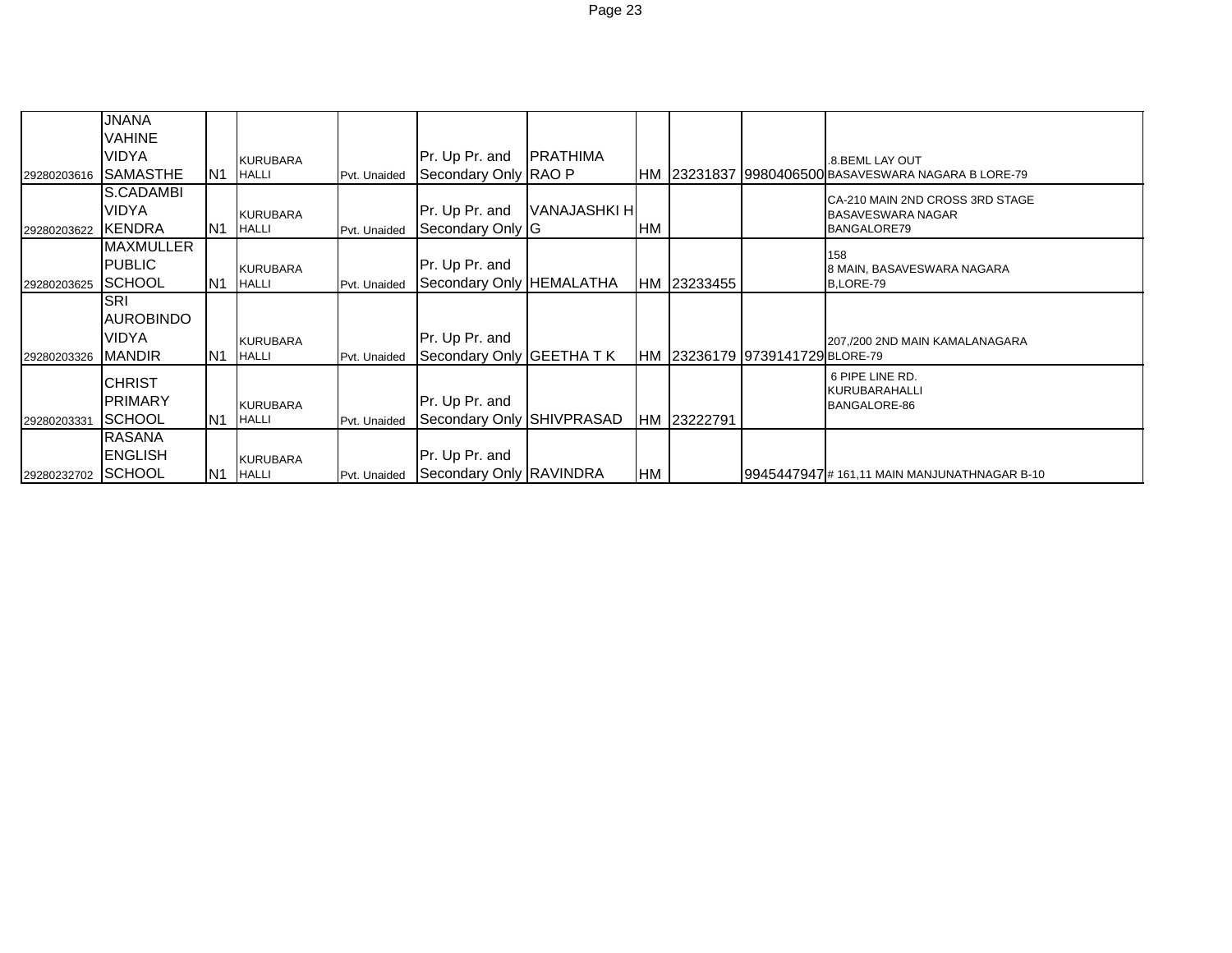| SCHCAT       |                                                             |                |                                                       |                      |                       |                       |           |             |            |                                                                                                                                                |  |
|--------------|-------------------------------------------------------------|----------------|-------------------------------------------------------|----------------------|-----------------------|-----------------------|-----------|-------------|------------|------------------------------------------------------------------------------------------------------------------------------------------------|--|
| <b>SCHCD</b> | <b>SCHNAME</b>                                              |                | <b>BLK CLUNAME</b>                                    | <b>SCHMGT D DESC</b> |                       | <b>TCHNAME</b>        |           | TCHC PHONE1 | MOBILE1    | <b>POSTALADDR</b>                                                                                                                              |  |
| 29280501233  | SHIKSHA SAGAR HP<br><b>SCH JALALAHAL</b>                    | N <sub>2</sub> | SANJAY NAGARA Pvt. Unaided Primary                    |                      |                       | <b>APSARA SAKHRE</b>  | HM        | 23411467    |            | SHIKSHA SAGAR HS<br>#77 POSTAL COLONY<br>SANJAYNAGAR<br>BANGALORE 560 094                                                                      |  |
| 29280501247  | VIVEKANIKETANA<br><b>SCH</b><br><b>NAGASHETTIHALLI</b>      | N <sub>2</sub> | SANJAY NAGARA Pvt. Unaided Primary                    |                      |                       | S.K RAVINDRANATH HM   |           |             |            | NO 16 1ST MAIN<br><b>G.M RAMAKRISHNAPPA LAYOUT</b><br>SANJAYNAGAR<br>9448356691 BANGALORE 560 094                                              |  |
| 29280500368  | <b>MASOOMEEN</b><br><b>EDUCATION</b><br><b>BHOOPASANDRA</b> | N <sub>2</sub> | SANJAY NAGARA Pvt. Unaided Primary                    |                      |                       | <b>NUSRATH MIRZA</b>  | <b>HM</b> | 23410948    | 9986028104 |                                                                                                                                                |  |
| 29280500369  | EKALAVYA<br><b>ACADEMY</b><br>SANJAYNAGAR                   |                | N2 SANJAY NAGARA Pvt. Unaided Primary                 |                      |                       | <b>HARSH SINGH</b>    | HM        | 41741565    | 9844464588 |                                                                                                                                                |  |
| 29280501231  | <b>VIDYASRI VIDYA</b>                                       |                | SAMSTHE NAGASAT N2 SANJAY NAGARA Pvt. Unaided Primary |                      | Primary<br>with Upper | <b>S ANITHA</b>       | HM        | 23410911    |            | <b>VIDHYASHREE EDUCATION</b><br><b>INSTITUTE</b><br>78/2B NEAR NAGASHETTIHALLI BUS<br><b>STOP</b><br>RM.V 2ND STAGE<br>9845089533 BANGALORE 94 |  |
| 29280501234  | ST JON ENG SCH<br><b>JALAHALLI</b>                          | N <sub>2</sub> | SANJAY NAGARA Pvt. Unaided Primary                    |                      | Primary<br>with Upper | <b>IRFANULLA KHAN</b> | <b>HM</b> |             |            | NO. 58 RAILWAY COLONY<br>L.G HALLI<br>9341390564 BANGALORE 560 013                                                                             |  |
| 29280501235  | <b>SANDEEPANI ENG</b><br><b>SCH JALAHALLI</b>               | N <sub>2</sub> | SANJAY NAGARA Pvt. Unaided Primary                    |                      | Primary<br>with Upper | <b>GRACE THOMAS</b>   | HM        | 23413910    |            | 2ND MAIN AECS LAYOUT<br><b>1ST STAGE</b><br>R.M.V 2ND STAGE<br>9663463389 BANGALORE 560 094                                                    |  |
| 29280501230  | MILLENNIUM PUB                                              |                | SCH SANJAYNAGAR N2 SANJAY NAGARA Pvt. Unaided Primary |                      | Primary<br>with Upper | <b>GOPAL KRISHNA</b>  | HM        | 23515366    |            | NO.01 D RAJGOPAL ROAD<br><b>N.S HALLI</b><br><b>SANJAYNAGAR</b><br>BANGALORE 560 094                                                           |  |
| 29280500323  | <b>UAS CAMPASES</b><br><b>HPS HEBBAL</b>                    |                | N2 SANJAY NAGARA Pvt. Unaided Primary                 |                      | Primary<br>with Upper | <b>VAGISH S</b>       |           | HM 23630101 |            | <b>HEBBAL</b><br>9611263747 BANGALORE 560 024                                                                                                  |  |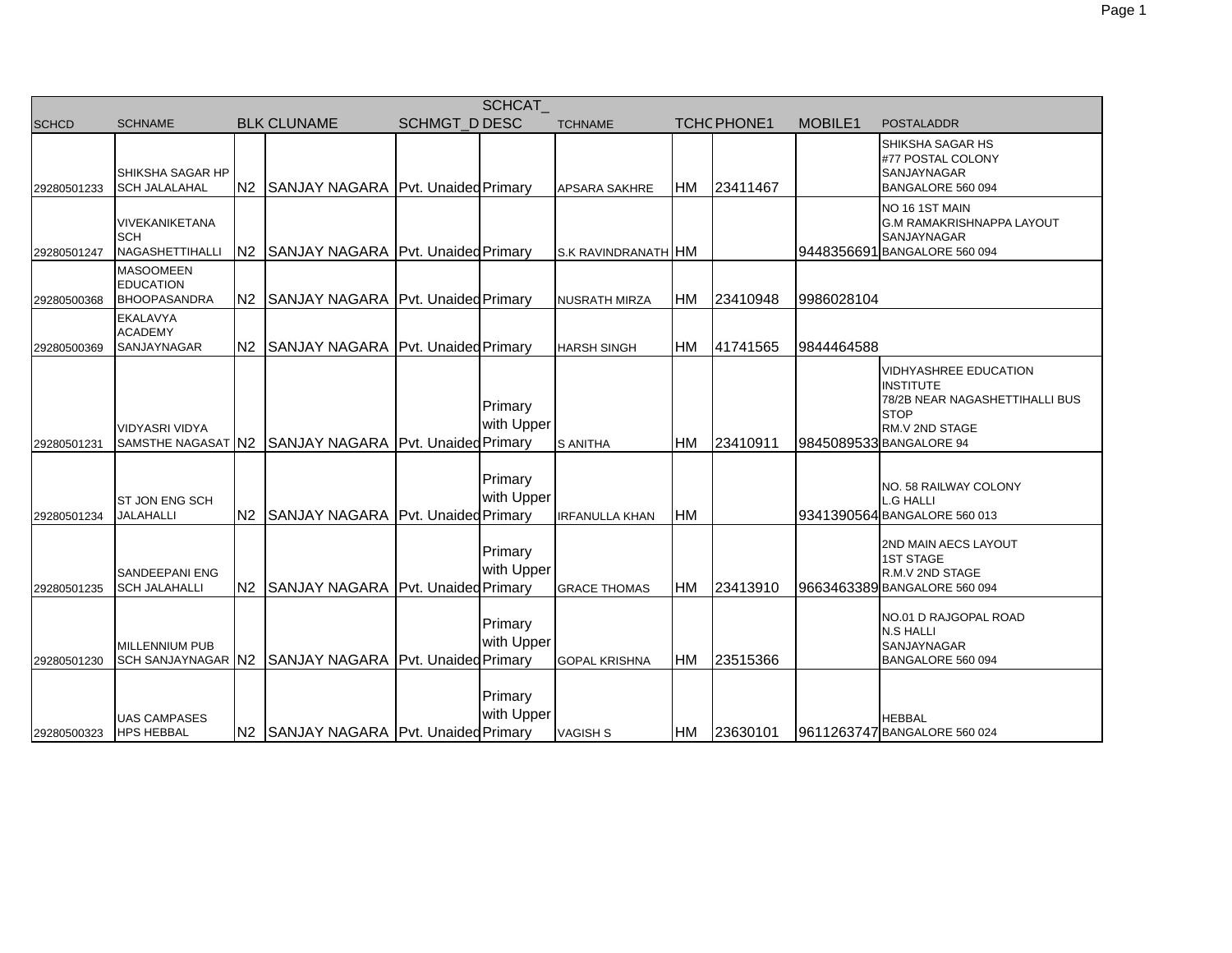| 29280501261 | <b>NEW FLORENCE</b><br>PUBLIC SCHOOL                      |                | N2 SANJAY NAGARA Pvt. Unaided Primary                | Primary<br>with Upper           | <b>HAZEERA</b>        | <b>HM</b> | 23434504 | 9845712587            |                                                                                                                                           |
|-------------|-----------------------------------------------------------|----------------|------------------------------------------------------|---------------------------------|-----------------------|-----------|----------|-----------------------|-------------------------------------------------------------------------------------------------------------------------------------------|
| 29280501225 | <b>SUBHASH</b><br><b>MEMORIAL ENGLISH</b><br><b>SCHOO</b> |                | N2 SANJAY NAGARA Pvt. Unaided H.Sec.                 | Pr. with<br>Up.Pr.<br>sec. and  | D.R NOOR PASHA        | <b>HM</b> | 23515934 | 9880292945 SANJAYNAGA | SUBHASH MEMORIAL HIGH SCHOOL,<br>OPPOSITE TO TLELPHONE<br><b>EXCHANGE,</b><br>BHOOPASANDA EXTENSION,                                      |
| 29280501238 | <b>DAFFODILS</b><br><b>ENGLISH SCHOOL</b>                 | N <sub>2</sub> | SANJAY NAGARA   Pvt. Unaided Only                    | Pr. Up Pr.<br>land<br>Secondary | <b>B S VIJAYKUMAR</b> | <b>HM</b> | 23412530 |                       | <b>SANJAYNAGAR</b><br>9986893812 BANGALORE 560 094                                                                                        |
| 29280501239 | <b>FLORENCE</b><br><b>ENGLISH SCHOOL</b>                  | N2             | SANJAY NAGARA Pvt. Unaided Only                      | Pr. Up Pr.<br>and<br>Secondary  | <b>NASIM NISAR</b>    | HM        | 23416499 |                       | <b>RMV 2ND STAGE</b><br>SANJAYNAGAR<br>9448954930 BANGALORE 560094                                                                        |
| 29280501241 | JAWAHAR VIDYA<br><b>KENDRA</b>                            |                | N2 SANJAY NAGARA Pvt. Unaided Only                   | Pr. Up Pr.<br>and<br>Secondary  | <b>HOOR CHEHRA</b>    | <b>HM</b> |          |                       | JAWAHAR VIDYA KENDRA<br><b>HIGHER PRIMARY &amp; HIGH SCHOOL</b><br>21/22, 1ST MAIN ROAD,<br><b>GEDDALAHALLI</b><br>8861326411 BANGALORE 9 |
| 29280501201 | <b>CHIRANTHANA HPS</b><br><b>SANJAY NAGAR</b>             | N2             | SANJAY NAGARA   Pvt. Unaided Only                    | Pr. Up Pr.<br>and<br>Secondary  | SULEKHA.N             | <b>HM</b> | 23418301 |                       | CHIRANTANA ENGLISH SCHOOL<br>179/3 GEDDALAHALLI<br><b>RMV 2ND STAGE</b><br>9902175347 BANGALORE 560 094                                   |
| 29280501212 | <b>MARCEY HPS</b><br>NAGASHETTI HALLI                     |                | N2 SANJAY NAGARA Pvt. Unaided Only                   | Pr. Up Pr.<br>and<br>Secondary  | VIMALA NELSON         | HM        | 23516618 | 9743992464 BANGALORE  | <b>MERCY ENGLISH SCHOOL</b><br>CHANNAMMA KALYANAMANTAP<br><b>ROAD</b><br>R.M.V 2ND STAGE                                                  |
| 29280501215 | <b>PAVITRA LPS</b>                                        |                | NAGASHETTI HALLLI N2 SANJAY NAGARA Pvt. Unaided Only | Pr. Up Pr.<br>and<br>Secondary  | <b>SAHANA PRAVEEN</b> | <b>HM</b> | 23513847 |                       | PAVITRA VIDYANIKETAN<br># 8 OPP. ISHWAR TEMPLE<br>TEACHER'S LAY OUT<br>NAGASHETTIHALLI<br>9538835699 BANGALORE 94                         |
| 29280501228 | PRINCETON PUD<br>SCH<br><b>NAGASHEETTYH</b>               |                | N2 SANJAY NAGARA Pvt. Unaided Only                   | Pr. Up Pr.<br>and<br>Secondary  | MR RAFIUDDIN AHMI HM  |           | 25924909 |                       | <b>PRICETON PUBLIC HIGH SCHOOL</b><br><b>NEAR BUS STAND</b><br>NAGASHETTYHALLI<br>9845466691 BANGALORE 560094                             |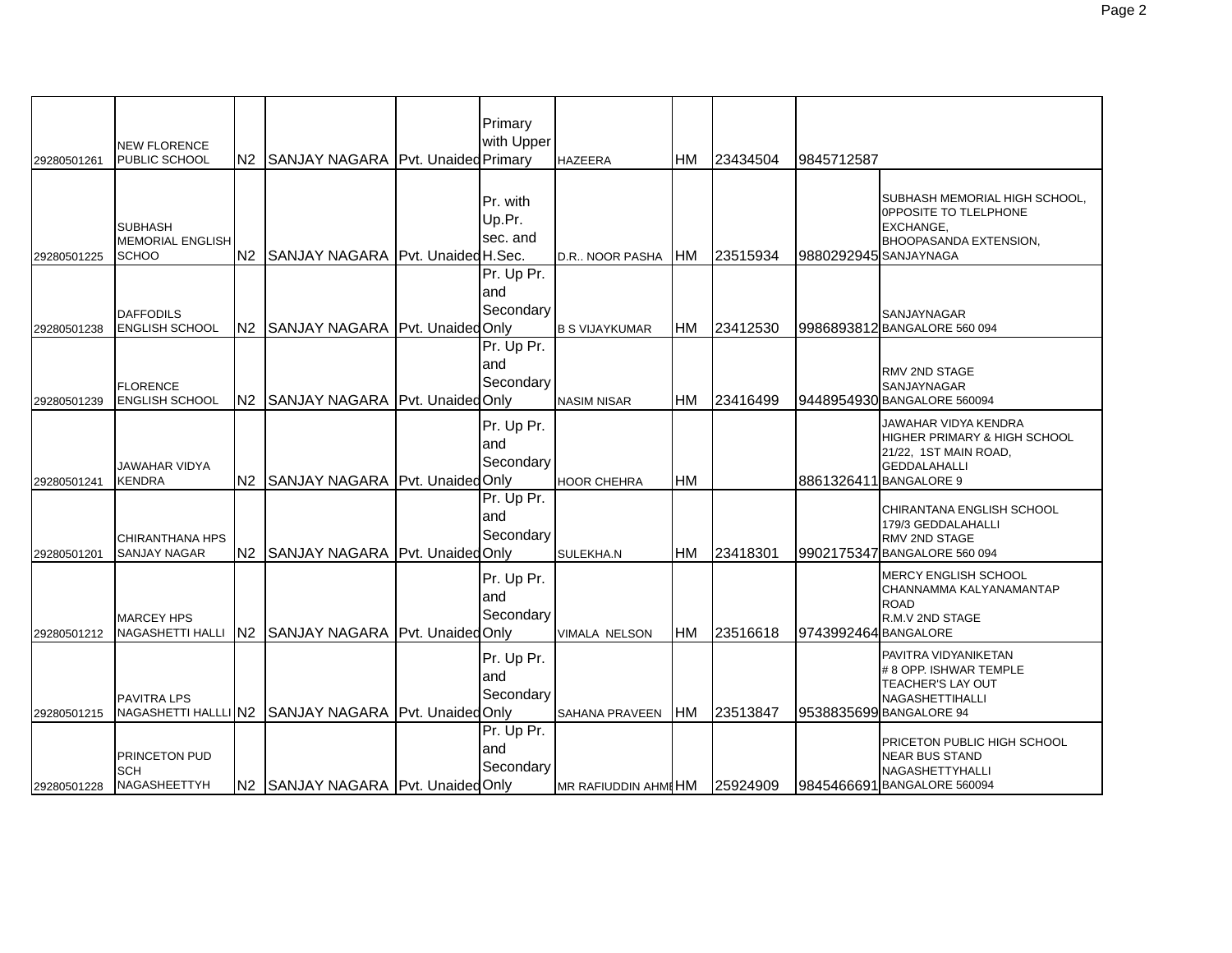|             |                                         |    |                                                       | Pr. Up Pr. |                     |           |          |                        |                                                                 |
|-------------|-----------------------------------------|----|-------------------------------------------------------|------------|---------------------|-----------|----------|------------------------|-----------------------------------------------------------------|
|             |                                         |    |                                                       | and        |                     |           |          |                        |                                                                 |
|             | <b>KUVEMPU</b><br><b>ADARSHA PUBLIC</b> |    |                                                       | Secondary  |                     |           |          |                        |                                                                 |
| 29280501260 | <b>SCHOOL</b>                           | N2 | SANJAY NAGARA Pvt. Unaided Only                       |            | DHANALAKSHMI        | HM        | 23512515 |                        |                                                                 |
|             | <b>UAS CAMPUS</b>                       |    |                                                       |            |                     |           |          |                        |                                                                 |
|             | <b>SCHOOL PRIMARY &amp;</b>             |    |                                                       | Secondary  |                     |           |          |                        | HEBBAL                                                          |
| 29280500355 | <b>HS</b>                               | N2 | SANJAY NAGARA Pvt. Unaided Only                       |            | <b>RAMESH N</b>     | HM        | 23411500 |                        | 9844459425 BANGALORE 560 024                                    |
|             |                                         |    |                                                       |            |                     |           |          |                        | THE BANGALOUR EDUCATION                                         |
|             |                                         |    |                                                       |            |                     |           |          |                        | <b>SOCIETY</b>                                                  |
|             |                                         |    |                                                       | Primary    |                     |           |          |                        |                                                                 |
|             | <b>BES</b>                              |    |                                                       | with Upper |                     |           |          |                        | 8TH CROSS MALLESHWARAM-                                         |
| 29280500702 | <b>MALLESWARAM</b>                      |    | N2   KADU MALLESHW Pvt. Unaided Primary               |            | <b>M KAMALA</b>     | <b>HM</b> | 23311770 |                        | <b>BANGALORE-3</b>                                              |
|             |                                         |    |                                                       |            |                     |           |          |                        |                                                                 |
|             |                                         |    |                                                       | Primary    |                     |           |          |                        | MLA SHARADA VIDYANIKETAN                                        |
|             | <b>MLA ENG HPS</b>                      |    |                                                       | with Upper |                     |           |          |                        | ENGLISH HIGHER PRIMARY SCHOOL<br><b>15TH CROSS MALLESHWARAM</b> |
| 29280500714 | <b>MALLESWARAM</b>                      |    | N2 KADU MALLESHW Pvt. Unaided Primary                 |            | <b>H.N.SHANTALA</b> | <b>HM</b> | 23565200 |                        | 9880392499 BANGALORE 560003                                     |
|             |                                         |    |                                                       |            |                     |           |          |                        |                                                                 |
|             |                                         |    |                                                       | Primary    |                     |           |          |                        |                                                                 |
|             |                                         |    |                                                       | with Upper |                     |           |          |                        | 11TH CROSS WEST PARK ROAD                                       |
|             | <b>SRI VIDYA MANDIR</b>                 |    |                                                       |            |                     |           |          |                        | <b>MALLESWARAM</b>                                              |
| 29280500722 | <b>EDU SOCIETY M</b>                    |    | N2 KADU MALLESHW/Pvt. Unaided Primary                 |            | <b>NITA V RAO</b>   | <b>HM</b> | 23342658 |                        | <b>BANGLORE 3</b>                                               |
|             |                                         |    |                                                       |            |                     |           |          |                        |                                                                 |
|             |                                         |    |                                                       | Primary    |                     |           |          |                        | INDIAN PREPARATORY SCHOOL                                       |
|             | <b>INDIAN PRE</b>                       |    |                                                       | with Upper |                     |           |          |                        | NO2 5TH CROSS MARUTHI EXTN                                      |
| 29280502505 |                                         |    | PAVATORY SCHOOL N2 KADU MALLESHW/Pvt. Unaided Primary |            | <b>NALINI CN</b>    | <b>HM</b> | 23326215 | 9845383620 BANGLORE 21 |                                                                 |
|             |                                         |    |                                                       |            |                     |           |          |                        |                                                                 |
|             |                                         |    |                                                       | Primary    |                     |           |          |                        |                                                                 |
|             | POORNIMA ENG                            |    |                                                       | with Upper |                     |           |          |                        | RAJAJINAGAR                                                     |
| 29280502506 | <b>HPS RAJAJINAGAR</b>                  |    | N2 KADU MALLESHW Pvt. Unaided Primary                 |            | <b>GIRIJA</b>       | <b>HM</b> |          |                        | 9341636660 BANGALORE 560 010                                    |
|             |                                         |    |                                                       | Pr. Up Pr. |                     |           |          |                        |                                                                 |
|             |                                         |    |                                                       | and        |                     |           |          |                        |                                                                 |
|             | <b>PREMIER HIGH</b><br><b>SCHOOL</b>    |    |                                                       | Secondary  |                     |           |          |                        |                                                                 |
| 29280501032 | <b>SRIRAMPURA</b>                       |    | N2 KADU MALLESHW Pvt. Unaided Only                    |            | <b>SHAILAJA</b>     | <b>HM</b> | 23421020 | 9886352264             |                                                                 |
|             |                                         |    |                                                       | Pr. Up Pr. |                     |           |          |                        |                                                                 |
|             |                                         |    |                                                       | and        |                     |           |          |                        |                                                                 |
|             | <b>DECCAN</b>                           |    |                                                       |            |                     |           |          |                        |                                                                 |
|             | <b>EDUCATIONAL</b>                      |    |                                                       | Secondary  |                     |           |          |                        |                                                                 |
| 29280501034 | <b>SOCIETY</b>                          |    | N2 KADU MALLESHW/Pvt. UnaidedOnly                     |            | <b>MANJULA K</b>    | <b>HM</b> |          |                        |                                                                 |
|             |                                         |    |                                                       | Pr. Up Pr. |                     |           |          |                        |                                                                 |
|             |                                         |    |                                                       | and        |                     |           |          |                        | <b>MARUTHI EXTN</b>                                             |
|             | <b>SVN HPS MARUTHI</b>                  |    |                                                       | Secondary  |                     |           |          |                        | <b>GAYATHRINAGAR</b>                                            |
| 29280501029 | <b>EXTN</b>                             |    | N2 KADU MALLESHW Pvt. Unaided Only                    |            | <b>GAYATHRI</b>     | HM        |          |                        | BANGALORE 560 021                                               |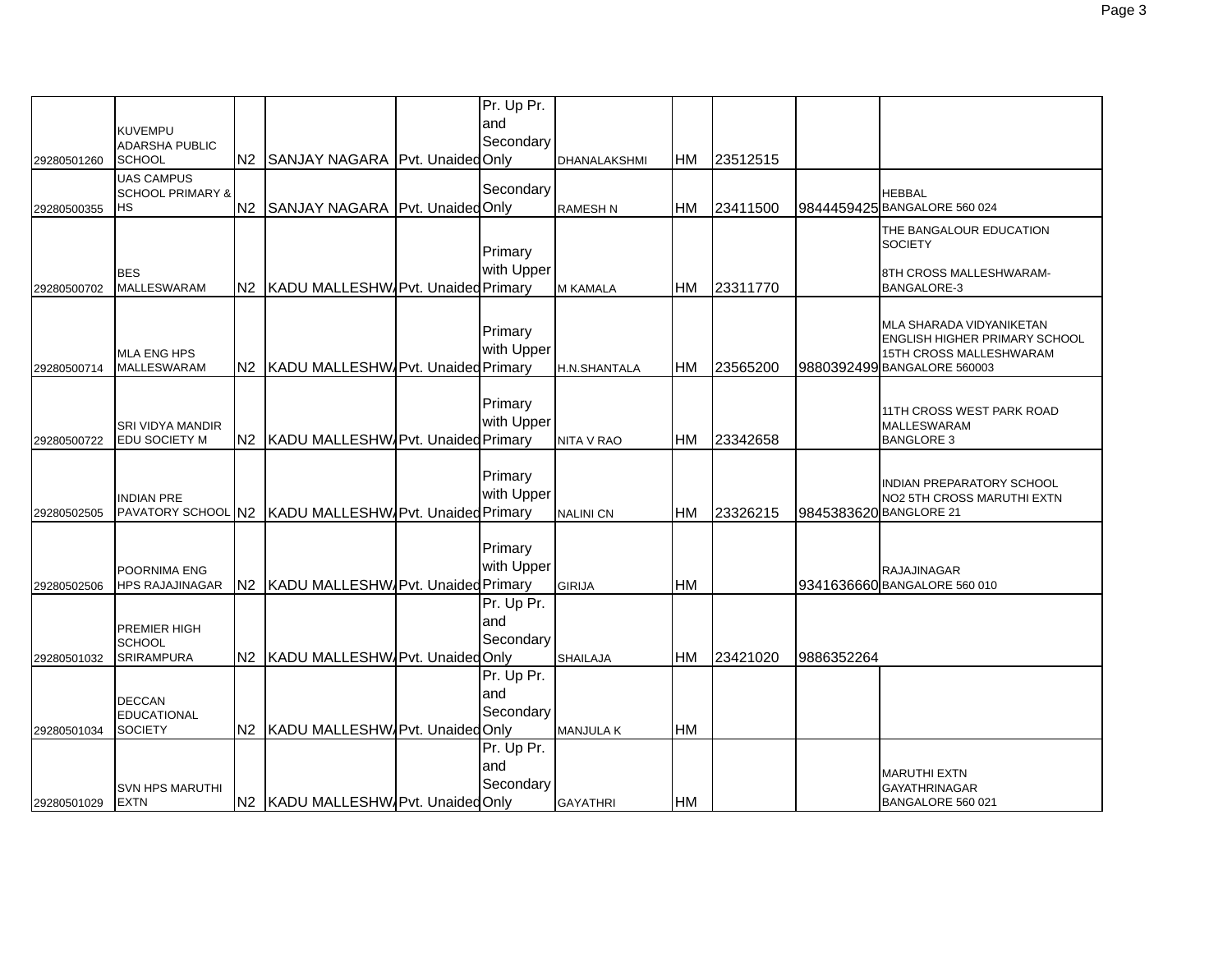| 29280501030 | <b>PAVAN ENGLISH</b><br><b>SCHOOL NAGAPPA</b><br><b>BLK</b> | N2 KADU MALLESHW/Pvt. Unaided Only   | Pr. Up Pr.<br>land<br>Secondary | <b>PRABHASRIDHAR</b>       | <b>HM</b>  | 23427265 | NO 65 NAGAPPA BLOCK<br><b>SRIRAMPURA</b><br>9980668263 BANGLORE 560 021                                          |
|-------------|-------------------------------------------------------------|--------------------------------------|---------------------------------|----------------------------|------------|----------|------------------------------------------------------------------------------------------------------------------|
| 29280500616 | <b>VES HPS</b><br><b>VYALIKAVAL</b>                         | N2 KADU MALLESHW/Pvt. Unaided Only   | Pr. Up Pr.<br>and<br>Secondary  | <b>BHARATHI</b>            | IHM        | 23447275 | VYALIKAVAL EDUCATIONAL SOCIETY<br><b>SCHOOL</b><br>GAYATHRI DEVI PARK EXTN.<br>VYALIKAVAL<br>BANGALORE - 560 003 |
| 29280502310 | LAKSHMIJAYAMMA<br><b>ENG HPS LN PURA</b>                    | N2 KADU MALLESHW Pvt. Unaided Only   | Pr. Up Pr.<br>and<br>Secondary  | <b>KALAIVANI T K</b>       | <b>HM</b>  |          | Lakshmi Jayam English High School<br>M53-54, 7th crs, Lakshminarayanapura<br>9886520166 Bangalore 560 021        |
| 29280500713 | <b>MES KISHORE</b><br><b>KENDRA</b><br>MALLESWARAM          | N2 KADU MALLESHW/Pvt. Unaided Only   | Pr. Up Pr.<br>and<br>Secondary  | <b>MALINI MK</b>           | <b>HM</b>  | 23347266 | No. 62, 10th main<br>15th cross<br>Malleshwaram<br>9480777767 Bangalore 560 003                                  |
| 29280500742 | <b>CLUNY CONVENT</b><br><b>SCH</b><br><b>MALLESHWARAM</b>   | N2 KADU MALLESHW Pvt. Unaided Only   | Pr. Up Pr.<br>land<br>Secondary | <b>SR.MARIA THERESA HM</b> |            | 23346536 | 11TH MINE MALLESHWARAM<br><b>BANGLORE 3</b>                                                                      |
| 29280500753 | <b>B.P INDIAN PUBLIC</b><br><b>SCHOOL</b><br>"SANMARG"      | N2 KADU MALLESHW Pvt. Unaided Only   | Pr. Up Pr.<br>land<br>Secondary | <b>KASTURIK</b>            | <b>IHM</b> |          | 5TH MAIN MALLESHWARAM<br>BANGALORE 560 003                                                                       |
| 29280500743 | <b>BP INDIAN H SCH</b><br><b>MALLESWAR</b>                  | N2 KADU MALLESHW/Pvt. Unaided Only   | Secondary                       | <b>PADMA</b>               | <b>HM</b>  | 23347314 | <b>5TH MAIN ROAD</b><br><b>MALLESHWARAM</b><br>9886250141 BANGALORE 560 003                                      |
| 29280500748 | <b>MES KISHOR</b><br><b>KENDRA HIGH</b><br><b>SCHOOL</b>    | N2 KADU MALLESHW/Pvt. Unaided Only   | Secondarv                       | NAGALAKSHMI H R HM         |            | 23347266 | No.62, 10th main<br>15th cross<br>Malleshwaram<br>Bangalore 560 003                                              |
| 29280500749 | <b>BES HS</b><br><b>MALLESHWARAM</b>                        | N2 KADU MALLESHW Pvt. Unaided Only   | Secondary                       | <b>VIJAYASHREE.N</b>       | HM         | 23311770 | THE BANGALORE EDUCATION<br><b>SOCIETY</b><br>8TH CROSS MALLESHWARAM<br>BANGALORE 560 003                         |
| 29280502502 | <b>MODERN ENG</b><br><b>SCHOOL MARUTHI</b><br><b>EXT</b>    | N2   KADU MALLESHW Pvt. Unaided Only | Secondary                       | <b>VEENANANDA TH</b>       | <b>HM</b>  |          | # 20, 4TH MAIN ROAD, MARUTHI<br>EXTENSION, GAYATHRINAGAR,<br>9611852635 BANGALORE-21                             |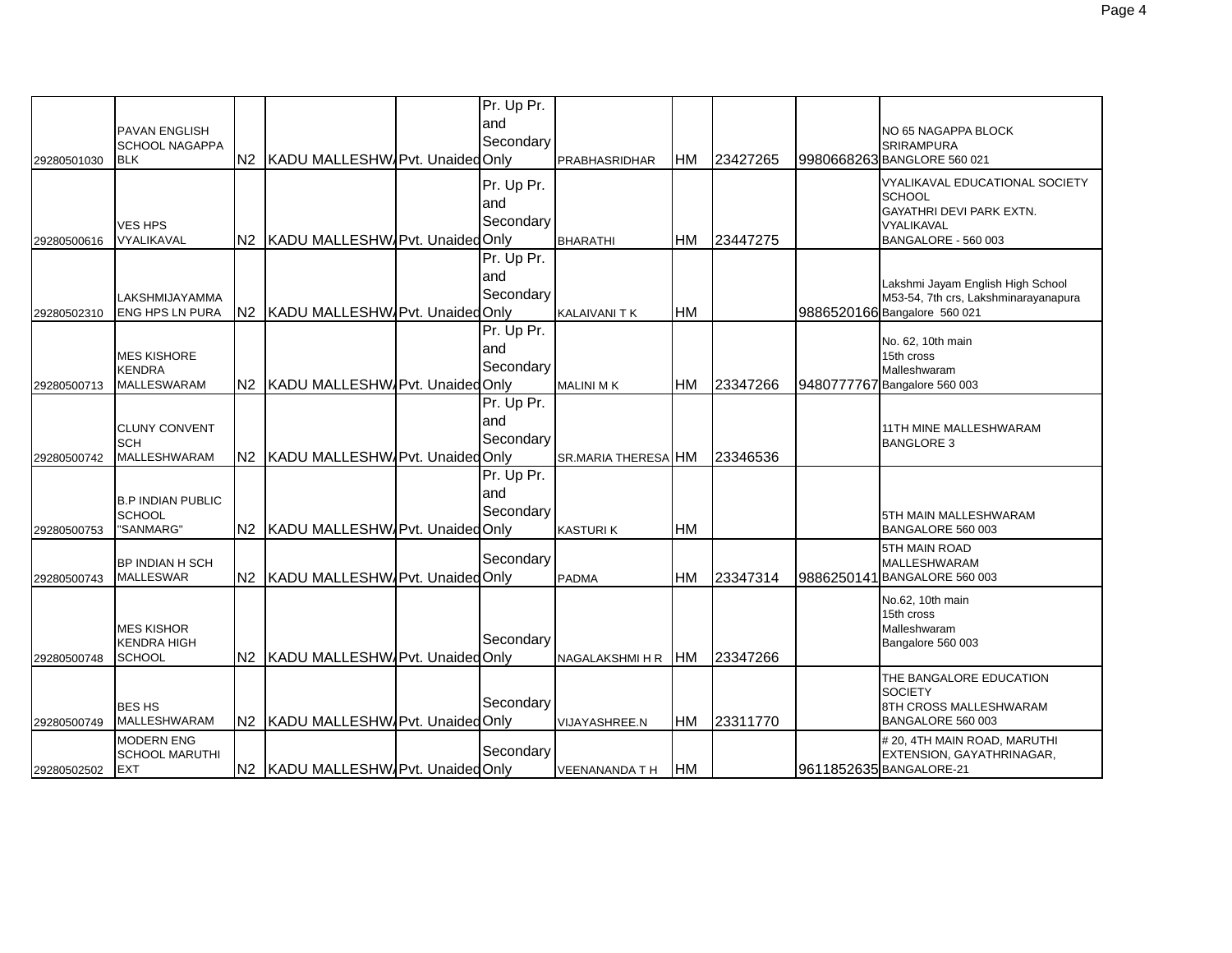| 29280501614 | <b>CITIZEN EHPS</b><br><b>SUBRAMARYA</b><br><b>NAGAR</b>       | N2   MALLESHWARAM   Pvt. Unaided Primary              | Primary<br>with Upper          | <b>NAGALAKSHMIS</b>        | <b>HM</b> |          |            | CITIZEN ENGLISH PRIMARY SCHOOL<br><b>SUBRAMANYANAGAR</b><br><b>BANGALORE 21</b>                                            |
|-------------|----------------------------------------------------------------|-------------------------------------------------------|--------------------------------|----------------------------|-----------|----------|------------|----------------------------------------------------------------------------------------------------------------------------|
| 29280501616 |                                                                | ST TOMAS ENG HPS N2 MALLESHWARAM Pvt. Unaided Primary | Primary<br>with Upper          | <b>VIJAYALAKSHMI ACHHM</b> |           | 23322403 |            | 1789 A 7TH MAIN E BLOCK 2ND<br><b>STAGE</b><br><b>RAJAJINAGAR</b><br>9886100532 BANGALORE 560 010                          |
| 29280500755 | <b>BALABHARATHI</b><br><b>ENGLISH PRIMARY</b><br><b>SCHOOL</b> | N2 MALLESHWARAM Pvt. Unaided Primary                  | Primary<br>with Upper          | <b>SHAMALA</b>             | HМ        | 23378423 |            | TRIVENI ROAD, YESHWANTHPUR<br>9880116971 BANGALORE22                                                                       |
| 29280502510 | <b>VIVEKANANDA</b>                                             | EHPS RAJAJINAGAR N2 MALLESHWARAM Pvt. Unaided Primary | Primary<br>with Upper          | KAMALAMBA.G.B              | HM        | 23377930 |            | RAJAJINAGAR 2ND STAGE,<br>9731168629 BANGALORE 560055                                                                      |
| 29280500721 | <b>SHASTRI ENG HPS</b><br><b>YESHVANTHPURA</b>                 | N2 MALLESHWARAM Pvt. Unaided Primary                  | Primary<br>with Upper          | <b>FARZANA PARVEEN HM</b>  |           |          |            | <b>SHASTHRI MEMORIAL ENGLISH</b><br><b>SCHOOL</b><br><b>K.N EXT</b><br><b>YESHWANTHPUR</b><br>9620448223 BANGALORE 560 022 |
| 29280501611 | <b>SRI VANI PUBLIC</b><br><b>SCHOOL</b>                        | N2 MALLESHWARAM Pvt. UnaidedOnly                      | Pr. Up Pr.<br>and<br>Secondary | SHARADAPRASAD RIHM         |           | 23322239 |            | <b>NO. 1246 4TH MAIN</b><br><b>E BLOCK</b><br>2ND STAGE<br><b>RAJAJINAGAR</b><br>BANGALORE 560 010                         |
| 29280500759 | <b>JYOTHI ENG HIGH</b><br><b>SCHOOL</b>                        | N2 MALLESHWARAM Pvt. UnaidedOnly                      | Pr. Up Pr.<br>and<br>Secondary | <b>PADMA</b>               | HM        | 23573167 | 9731274458 |                                                                                                                            |
| 29280502509 | SRI VANI HPS & HS<br>RAJAJINAGARA                              | N2 MALLESHWARAM Pvt. UnaidedOnly                      | Pr. Up Pr.<br>and<br>Secondary | <b>LAKSHMI P.B</b>         | HM        | 23322239 |            | NO 1246 4TH MAIN B BLOCK<br>2ND STAGE<br><b>RAJAJINAGAR</b><br>BANGALORE 560 010                                           |
| 29280500724 | HYMAMSHU JOTHI<br>KALA PEETA MVM                               | N2 MALLESHWARAM Pvt. Unaided Only                     | Pr. Up Pr.<br>and<br>Secondary | LALITHA VIJAYAKUM HM       |           | 23367190 |            | 5TH MAIN,<br><b>HYMAMSHU SHASTRY ROAD</b><br><b>MALLESHWARAM</b><br>BANGALORE 560 055                                      |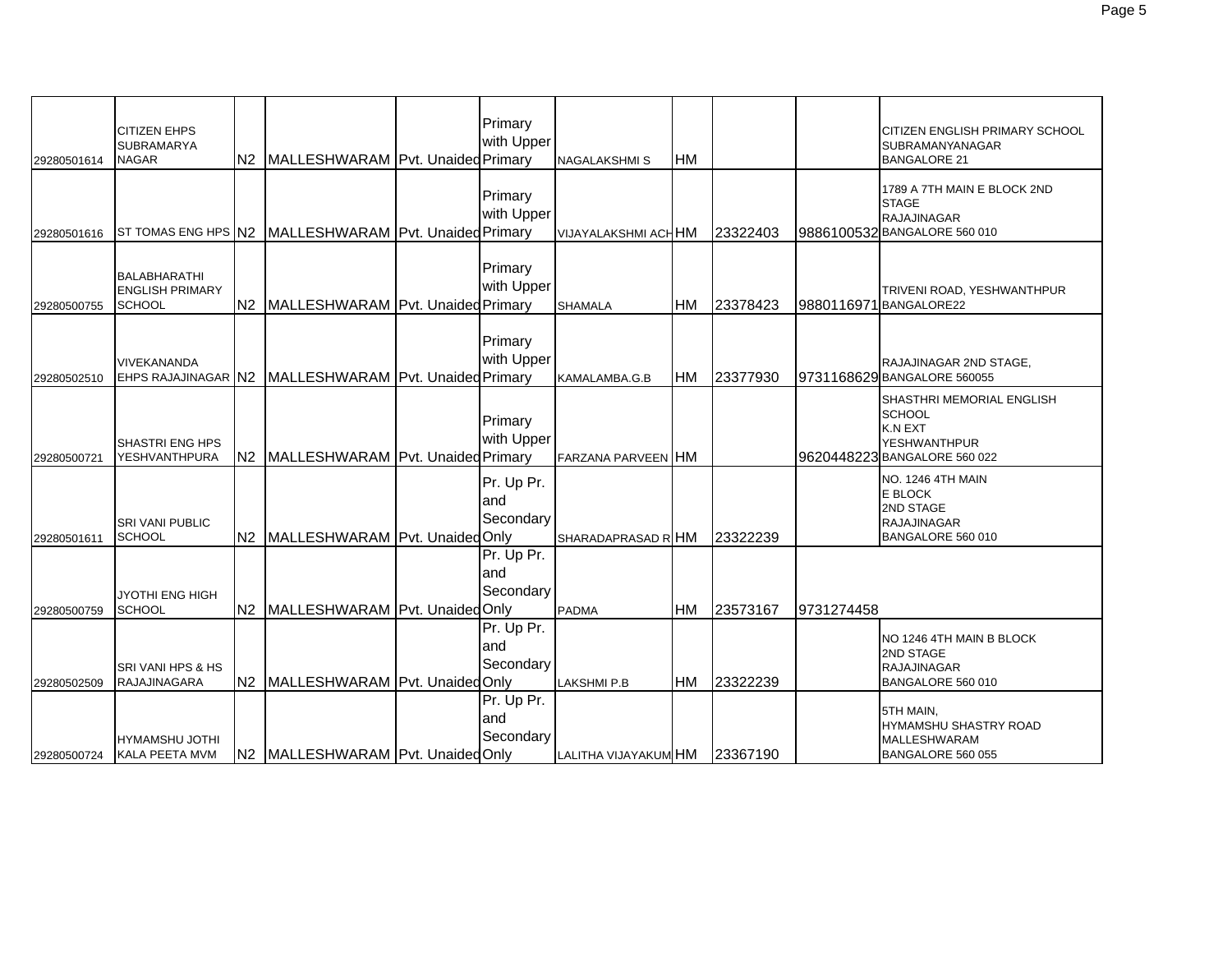|             | NIRMALA JYOTHI                                             |                |                                                          | Pr. Up Pr.<br>and<br>Secondary        |                         |            |          |                     | NIRMALAJOTHI ENGLISH HIGH<br><b>SCHOOL</b><br>PIPE LINE ROAD YESHWANTH PUR                                   |
|-------------|------------------------------------------------------------|----------------|----------------------------------------------------------|---------------------------------------|-------------------------|------------|----------|---------------------|--------------------------------------------------------------------------------------------------------------|
| 29280500735 | <b>ENG HIGH SCHOOL</b>                                     | N <sub>2</sub> | MALLESHWARAM Pvt. Unaided Only                           |                                       | <b>RADHIKA</b>          | IHM        | 23371133 |                     | BANGALORE-560022                                                                                             |
|             | <b>NIRMALA RANI ENG</b>                                    |                |                                                          | Pr. Up Pr.<br>and<br>Secondary        |                         |            |          |                     | NIRMALA RANI HIGHR PRIMARY<br><b>SCHOOL</b><br>18TH CROOSS MALLESWARAM<br>BANGLORE-560055                    |
| 29280500741 | <b>HPS MALESHVAR</b>                                       |                | N2 MALLESHWARAM Pvt. Unaided Only                        |                                       | <b>MALATHIV</b>         | <b>HM</b>  | 23446526 |                     |                                                                                                              |
| 29280500760 | <b>VIVEKANANDA</b><br><b>ENGLISH HIGH</b><br><b>SCHOOL</b> | N <sub>2</sub> | MALLESHWARAM Pvt. Unaided Only                           | Secondary                             | PRASANNA C G            | <b>HM</b>  | 23377930 | 9731168629          |                                                                                                              |
|             | SHASTRI MEMORIAL                                           |                |                                                          | Secondary                             |                         |            |          |                     |                                                                                                              |
| 29280500761 | <b>ENGHS</b>                                               | N <sub>2</sub> | MALLESHWARAM Pvt. Unaided Only                           |                                       | <b>SUNITHA</b>          | <b>HM</b>  | 23375582 | 9482224243          |                                                                                                              |
| 29280500750 | <b>HIMAMSHU JYOTHI</b><br>KALA PEETA H.S                   |                | N2 MALLESHWARAM Pvt. Unaided Only                        | Secondary                             | DR S. B. BALAJI RAO HM  |            | 23564845 |                     | HIMAMSHU JYOTHI KALA PEETA<br>COMPOSITE P.U COLLEGE<br>4TH MAIN, MALLESHWARAM<br>9449089191 BANGALORE 560055 |
| 29280502603 | POORNA PRAGNA<br><b>HPS</b><br>SADASHIVANAG                | N <sub>2</sub> | <b>PALACE GUTTAHA Pvt. Unaided Primary</b>               | Primary<br>with Upper                 | MALATHI PRABHKAR HM     |            |          |                     | POORNA PRAJNA EDUCATION<br><b>CENTER</b><br>NO.04 SADASHIVANAGARA<br>BANGALORE-80                            |
| 29280500215 | <b>MALLESWARAM</b><br>SHISHVIHARA HPS                      |                | N2   PALACE GUTTAHA Pvt. Unaided Primary                 | Primary<br>with Upper                 | <b>GEETHA M R</b>       | <b>IHM</b> | 23565215 |                     | MALLESHWARM SHISHU VIHAR<br>39,4TH CROSS<br><b>MALLESHWARAM</b><br>9900511612 BANGALORE 560003               |
| 29280500617 | <b>STELLA MARIES</b>                                       |                | ENG SCH GAYATHRIN2   PALACE GUTTAHA Pvt. Unaided Primary | Primary<br>with Upper                 | <b>FATIMA CHRISTINA</b> | <b>IHM</b> | 23461544 |                     | 23, Gayathri Devi Park Extension<br>Vyalikaval<br>8197687161 Bangalore 560 003                               |
| 29280500205 | <b>GARDEN CITY LPS</b><br><b>MALLESWARAM</b>               | N <sub>2</sub> | <b>PALACE GUTTAHA Pvt. Unaided Sec</b>                   | Up. Pr.<br>Secondary<br>and<br>Higher | <b>D GAYATHRI</b>       | <b>HM</b>  | 23448643 |                     | MOTHER LAND ENGLISH SCHOOL AND<br>GARDEN CITY PUBLIC HIGH SCHOOL V-<br>61 6TH CROSS PIPE<br>LINE,MALLESWAR   |
| 29280500947 | <b>BLOOMING GLORIES</b><br><b>SCHOOL</b>                   |                | N2 PALACE GUTTAHA Pvt. Unaided Only                      | Pr. Up Pr.<br>and<br>Secondary        | K SENDAMIL SELIS HM     |            | 23608807 | 9480089072 BONGLORE | <b>BLOOMING GLORIES HIGH SCHOOL</b><br>NO67 14CROSS MSR NAGAR                                                |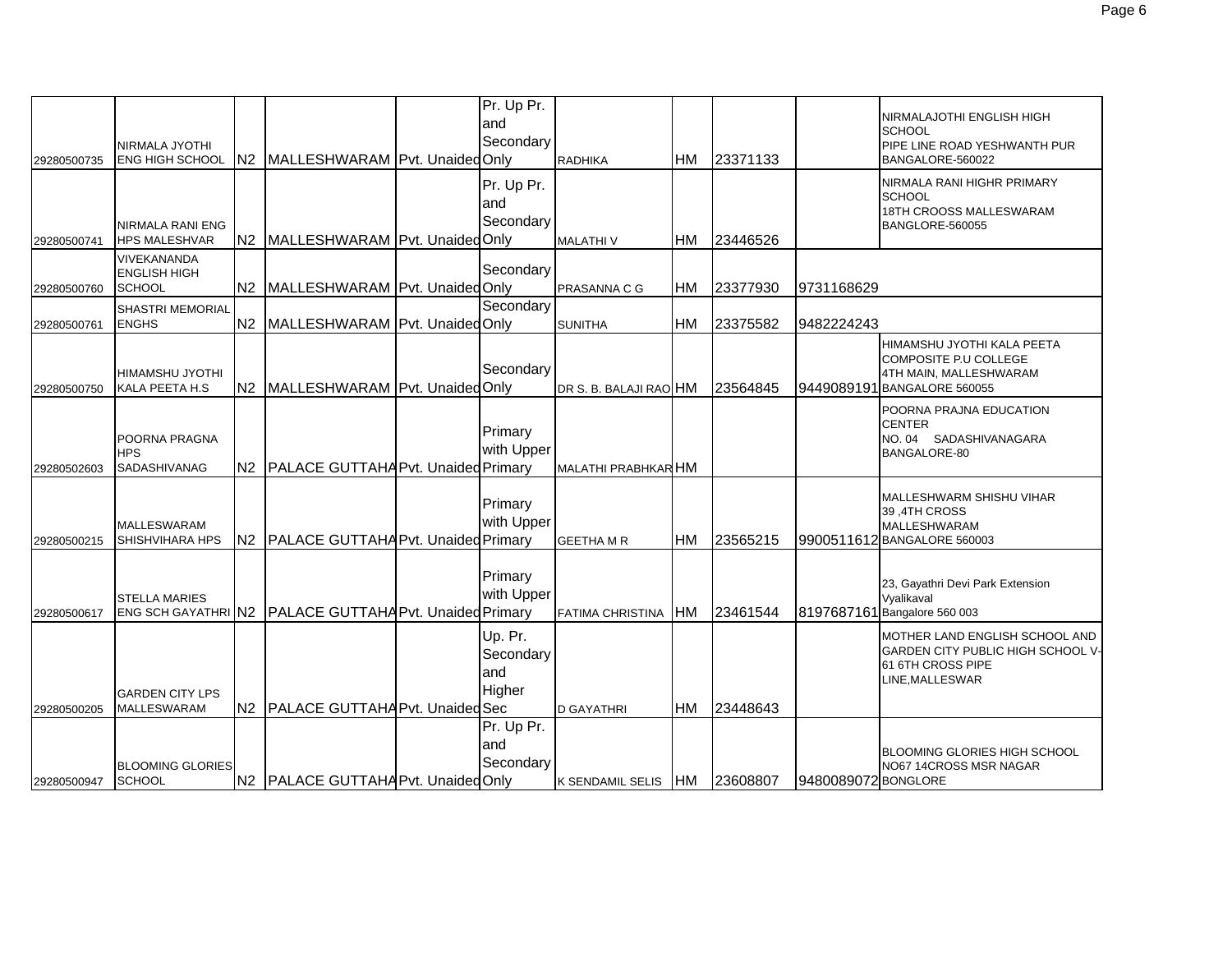|             |                         |                                      | Pr. Up Pr. |                            |            |          |                      |                                                    |
|-------------|-------------------------|--------------------------------------|------------|----------------------------|------------|----------|----------------------|----------------------------------------------------|
|             |                         |                                      | and        |                            |            |          |                      |                                                    |
|             | <b>NAGASENA HPS</b>     |                                      | Secondary  |                            |            |          |                      |                                                    |
| 29280502602 | SADASHIVANAGAR          | N2 PALACE GUTTAHA Pvt. Unaided Only  |            | PADMA APPANNA              | HM         | 23616220 |                      | 9986114796 NAGASENA VIDYALAYA                      |
|             |                         |                                      | Pr. Up Pr. |                            |            |          |                      |                                                    |
|             |                         |                                      | land       |                            |            |          |                      | <b>VIDYADAYINI EDUCATION SOCIETY</b>               |
|             |                         |                                      | Secondary  |                            |            |          |                      | NO.4 DODDA BYURAPPA STREET                         |
|             | vidhyadhayni hps        |                                      |            |                            |            |          |                      | PALACE GUTTAHALLI                                  |
| 29280502607 | aramane nagar           | N2 PALACE GUTTAHA Pvt. Unaided Only  |            | SHYLAJA.K                  | <b>HM</b>  | 23310346 | 9481200198 BANGALORE |                                                    |
|             |                         |                                      | Pr. Up Pr. |                            |            |          |                      |                                                    |
|             |                         |                                      | land       |                            |            |          |                      |                                                    |
|             |                         |                                      | Secondary  |                            |            |          |                      |                                                    |
| 29280502611 | A.U SCHOOL              | N2 PALACE GUTTAHA Pvt. Unaided Only  |            | SHAHZADI BEGUM             | <b>IHM</b> | 23441877 |                      |                                                    |
|             |                         |                                      | Pr. Up Pr. |                            |            |          |                      |                                                    |
|             |                         |                                      | land       |                            |            |          |                      |                                                    |
|             | <b>MS RAMAIAH</b>       |                                      | Secondary  |                            |            |          |                      | M S RAMAIAH INSTITUTION CAMPUS,                    |
| 29280500911 | VIDYANIKETHAN           | N2 PALACE GUTTAHA Pvt. Unaided Only  |            | <b>FASIHABANU</b>          | <b>HM</b>  | 23600600 |                      | <b>MSRIT POST, BANGALORE 54</b>                    |
|             |                         |                                      | Pr. Up Pr. |                            |            |          |                      |                                                    |
|             |                         |                                      | and        |                            |            |          |                      | Thirumala Vidhyanikethan<br>G.D. Park Extn         |
|             | TIRUMALA VIDYA          |                                      | Secondary  |                            |            |          |                      | Vyalikaval                                         |
| 29280500612 | LAYA VYALIKAVAL         | N2 PALACE GUTTAHA Pvt. Unaided Only  |            | SITHINAFISA N Z            | HM         | 23447560 |                      | Bangalore 560 003                                  |
|             |                         |                                      | Pr. Up Pr. |                            |            |          |                      |                                                    |
|             |                         |                                      | and        |                            |            |          |                      |                                                    |
|             | <b>SUNSHINE ENGLISH</b> |                                      | Secondary  |                            |            |          |                      | #64, RMV II STAGE,<br>ASHWATHNAGAR,                |
| 29280501257 | <b>SCHOOL</b>           | N2 PALACE GUTTAHA Pvt. Unaided Only  |            | <b>FAREEDA BEGUM</b>       | HM         | 23416726 |                      | <b>BANGALORE94</b>                                 |
|             |                         |                                      |            |                            |            |          |                      | POORNAPRAJNA EDUCATION                             |
|             |                         |                                      |            |                            |            |          |                      | <b>CENTER</b>                                      |
|             | POORNAPRAJNA            |                                      | Secondary  |                            |            |          |                      | NO.4 SADASHIVANAGAR                                |
| 29280502609 | <b>HIGH SCHOOL</b>      | N2 PALACE GUTTAHA Pvt. Unaided Only  |            | <b>NAGARAJAK</b>           | <b>HM</b>  | 23618181 |                      | <b>BANGALORE - 80</b>                              |
|             |                         |                                      |            |                            |            |          |                      | NO 39, 4TH CROSS                                   |
|             | <b>MSV HS</b>           |                                      | Secondary  |                            |            |          |                      | <b>MALLESHWARAM</b>                                |
| 29280502610 | <b>MALLESHWARAM</b>     | N2 PALACE GUTTAHA Pvt. Unaided Only  |            | <b>BHARATHI SANGEET HM</b> |            | 23565215 |                      | 9972593114 BANGALORE 560 003                       |
|             |                         |                                      |            |                            |            |          |                      |                                                    |
|             |                         |                                      |            |                            |            |          |                      | KENLIN PRIMARY SCHOOL,                             |
|             | <b>KENLIN ENG HPS</b>   |                                      |            |                            |            |          |                      | NO. 260 7TH CROSS 2ND MAIN ROAD,<br>PRAKASH NAGAR, |
| 29280501015 | PRAKASHNAGAR            | N2 PRAKASHNAGAR Pvt. Unaided Primary |            | <b>B P K SHOBHA</b>        | <b>HM</b>  |          |                      | 9845580060 BANGALORE-21                            |
|             | <b>GURUNANK PUBLIC</b>  |                                      |            |                            |            |          |                      | NO 7 3RD CROS PRAKASHNAGAR                         |
| 29280501018 | SCHOOL PRAKASH          | N2 PRAKASHNAGAR Pvt. Unaided Primary |            | <b>SULABHA</b>             | HM         | 23124271 |                      | <b>BANGALORE-21</b>                                |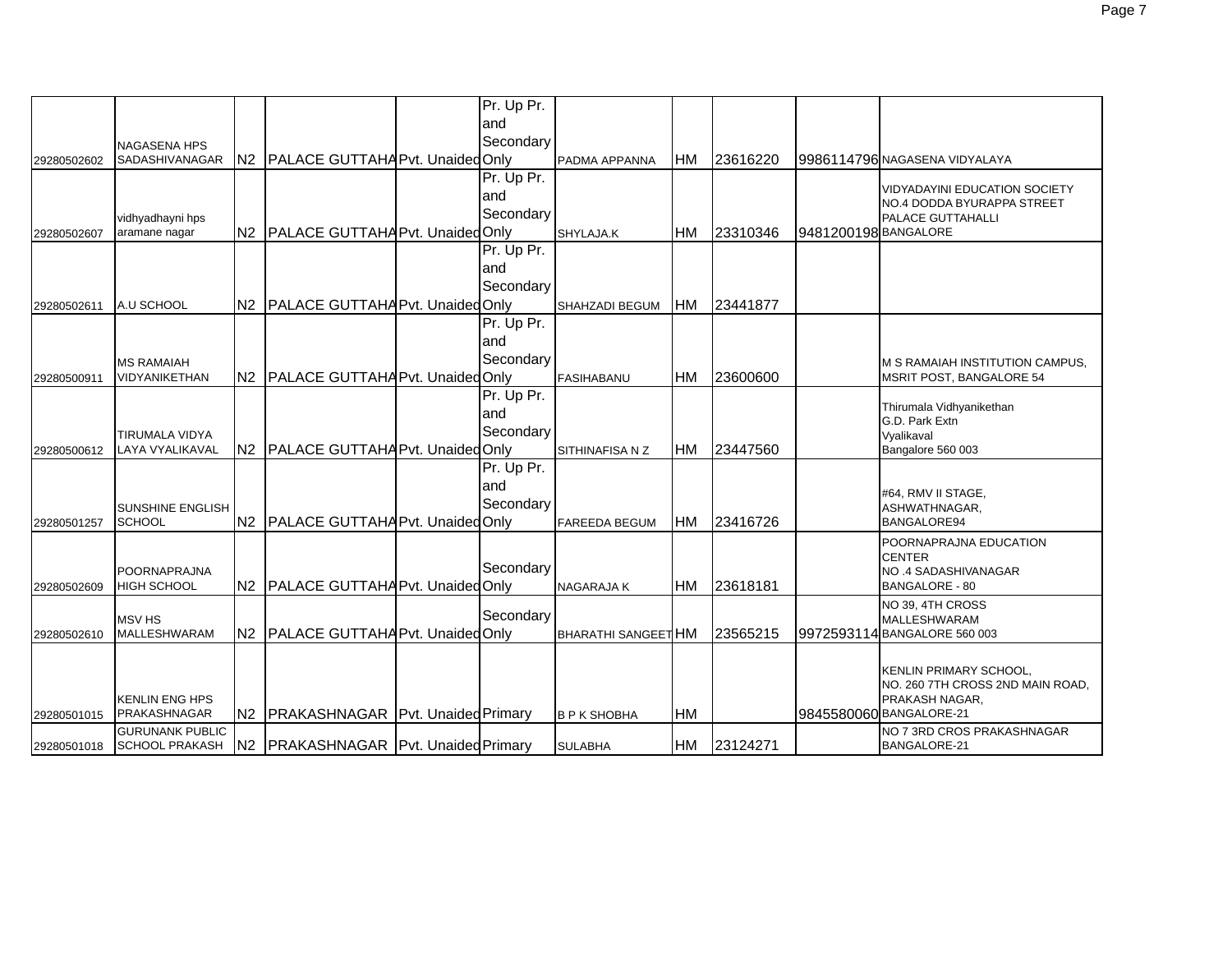|             |                                                    |                                      | Primary                         |                     |           |          |                      | Sri Sai Sandra Kannada English HPS                                                        |
|-------------|----------------------------------------------------|--------------------------------------|---------------------------------|---------------------|-----------|----------|----------------------|-------------------------------------------------------------------------------------------|
| 29280502318 | <b>SRI SAI SANDRA</b><br><b>EHPS</b>               | N2 PRAKASHNAGAR Pvt. Unaided Primary | with Upper                      | VIJAYA              | <b>HM</b> |          |                      | L.N.Puram<br>9535866370 Bangalore 560 021                                                 |
| 29280502326 | <b>RAVI NURSERY AND</b><br>PRIMARY SCHOOL          | N2 PRAKASHNAGAR Pvt. Unaided Primary | Primary<br>with Upper           | <b>SIVASUNDARI</b>  | <b>HM</b> | 23130944 | 9141454166           |                                                                                           |
| 29280502311 | <b>ELIGHT ENG HPS</b><br><b>SRI RAMPURAM</b>       | N2 PRAKASHNAGAR Pvt. UnaidedOnly     | Pr. Up Pr.<br>and<br>Secondary  | <b>KORTAPPA</b>     | <b>HM</b> | 23131670 |                      | <b>Elight English School</b><br>6th cross,<br>Srirampuram<br>9886167753 Bangalore 560 021 |
| 29280502312 | <b>NEW METHOD ENG</b><br>HPS                       | N2 PRAKASHNAGAR Pvt. UnaidedOnly     | Pr. Up Pr.<br>and<br>Secondary  | <b>REKHA S DEVA</b> | <b>HM</b> | 23324855 |                      | NO 19. 9TH MAIN ROAD<br><b>SRIRAMPURA</b><br>9440018887 BONGLORE 21                       |
| 29280501014 | <b>CHANDRA ENG HPS</b><br><b>PRAKASH NAGAR</b>     | N2 PRAKASHNAGAR Pvt. Unaided Only    | Pr. Up Pr.<br>land<br>Secondary | SHEELA V            | <b>HM</b> | 41277636 |                      | <b>1ST CROSS</b><br><b>1ST MAIN</b><br>9845141957 BANGALORE 560 021                       |
| 29280501016 | SRI SAI VIDYALAYA                                  | IN2 PRAKASHNAGAR Pvt. Unaided Only   | Pr. Up Pr.<br>and<br>Secondary  | NAGENDRA MURTHY HM  |           | 23327950 |                      | RAJAJI NAGARA BANGLORE 10                                                                 |
| 29280501019 | <b>SRI RENUKA ENG</b><br><b>HPS PRAKASH NA</b>     | N2 PRAKASHNAGAR Pvt. Unaided Only    | Pr. Up Pr.<br>and<br>Secondary  | <b>NANDINI</b>      | <b>HM</b> |          |                      | <b>PRAKASHNAGAR</b><br>9341059283 BANGALORE 560 021                                       |
| 29280501017 | <b>MSS PRIMARY</b><br><b>SCHOOL</b><br>PRAKASHNAGA | N2 PRAKASHNAGAR Pvt. Unaided Only    | Pr. Up Pr.<br>and<br>Secondary  | MANJULA G N         | <b>HM</b> | 65704466 | 9060006332 BANGALORE | #8, 6th cross,<br>PRAKASHNAGAR,                                                           |
| 29280502205 | <b>ST CLARES ENG</b><br><b>SCH JALAHALLI</b>       | N2 YESHWANTHPUR Pvt. Unaided Primary | Primary<br>with Upper           | ASWATHANARAYAN/HM   |           | 2838380  |                      | NO. 69K.N EXTENSION<br>YESHWANTHPURA<br>BANGALORE 560 022                                 |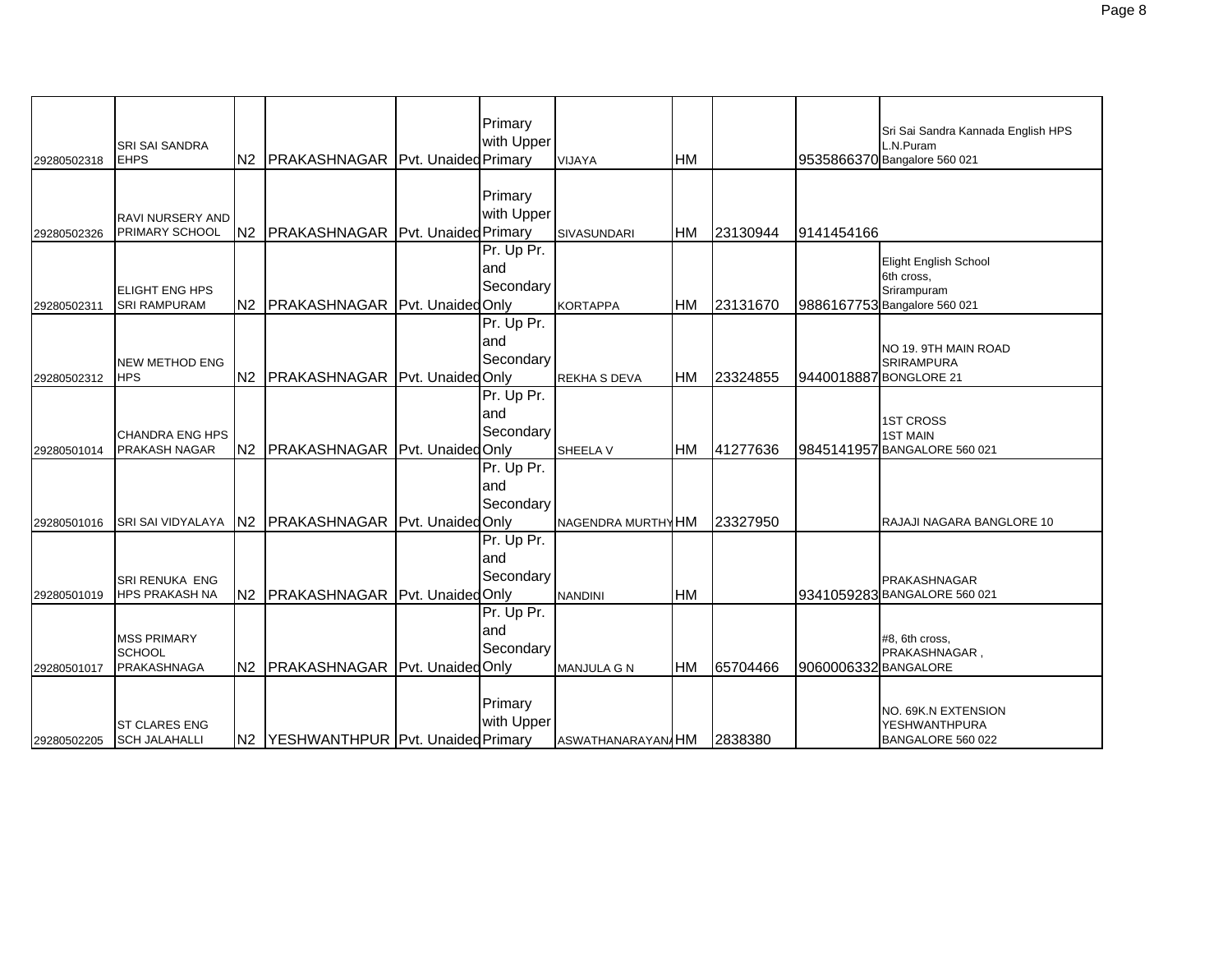| 29280500936 | <b>CHANDRODAYA</b><br><b>EHPS</b><br><b>YESHVANTHPURA</b>    |                | N2 YESHWANTHPUR Pvt. Unaided Primary | Primary<br>with Upper           | <b>FAHMEEDA</b>       | <b>HM</b>  | 65990083 |                      | 2ND CROSS, 2ND MAIN<br><b>K.N EXTN</b><br><b>YESHWANTHPUR</b><br>8453938336 BANGALORE 560 022             |
|-------------|--------------------------------------------------------------|----------------|--------------------------------------|---------------------------------|-----------------------|------------|----------|----------------------|-----------------------------------------------------------------------------------------------------------|
| 29280500939 | <b>OXFORD ENG SCH</b><br><b>YESHVANTHPURA</b>                |                | N2 YESHWANTHPUR Pvt. Unaided Primary | Primary<br>with Upper           | <b>LATHA C</b>        | <b>HM</b>  |          |                      | NO 1 6TH MAIN<br><b>7TH CROSS</b><br><b>YESHWANTHPUR</b><br>9449342797 BANGALORE 560 022                  |
| 29280502416 | <b>RAJARAJESHWARI</b><br><b>EHPS YESHVANTHP N2</b>           |                | YESHWANTHPUR   Pvt. Unaided Only     | Pr. Up Pr.<br>and<br>Secondary  | <b>BHARATHYSHETTY</b> | <b>IHM</b> | 23477677 |                      | No,5 6th Cross<br><b>Gokul Extension</b><br>Yeshwanthpur<br>9480082367 Bangalore 560 022                  |
| 29280502421 | <b>DIVINE PUBLIC</b><br><b>SCHOOL</b><br><b>YESHWANTHPUR</b> | N2             | YESHWANTHPUR   Pvt. Unaided Only     | Pr. Up Pr.<br>and<br>Secondary  | <b>K V MARAGATHAM</b> | <b>HM</b>  | 23379188 |                      | NO 640 1ST MAIN ROAD<br><b>YESHWANTHPUR</b><br>9886768596 BANGALORE 22                                    |
| 29280502406 | <b>CHILDREN EDU</b><br><b>CENTRE</b><br>YESHAVANTH           | N <sub>2</sub> | YESHWANTHPUR   Pvt. Unaided Only     | Pr. Up Pr.<br>land<br>Secondary | <b>VEENA PATIL</b>    | <b>HM</b>  | 23575394 |                      | <b>Childrens Education Centre</b><br>LIC Colony<br>Yeshwanthpur<br>Bangalore 560 022                      |
| 29280502408 | LCR ENG HPS                                                  |                | N2 YESHWANTHPUR Pvt. Unaided Only    | Pr. Up Pr.<br>and<br>Secondary  | <b>K S RAGHAVAN</b>   | <b>HM</b>  | 23471248 |                      | 11th CROSS 1PHASE 1STAGE<br>9900841725 GOKUL BANGLORE 54                                                  |
| 29280502409 | <b>MATHA ENG</b><br><b>PRIMARY SCH</b><br>YESHAVAN           |                | N2 YESHWANTHPUR Pvt. Unaided Only    | Pr. Up Pr.<br>and<br>Secondary  | <b>RIZWANA</b>        | <b>HM</b>  | 23472122 |                      | <b>MATHA ENGLISH SCHOOL</b><br>#74, PIPELINE ROAD,<br><b>YESHWANTHPUR</b><br>9035860520 BANGALORE 560 022 |
| 29280500908 | <b>GNANATHEJA EHPS</b><br><b>YESHVANTHPURA</b>               | N <sub>2</sub> | YESHWANTHPUR Pvt. Unaided Only       | Pr. Up Pr.<br>land<br>Secondary | N VIJAYA              | <b>HM</b>  | 23600986 | 9880288608 BANGALORE | <b>GNANA TEJA ENGLISH SCHOOL</b><br>NO.9,9TH MAIN<br><b>MATHIKERE</b>                                     |
| 29280500925 | <b>SHANKAR ENGLISH</b><br><b>HIGH SCHOOL</b>                 |                | N2 YESHWANTHPUR Pvt. Unaided Only    | Pr. Up Pr.<br>land<br>Secondary | MRS.SHGOBHA BALAHM    |            | 65678413 |                      | NO323 1CROSS 1STAGE 2ND PHASE<br><b>GOKUL</b>                                                             |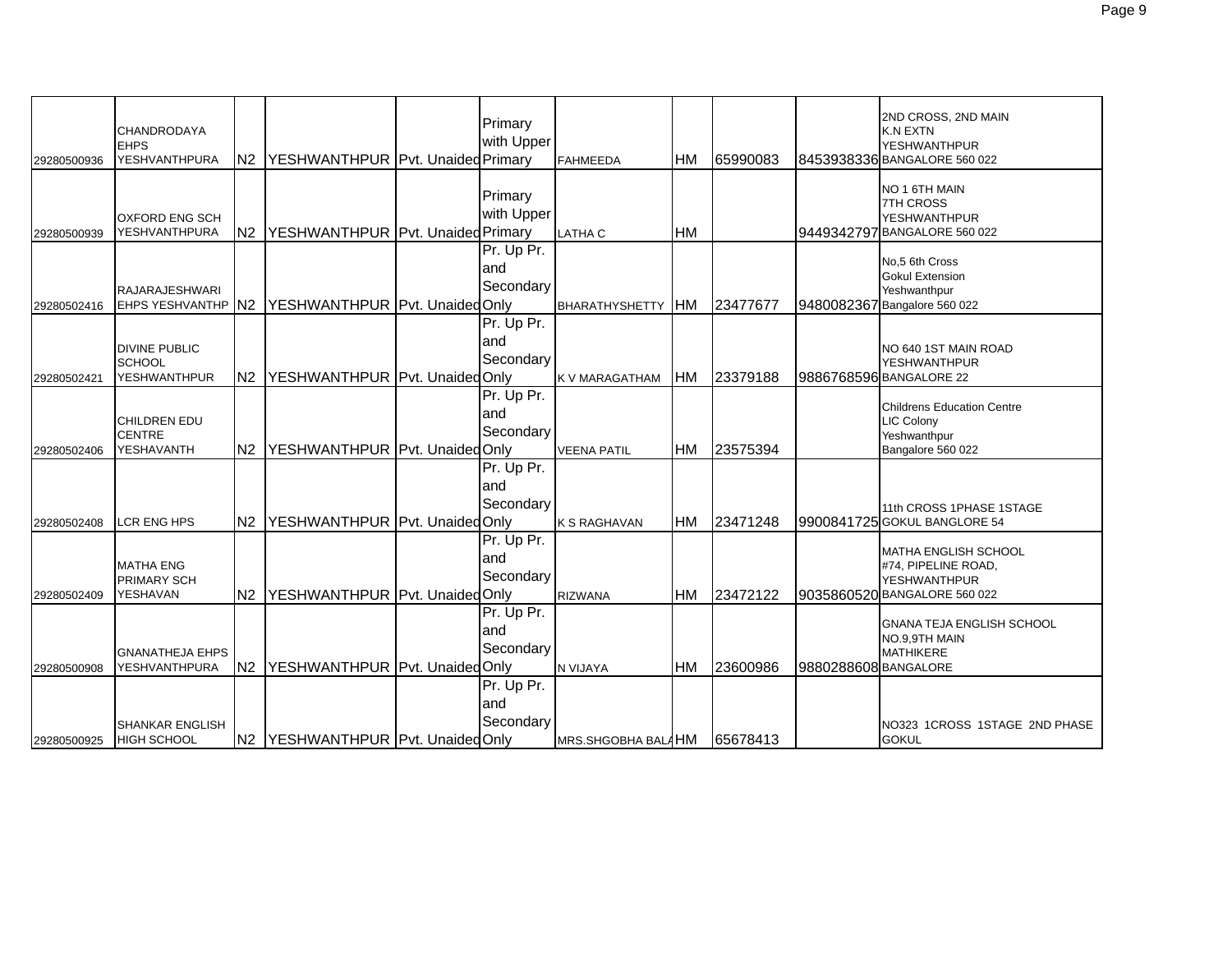|             |                          |    |                                   |                          | Pr. Up Pr. |                        |           |          |                        |                                                         |
|-------------|--------------------------|----|-----------------------------------|--------------------------|------------|------------------------|-----------|----------|------------------------|---------------------------------------------------------|
|             | <b>ADHARSHA</b>          |    |                                   |                          | and        |                        |           |          |                        | NO 1/2 1ST CROSS<br><b>NETAJI CIRCLE</b>                |
|             | <b>VIDYADHAMA</b>        |    |                                   |                          | Secondary  |                        |           |          |                        | <b>MATHIKERE</b>                                        |
| 29280500933 | <b>MATHIKERE</b>         | N2 | YESHWANTHPUR Pvt. Unaided Only    |                          |            | <b>JAISHRID.S</b>      | <b>HM</b> | 23604007 |                        | 9880044773 BANGALORE 560 054                            |
|             |                          |    |                                   |                          | Pr. Up Pr. |                        |           |          |                        |                                                         |
|             |                          |    |                                   |                          | land       |                        |           |          |                        | NO. 880, 10TH CROSS<br>DEWANARAPALYA GOKUL EXTN         |
|             | <b>BALAK EHPS</b>        |    |                                   |                          | Secondary  |                        |           |          |                        | <b>MATHIKERE</b>                                        |
| 29280500934 | YESHVANTHPURA            |    | N2 YESHWANTHPUR Pvt. Unaided Only |                          |            | MUBEENA JABEEN         | <b>HM</b> | 32922400 |                        | BANGALORE 560 054                                       |
|             |                          |    |                                   |                          | Pr. Up Pr. |                        |           |          |                        |                                                         |
|             |                          |    |                                   |                          | land       |                        |           |          |                        |                                                         |
|             | RELIABLE EHPS            |    |                                   |                          | Secondary  |                        |           |          |                        | 41/4 1ST D CROSS, 1ST MAIN ROAD                         |
| 29280500940 | <b>MATHIKERE</b>         | N2 | YESHWANTHPUR Pvt. Unaided Only    |                          |            | <b>SYEDANIBI</b>       | <b>HM</b> | 23603081 |                        | 8892012717 MATHIKERE, BANGALORE 560054                  |
|             |                          |    |                                   |                          | Pr. Up Pr. |                        |           |          |                        |                                                         |
|             |                          |    |                                   |                          | land       |                        |           |          |                        |                                                         |
|             | <b>EAST WEST ENG</b>     |    |                                   |                          | Secondary  |                        |           |          |                        | 2ND STAGE RAJAJINAGAR                                   |
| 29280502507 | <b>HPS RAJAJINAGAR</b>   |    | N2 YESHWANTHPUR Pvt. Unaided Only |                          |            | <b>VIJAYALAKSHMI R</b> | <b>HM</b> | 23321270 | 9845941125 BANGLORE 10 |                                                         |
|             |                          |    |                                   |                          |            |                        |           |          |                        |                                                         |
|             |                          |    |                                   |                          | Primary    |                        |           |          |                        | ST PHILOMENA, S HIGHER PRIMARY<br><b>ENGLISH SCHOOL</b> |
|             | <b>ST PHILOMENA'S</b>    |    |                                   |                          | with Upper |                        |           |          |                        | RAILWAY COLONY                                          |
| 29280501311 | <b>ENG SCHOOL</b>        |    | N2 SRI RAMPURAM                   | Pvt. Unaided Primary     |            | MARY JOSPHINE T R HM   |           | 65712217 |                        | 9243198171 BANGALORE 23                                 |
|             |                          |    |                                   |                          |            |                        |           |          |                        |                                                         |
|             |                          |    |                                   |                          | Primary    |                        |           |          |                        |                                                         |
|             | <b>BAPUJI PRIMARY</b>    |    |                                   |                          | with Upper |                        |           |          |                        |                                                         |
| 29280502314 | <b>SCHOOL MAGADI R</b>   |    | N2 SRI RAMPURAM                   | Pvt. Unaided Primary     |            | MEENAKSHAMMA           | <b>HM</b> | 23106749 |                        | 9341490775 MAGADI ROAD, BANGALORE -23                   |
|             |                          |    |                                   |                          | Pr. with   |                        |           |          |                        |                                                         |
|             |                          |    |                                   |                          | Up.Pr.     |                        |           |          |                        | <b>NEW PUBLIC ENGLISH SCHOOL</b>                        |
|             | <b>NEW PUBLIC SCH</b>    |    |                                   |                          | sec. and   |                        |           |          |                        | 5TH CROSS MALLESHWARAM                                  |
| 29280500209 | <b>MALLESWARAM</b>       |    | N2 SRI RAMPURAM                   | Pvt. Unaided H.Sec.      |            | HUSEEN BEGEEM          | <b>HM</b> | 23313598 |                        | 9845542759 BANGALORE -560003                            |
|             |                          |    |                                   |                          | Up. Pr.    |                        |           |          |                        |                                                         |
|             |                          |    |                                   |                          | Secondary  |                        |           |          |                        |                                                         |
|             |                          |    |                                   |                          | and        |                        |           |          |                        | <b>Bapuji Memorial EHS</b><br>1st cross                 |
|             | <b>BAPUJI NIVASITA H</b> |    |                                   |                          | Higher     |                        |           |          |                        | Magadi road                                             |
| 29280501121 | ls                       |    | N2 SRI RAMPURAM                   | Pvt. Unaided Sec         |            | ESHWARAPPA C.V         | <b>HM</b> | 23106749 |                        | 9880454829 Bangalore 560 023                            |
|             |                          |    |                                   |                          | Pr. Up Pr. |                        |           |          |                        |                                                         |
|             | <b>MORNING STAR</b>      |    |                                   |                          | land       |                        |           |          |                        | Morning Star English School<br>No. 213, 2nd main road   |
|             | <b>SCHOOL</b>            |    |                                   |                          | Secondary  |                        |           |          |                        | Ramachandrapuram                                        |
| 29280502315 | <b>RAMACHANDR</b>        |    | N2 SRI RAMPURAM                   | <b>Pvt. Unaided Only</b> |            | <b>VIJAYA P</b>        | <b>HM</b> | 23129375 |                        | 9845018480 Bangalore 560 021                            |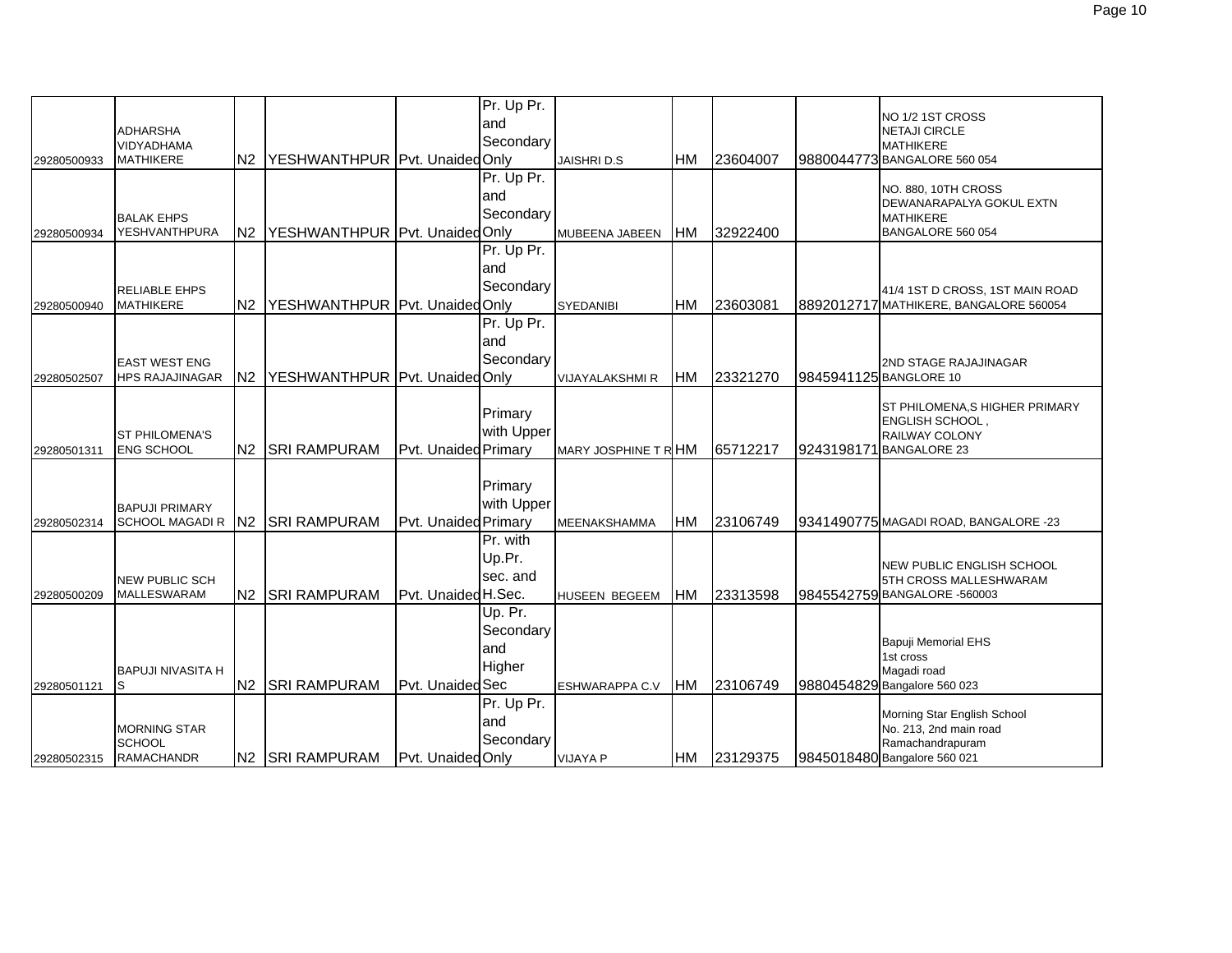|             |                            |                |                                                      |                   | Pr. Up Pr. |                      |           |          |                        |                                                          |
|-------------|----------------------------|----------------|------------------------------------------------------|-------------------|------------|----------------------|-----------|----------|------------------------|----------------------------------------------------------|
|             |                            |                |                                                      |                   | land       |                      |           |          |                        | Little Flower High School                                |
|             | <b>LITTLE FLOWER</b>       |                |                                                      |                   | Secondary  |                      |           |          |                        | Saibabanagar                                             |
| 29280501123 | <b>HIGH SCHOOL</b>         | N2             | <b>SRI RAMPURAM</b>                                  | Pvt. Unaided Only |            | <b>RULTH BALUA</b>   | HМ        | 23126330 |                        | 9900708050 Bangalore 560 021                             |
|             | <b>ST PHILOMENA</b>        |                |                                                      |                   | Secondary  |                      |           |          |                        |                                                          |
| 29280501319 | <b>HIGH SCHOOL</b>         | N2             | <b>SRI RAMPURAM</b>                                  | Pvt. Unaided Only |            | NANCY C V            | HM        | 65712217 |                        |                                                          |
|             |                            |                |                                                      |                   |            |                      |           |          |                        |                                                          |
|             |                            |                |                                                      |                   | Primary    |                      |           |          |                        |                                                          |
|             | <b>NEW OXFORD ENG</b>      |                |                                                      |                   | with Upper |                      |           |          |                        | NO 185 5 CROSS GANDHINAGAR                               |
| 29280500809 | <b>SCH GANDHI NGR</b>      | N2             | SHESHADRIPURAI Pvt. Unaided Primary                  |                   |            | CHETHANA H           | HM        | 22261590 |                        | BANGALORE 56009                                          |
|             |                            |                |                                                      |                   |            |                      |           |          |                        | <b>SESHADRIPURAM HIGHER PRIMERY</b>                      |
|             |                            |                |                                                      |                   | Primary    |                      |           |          |                        | <b>SCHOOL</b><br>NO1 SERPENTINE ROAD KUMARA              |
|             | <b>SHESHADRIPURAM</b>      |                |                                                      |                   | with Upper |                      |           |          |                        | PARK SESHADRIPURAM                                       |
| 29280500825 | ENG HPS SHSHADR N2         |                | SHESHADRIPURAI Pvt. Unaided Primary                  |                   |            | NEETHRAVATHI V       | HM        | 22955366 |                        | 9886462957 BONGLORE560020                                |
|             |                            |                |                                                      |                   |            |                      |           |          |                        |                                                          |
|             |                            |                |                                                      |                   | Primary    |                      |           |          |                        | <b>GNANA BODHINI SCHOOL 15B</b><br><b>SIRURPARK ROAD</b> |
|             | <b>GNANABHODINI HPS</b>    |                |                                                      |                   | with Upper |                      |           |          |                        | <b>SESHADRI PURAM</b>                                    |
| 29280500830 | <b>MALLESWARAM</b>         | N <sub>2</sub> | SHESHADRIPURAI Pvt. Unaided Primary                  |                   |            | <b>SUDHA G</b>       | HМ        | 23563027 |                        | <b>BANGALORE-20</b>                                      |
|             |                            |                |                                                      |                   |            |                      |           |          |                        |                                                          |
|             |                            |                |                                                      |                   | Primary    |                      |           |          |                        |                                                          |
|             | <b>KUMAR ENG PRI &amp;</b> |                |                                                      |                   | with Upper |                      |           |          |                        | <b>KUMAR PARK</b>                                        |
| 29280500848 | <b>MID SCH</b>             | N2             | SHESHADRIPURAI Pvt. Unaided Primary                  |                   |            | <b>JAYALAKSHMI</b>   | HМ        | 23447064 | 9343003259 BANGLORE 20 |                                                          |
|             |                            |                |                                                      |                   | Pr. Up Pr. |                      |           |          |                        | NO 13TH MAIN 10TH CROSS 12TH                             |
|             | <b>BHARATH</b>             |                |                                                      |                   | land       |                      |           |          |                        | <b>BLOCK</b>                                             |
|             | VIDHYANIKETHAN             |                |                                                      |                   | Secondary  |                      |           |          |                        | <b>KUMAR PARK WEST</b>                                   |
| 29280500828 | <b>KP WEST</b>             |                | N2 SHESHADRIPURAI Pvt. Unaided Only                  |                   |            | <b>USHA SEKHAR</b>   | <b>HM</b> | 23369181 | 9480797178BANGLORE 20  |                                                          |
|             |                            |                |                                                      |                   | Pr. Up Pr. |                      |           |          |                        |                                                          |
|             |                            |                |                                                      |                   | and        |                      |           |          |                        |                                                          |
|             | SINDHI ENG                 |                |                                                      |                   | Secondary  |                      |           |          |                        | 10/7 KUMARA KRUPA ROAD                                   |
| 29280500833 | <b>SCHOOL</b>              | N2             | SHESHADRIPURAI Pvt. Unaided Only                     |                   |            | MAITHREYI SATYADI HM |           | 22261509 |                        | <b>BANGALORE</b>                                         |
|             |                            |                |                                                      |                   | Pr. Up Pr. |                      |           |          |                        | BHARATH SEVA DAL JANANA                                  |
|             |                            |                |                                                      |                   | land       |                      |           |          |                        | <b>BHANDAR</b>                                           |
|             | <b>BHARATH SEVADAL</b>     |                |                                                      |                   | Secondary  |                      |           |          |                        | SCHOOL KUMAR KRUPA ROAD                                  |
| 29280500803 | <b>JNANA MANDIRA</b>       | N <sub>2</sub> | SHESHADRIPURAI Pvt. Unaided Only                     |                   |            | MRS.LALITHA H.T.     | <b>HM</b> | 22375802 | 9900999528             | BANGALORE 560001                                         |
|             |                            |                |                                                      |                   | Secondary  |                      |           |          |                        | 15 B SIRUR PARK ROAD                                     |
| 29280500847 |                            |                | JNANA BODHINI HS N2 SHESHADRIPURAIP vt. Unaided Only |                   |            | UMA KRISHNAMURTIHM   |           | 23563027 |                        | SHESHADRIPURAM<br><b>BANGLORE 20</b>                     |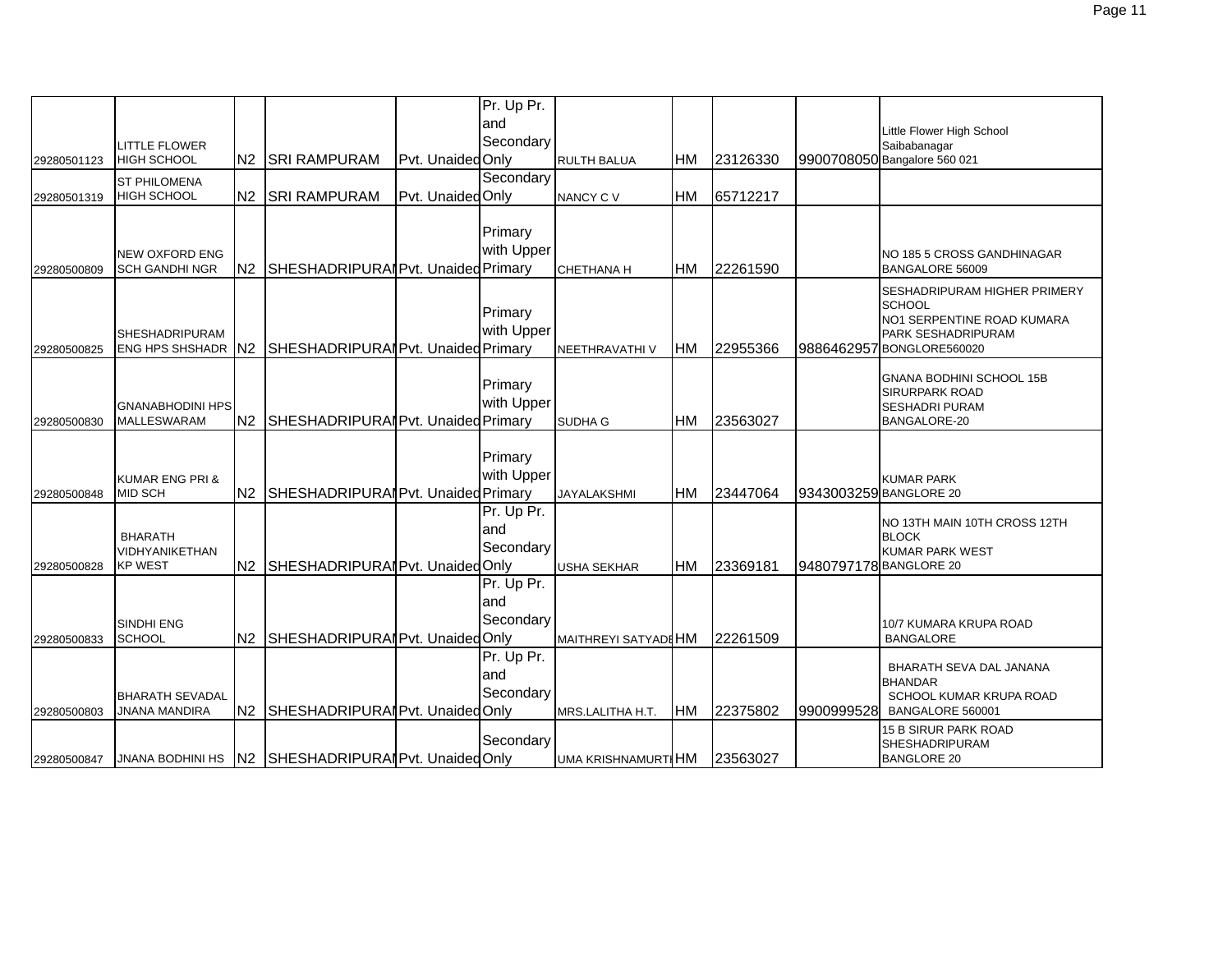| 29280500409 | <b>HUMMING BIRD ENG</b><br><b>SCH M NGR</b>        | N2 JALLAHALLI | Pvt. Unaided Primary |                                 | NAGA MANJULA K S HM       |           | 23451383 | 9844472898 BANGALORE | NO 5&7 4TH MAIN ROAD<br>MUTHYALANAGAR<br><b>GOKULA POST</b>                                                                |
|-------------|----------------------------------------------------|---------------|----------------------|---------------------------------|---------------------------|-----------|----------|----------------------|----------------------------------------------------------------------------------------------------------------------------|
| 29280502414 | <b>ST LOURDES ENG</b><br><b>SCH MATHIKERE</b>      | N2 JALLAHALLI | Pvt. Unaided Primary | Primary<br>with Upper           | <b>GRACE MOHAN RAJ HM</b> |           | 23376489 |                      | St Lourdes English School<br>No. 67, 2nd cross<br>Gokul 1st stage, Mathikere<br>9341063840 Bangalore 560 054               |
| 29280500413 | PARAMANANDA<br><b>EDU SOCIETY B B</b><br><b>NG</b> | N2 JALLAHALLI | Pvt. Unaided Primary | Primary<br>with Upper           | ANITHA NARASIMHAI HM      |           | 28386065 |                      | NO 324/12 PATEL HANUMAIAH ROAD<br><b>BAHUBALI NAGAR</b><br><b>JALAHALLI</b><br>9900158606 BANGALORE 560 013                |
| 29280500942 | NARAYANA VIDYA<br><b>MADIRA J HALLI</b>            | N2 JALLAHALLI | Pvt. Unaided Primary | Primary<br>with Upper           | <b>K SHIVAGAMI</b>        | <b>HM</b> | 65724741 |                      | NO. 27 8TH CROSS J.S NARAYAN<br><b>COMPUS</b><br><b>BAAVBALI NAGAR</b><br><b>JALAHALLI</b><br>9845363046 BANGALORE 560 013 |
| 29280500401 | <b>BEL ENG PRIMARY</b><br><b>SCH JALA HALLI</b>    | N2 JALLAHALLI | Pvt. Unaided Primary | Primary<br>with Upper           | SANGEETA S DAVE           | <b>HM</b> | 22195801 |                      | <b>BEL Primary School</b><br>Jalahalli<br>Bangalore                                                                        |
| 29280500948 | <b>ST PAUL'S ENGLISH</b><br><b>SCHOOL</b>          | N2 JALLAHALLI | Pvt. Unaided Only    | Pr. Up Pr.<br>and<br>Secondary  | <b>ASMA JABEEN</b>        | <b>HM</b> | 23478146 |                      | <b>M.K NAGAR</b><br><b>YESHWANTHPUR</b><br>9845810696 BANGALORE 560 022                                                    |
| 29280500405 | <b>CM NATIONAL ENG</b><br><b>SCH BANDAPANGR</b>    | N2 JALLAHALLI | Pvt. Unaided Only    | Pr. Up Pr.<br>and<br>Secondary  | <b>ANITHA G</b>           | <b>HM</b> | 23450161 | 9845054168           | <b>MUTHYALANAGAR</b><br><b>BANDAPPA GARDEN</b><br><b>BANGALORE</b>                                                         |
| 29280500407 | DR M C MODI ENG<br><b>SCH MATTIKERE</b>            | N2 JALLAHALLI | Pvt. Unaided Only    | Pr. Up Pr.<br>land<br>Secondary | ZAKURUNNISA A             | <b>HM</b> | 23378336 |                      | <b>MSR MAIN ROAD</b><br><b>MATHIKERE</b><br>9945980422 BANGALORE 560 054                                                   |
| 29280500949 | <b>ST CLARET SCHOOL</b><br>JALAHALLI               | N2 JALLAHALLI | Pvt. Unaided Only    | Pr. Up Pr.<br>and<br>Secondary  | SHOLLY PT                 | <b>HM</b> | 23452133 | 8088285909           | 5TH CROSS, SHARADAMBANAGAR<br><b>MES RING ROAD</b><br><b>JALAHALLI</b><br><b>BANGALORE 13</b>                              |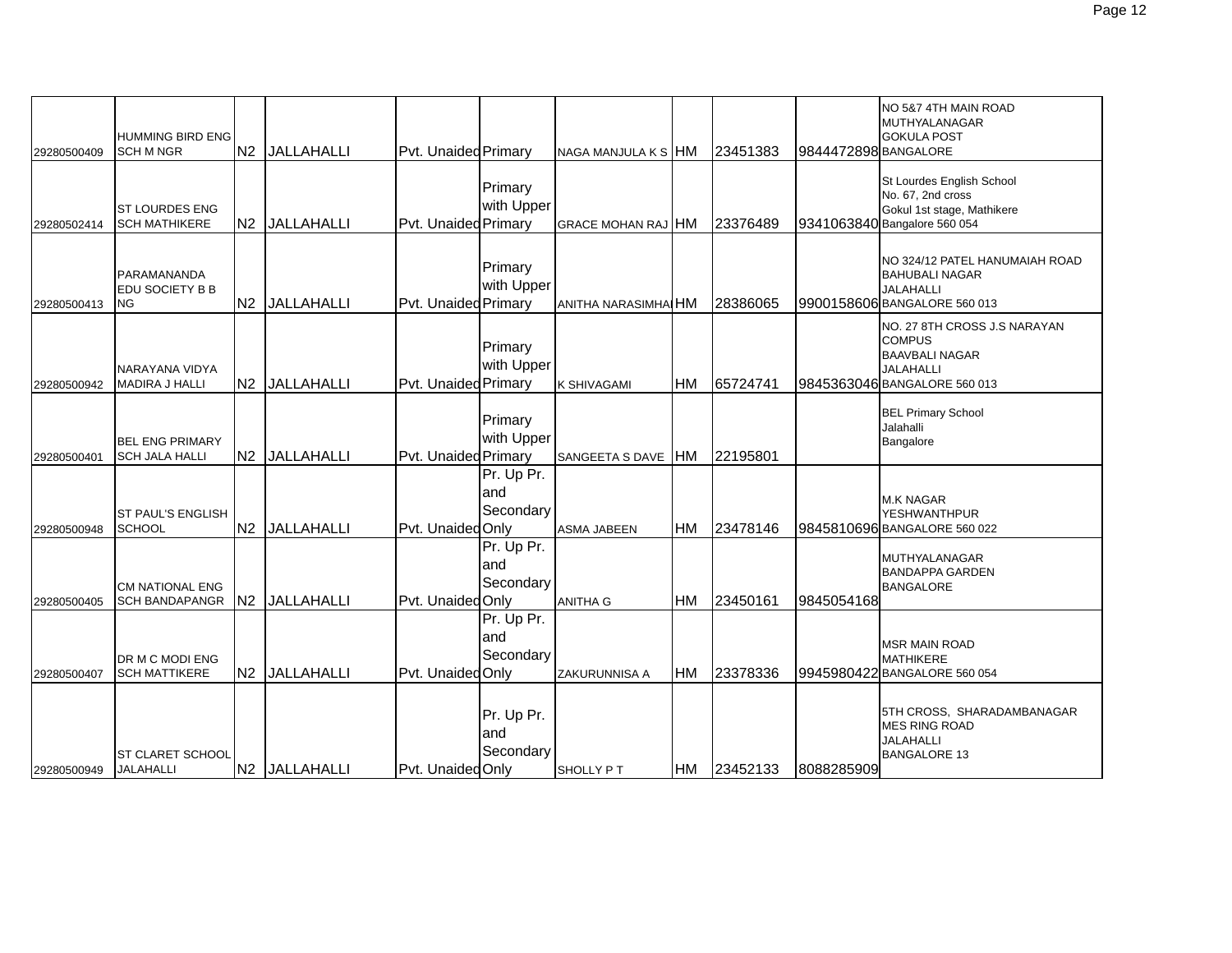|             |                                                        |                |               |                      | Pr. Up Pr.<br>and<br>Secondary |                            |           |          |                      | St Antony High School<br>#653, 14th cross, 14th main, 2nd crs                                                                 |
|-------------|--------------------------------------------------------|----------------|---------------|----------------------|--------------------------------|----------------------------|-----------|----------|----------------------|-------------------------------------------------------------------------------------------------------------------------------|
| 29280502413 | <b>ST ANTONY SCH</b><br><b>MATHIKERE</b>               |                | N2 JALLAHALLI | Pyt. UnaidedOnly     |                                | <b>ANJALI</b>              | <b>HM</b> | 23471952 | 9900348747 Bangalore | Gokul. Mathikere                                                                                                              |
| 29280500410 | <b>MOTHER THERAS</b><br><b>ENG SCH JALA HAL</b>        |                | N2 JALLAHALLI | Pvt. UnaidedOnly     | Pr. Up Pr.<br>and<br>Secondary | <b>KAVITA HIREMATH</b>     | <b>HM</b> | 28380124 |                      | <b>MES ROAD JALAHALLI</b><br>7899776248 BONGLORE 13                                                                           |
| 29280500416 | <b>GREEN VALLEY HPS</b><br><b>MUTHYALA NAGA</b>        |                | N2 JALLAHALLI | Pvt. Unaided Only    | Pr. Up Pr.<br>and<br>Secondary | <b>CHIKKANNA M</b>         | <b>HM</b> |          |                      | NO 275 2ND MAIN ROAD<br><b>MUTHYALANAGAR</b><br><b>GOKULA</b><br>9902951098 BANGALORE 560 054                                 |
| 29280500434 | <b>FIVE H ENGLUSH</b><br><b>SCHOOL</b>                 |                | N2 JALLAHALLI | Pvt. UnaidedOnly     | Pr. Up Pr.<br>and<br>Secondary | <b>RUBY</b>                | HM        |          |                      |                                                                                                                               |
| 29280500435 | <b>ANTHONY CLARET</b><br><b>SCHOOL</b>                 |                | N2 JALLAHALLI | Pvt. UnaidedOnly     | Pr. Up Pr.<br>and<br>Secondary | <b>REV FR BENNY MATHHM</b> |           |          |                      |                                                                                                                               |
| 29280500371 | <b>BISHOP SERGEANT</b><br><b>CENTRAL SCHOOL</b>        |                | N2 JALLAHALLI | Pvt. Unaided Only    | Pr. Up Pr.<br>and<br>Secondary | SAROJA .A                  | <b>HM</b> | 23518177 | 9448949767           |                                                                                                                               |
| 29280502420 | <b>ST LOURDES HS</b><br><b>MATHIKERE</b>               | N <sub>2</sub> | JALLAHALLI    | Pvt. Unaided Only    | Secondary                      | <b>K BALAM</b>             | <b>HM</b> | 23479854 |                      | <b>13TH MAIN</b><br><b>MATHIKERE LAYOUT</b><br>9341063840 BANGALORE 560 054                                                   |
| 29280500333 | <b>ANN MARIA PUBLIC</b><br><b>SCH HEBBAL</b>           |                | N2 HEBBALA    | Pvt. Unaided Primary |                                | <b>NADEEM N</b>            | <b>HM</b> | 23657699 |                      | <b>BHUVANESHWARI NAGAR</b><br><b>R.T NAGAR</b><br>9886097197 BANGALORE 560 032                                                |
| 29280501259 | <b>BUDDHI VIDYALAYA</b><br>NAGASHETTY HALLI N2 HEBBALA |                |               | Pvt. Unaided Primary |                                | <b>RAJESHWRI</b>           | HM        | 23518056 | 9845046277           |                                                                                                                               |
| 29280500349 | <b>ST. PHILOMEANA</b><br><b>ENG SCHOOL</b>             |                | N2 HEBBALA    | Pvt. Unaided Primary | Primary<br>with Upper          | NAFEESA FATHIMA            | <b>HM</b> |          |                      | ST. PHILOMINA, S PUBLIC SCHOOL,<br><b>BABU REDDY LAYOUT, 5TH CROSS</b><br>MANORAYANAPALYA<br>8105285678R. T. NAGAR, BANGALORE |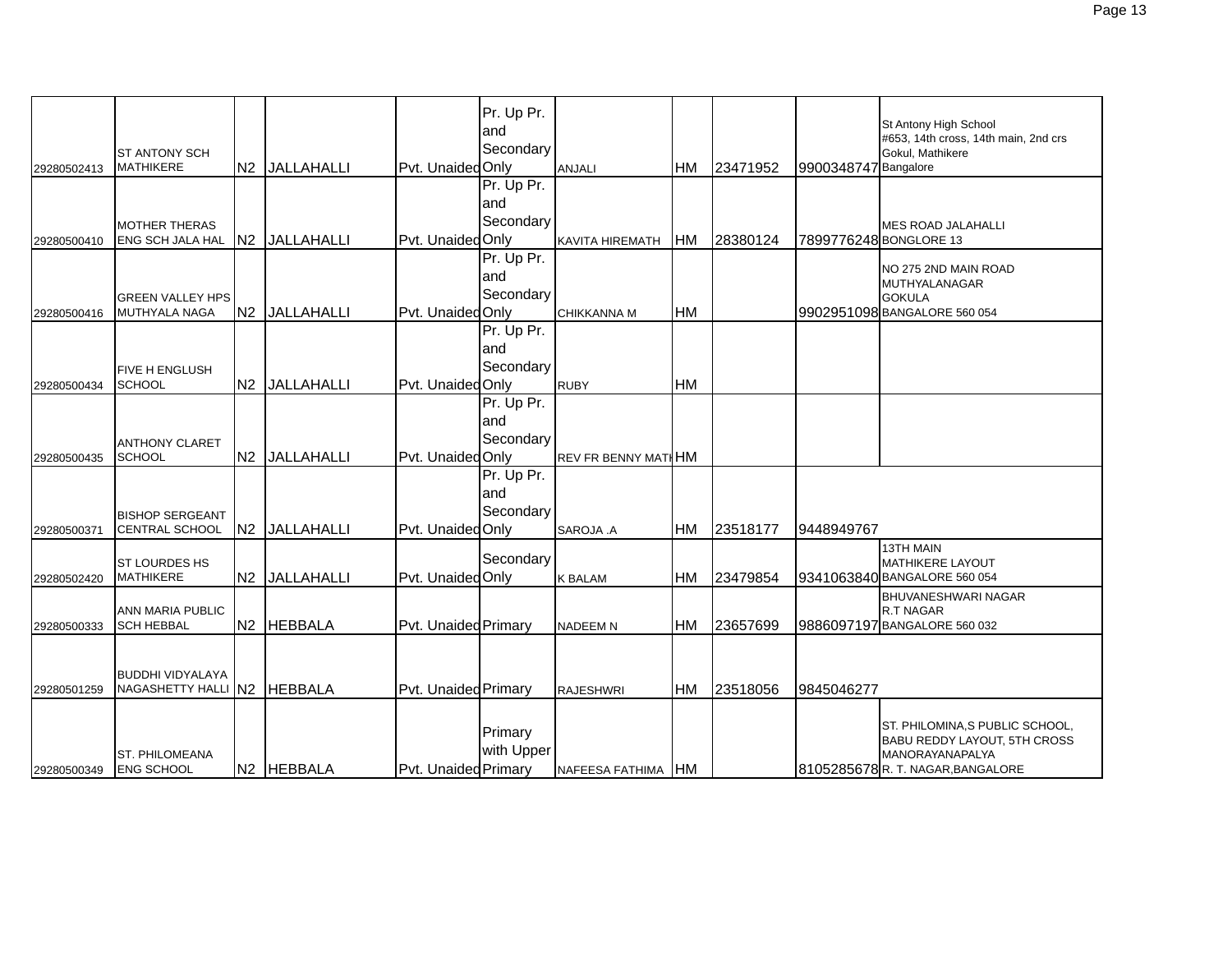|             |                                          |    |                        |                     | Pr. with   |                             |           |          |            |                                                         |
|-------------|------------------------------------------|----|------------------------|---------------------|------------|-----------------------------|-----------|----------|------------|---------------------------------------------------------|
|             | <b>MONA PRIMARY</b>                      |    |                        |                     | Up.Pr.     |                             |           |          |            | NO 1069 10TH CROSS                                      |
| 29280500337 | <b>SCH MANARAYANA</b><br><b>PA</b>       | N2 | <b>HEBBALA</b>         | Pvt. Unaided H.Sec. | sec. and   | AFTHAR FATHIMA              | <b>HM</b> | 23651523 |            | <b>MANORAYANA PALYA</b><br>9343993166 BANGALORE 560 032 |
|             |                                          |    |                        |                     | Pr. with   |                             |           |          |            |                                                         |
|             |                                          |    |                        |                     | Up.Pr.     |                             |           |          |            | AKBARI MASJUD ROAD                                      |
|             | <b>NEW INDIA HPS</b>                     |    |                        |                     | sec. and   |                             |           |          |            | <b>CHAMUNDINAGAR</b><br><b>R.T NAGAR POST</b>           |
| 29280500316 | <b>CHAMUNDI NAGAR</b>                    |    | N2 HEBBALA             | Pvt. Unaided H.Sec. |            | SHAKUTA JABEEN              | <b>HM</b> |          |            | 9986509632 BANGALORE 560 032                            |
|             |                                          |    |                        |                     |            |                             |           |          |            |                                                         |
|             |                                          |    |                        |                     | Pr. with   |                             |           |          |            | NO.2 INDIRA AVENUE                                      |
|             |                                          |    |                        |                     | Up.Pr.     |                             |           |          |            | 5TH MAIN BHUVANESHWARINAGAR<br><b>R.T NAGAR POST</b>    |
|             | <b>GOODWILL PUBLIC</b>                   |    |                        |                     | sec. and   |                             |           |          |            | <b>BANGALORE</b>                                        |
| 29280500326 | <b>SCHOOL HEBBAL</b>                     | N2 | <b>HEBBALA</b>         | Pvt. Unaided H.Sec. |            | A C SOFIA                   | <b>HM</b> | 23650582 | 8892632160 |                                                         |
|             |                                          |    |                        |                     | Pr. with   |                             |           |          |            | NO. 52 4TH CROSS                                        |
|             |                                          |    |                        |                     | Up.Pr.     |                             |           |          |            | <b>KANAKANAGAR</b>                                      |
|             | <b>NEWTON PUBLIC</b>                     |    |                        |                     | sec. and   |                             |           |          |            | <b>R.T NAGAR POST</b>                                   |
| 29280500330 | <b>SCHOOL HEBBAL</b>                     |    | N2 HEBBALA             | Pvt. Unaided H.Sec. | Pr. with   | <b>MUSHIRA BEGUM</b>        | <b>HM</b> | 65593427 |            | 9980835385 BANGALORE 560 032                            |
|             |                                          |    |                        |                     | Up.Pr.     |                             |           |          |            |                                                         |
|             | <b>VIJAYA BHARATHI</b>                   |    |                        |                     | sec. and   |                             |           |          |            | <b>KHB ROAD</b><br><b>KANAKANAGAR</b>                   |
| 29280500332 | PUBLIC SCHOOL                            |    | N2 HEBBALA             | Pvt. Unaided H.Sec. |            | <b>SUNITHA</b>              | <b>HM</b> | 23650458 |            | BANGALORE 560 032                                       |
|             |                                          |    |                        |                     | Pr. with   |                             |           |          |            |                                                         |
|             |                                          |    |                        |                     | Up.Pr.     |                             |           |          |            |                                                         |
|             | <b>C N K PUBLIC</b>                      |    |                        |                     | sec. and   |                             |           |          |            |                                                         |
| 29280500377 | <b>SCHOOL</b>                            |    | N2 HEBBALA             | Pvt. Unaided H.Sec. |            | <b>HEMAMALINI S</b>         | <b>HM</b> | 23549115 |            |                                                         |
|             |                                          |    |                        |                     | Pr. with   |                             |           |          |            | 1ST CROSS 'A' MAIN ROAD                                 |
|             | <b>SRI SATHYA</b>                        |    |                        |                     | Up.Pr.     |                             |           |          |            | <b>KANAKANAGAR</b>                                      |
|             | <b>ENGLISH PRIMARY</b>                   |    |                        |                     | sec. and   |                             |           |          |            | <b>R.T NAGAR POST</b><br>9964409593 BANGALORE 560 032   |
| 29280500350 | <b>SCH</b>                               |    | N <sub>2</sub> HEBBALA | Pvt. Unaided H.Sec. | Pr. Up Pr. | <b>LATHA G.R</b>            | <b>HM</b> | 23544979 |            |                                                         |
|             |                                          |    |                        |                     | land       |                             |           |          |            | <b>5TH CROSS</b>                                        |
|             | <b>NEHARU</b><br><b>SENTINARY PUBLIC</b> |    |                        |                     | Secondary  |                             |           |          |            | <b>KANAKANAGAR</b><br><b>R.T NAGAR POST</b>             |
| 29280501236 | <b>SCHOOL</b>                            |    | N2 HEBBALA             | Pvt. Unaided Only   |            | PADMAJA HARISH              | <b>HM</b> | 23653354 |            | 9342507231 BANGALORE 560 032                            |
|             |                                          |    |                        |                     | Pr. Up Pr. |                             |           |          |            |                                                         |
|             |                                          |    |                        |                     | and        |                             |           |          |            |                                                         |
|             | A S KUPPARAJU &                          |    |                        |                     | Secondary  |                             |           |          |            | ANANDH NAGAR R.T NAGAR(POST)                            |
| 29280500301 | <b>BRO HPS CH NGR</b>                    |    | N2 HEBBALA             | Pvt. Unaided Only   |            | <b>JAYALAKSHMI SIYER HM</b> |           | 23631797 |            | BANGALORE 560 032                                       |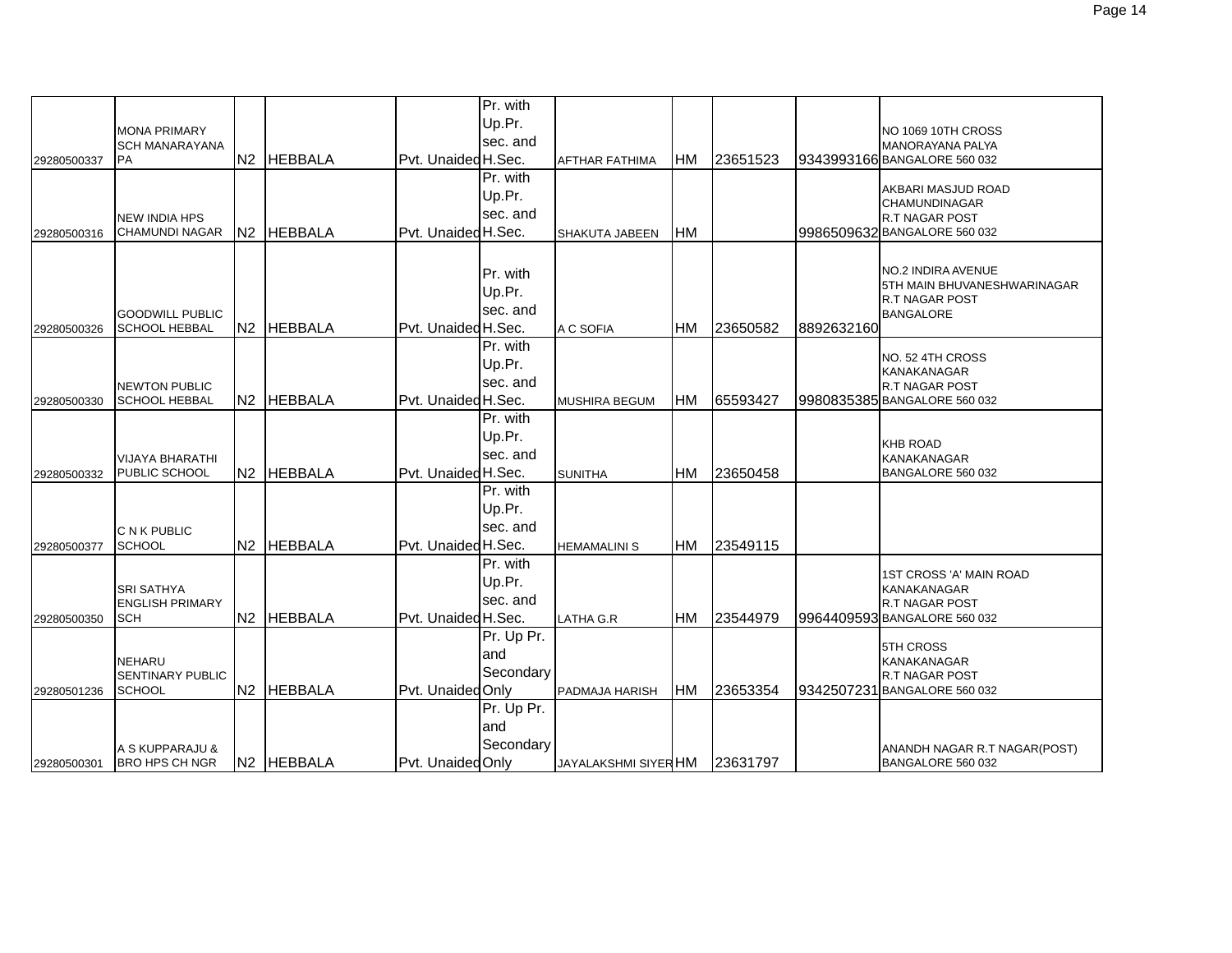|             |                                                     |            |                   | Pr. Up Pr.<br>and<br>Secondary  |                       |            |          | NO 6 KANAKANAGAR<br>4TH A CROSS                                                                                          |
|-------------|-----------------------------------------------------|------------|-------------------|---------------------------------|-----------------------|------------|----------|--------------------------------------------------------------------------------------------------------------------------|
| 29280500302 | AMB PUBLIC SCH<br><b>KANAKA NGR</b>                 | N2 HEBBALA | Pvt. Unaided Only |                                 | <b>RESHMA SHARIFF</b> | <b>HM</b>  | 42007812 | SULTHANPALYA MAIN RD<br>9980851776 BANGALORE 560 032                                                                     |
| 29280500302 | AMB PUBLIC SCH<br><b>KANAKA NGR</b>                 | N2 HEBBALA | Pvt. Unaided Only | Pr. Up Pr.<br>land<br>Secondary | <b>SEEMA</b>          | <b>HM</b>  | 42007812 | NO 6 KANAKANAGAR<br>4TH A CROSS<br>SULTHANPALYA MAIN RD<br>9980851776 BANGALORE 560 032                                  |
| 29280500356 | MC NOY DOON'S<br>PUBLIC SCHOOL                      | N2 HEBBALA | Pvt. UnaidedOnly  | Pr. Up Pr.<br>and<br>Secondary  | <b>JANET TSABELLA</b> | <b>HM</b>  | 23639735 | <b>KANAKANGAR</b><br>R.T NAGAR POST<br>BANGALORE 560 032                                                                 |
| 29280500338 | <b>ASHRAYA ENG SCH</b><br><b>HEBBAL</b>             | N2 HEBBALA | Pvt. Unaided Only | Pr. Up Pr.<br>and<br>Secondary  | <b>PREM KUMAR</b>     | <b>HM</b>  | 64524677 | <b>HEBBAL</b><br>9243473447 BANGALORE 560 024                                                                            |
| 29280500315 | <b>KRUSHI BARATHI</b><br>HPS CHOLA NAGAR N2 HEBBALA |            | Pvt. Unaided Only | Pr. Up Pr.<br>and<br>Secondary  | <b>MOY K TOMY</b>     | HM         | 23545969 | <b>CHOLANAGAR</b><br>BANGALORE 560 032                                                                                   |
| 29280500318 | <b>SES ENG HPS</b><br><b>HEBBAL</b>                 | N2 HEBBALA | Pvt. Unaided Only | Pr. Up Pr.<br>and<br>Secondary  | RANI MANORAMA         | <b>HM</b>  |          | 20 1ST CROSS 5TH MINE<br>9886393228 BANGLORE 24                                                                          |
| 29280500321 | <b>ST THOMAS HPS</b><br><b>KANAKA NAGAR</b>         | N2 HEBBALA | Pvt. Unaided Only | Pr. Up Pr.<br>land<br>Secondary | <b>GRACE LIDIYA</b>   | <b>HM</b>  | 42007958 | NO 22 1ST CROSS<br>KANAKANAGAR<br><b>R.T NAGAR POST</b><br>9980447944 BANGALORE 560 032                                  |
| 29280500322 | <b>SUBASH MEMORIAL</b><br><b>CHAMUNDI NAGAR</b>     | N2 HEBBALA | Pvt. Unaided Only | Pr. Up Pr.<br>land<br>Secondary | PRABHAVATHY P.C HM    |            | 23439181 | R.T NAGAR POST<br>BANGALORE 560 032                                                                                      |
| 29280500329 | <b>GOKUL PUBLIC</b><br><b>SCHOOL HEBBAL</b>         | N2 HEBBALA | Pvt. Unaided Only | Pr. Up Pr.<br>and<br>Secondary  | <b>MAMATHA KS</b>     | <b>IHM</b> | 23656808 | NO 199/1 5TH CROSS<br>BHUVANESHWARI NAGAR<br><b>SULTHANPALYA</b><br><b>1ST MAIN ROAD</b><br>9241139929 BANGALORE 560 032 |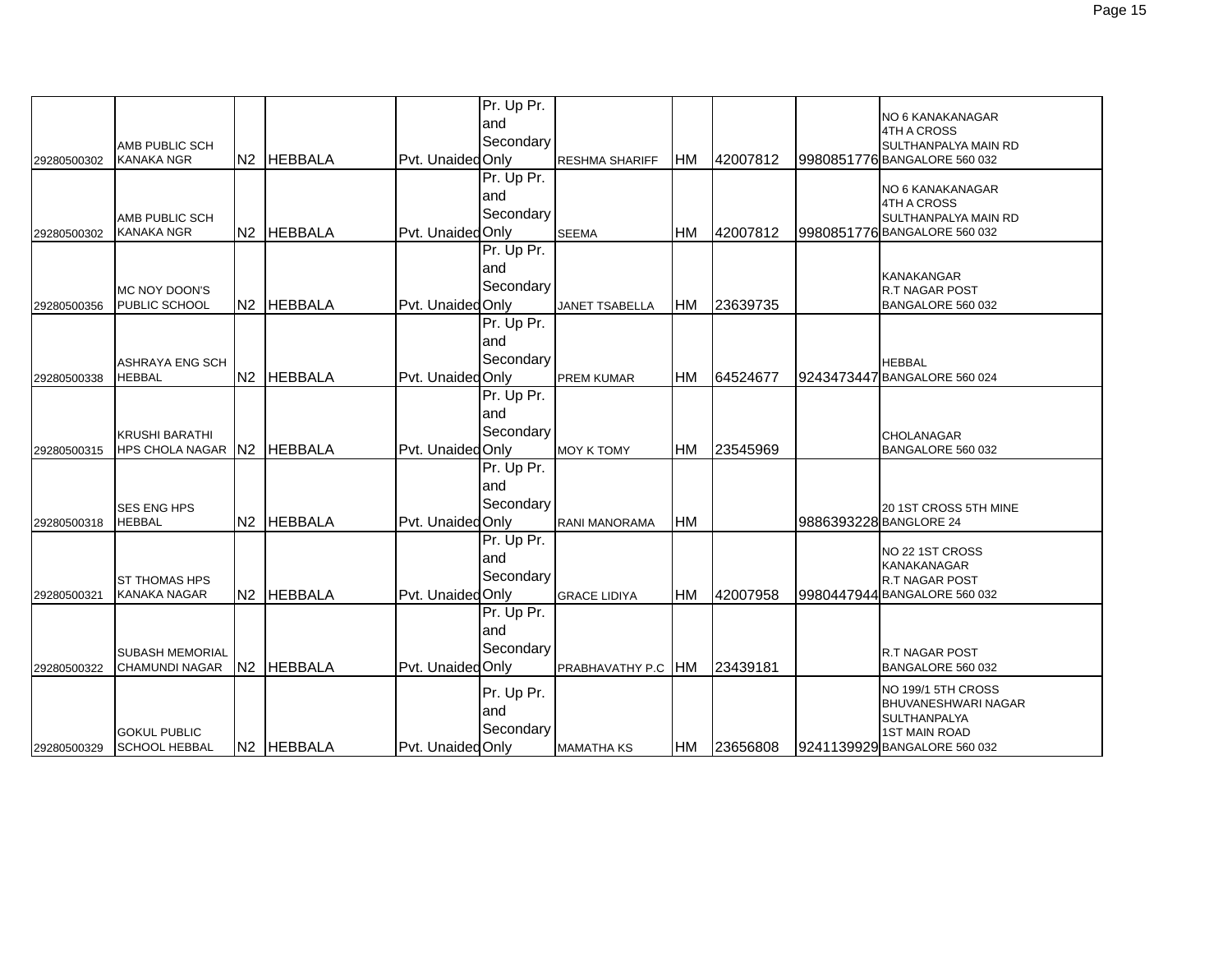| 29280500339 | <b>CRESCENT ENG</b><br>NURSERY PRIMARY       | IN2             | <b>HEBBALA</b> | Pyt. Unaided Only | Pr. Up Pr.<br>land<br><b>Secondary</b>   | <b>HUMERA BANU</b>    | <b>HM</b>  |          | 19972595464 HEBBL | <b>ICRESCENT ENGLISH NURSERY</b><br><b>IPRIMARY AND HIGH SCHOOL</b><br>NO527 ANANDGIRI EXTENSION<br>NEARPOLICE Q.T.R |
|-------------|----------------------------------------------|-----------------|----------------|-------------------|------------------------------------------|-----------------------|------------|----------|-------------------|----------------------------------------------------------------------------------------------------------------------|
| 29280500347 | <b>LITTLE ANGELS</b><br><b>PUBLIC SCHOOL</b> | IN <sub>2</sub> | <b>HEBBALA</b> | Pvt. Unaided Only | Pr. Up Pr.<br>land<br><b>I</b> Secondary | <b>JACINTHA RAJAN</b> | <b>IHM</b> | 23530602 | 9844085089        | NO. 42, 7TH 'A' CROSS<br>KANAKANAGAR.<br><b>IR.T. NAGAR POST.</b><br>BANGA:ORE-560032                                |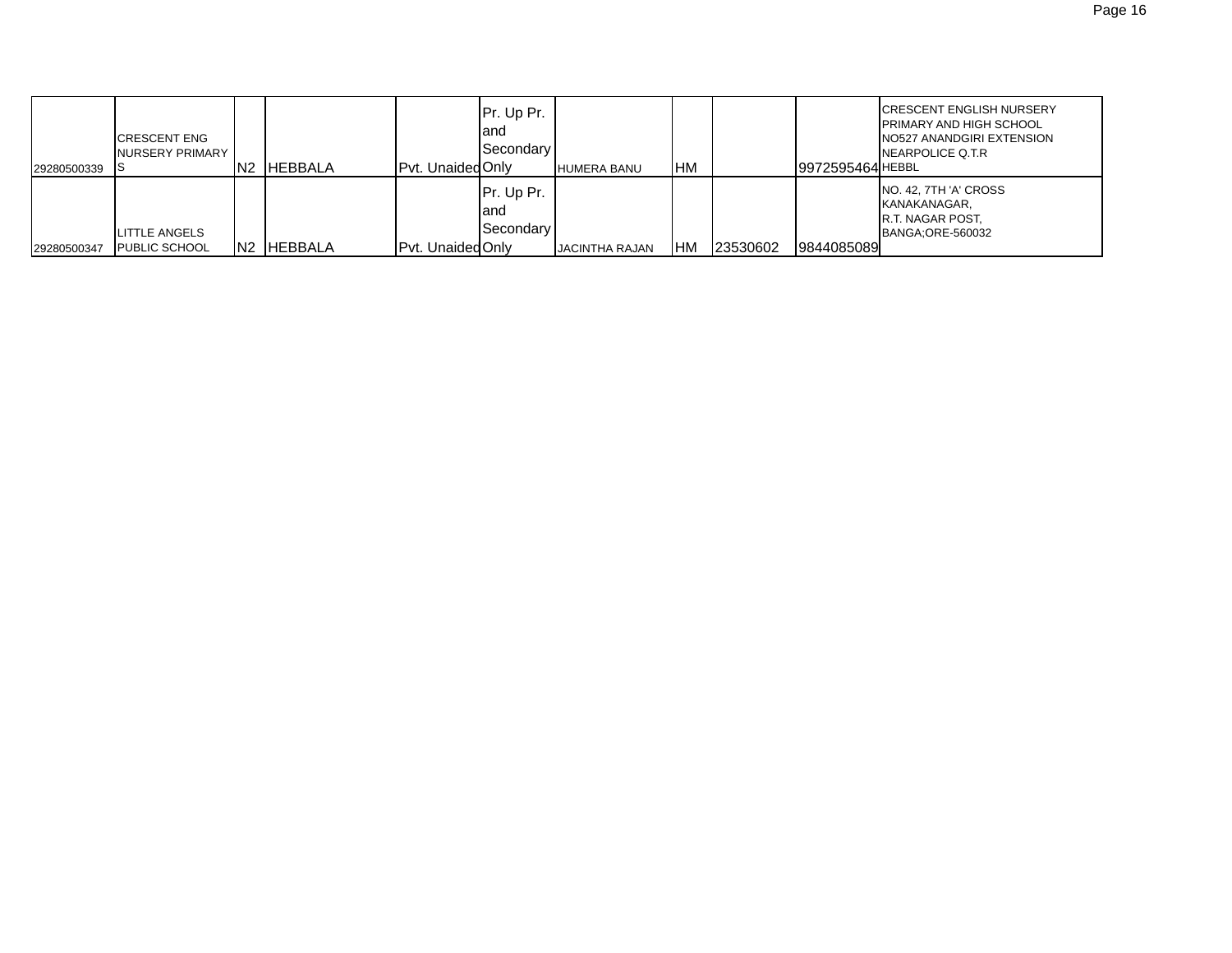| <b>SCHCD</b>            | <b>SCHNAME</b>                                   | <b>BLK</b> CLUNAME                        | SCHMGT_DEC | SCHCAT_DES                           | <b>TCHNAME</b>                      |           | <b>TCH PHONE1</b> | MOBILE <sub>1</sub>                | <b>POSTALADDR</b>                                                                                        |
|-------------------------|--------------------------------------------------|-------------------------------------------|------------|--------------------------------------|-------------------------------------|-----------|-------------------|------------------------------------|----------------------------------------------------------------------------------------------------------|
|                         | 29280602017 HOLY FAITH SCHOOL                    | N3 MURPHY TOWN Pvt. Unaided Primary       |            |                                      | <b>VINOD KUMAR</b>                  | <b>HM</b> |                   |                                    | 9731683393 HOLY FAITH LP SCHOOL.KRISHNAYANA PALYA.                                                       |
|                         | 29280602020 METRO BLOSSOMS                       | N3 MURPHY TOWN Pvt. Unaided               |            | Primary                              | <b>SHANTHAMMA</b>                   | HM        |                   | 9663354045                         |                                                                                                          |
| 29280601416 ULSOOR      | <b>RBANMS ENG</b><br><b>NURSERY SCH</b>          | N3 MURPHY TOWN Pvt. Unaided Upper Primary |            | Primary with                         | <b>MEENAKSHIM</b>                   |           | HM 25554369       |                                    | R B A N M S PRIMARY SCHOOL BAJGAR ROAD<br><b>HALASOOR BANGALORE 8</b>                                    |
|                         | INDIRANAGARA H P<br>29280601210 SCHOOL HYSAL     | N3 MURPHY TOWN Pvt. Unaided               |            | Primary with<br><b>Upper Primary</b> | <b>ACHIAMMA</b><br><b>KURIAN</b>    |           | HM 25250817       |                                    | INDIRANAGARA ENGLISH MIDIUM H P SCHOOL                                                                   |
| 29280601237 INDIRANAGAR | HOLY CHRIST EHPS                                 | N3 MURPHY TOWN Pvt. Unaided Upper Primary |            | Primary with                         | <b>ANUSAYA</b>                      |           |                   | HM 65711873 9986546017             |                                                                                                          |
| 29280601219 ENG SCHOOL  | THE YOUNG INDIAN                                 | N3 MURPHY TOWN Pvt. Unaided Upper Primary |            | Primary with                         | <b>LALITHA</b><br><b>DESHAPANDE</b> |           | HM 25481902       |                                    | THE YOUNG INDIAN ENG SCHOOL KRISHANAYAN<br>PALLYBANGALORE 36                                             |
|                         | TINY TOYS SCH<br>29280601222 LAKSHMIPURAM        | N3 MURPHY TOWN Pvt. Unaided Upper Primary |            | Primary with                         | <b>KASTHURI.K</b>                   | НM        |                   |                                    | TINY TOTS SCHOOL NO12, 17THCROSS LAKSHMI<br>9880793839 PURAM HALASURA BANGLORE 08                        |
| 29280602007             | D.S.M. MEMORIAL ENG<br><b>SCHOOL</b>             | N3 MURPHY TOWN Pvt. Unaided Upper Primary |            | Primary with                         | <b>AROKIASWAMY</b>                  | <b>HM</b> |                   | 9632144242                         | D S M MEMORIAL SCHOOL B. CHANSANDAR<br><b>BANGALOE 38</b>                                                |
|                         | <b>NEW CLARENCE</b><br>29280602014 PUBLIC SCHOOL | N3 MURPHY TOWN Pvt. Unaided               |            | Primary with                         | Upper Primary VIJAY KUMARI          | HM        |                   |                                    | NEW CLAREHICE PUBLIC SCHOOL NO 41 7TH<br>CAROSS SUBBANNAPALYA BANGALORE 43                               |
| 29280602018 SCHOOL      | ST THOMSON ENG                                   | N3 MURPHY TOWN Pvt. Unaided Upper Primary |            | Primary with                         | S.VIJAYA                            | HM        |                   | 9945294269                         | ST THOMSON HP SCHOOL NEW BAYAPPANHALLI<br>POST.INDIRANGER.                                               |
| 29280602021             | <b>MODREN SCHOOL</b><br><b>NGEF LAYOIT</b>       | N3 MURPHY TOWN Pvt. Unaided Upper Primary |            | Primary with                         | S.PARIMALA                          | HM        |                   | 9740382609                         |                                                                                                          |
| 29280601409 ULSOOR      | MARY LAND HPS & HS                               | N3 MURPHY TOWN Pvt. Unaided Only          |            | Pr. Up Pr. and<br>Secondary          | <b>NITHYA</b>                       | HM        |                   |                                    | 25980008 9535062790 MARY LAND H P S& HIGH SCHOOL                                                         |
| 29280601410 LPS ULSOOR  | <b>GURU HARIKRISHNA</b>                          | N3 MURPHY TOWN Pvt. Unaided               |            | Pr. Up Pr. and<br>Secondary<br>Only  | DR.ROSILY.K.A                       |           | HM 25551301       | 9448834304                         | SRI GURU HARI KRISHAN PUPLIC SCHOOL.<br>GURUDWARA COMPLEX KENSINGTON ROAD.<br>HALASOOR BANGALORE 560 008 |
|                         | 29280601424 CHINMAYA VIDYALAYA                   | N3 MURPHY TOWN Pvt. Unaided               |            | Pr. Up Pr. and<br>Secondary<br>Only  | <b>HEMA NALINI</b>                  |           | HM 545589         |                                    | CHINMAYA VIDALAYA.<br>NO.16, JOHN'S ROAD CROSS.<br>BANGALORE 560 042.                                    |
| 29280601431 EHPS        | <b>YOGANANDESWAR</b>                             | N3 MURPHY TOWN Pvt. Unaided Only          |            | Pr. Up Pr. and<br>Secondary          | <b>HEMAVATHI</b>                    |           |                   | HM 25961008 7795546426 BANGALORE 8 | SRI YOGESHWARANADA ENGLISH PRIMAY&HIGH<br>SCHOOL NO 7 RAMAKRISHNA MUTT ROAD ULOSSR                       |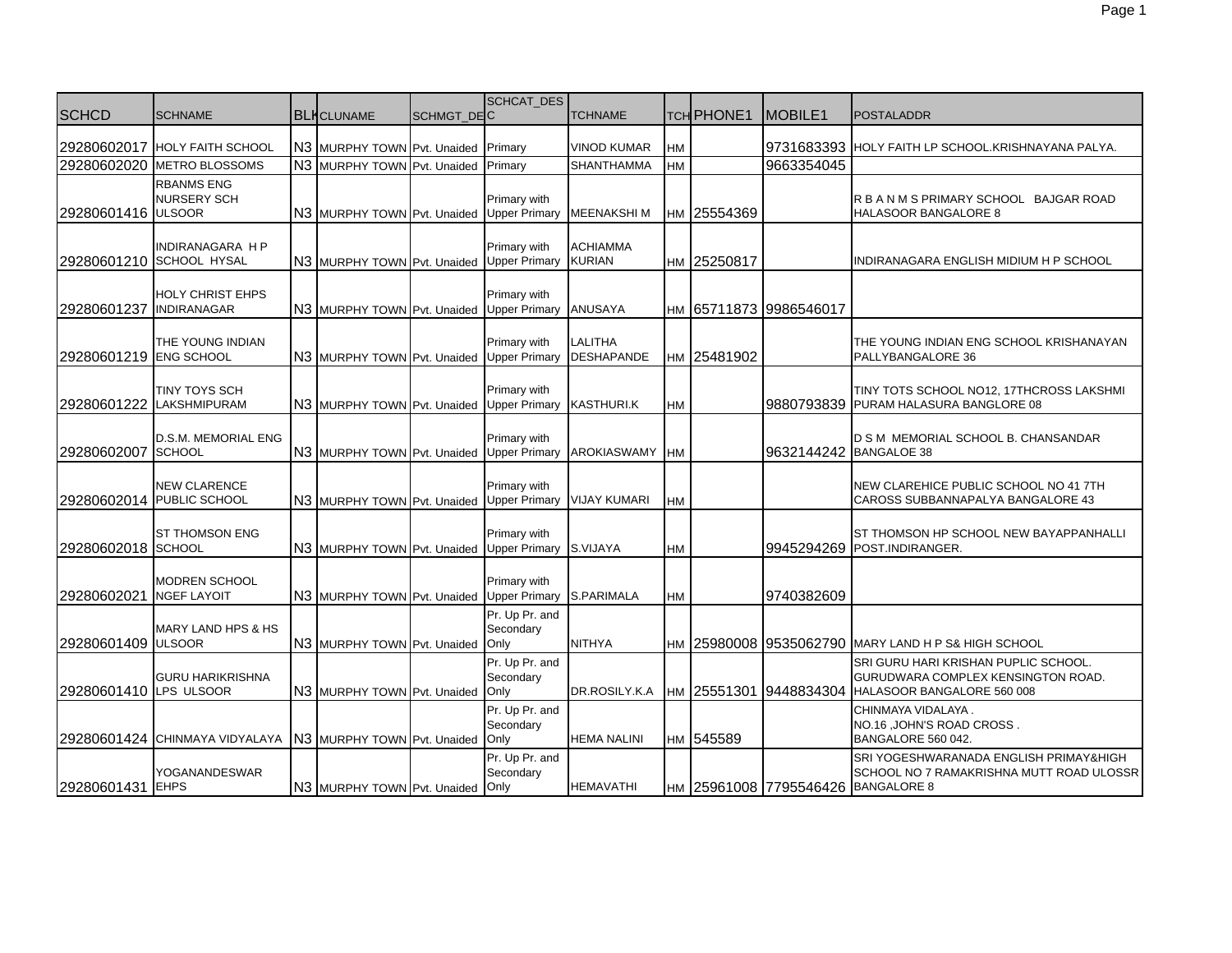| 29280601216 INDIRANAGARA | PUSCOS HPS & HS                                             | N3 MURPHY TOWN Pvt. Unaided                            | Pr. Up Pr. and<br>Secondary<br>Only  | <b>MARY MARTHA</b>       | HМ        |             |                        | <b>FUSCO, S H PS INDIRAGARA BANGALORE 38</b>                                                                      |
|--------------------------|-------------------------------------------------------------|--------------------------------------------------------|--------------------------------------|--------------------------|-----------|-------------|------------------------|-------------------------------------------------------------------------------------------------------------------|
|                          | <b>SREE CAVERY HPS &amp;</b><br>29280601220 HS HOYSLA NAGAR | N3 MURPHY TOWN Pvt. Unaided                            | Pr. Up Pr. and<br>Secondary<br>Only  | GEETHA M RAO HM 25215413 |           |             |                        | <b>SREE CAUVERY SCHOOL.</b><br>DOUBLE ROAD INDIRANAGAR II STAGE<br><b>BANGALORE 560 038.</b>                      |
| 29280601221              | SHRI SHARADA VIDYA<br><b>NIKETHAN</b>                       | N3 MURPHY TOWN Pvt. Unaided                            | Pr. Up Pr. and<br>Secondary<br>Only  | <b>ARATHI</b>            |           |             | HM 25367519 9845328502 | SHRI SHARADA VIDYA NIKETAN NO.2.16TH<br>CRAOSS LAKSHIPURAMA ULSOOR BANGALORE 8                                    |
|                          | 29280601232 HAMSADWANI SCHOOL N3 MURPHY TOWN Pvt. Unaided   |                                                        | Pr. Up Pr. and<br>Secondary<br>Only  | N S RADHAMANI HM         |           |             | 9008096087             | HAMSADWANI H P SCHOOL NO32 OLD<br>BINNAMANGALA INDIRANAGER BANGALORE 38                                           |
| 29280601233 KARNATAKA    | SPASTICS SOCIETY OF                                         | N3 MURPHY TOWN Pvt. Unaided                            | Pr. Up Pr. and<br>Secondary<br>Only  | PADMAVATHI<br>AV         |           |             | HM 40745900 9886934307 | SPASTICS SOCIETY OF KARNATAKA NO31 5TH<br>CROSS OFF 5 MAIN INDIRANAGR 1ST STAGE<br>BANGALORE 560038               |
|                          | 29280601235 PRISTINE PUB SCHOOL N3 MURPHY TOWN Pvt. Unaided |                                                        | Pr. Up Pr. and<br>Secondary<br>Only  | SWARNA LATHA HM 25215550 |           |             |                        | PRISTINE PUB SCHOOL INDIRANAGER NO 3 H<br><b>COLONY BANGALORE 38</b>                                              |
|                          | <b>MOTHER MARY</b><br>29280602009 ENGLISH SCHOOL            | N3 MURPHY TOWN Pvt. Unaided                            | Pr. Up Pr. and<br>Secondary<br>Only  | <b>MAMATHA</b>           |           | HM 25451947 |                        | MOTHER MARY ENGLISH SCHOOL NO 31 O M B R<br>LAYOUT CHIKKA BANASAWADI ROAD BANGALORE<br>43                         |
| 29280602010 KAN & ENG SC | <b>SWAMY VIVEKANANDA</b>                                    | N3 MURPHY TOWN Pvt. Unaided                            | Pr. Up Pr. and<br>Secondary<br>Only  | <b>ANURADHA</b>          | HМ        |             |                        | swamy vivekananada school krishnayanapaly<br>9742130194 Indiranagar post bangalore 38                             |
| 29280602015 SCHOOL       | <b>CHRIST KING PUBLIC</b>                                   | N3 MURPHY TOWN Pvt. Unaided                            | Pr. Up Pr. and<br>Secondary<br>Only  | <b>STELLA</b>            |           | HM 25426266 |                        | CHRIST KING PUBLICN SCHOOL 4CROSS<br>SUBAYANAPALYA BANGASLORE 33                                                  |
| 29280602019 SCHOOL       | ADITYA INT CONVENT                                          | N3 MURPHY TOWN Pvt. Unaided                            | Pr. Up Pr. and<br>Secondary<br>Only  | KALAVATHI                | HM        |             |                        | ADITHYA.INTERNATIONAL CONVENT<br>SCHOOL.NO.43, OLD BAIYAPPAN HALLI. M.S.NAGER<br>9448937968 POST BANGALORE.560033 |
|                          | <b>MYFAIR CONVENT</b><br>29280600348 VINOBHA NAGAR          | N3 LINGARAJAPUR/Pvt. Unaided                           | Primary                              | <b>BADRUNNISA</b>        | HM        |             |                        | MY FAIR CONVENT KG HALLI BANGALORE 560045                                                                         |
| 29280600129 ENGLISH PS   | <b>BETHANY KANNADA</b>                                      | N3 LINGARAJAPURAPvt. Unaided                           | Primary with<br><b>Upper Primary</b> | <b>HEMALATHA</b>         | HM        |             |                        | BETHANY PRIMARY SCHOOL B D A B BLOCK ST<br>ANTHONYS LAY OUT LINGARAJPURA BANGALORE<br>560084                      |
| 29280600311              | <b>INDIRA MEMORIAL</b><br><b>ENGLISH SCHOOL</b>             | N3 LINGARAJAPUR/Pvt. Unaided                           | Primary with<br><b>Upper Primary</b> | <b>AMREEN BNAU</b>       | HМ        |             |                        | INDIRA MEMORIAL ENGLISH HIGHER PRIMARY<br>SCHOOL 13TH CROSS VINOBHANAGAR<br>BANGALORE-560045                      |
| 29280600312 G HALLI      | LAWRENCE HPS & HS K                                         | N3 LINGARAJAPURAPvt. Unaided                           | Primary with<br><b>Upper Primary</b> | <b>SAMEENA</b>           | <b>HM</b> |             |                        | LAWRENCE HPS & HS KG HALLI BANGALORE-<br>560045                                                                   |
| 29280600323 HALLI        | SOVERIGN HPS K G                                            | N3 LINGARAJAPUR/Pvt. Unaided Upper Primary BHAGYAVATHI | Primary with                         |                          | <b>HM</b> |             |                        | SOVERIGN HPS VENKATESHPURA K G HALLI<br>BANGALORE-560045                                                          |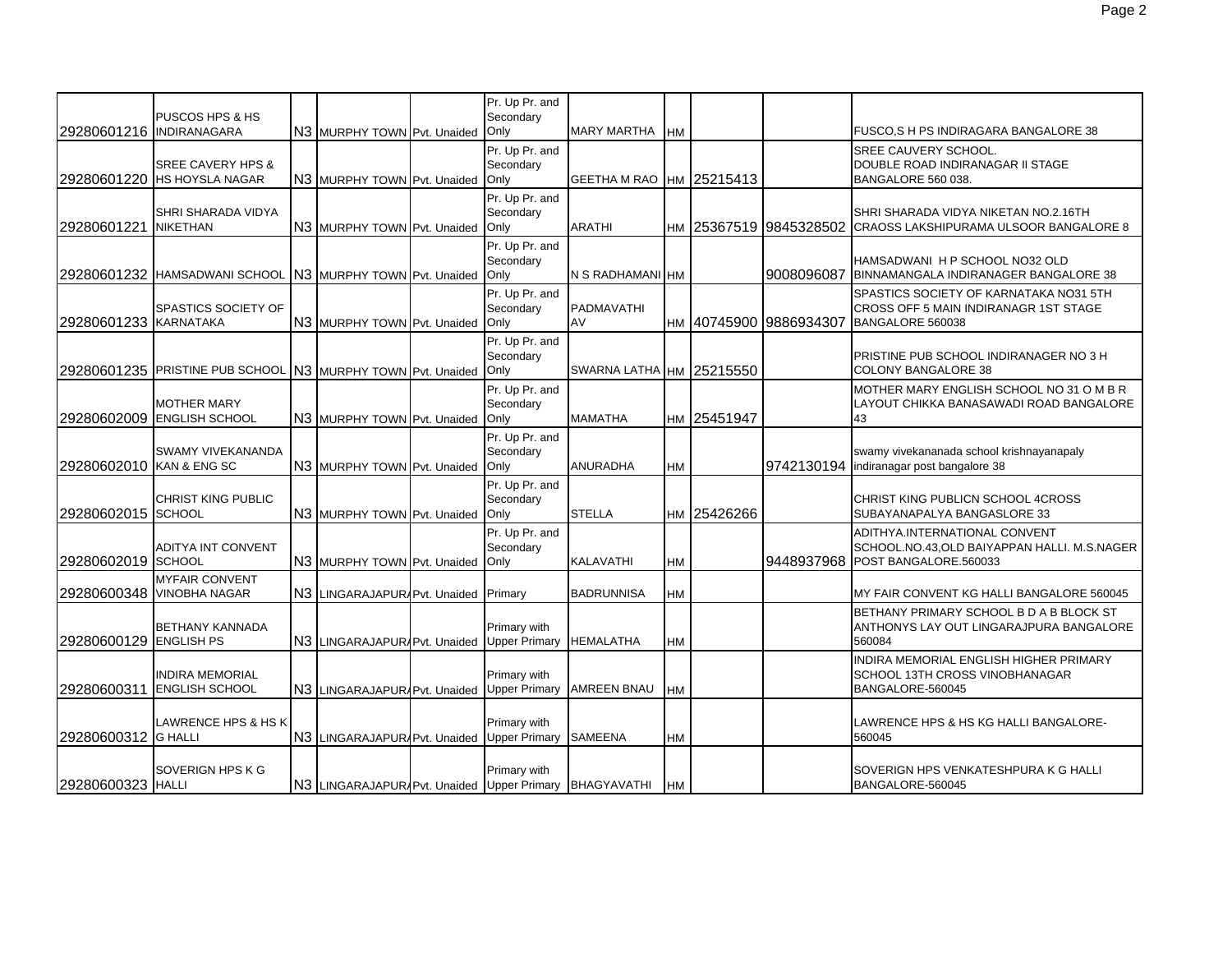| 29280600351             | <b>RUBY INTERNATIONAL</b><br><b>ISCH</b>                          | N3 LINGARAJAPURAPvt. Unaided Upper Primary | Primary with                          | KALEEMUNNISA HM                       |           |             |                        | RUBY INTERNATIONAL SCHOOL VINOBANAGAR<br>KADUGONDANAHALLI BANGALORE-560045                                |
|-------------------------|-------------------------------------------------------------------|--------------------------------------------|---------------------------------------|---------------------------------------|-----------|-------------|------------------------|-----------------------------------------------------------------------------------------------------------|
| 29280600352 K.G.HALLI   | <b>SIDDHARTHA ENG HPS</b>                                         | N3 LINGARAJAPURAPvt. Unaided Upper Primary | Primary with                          | <b>MALAR KODIT</b>                    |           |             | HM 25477545 9901832674 | SIDDHARTHA ENGLISH PRIMARY SCHOOL.<br>LINGARAJAPURAM, BANGALORE 560 084.                                  |
|                         | <b>CHOICE HPS</b><br>29280600353 VENKATESHPURA                    | N3 LINGARAJAPUR Pvt. Unaided               | Primary with<br><b>Upper Primary</b>  | <b>RIZWAN</b><br><b>ZABEEN</b>        | <b>HM</b> |             | 9740404170 560045      | CHOICE HPS VENKATESHPURA BANGALORE                                                                        |
| 29280600357             | <b>KARNATAKA</b><br>VIDYANIKETHAN<br><b>ENGLISH SCH</b>           | N3 LINGARAJAPURAPvt. Unaided Upper Primary | Primary with                          | <b>MOHAMMED</b><br>JEELANI            | <b>HM</b> |             |                        | KARNATAKA VIDYANIKETHAN ENGLISH SCHOOL<br>9342744256 VINOBHA NAGAR BANGALORE-45                           |
| 29280600327             | PEARL ENGLISH HPS K<br><b>G HALLI</b>                             | N3 LINGARAJAPUR/Pvt. Unaided               | Primary with<br><b>Upper Primary</b>  | TABASSUM                              | <b>HM</b> |             | 9620321162 45          | PEARAL KAN ENG SCHOOL BILAL NAGER 3TH<br>CROSS ARABICE COLLEGE MANI ROAD BANGLORE                         |
| 29280600331             | <b>NEW BLOSSOM</b><br><b>ENGLISH SCHOOL</b>                       | N3 LINGARAJAPURAPvt. Unaided Upper Primary | Primary with                          | <b>SHAMSHAD</b><br><b>BEGUM</b>       | <b>HM</b> |             |                        | NEW BLOSSOM ENGLISH SCHOOL JAI BHARATH<br>9844221250 NAGAR VENKATESHPURA BANGALORE-560045                 |
|                         | <b>HBST ENGLISH</b><br>29280600332 NURSERY & PRE SCH              | N3 LINGARAJAPUR/Pvt. Unaided               | Primary with<br><b>Upper Primary</b>  | <b>MOMINA</b><br><b>RAHATH</b>        | <b>HM</b> |             | 25469373 9036870690    | H B S T ENGLISH NURSERY & PRIMARY SCHOOL<br>1ST FLOOR BILLAL COMPLEX BILAL NAGAR<br>BANGALORE-560045      |
|                         | 29280600342 SICON CITY SCH                                        | N3 LINGARAJAPUR/Pvt. Unaided Upper Primary | Primary with                          | <b>BALQEES</b>                        | <b>HM</b> |             | 32550623 9900607900    | SILICON CITY ENGLISH SCHOOL NO:504,7 CROSS<br>VINOBHA NAGAR, K.G. HALLI BANGALORE 45                      |
| 29280600346 NAGAR H P R | <b>WISDOM SCH YASEEN</b>                                          | N3 LINGARAJAPURAPvt. Unaided Upper Primary | Primary with                          | <b>AFSHANA</b>                        | <b>HM</b> |             |                        | WISDOM SCHOOL YASEEN NGAR HBR LAYOUT<br>BANGALORE-560045                                                  |
|                         | <b>C.C LORD'S CONVENT</b><br>29280600356 VENKATESHPURA            | N3 LINGARAJAPURAPvt. Unaided H.Sec.        | Pr. with Up.Pr.<br>sec. and           | <b>SHWETHA</b>                        | <b>HM</b> |             |                        | CC LORDS CONVTNT # 195 8TH CROSS B M LAY<br>25993183 7760525086 OUT VENKATESHPURA BANGALORE-560045        |
| 29280600334 HS          | <b>GEM ENGLISH HPS &amp;</b>                                      | N3 LINGARAJAPURAPvt. Unaided               | Pr. with Up.Pr.<br>sec. and<br>H.Sec. | <b>SHAKILA BANU</b>                   |           |             | HM 65734723 9019639608 | <b>GEM ENGLISH HIGHER PRIMARY AND HIGH</b><br>SCHOOL VENKATESHPURA BANGALORE NORTH-3<br>BANGALORE-5650045 |
| 29280600338 HPS & HS    | <b>ADAM'S NEW FOUND</b>                                           | N3 LINGARAJAPURAPvt. Unaided H.Sec.        | Pr. with Up.Pr.<br>sec. and           | <b>RANI</b>                           | <b>HM</b> |             |                        | ADAM'S NEW FOUND HPS & HS K G HALLI<br>BANGALORE-560045                                                   |
|                         | <b>NEW FLORANCE</b><br>29280600915 PUBLIC SCHOOL                  | N3 LINGARAJAPURAPvt. Unaided               | Pr. Up Pr. and<br>Secondary<br>Only   | faizal mala                           | <b>HM</b> |             | 9901940750 84          | NEW FLORANCE PUBLIC SCHOOL NO 125 K S F C<br>LAY OUT . AAI MATHA TEMPLE ROAD BANGALORE-                   |
|                         | 29280600320 FLORID ENG HPS & HS                                   | N3 LINGARAJAPURAPvt. Unaided               | Pr. Up Pr. and<br>Secondary<br>Only   | <b>SYEDA REHANA</b><br><b>PARVEEN</b> | <b>HM</b> |             |                        | FLORIDA ENG HPS & HS K G HALLI BANGALORE-<br>560045                                                       |
|                         | 29280600135 INFANT JESUS SCHOOL N3 LINGARAJAPUR Pvt. Unaided Only |                                            | Pr. Up Pr. and<br>Secondary           | <b>SIJI JACOB</b>                     |           | HM 25469288 |                        | <b>INFANT JESUS HIGHER PRIMARY AND HIGH</b><br>SCHOOL. CHURCH STREET LINGARAJAPURAM<br>BANGALORE 560084   |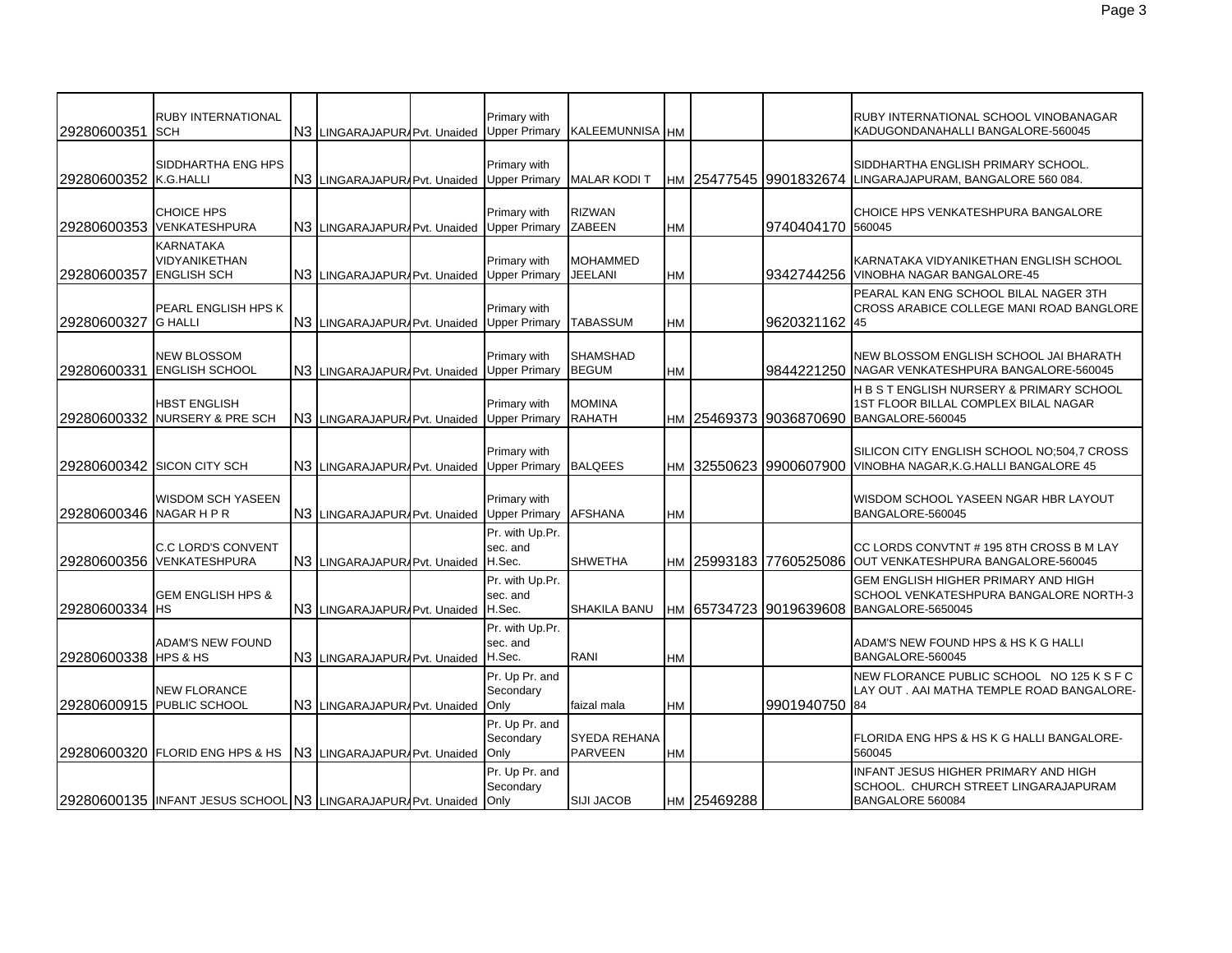| 29280600316 HS            | PINE HALL ENG HPS &                                              | N3 LINGARAJAPUR/Pvt. Unaided |              | Pr. Up Pr. and<br>Secondary<br>Only        | MANJUNATH.D.<br>Κ                  |           |             | HM 25475636 9742959124 | PINE HALL ENG HPS & HS VINOBANGAR<br>BANGALORE-560045                                                      |
|---------------------------|------------------------------------------------------------------|------------------------------|--------------|--------------------------------------------|------------------------------------|-----------|-------------|------------------------|------------------------------------------------------------------------------------------------------------|
|                           | ROYAL ENG GIRLS H S<br>29280600362 PILLANNA GARD                 | N3 LINGARAJAPUR/Pvt. Unaided |              | Pr. Up Pr. and<br>Secondary<br>Only        | <b>NOOR JAN</b>                    | HM        |             |                        | NEW RAYAL ENG GIRLS HS PILLANNAGARDEN<br><b>BANGALORE-45</b>                                               |
|                           | SUNAD IED SCHOOL<br>29280600365 KARIYANNANAPALYA                 | N3 LINGARAJAPUR Pvt. Unaided |              | Pr. Up Pr. and<br>Secondary<br>Only        | <b>PADMA</b><br>PRABHA.A.P         |           |             | HM 25460405 9880503595 |                                                                                                            |
|                           | PRIYA ENG HPS & HS<br>29280600349 LINGARAJAPURA                  | N3 LINGARAJAPURAPvt. Unaided |              | Pr. Up Pr. and<br>Secondary<br>Only        | LYDIA KUMAR                        | <b>HM</b> |             |                        | PRIYA ENGLISH PRI & HIGH SCHOOL JOSEPH<br>LAYOUT HM ROAD LINGARAJAPURAM BAGALORE-<br>560084                |
| 29280600329 LPS K G HALLI | AMRUTHA VANI KAN                                                 | N3 LINGARAJAPURAPvt. Unaided |              | Pr. Up Pr. and<br>Secondary<br>Only        | <b>ANJALIDEVI R</b>                |           | HM 25476735 |                        | AMRUTHA VANI HEARING KAN L PS K G HALLI                                                                    |
| 29280600335 SCHOOL K G H  | <b>NEW ROYAL ENGLISH</b>                                         | N3 LINGARAJAPUR Pvt. Unaided |              | Pr. Up Pr. and<br>Secondary<br>Only        | <b>ALICE PRIYA</b>                 | HM        |             |                        | NEW RAYAL ENGLISH HPS VINOBHANAGAR K G<br>HALLI BANGALORE-560045                                           |
| 29280600337 SCHOOL        | <b>MANHILL ENGLISH</b>                                           | N3 LINGARAJAPURAPvt. Unaided |              | Pr. Up Pr. and<br>Secondary<br>Only        | <b>SHAHAWAR</b>                    | HM        |             |                        | MANAHILL ENGLISH SCHOOL PILLANNAGARDEN<br><b>BANGALORE-45</b>                                              |
| 29280600103 DIVYASHANTHI  |                                                                  | N3 LINGARAJAPUR Pvt. Unaided |              | Pr. Up Pr. and<br>Secondary<br>Only        | <b>ELIZABETH</b><br><b>CHERIAN</b> |           |             |                        | DIVYA SHANTHI HIGH SCHOOL NO 113 HENNUR<br>HM 25473316 9448080576 MAIN ROAD LINGARAJAPURA BANFALORE 560084 |
| 29280602605 HALL          | <b>IMMANUAL</b><br>SUGNANJOYTHI K K                              | N3 LINGARAJAPURAPvt. Unaided |              | Pr. Up Pr. and<br>Secondary<br>Only        | <b>RAJANI</b><br>ASHALATHA         |           | HM 25801023 |                        | EMMANUEL SUGNANA JYOTHI HIGH SCHOOL<br>NO 3 1stCROSS NEHRU ROAD YADAVA LAY OUT<br><b>BANGALORE 84</b>      |
| 29280600321               | <b>BANGALORE LITTLE</b><br><b>ENG HPS</b>                        | N3 K.B.SANDRA                | Pvt. Unaided | Primary                                    | TABBASUM A F                       | <b>HM</b> |             |                        | BANGALORE LITTLE MOUNT PRIMARY SCHOOL<br>9TH CROSS HIDAYATH NAGARA<br>KADUGONDANAHALLI BANGALORE-560045    |
| 29280600367               | ST THERASA PRIMARY<br><b>SCHOOL</b>                              | N3 K.B.SANDRA                | Pvt. Unaided | Primary                                    | LAKSHMI                            | <b>HM</b> |             |                        |                                                                                                            |
|                           | <b>WELL BRED EDU</b><br>29280601915 SOCIETY K B SAND             | N3 K.B.SANDRA                | Pvt. Unaided | Primary                                    | <b>FAHIMUNNISA</b>                 | HМ        |             |                        | WELL BRED EDN SOCIETY K B SANDRA                                                                           |
|                           | KGN PUBLIC SCHOOL<br>29280601946 2ND CROSS SHAMPUR N3 K.B.SANDRA |                              | Pvt. Unaided | Primary with<br><b>Upper Primary</b>       | <b>NEELUFER</b>                    | HM        |             |                        | KGN PUBLIC SCHOOL 2ND CROSS SHAMPUR<br>9980869786 BANGALORE-560032                                         |
| 29280600326 K G HALLI     | AL FAROOQ URDU HPS                                               | N3 K.B.SANDRA                | Pvt. Unaided | Primary with<br><b>Upper Primary</b>       | <b>GULNAZ BEGUM HM</b>             |           |             |                        | AL FAROOQ HIGHER PRIMARY SCHOOL BEHIND AL<br>HABEEB HOSPITAL K G HALLI BANGALOE-45                         |
| 29280601967               | <b>NEW FLARANCE</b><br><b>SCHOOL</b><br>ANWARLAYOUT              | N <sub>3</sub> K.B. SANDRA   |              | Primary with<br>Pvt. Unaided Upper Primary | <b>NAHIDA</b><br><b>SULTANA</b>    | <b>HM</b> |             |                        |                                                                                                            |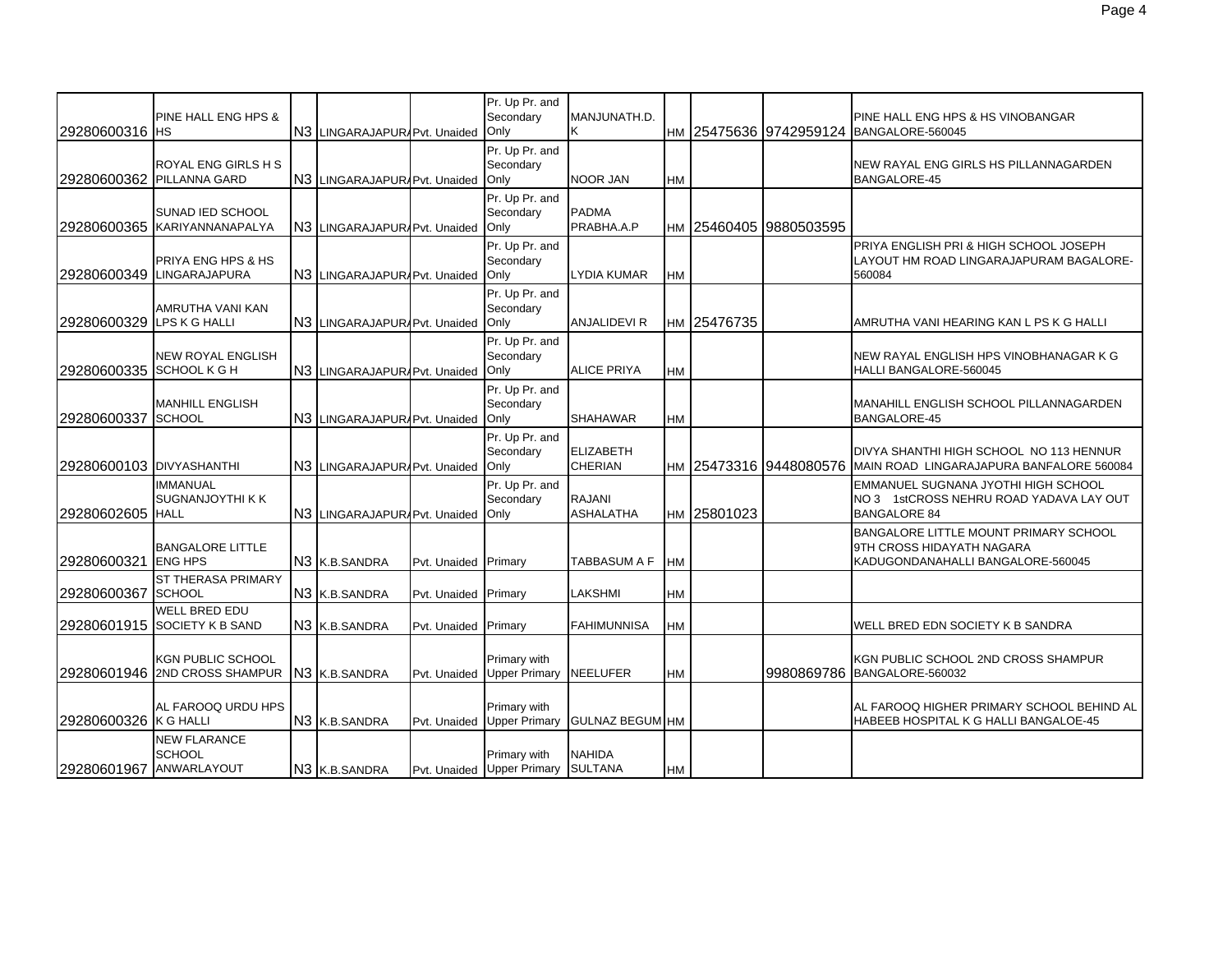|                           | <b>LITTLE ANGLELS HPS</b><br>29280601956 CHIKKANNALAYOUT   | N3 K.B.SANDRA             | Pvt. Unaided        | Primary with<br><b>Upper Primary</b>  | ASMA BEGUN                | HM        |             | 96329255388               |                                                                                                    |
|---------------------------|------------------------------------------------------------|---------------------------|---------------------|---------------------------------------|---------------------------|-----------|-------------|---------------------------|----------------------------------------------------------------------------------------------------|
| 29280602701               | FIRST STEP SCHOOL<br><b>ANWAR LAY OUT</b>                  | N3 K.B.SANDRA             | Pvt. Unaided        | Primary with<br><b>Upper Primary</b>  | <b>GEETHA</b>             |           |             | нм  25477588  9845000166  |                                                                                                    |
| 29280602702 HPS D J HALLI | SOPHIA DECENT ENG                                          | N3 K.B.SANDRA             | Pvt. Unaided        | Primary with<br><b>Upper Primary</b>  | NISHATH                   |           | HM 25464988 |                           |                                                                                                    |
| 29280601914 SANDRA        | S.M. ENG SCH K B                                           | N3 K.B.SANDRA             | Pvt. Unaided        | Primary with<br><b>Upper Primary</b>  | MAMATHA                   |           | HM 23531099 |                           | S.M ENG SCHOOL SULTHANPALYA K.B SANDRA<br><b>BANGALORE-32</b>                                      |
| 29280601917               | NEW UNITED PS K B<br><b>SANDRA</b>                         | N <sub>3</sub> K.B.SANDRA | Pvt. Unaided        | Primary with<br><b>Upper Primary</b>  | INUSRATHUNNI<br><b>SA</b> | <b>HM</b> |             | 9342829831                | NEW UNITED SCHOOL CHIKKANNA L; AYOUT<br>SHMPUR ROAD BANGALORE-560045                               |
|                           | <b>MARIYAM HPS &amp; HS</b><br>29280601923 BASAVAMAGARA    | N3 K.B.SANDRA             | Pvt. Unaided        | Primary with<br><b>Upper Primary</b>  | <b>ALMAS</b>              | HM        |             | 9845736015 560045         | MARIYAM HPS & HS BASAVANAGAR BANGALORE-                                                            |
|                           | 29280601932 ST. JOUNS HPS & HS                             | N3 K.B.SANDRA             | Pvt. Unaided        | Primary with<br><b>Upper Primary</b>  | TSMINA                    | HM        |             |                           | ST. JOUNS HPS & HS SHAMPUR MAIN ROAD<br>BANGALORE-560045                                           |
| 29280600344 SCH           | <b>GANDI MEMORIAL NP</b>                                   | N3 K.B.SANDRA             | Pvt. Unaided        | Primary with<br><b>Upper Primary</b>  | <b>SYED FAZEEN</b>        | HM        |             | 9448431066                | <b>GANDI MEMORIAL HPS GANDHINAGAR</b><br>BANGALORE-560045                                          |
|                           | KARNATAKA WHITE<br>29280600345 ROSE KUSHAL NA              | N <sub>3</sub> K.B.SANDRA | Pvt. Unaided        | Primary with<br><b>Upper Primary</b>  | KUBRABANU                 | НM        | 32492822    |                           | KARNATAKA WHITE ROSE KAN?ENG PRIMARY<br>SCHOOL119?1 KUSAHAL NAGER A M C ROAD<br><b>BANGLORE 45</b> |
|                           | <b>NOBEL SAINT HPS AND</b><br>29280601948 IHS KUSHAL NAGAR | N <sub>3</sub> K.B.SANDRA | Pvt. Unaided        | Pr. with Up.Pr.<br>sec. and<br>H.Sec. | <b>ASMA BANU</b>          | HM        |             | 25460216 9845842782       | NOBEL SAIT ENGLISH HPS & HS KUSHAL NAGAR<br>BANGALORE-45                                           |
|                           | SOPHIA DECENT EHPS<br>29280600363 VENKATESHPURA            | N <sub>3</sub> K.B.SANDRA | Pvt. Unaided        | Pr. with Up.Pr.<br>sec. and<br>H.Sec. | <b>ROSLIEN</b>            | <b>HM</b> | 25464988    |                           |                                                                                                    |
|                           | <b>GRACE SCHOOL</b><br>29280601924 KAVALBYRASANDRA         | N3 IK.B.SANDRA            | Pvt. Unaided        | Pr. with Up.Pr.<br>sec. and<br>H.Sec. | <b>RABEENA</b><br>KHANUM  | <b>HM</b> |             |                           | <b>GRACE SCHOOL KAVALBYARASANDRA</b><br>BANGALORE-560032                                           |
|                           | SOWBHAGYA KAN/ENG<br>29280601930 PRIMARY SCHOOL K          | N3 K.B.SANDRA             | Pvt. Unaided        | Pr. with Up.Pr.<br>sec. and<br>H.Sec. | SUJIYA P.                 | <b>HM</b> |             | 23651414 9880683723       | SOWBHAGYA KAN/ENG PRIMARY SCHOOL D<br>NAGARAJA LAY OUT KAVALBYARASANDRA<br>BANGALORE-560032        |
|                           | PMS PUBLIC SCHOO<br>29280601938 L.R BONDE MAIN RO          | N3 K.B.SANDRA             | Pvt. Unaided H.Sec. | Pr. with Up.Pr.<br>sec. and           | UMA BAI.S                 | <b>HM</b> |             |                           | PMS PUBLIC SCHOOL L R BONDE MAIN ROAD<br>23651139 9880113895 BANGALORE-560032                      |
|                           | NAVABHARATH<br>EHPS&HS<br>29280601955 DODDANNALAYOUT       | N3 K.B.SANDRA             | Pvt. Unaided Only   | Pr. Up Pr. and<br>Secondary           | AMEENA                    |           |             | Iнм I25473883 I9916322536 |                                                                                                    |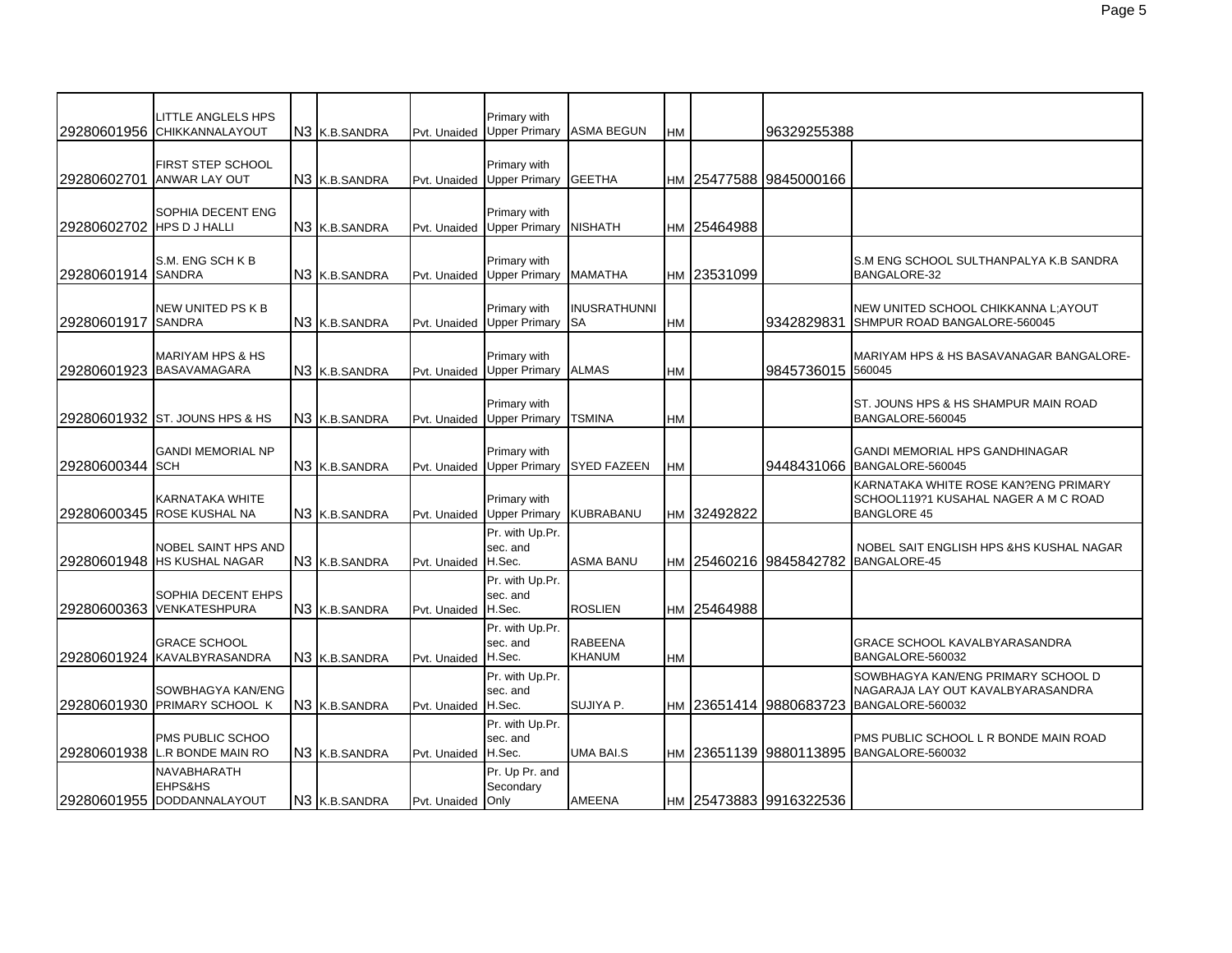|                            | <b>NEW HORIZEN HPS &amp;</b><br>29280601965 IHS VENKATESHPURA | N <sub>3</sub> K.B.SANDRA  | Pvt. Unaided      | Pr. Up Pr. and<br>Secondary<br>Only | <b>ABIDHA</b>                     |           | HM 25993161 | 8892106757              |                                                                                                    |
|----------------------------|---------------------------------------------------------------|----------------------------|-------------------|-------------------------------------|-----------------------------------|-----------|-------------|-------------------------|----------------------------------------------------------------------------------------------------|
|                            | <b>ST WIN PUBLIC</b><br>29280601959 SCHOOL SHAMPURA           | N3 K.B.SANDRA              | Pvt. Unaided      | Pr. Up Pr. and<br>Secondary<br>Only | <b>REVATHI</b>                    | HM        |             | 9986570903              |                                                                                                    |
|                            | <b>STRATFORD PUBLIC</b><br>29280601960 SCHOOL SHAMPURA        | N3 K.B.SANDRA              | Pvt. Unaided      | Pr. Up Pr. and<br>Secondary<br>Only | ZZIAULLA KHAN HM                  |           |             | 9901925851              |                                                                                                    |
| 29280601961 KUSALNAGAR     | ST TACT SCHOOL                                                | N <sub>3</sub> K.B. SANDRA | Pvt. Unaided Only | Pr. Up Pr. and<br>Secondary         | <b>THYAB</b>                      | <b>HM</b> |             |                         |                                                                                                    |
|                            | KARNATAKA WHITE<br>29280601907 ROSE HPS & HS                  | N3 K.B.SANDRA              | Pvt. Unaided Only | Pr. Up Pr. and<br>Secondary         | <b>SHEELA</b>                     | <b>HM</b> |             |                         | KARNATAKA WHITE ROSE HPS & HS<br>KAVALBYARASANDRA BANGALORE-560032                                 |
|                            | <b>NEW CITIZEN SCHOOL</b><br>29280601908 HPS & HS K B SAN     | N3 K.B.SANDRA              | Pvt. Unaided Only | Pr. Up Pr. and<br>Secondary         | <b>NARSEEN</b>                    |           |             | HM 25801283 9945738902  | NEW CITIZEN PRI & HIGH SCHOOL # 50 3RD CROSS<br>CHIKKANNA LAY OUT SHAMPUR ROAD BANGALOE-<br>560045 |
|                            | POORNA SPRUTHI HPS<br>29280601909 & HS K B SANDRA             | N3 K.B.SANDRA              | Pvt. Unaided Only | Pr. Up Pr. and<br>Secondary         | <b>SUMITHRA Y C</b>               |           | HM 23540854 |                         | POORNA SPRUTHI HPS & HS L R BANDE K.B<br>SANDRA BANGALORE-32                                       |
|                            | <b>MOTHER THERESA</b><br>29280601910 HPS & HS SHAMPURA        | N3 K.B.SANDRA              | Pvt. Unaided Only | Pr. Up Pr. and<br>Secondary         | SHERLY BENOY HM 23337757          |           |             | 9740186460 bangalore 45 | MOTHER THERESA HPS &h school shampur                                                               |
| 29280601916 PS & HS K B SA | <b>INDIAN CHILDREN ENG</b>                                    | N3 K.B.SANDRA              | Pvt. Unaided Only | Pr. Up Pr. and<br>Secondary         | <b>MLOKESH</b><br><b>GOWQA</b>    | HM        |             | 25495162 9535355845     | INDIAN CHILDREN PRIMARY & HIGH SCHOOL<br>CHIKKANNA LAYOUT D J HALLI BANGALORE-560045               |
| 29280601919 B SANDRA       | ST MARY'S HPS & HS K                                          | N <sub>3</sub> K.B. SANDRA | Pvt. Unaided Only | Pr. Up Pr. and<br>Secondary         | <b>SAGIDHA</b>                    | <b>HM</b> |             |                         | ST. MARY'S HPS & HS KAVALBYRASANDRA<br>23331739 9844479750 BANGALORE-560032                        |
| 29280601922                | <b>ST. MOTHER THERESA</b><br><b>MEMORIAL SC</b>               | N <sub>3</sub> K.B. SANDRA | Pvt. Unaided      | Pr. Up Pr. and<br>Secondary<br>Only | <b>REKHA</b>                      | <b>HM</b> |             | 9449023344              | ST MOTHER THERESA MEMORIAL SCHOOL NO 6<br>6TH CROSS SHAMPURA ARBIC COLLGE<br>BANGALORE 45          |
|                            | 29280601927 BEACON ENG PS & HS                                | N <sub>3</sub> K.B. SANDRA | Pvt. Unaided Only | Pr. Up Pr. and<br>Secondary         | <b>NAVEEN RAJ</b>                 |           | HM 23654297 | 9342309278 560032       | BEACON ENG HPS & HS SHAMPURA BANGALORE-                                                            |
|                            | <b>CAUVERY NATIONAL</b><br>29280601928 PUBLIC SCHOOL CAUV     | N3 K.B.SANDRA              | Pvt. Unaided      | Pr. Up Pr. and<br>Secondary<br>Only | <b>M NARAYANA</b><br><b>GOWDA</b> |           | HM 23539555 |                         | CAUVERY NATIONAL PUBLIC SCHOOL<br><b>CAVERINAGAR</b>                                               |
| 29280601929 K.G.HALLI      | S.D.A ENG SCH                                                 | N3 K.B.SANDRA              | Pvt. Unaided Only | Pr. Up Pr. and<br>Secondary         | <b>ANDREW</b><br>SAMUEL           | <b>HM</b> |             |                         | <b>SDA ENG SCHOOL KADUGONDANAHALLI</b><br>BANGALORE-560045                                         |
| 29280600522 NAGAR          | <b>BALAK EHPS J.C</b>                                         | N3 K.B.SANDRA              | Pvt. Unaided Only | Pr. Up Pr. and<br>Secondary         | <b>SABIHA</b><br><b>SHARIFF</b>   | <b>HM</b> |             |                         | BALAK ENGLISH HIGHER PRIMARY SCHOOL<br>OPP.N.P.FACTORY, KAVAL BYRASANDRA<br>BANGALORE-560032       |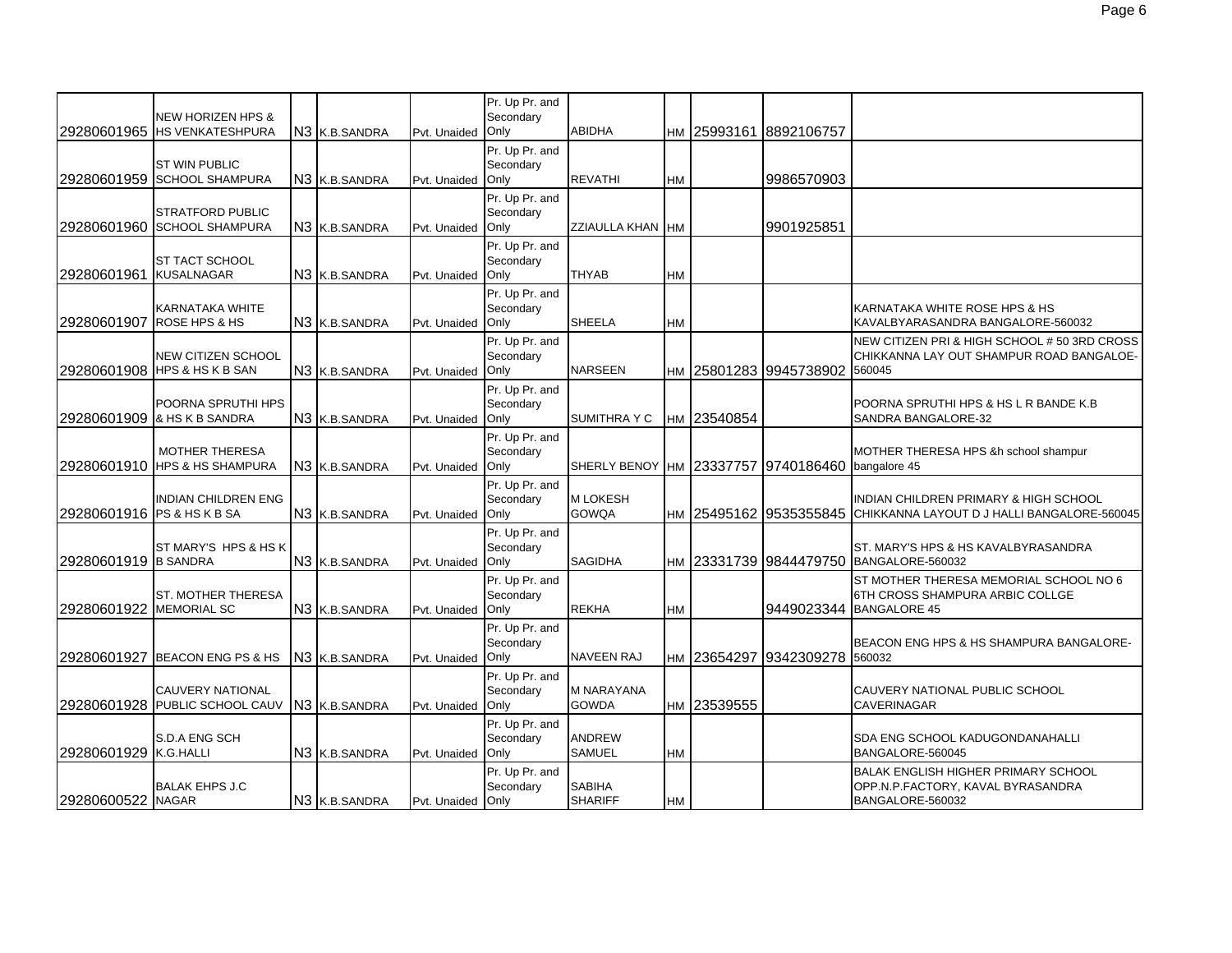| 29280600343 HALLI       | DAWN ENG SCH K G                                          | N3 K.B.SANDRA             | Pvt. Unaided      | Pr. Up Pr. and<br>Secondary<br>Only   | <b>TAUSEEF</b><br><b>FATHIMA</b>    | HM        |             | 9341663397                     | DAWN ENG HPS & HS K G HALLI BANGALORE-<br>560045                                                                    |
|-------------------------|-----------------------------------------------------------|---------------------------|-------------------|---------------------------------------|-------------------------------------|-----------|-------------|--------------------------------|---------------------------------------------------------------------------------------------------------------------|
|                         | <b>OASIS INTERNATIONAL</b><br>29280602116 SCHOOL BENSON T | N3 POTRY TOWN             | Pvt. Unaided      | Primary                               | NAVEEDA<br><b>AKHTAR</b>            |           |             | HM 41289560 9243097105 05      | OBASIS INTRANATIONAL SCHOOL NO 16<br>SAURDERS ROAD FRAZER TAWAN BANGALORE                                           |
|                         | 29280602107 HOLY ANGELES HPS                              | N3 P0TRY TOWN             | Pvt. Unaided      | Primary with<br><b>Upper Primary</b>  | ARIVUKANN<br><b>ETHIRAJ</b>         |           | HM 25554221 |                                | HOLY ANGELS' HIGHER PRIMARY SCHOOL.<br>FRASER TOWN, BANGALORE 560 005.                                              |
| 29280602110 HS PULAK    | SHASTRY'S ENG HPS &                                       | N3 P0TRY TOWN             | Pvt. Unaided      | Primary with<br><b>Upper Primary</b>  | <b>J.D.SHANTHA</b><br><b>KUMARI</b> | HM        |             |                                | SHASTRY ENGLISH SCHOOL BENSON TOWN<br>9900502155 BANGALORE 560042                                                   |
| 29280602119 SCHOOL      | <b>LITTLE FLOWER</b>                                      | N <sub>3</sub> POTRY TOWN | Pvt. Unaided      | Primary with<br><b>Upper Primary</b>  | <b>MARGARET</b>                     |           | HM 25453592 |                                | ITTLE FLOWERS HPS MS NAGAR BANGALORE-05                                                                             |
| 29280602102 SCHOOL      | <b>EXCELLENT ENG</b>                                      | N3 P0TRY TOWN             | Pvt. Unaided      | Primary with<br><b>Upper Primary</b>  | <b>SALMA</b><br>KHATOON.            |           |             |                                | <b>EXCELLENT ENGLISH SCHOOL.</b><br>NO.11, NEW POTTERY TOWN EXTENSION.<br>HM 23538975 9844784078 BANGALORE 560 046. |
|                         | 29280602509 QUOHUL ISLAM HPS                              | N <sub>3</sub> POTRY TOWN | Pvt. Unaided      | Primary with<br><b>Upper Primary</b>  | <b>FATHIMA</b><br><b>TASNEEM</b>    |           | HM 25494721 |                                | QUWATHUL ISLAM HIGHER PRIMARY SCHOOL<br>9886264134 NAGAWAR MAIN ROAD, BANGALORE-560 045                             |
| 29280602513 TWINKLE HPS |                                                           | N <sub>3</sub> POTRY TOWN | Pvt. Unaided      | Primary with<br><b>Upper Primary</b>  | SAYEEDA<br><b>TARANNUM</b>          |           |             | HM 32948175 9945784036 5600 05 | TWINJLE PUBLIC SCHOLL 3 19, EIDGAH<br>COMPLEX, B.S.S TANNERY ROAD, BANGALORE-                                       |
| 29280602523 SCHOOL      | TINY TOYS ENG                                             | N3 POTRY TOWN             | Pvt. Unaided      | Primary with<br><b>Upper Primary</b>  | <b>SURYAKALA</b>                    |           |             |                                | TINY TOTS PUBLIS SCHOOL NO. 8/4, ROGERS ROAD<br>HM 25472182 9900822898 RICHARDS TOWN BANGALORE-56005                |
| 29280600422             | ST.MARYS ENGLISH<br>HR.PRIMARY SCHOOL                     | N3 P0TRY TOWN             | Pvt. Unaided      | Primary with<br><b>Upper Primary</b>  | SAGAYAMARY YHM 25469292             |           |             |                                | ST MARY'S ENGLISH HIGHER PRIMARY SCHOOL<br>#37 12TH CROSS PILLANNAGARDEN<br>SAGAYAPURAM BANGALORE-560084            |
|                         | <b>ST.FRANCIS XAVIER</b><br>29280602113 GIRLS HPS & HS    | N3 P0TRY TOWN             | Pvt. Unaided      | Pr. with Up.Pr.<br>sec. and<br>H.Sec. | SR.ESPERANCE HM 25368222            |           |             |                                | ST.FRANCIS XAVIER GIRL HPS & HS ST. JOHNS<br>ROAD COLES PARK BANGALORE-05                                           |
|                         | 29280602502 FLORENCE EHPS                                 | N <sub>3</sub> POTRY TOWN | Pvt. Unaided Only | Pr. Up Pr. and<br>Secondary           | LATHA<br>CHANDRAJI                  |           | HM 25481166 |                                | FLORENCE ENGLISH PRIMARY & HIGH SCHOOL<br>VIVANI ROAD BANGALORE-55                                                  |
| 29280602501             | <b>CITIZENS ENGLISH</b><br><b>SCHOOL</b>                  | N3 P0TRY TOWN             | Pvt. Unaided      | Pr. Up Pr. and<br>Secondary<br>Only   | NAFEESAUNNIS<br>A                   |           |             | HM 25476240 9845328631         | CITIZEN HIGH SCHOOL 12TH CROSS<br>SAGAYAPURAM BANGALORE-560 084                                                     |
|                         | 29280602101 BENHUR HPS & HS                               | N3 POTRY TOWN             | Pvt. Unaided      | Pr. Up Pr. and<br>Secondary<br>Only   | <b>MARIYA</b>                       | <b>HM</b> |             |                                | BENHUR HIGH SCHOOL WILLIAMS<br>9902340273 TOWN, BANGALORE-46                                                        |
|                         | 29280602510 REPUBLIC HPS & HS                             | N3 POTRY TOWN             | Pvt. Unaided Only | Pr. Up Pr. and<br>Secondary           | <b>PRVEENS</b>                      |           | HM 25472336 |                                | REPUBLIC ENGLISH HIGH SCHOOL PILLANNA<br>GARDEN, BANGALORE-560 045                                                  |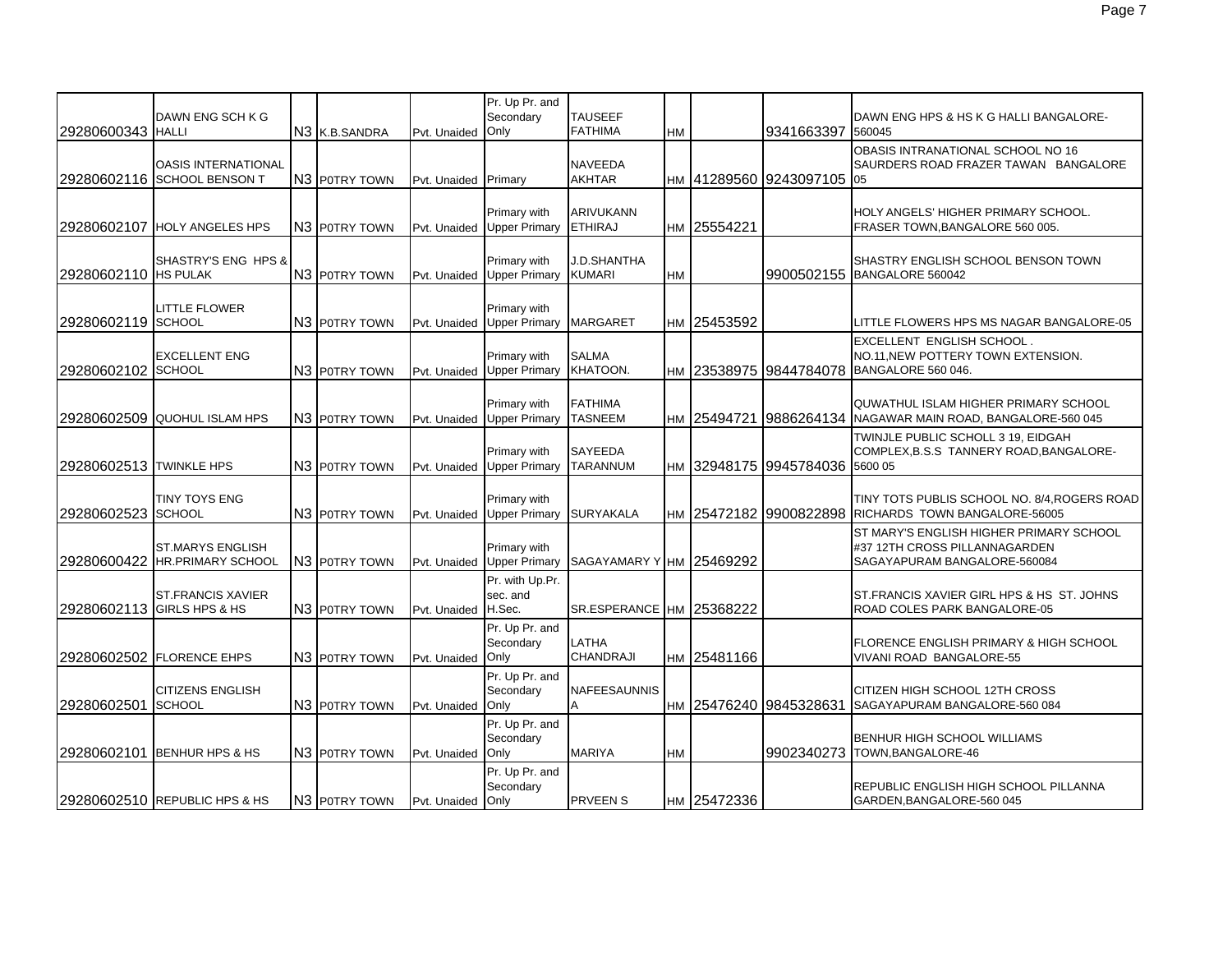| 29280602515 RICH          | <b>KRUPA PUBLIC</b><br>SCHOOL DAVIS ROAD                | N3 POTRY TOWN           | Pvt. Unaided      | Pr. Up Pr. and<br>Secondary<br>Only      | <b>POHILOMENA</b><br><b>AUGUSTINE</b> | <b>HM</b> |             |                           | KRUPA PUBLIC SCHOOL DAVIS ROAD<br>9243131076 BANGALORE-84                                                                                  |
|---------------------------|---------------------------------------------------------|-------------------------|-------------------|------------------------------------------|---------------------------------------|-----------|-------------|---------------------------|--------------------------------------------------------------------------------------------------------------------------------------------|
| 29280602521               | C F ANDREWS ENG<br><b>SCHOOL</b>                        | N3 P0TRY TOWN           | Pvt. Unaided      | Pr. Up Pr. and<br>Secondary<br>Only      | N N VANI                              |           |             | HM 25497878 9880065321    | C F ANDREWS ENGLISH HIGH SCHOOL NO16 & 17<br>2ND CROSS 1ST STAGE PILLANNA GARDEN<br><b>BANGALORE 84</b>                                    |
| 29280601415 PRI SCH ST JO | <b>RBANMS NERSURY &amp;</b>                             | N3 OPH ROAD             | Pvt. Unaided      | Primary                                  | <b>S.KASTURI</b>                      |           | HM 25599665 |                           | R B A N M PRIMARY SCHOOL NO 59 ST JOHNIS<br><b>ROAD BANGALORE 42</b>                                                                       |
|                           | <b>BESTHPS SCHOOL</b><br>29280601819 COCKBOURN ROAD     | N <sub>3</sub> OPH ROAD | Pvt. Unaided      | Primary with<br>Upper Primary ARSHIYA    |                                       | HM        |             | 9242370076                |                                                                                                                                            |
|                           | MASEEHUL ULOOM<br>29280601820 PRIMARY SCHOOL            | N3 OPH ROAD             | Pvt. Unaided      | Primary with<br><b>Upper Primary</b>     | <b>TASLEEM BANU</b>                   | <b>HM</b> |             | 9342215065                |                                                                                                                                            |
|                           | <b>BMI NUR &amp; PRY</b><br>29280601308 SCHOOL SHIVAJI  | N <sub>3</sub> OPH ROAD | Pvt. Unaided      | Primary with<br>Upper Primary AJUM S     |                                       |           |             |                           | <b>B.M.I.NURSERY&amp;ST.MICHAEL HP SCHOOL.</b><br>NO.26, CHARMINAR MASJID ROAD.<br>HM 32477694 9900660782 XSTREET CROSS, BANGALORE 560 051 |
|                           | <b>NAUNHA L ENGLISH</b><br>29280601325 SCH SHIVAJINA    | N <sub>3</sub> OPH ROAD | Pvt. Unaided      | Primary with<br><b>Upper Primary</b>     | <b>SUMAIYA</b>                        | HM        |             |                           | 9986396090 NAUNHAL ENGLISH SCHOOL                                                                                                          |
| 29280601350 INSTITUTION   | <b>SHASTRI EDU</b>                                      | N <sub>3</sub> OPH ROAD | Pvt. Unaided      | Primary with<br>Upper Primary AZRA AHMED |                                       |           |             |                           | SHASTRI EDUCATIONAL INSTITUTION.<br>NO.26, MURUGA PILLAI STREET,<br>HM 25301523 9945180683 BANGALORE 560 001.                              |
| 29280601320 NAGARA        | COLONELHILL SHIVAJI                                     | N <sub>3</sub> OPH ROAD | Pvt. Unaided      | Pr. with Up.Pr.<br>sec. and<br>H.Sec.    | <b>RASILY RAJ</b>                     |           |             | HM 22861240 9980956807    | THE COLONEL HILL ENGLISH HIGH SCHOOL<br>NO 3, COLONEL HILL ROAD, BANGALORE 560 051.                                                        |
| 29280602211               | SRI AYAPPAN HPS & HS<br><b>JAYAMAHAL</b>                | N <sub>3</sub> OPH ROAD | Pvt. Unaided      | Pr. Up Pr. and<br>Secondary<br>Only      | <b>SULOCHANA</b>                      |           |             | НМ 23433008 9341230949 46 | SRI AYAPPAN HPS 7 HS JAYAMAHAL BANGALORE-                                                                                                  |
|                           | GOOD HOPE ENG HPS<br>29280602212 & HS CHINNMAIAH        | N3 OPH ROAD             | Pvt. Unaided      | Pr. Up Pr. and<br>Secondary<br>Only      | <b>AKKILA</b><br><b>KHATOON</b>       |           |             | HM 23331008 9844016267    | GOOD HOPE HIGH SCHOOL NO.7,9TH CROSS, IV<br>MAIN ROAD CHINNAPPA GARDEN BANGALORE-46                                                        |
| 29280601810 BHARATHI NAG  | ABDUL BHARIS HPS                                        | N <sub>3</sub> OPH ROAD | Pvt. Unaided      | Pr. Up Pr. and<br>Secondary<br>Only      | A.GLORY<br>NIRMALA.                   |           | HM 25554105 |                           | ABDUL BARI'S HIGH SCHOOL.<br>68/1, HAINE'S ROAD BANGALORE 560 051.                                                                         |
| 29280601811               | <b>NEHRU ENG HPS &amp; HS</b><br><b>BHARATHI NAGARA</b> | N3 OPH ROAD             | Pvt. Unaided      | Pr. Up Pr. and<br>Secondary<br>Only      | <b>JACINTHA</b>                       |           | HM 25514965 |                           | NEHRU ENGLISH HPS&HIGH SCHOOL NO140 ST<br>JOHNS CHURCH ROAD CLEVELAND TOWN<br><b>BANGALORE 5</b>                                           |
| 29280601812 BH NAGAR      | <b>MADADI PUBLIC SCH</b>                                | N <sub>3</sub> OPH ROAD | Pvt. Unaided      | Pr. Up Pr. and<br>Secondary<br>Only      | K M<br><b>MOOBASHIRA</b>              |           | HM 25303504 |                           | <b>MADANI PUBLIC SCHOOL.</b><br>NO.18, BRADSHAW STREET NEAR COLES PARK.<br>BANGALORE 560 051.                                              |
| 29280602201 JAYAMAHAL     | AL MUBARAK                                              | N <sub>3</sub> OPH ROAD | Pvt. Unaided Only | Pr. Up Pr. and<br>Secondary              | <b>SAMEENA</b>                        |           |             |                           | ALMUBARAK PRIMARY ENGLISH & HIGH SCHOOL<br>1ST MAIN 1ST MAIN CROSS KEMPIAH BLOCK<br>HM 23639395 8050736959 J.C.NAGAR BANGALIRE-06          |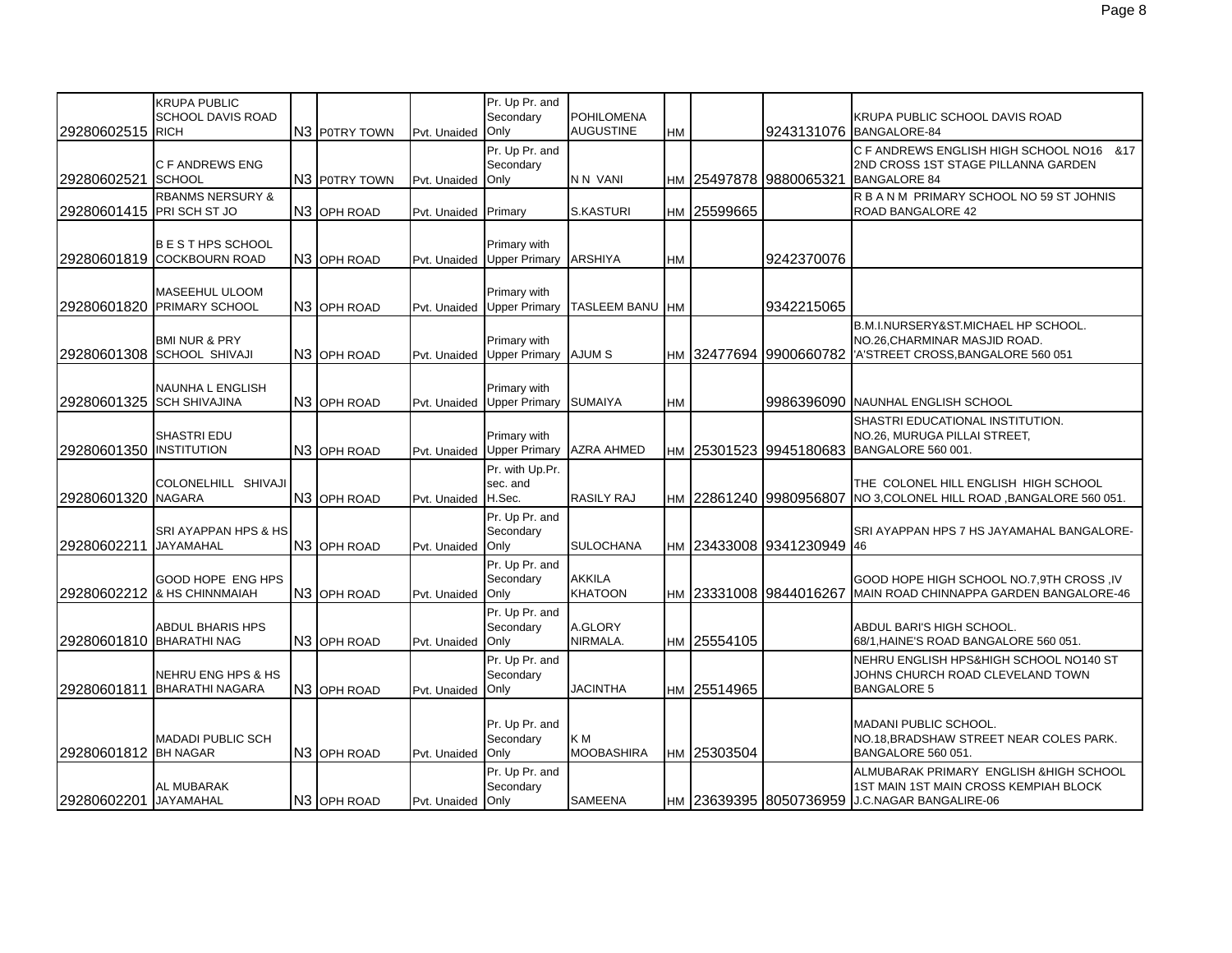| 29280602419             | <b>MMET ENGLISH</b><br><b>PRIMARY SCHOOL</b>                    | N3 VASANTHNAGARPvt. Unaided               |                     | Primary with<br><b>Upper Primary</b> | <b>VEENA VIJAY</b>                                  |           |             | Iнм I22866680 I9739586916 | <b>MODI MASJID EDUCATION TRUST NURSERY&amp;</b><br>PRIMARY SCHOOL CHICK BAZAR ROAD<br>SHIVAJINAGAR BANGALORE 51                          |
|-------------------------|-----------------------------------------------------------------|-------------------------------------------|---------------------|--------------------------------------|-----------------------------------------------------|-----------|-------------|---------------------------|------------------------------------------------------------------------------------------------------------------------------------------|
|                         | <b>MARIAM HPS &amp; HS</b><br>29280602403 VASANTHA NAGARA       | N3 VASANTHNAGARPvt. Unaided Upper Primary |                     | Primary with                         | <b>SR MARGARET</b>                                  | <b>HM</b> |             |                           | MARIAM PRIMARY AND MIDDLE SCHOOL MILLERS<br>ROAD BANGALORE 52                                                                            |
|                         | <b>ST MARYS HPS</b><br>29280602404 VASANTHA NAGARA              | N3 VASANTHNAGARPvt. Unaided               |                     | Primary with<br><b>Upper Primary</b> | MRS STELLA<br><b>MARY</b>                           | <b>HM</b> | 22868625    |                           | ST MARYS HPS VASANTHNAGAR BANGALORE 51                                                                                                   |
|                         | <b>BHARATHIYA HPS</b><br>29280602408 VASANTHA NAGAR             | N3 VASANTHNAGAF Pvt. Unaided              |                     | Primary with<br><b>Upper Primary</b> | REHNAZ.                                             |           |             |                           | <b>BHARTIYA PUBLIC SCHOOL.</b><br>NO.28 VII CROSS, VASANTHNAGAR.<br>OPP.VASANTHNAGAR POST OFFICE,<br>HM 22202023 9686760450 BANGALORE 52 |
|                         | <b>BASAPPA</b><br>29280602410 EDUCATIONAL TRUST                 | N3 VASANTHNAGAF Pvt. Unaided              |                     | Primary with<br><b>Upper Primary</b> | MARY DHELLIES HM 22860025 9448558962                |           |             |                           | BASAPPA EDUCATIONAL TRUST CHINNASWAMY<br>MUDALIAR ROAD TASTER TOWN SHIVAJINAGAR<br><b>BANGALORE 51</b>                                   |
| 29280600714 HS          | LILLY'S SCHOOL HPS &                                            | N3 VASANTHNAGARPvt. Unaided               |                     | Primary with<br><b>Upper Primary</b> | <b>PRAMEELA</b>                                     | <b>HM</b> |             | 9739006335 27             | LILLYS PRIMARY SCHOOL S R NAGAR BANGALORE                                                                                                |
|                         | 29280600708 DEVANGA SAMITHI                                     | N3 VASANTHNAGARPvt. Unaided               |                     | Primary with<br><b>Upper Primary</b> | NAVANITHAMM<br>AV                                   | <b>HM</b> |             | 9844432661                | DEVANGA SAMITHI S R NAGAR BANGALORE 27                                                                                                   |
| 29280602421             | <b>ST.MARY PUBLIC</b><br><b>SCHOOL</b>                          | N3 VASANTHNAGAF Pvt. Unaided              |                     | Pr. Up Pr. and<br>Secondary<br>Only  | <b>SARA</b><br><b>BENJAMIN</b>                      |           | HM 22202858 |                           | MARYS PUBLIC QUEENS ROAD BANGALORE 52                                                                                                    |
| 29280602426 QUEENS ROAD | <b>SMT KAMALA BAI EHPS</b>                                      | N3 VASANTHNAGAI Pvt. Unaided              |                     | Pr. Up Pr. and<br>Secondary<br>Only  | <b>ARUNNA</b><br><b>SRIDHAR</b>                     | <b>HM</b> |             |                           |                                                                                                                                          |
| 29280600713 HPS & HS    | <b>STRACEY MEMORIAL</b>                                         | N3 VASANTHNAGARPvt. Unaided               |                     | Pr. Up Pr. and<br>Secondary<br>Only  | DR.S.A.KRIBANA<br>NDAN.                             |           |             |                           | STRACEY MEMORIAL HPS&HS ST MARKS ROAD S<br>HM 25595235 9480316343 R NAGAR BANGALORE 27                                                   |
| 29280600723 HS SR NAGAR | ST GLORIOUS HPS &                                               | N3 VASANTHNAGARPvt. Unaided               |                     | Pr. Up Pr. and<br>Secondary<br>Only  | LINGASWAMY                                          | <b>HM</b> |             |                           |                                                                                                                                          |
|                         | ST CHARLES KAN HPS<br>29280602616 KAMMANAHALLI                  | N <sub>3</sub> BANASWADI                  | Pvt. Unaided        | Primary with<br><b>Upper Primary</b> | <b>SISTER</b><br><b>SEVERISE</b><br><b>FEENEENE</b> |           | HM 25427677 |                           | ST CHARLES KANNA DA HIGHER PRIMARY SCHOOL<br>KAMMANAHALLI ST THOMAS TOWN POST<br>BANGALORE 560084                                        |
| 29280600158 & HS        | WISDOM SCHOOL HPS                                               | N3 BANASWADI                              | Pvt. Unaided H.Sec. | Pr. with Up.Pr.<br>sec. and          | <b>EHTHASHAM</b><br><b>NAYZ</b>                     |           | HM 25455357 |                           | WISDOM ENGLISH HPS AND HIGH SCHOOL NO5 IT<br>C ROAD RAMASWAMY PALYA BANGALORE 560033                                                     |
|                         | <b>EVERSHINE</b><br>29280602602 KACHARAKANNA HALLI N3 BANASWADI |                                           | Pvt. Unaided H.Sec. | Pr. with Up.Pr.<br>sec. and          | ISABELLA RANI                                       | <b>HM</b> |             |                           | EVER SHINE HIGH SCHOOL MANGALA LAY OUT<br>OIL MILL ROAD ST THOMAS TOWN BANGALORE<br>560084                                               |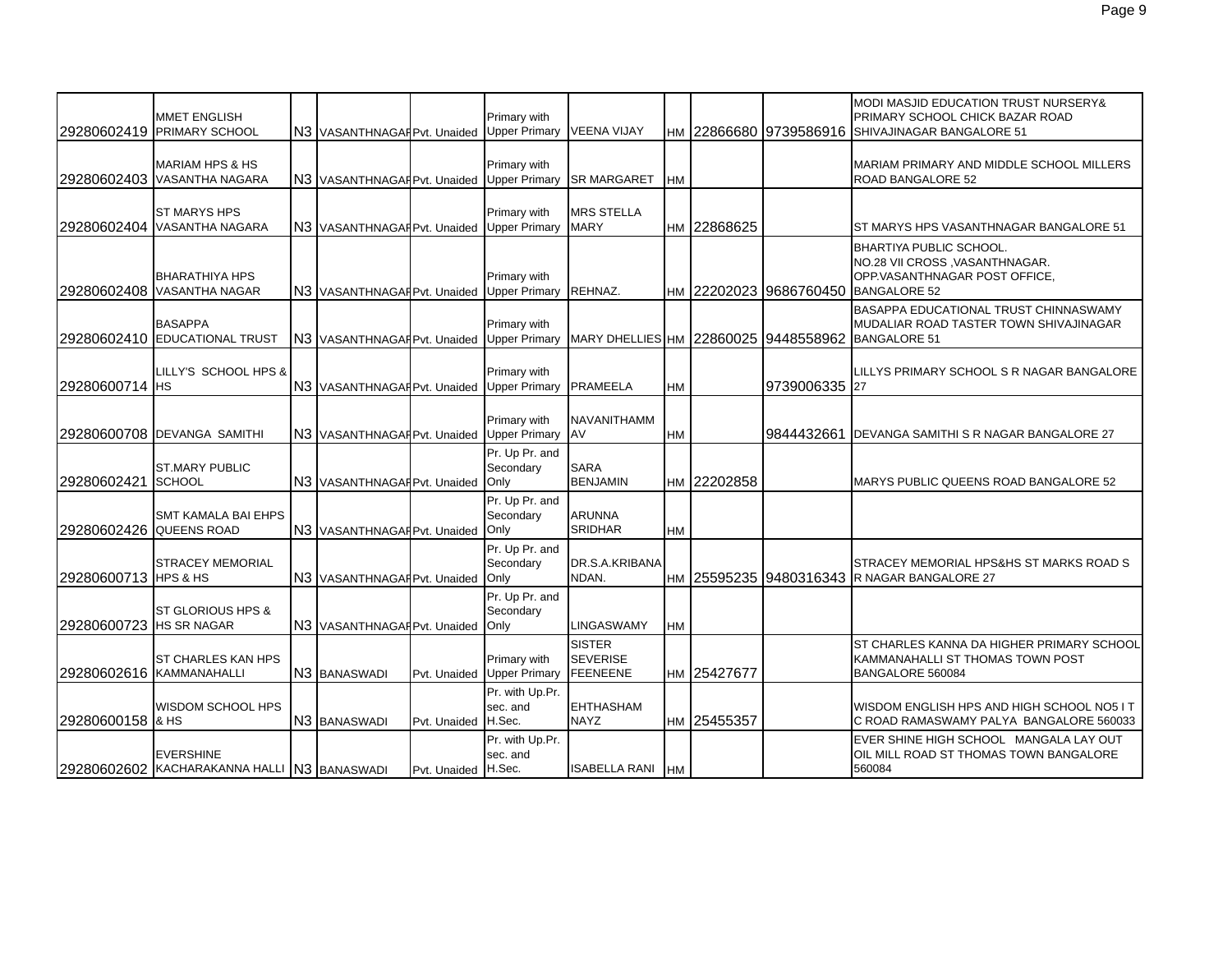| <b>PROVIDENCE</b><br>Pr. with Up.Pr.<br>HHPS%HS<br>sec. and<br><b>BALASUBRAMA</b><br>KAMMANAHALLI<br>H.Sec.<br>29280603202<br>N <sub>3</sub> BANASWADI<br><b>NIAM</b><br>9901047471<br>Pvt. Unaided<br><b>HM</b><br>Pr. with Up.Pr.<br><b>GOWRI</b><br>sec. and<br>PATEL PUBLIC SCHOOL<br>H.Sec.<br><b>SUBRAMANIA</b><br>29280600920 SUBBAIAHNAPALYA<br>N <sub>3</sub> BANASWADI<br>Iнм I25450466 I9611110321<br>Pvt. Unaided<br>Pr. Up Pr. and<br>Secondary<br>PRIYADARSHINI HIGH SCHOOL SUBBANAPALYA<br>29280600116 PRIYADHARSHINI<br><b>MRS U NIRUPA</b><br>9448689058 EXTN BANGALORE 33<br>N3 BANASWADI<br>Only<br><b>HM</b><br>Pvt. Unaided<br>Pr. Up Pr. and<br>JAYALAKSHMI KANNADA HIGHER PRIMARY<br>Secondary<br>JAYALAKSHMI HIGHER<br>SCHOOL NARAYANASWAMY LAYOUT M.S NAGARA<br>29280600124 P S SUBBAIA<br>N <sub>3</sub> BANASWADI<br>Only<br><b>PHILIPA</b><br>HM 25456922<br>POST SUBBAIAHNA PALYA<br>Pvt. Unaided<br>Pr. Up Pr. and<br><b>PAULS ENGLISH HPS &amp;</b><br>Secondary<br>PAULS ENGLISH HPS AND HS<br>RAMA SWAMY<br>29280600134 HS<br>LOSALINE<br>N3 BANASWADI<br>Only<br>HM 25476065<br>PALYA BANGALORE 33<br>Pvt. Unaided<br>Pr. Up Pr. and<br><b>MARIAM NILAYA</b><br>Secondary<br>MARIYAM NILAYA HIGH SCHOOL BANASAWADI<br>29280600136 BANASAWADI (HPS)<br>N <sub>3</sub> BANASWADI<br>Only<br><b>ROSE MARY</b><br>HM 25450597<br>BANGALORE 560043<br>Pvt. Unaided<br>Pr. Up Pr. and<br><b>G K USHA</b><br><b>MAXWELL PUBLIC</b><br>Secondary<br>MAXWEL PUBLIC SCHOOL 9TH MAIN<br>29280600144 SCHOOL<br>N3 BANASWADI<br>HM 25450822<br>Only<br><b>KUMARI</b><br>KALYANANAGAR 1ST BLOCK BANGALORE 43<br>Pvt. Unaided<br>Pr. Up Pr. and<br>Secondary<br><b>GEM ENGLISH HPS &amp;</b><br><b>GEM ENGLISH HIGH SCHOOL BANASWADI MAIN</b><br>N <sub>3</sub> BANASWADI<br>29280600145 IHS<br>Only<br><b>DHANAM</b><br><b>HM</b><br>ROAD, BANGALORE-560043<br>Pvt. Unaided<br>Pr. Up Pr. and<br>ST PAUL HIGH SCHOOL NO.54/1 K.AMMANA HALLI<br>Secondary<br><b>ST.THOMAS TOWN POST</b><br>29280600154 ST. PAUL HPS & HS<br>N3 BANASWADI<br>HM 25447542<br>Only<br>Pvt. Unaided<br>Ramesh<br>BANGALORE -560 084<br>Pr. Up Pr. and<br>LAKSHMI MEMORIAL ENGLISH HIGH SCHOOL<br>LAKSHMI MEMORIAL K<br>Secondary<br>NEAR 10thB T S DEPOT HENNUR MAIN ROAD<br>29280602607 K HALLI<br>N3 BANASWADI<br>HM 25443150 9535258231<br>Only<br><b>SHABANA</b><br>KALYANA NAGARA BANGALORE |
|-------------------------------------------------------------------------------------------------------------------------------------------------------------------------------------------------------------------------------------------------------------------------------------------------------------------------------------------------------------------------------------------------------------------------------------------------------------------------------------------------------------------------------------------------------------------------------------------------------------------------------------------------------------------------------------------------------------------------------------------------------------------------------------------------------------------------------------------------------------------------------------------------------------------------------------------------------------------------------------------------------------------------------------------------------------------------------------------------------------------------------------------------------------------------------------------------------------------------------------------------------------------------------------------------------------------------------------------------------------------------------------------------------------------------------------------------------------------------------------------------------------------------------------------------------------------------------------------------------------------------------------------------------------------------------------------------------------------------------------------------------------------------------------------------------------------------------------------------------------------------------------------------------------------------------------------------------------------------------------------------------------------------------------------------------------------------------------------------------------------------------------------------------------------------------------------------------------------------------------------------------------------------------------------------------------------------------------------------------------------------------------------------|
|                                                                                                                                                                                                                                                                                                                                                                                                                                                                                                                                                                                                                                                                                                                                                                                                                                                                                                                                                                                                                                                                                                                                                                                                                                                                                                                                                                                                                                                                                                                                                                                                                                                                                                                                                                                                                                                                                                                                                                                                                                                                                                                                                                                                                                                                                                                                                                                                 |
|                                                                                                                                                                                                                                                                                                                                                                                                                                                                                                                                                                                                                                                                                                                                                                                                                                                                                                                                                                                                                                                                                                                                                                                                                                                                                                                                                                                                                                                                                                                                                                                                                                                                                                                                                                                                                                                                                                                                                                                                                                                                                                                                                                                                                                                                                                                                                                                                 |
|                                                                                                                                                                                                                                                                                                                                                                                                                                                                                                                                                                                                                                                                                                                                                                                                                                                                                                                                                                                                                                                                                                                                                                                                                                                                                                                                                                                                                                                                                                                                                                                                                                                                                                                                                                                                                                                                                                                                                                                                                                                                                                                                                                                                                                                                                                                                                                                                 |
|                                                                                                                                                                                                                                                                                                                                                                                                                                                                                                                                                                                                                                                                                                                                                                                                                                                                                                                                                                                                                                                                                                                                                                                                                                                                                                                                                                                                                                                                                                                                                                                                                                                                                                                                                                                                                                                                                                                                                                                                                                                                                                                                                                                                                                                                                                                                                                                                 |
|                                                                                                                                                                                                                                                                                                                                                                                                                                                                                                                                                                                                                                                                                                                                                                                                                                                                                                                                                                                                                                                                                                                                                                                                                                                                                                                                                                                                                                                                                                                                                                                                                                                                                                                                                                                                                                                                                                                                                                                                                                                                                                                                                                                                                                                                                                                                                                                                 |
|                                                                                                                                                                                                                                                                                                                                                                                                                                                                                                                                                                                                                                                                                                                                                                                                                                                                                                                                                                                                                                                                                                                                                                                                                                                                                                                                                                                                                                                                                                                                                                                                                                                                                                                                                                                                                                                                                                                                                                                                                                                                                                                                                                                                                                                                                                                                                                                                 |
|                                                                                                                                                                                                                                                                                                                                                                                                                                                                                                                                                                                                                                                                                                                                                                                                                                                                                                                                                                                                                                                                                                                                                                                                                                                                                                                                                                                                                                                                                                                                                                                                                                                                                                                                                                                                                                                                                                                                                                                                                                                                                                                                                                                                                                                                                                                                                                                                 |
|                                                                                                                                                                                                                                                                                                                                                                                                                                                                                                                                                                                                                                                                                                                                                                                                                                                                                                                                                                                                                                                                                                                                                                                                                                                                                                                                                                                                                                                                                                                                                                                                                                                                                                                                                                                                                                                                                                                                                                                                                                                                                                                                                                                                                                                                                                                                                                                                 |
|                                                                                                                                                                                                                                                                                                                                                                                                                                                                                                                                                                                                                                                                                                                                                                                                                                                                                                                                                                                                                                                                                                                                                                                                                                                                                                                                                                                                                                                                                                                                                                                                                                                                                                                                                                                                                                                                                                                                                                                                                                                                                                                                                                                                                                                                                                                                                                                                 |
|                                                                                                                                                                                                                                                                                                                                                                                                                                                                                                                                                                                                                                                                                                                                                                                                                                                                                                                                                                                                                                                                                                                                                                                                                                                                                                                                                                                                                                                                                                                                                                                                                                                                                                                                                                                                                                                                                                                                                                                                                                                                                                                                                                                                                                                                                                                                                                                                 |
|                                                                                                                                                                                                                                                                                                                                                                                                                                                                                                                                                                                                                                                                                                                                                                                                                                                                                                                                                                                                                                                                                                                                                                                                                                                                                                                                                                                                                                                                                                                                                                                                                                                                                                                                                                                                                                                                                                                                                                                                                                                                                                                                                                                                                                                                                                                                                                                                 |
|                                                                                                                                                                                                                                                                                                                                                                                                                                                                                                                                                                                                                                                                                                                                                                                                                                                                                                                                                                                                                                                                                                                                                                                                                                                                                                                                                                                                                                                                                                                                                                                                                                                                                                                                                                                                                                                                                                                                                                                                                                                                                                                                                                                                                                                                                                                                                                                                 |
|                                                                                                                                                                                                                                                                                                                                                                                                                                                                                                                                                                                                                                                                                                                                                                                                                                                                                                                                                                                                                                                                                                                                                                                                                                                                                                                                                                                                                                                                                                                                                                                                                                                                                                                                                                                                                                                                                                                                                                                                                                                                                                                                                                                                                                                                                                                                                                                                 |
|                                                                                                                                                                                                                                                                                                                                                                                                                                                                                                                                                                                                                                                                                                                                                                                                                                                                                                                                                                                                                                                                                                                                                                                                                                                                                                                                                                                                                                                                                                                                                                                                                                                                                                                                                                                                                                                                                                                                                                                                                                                                                                                                                                                                                                                                                                                                                                                                 |
|                                                                                                                                                                                                                                                                                                                                                                                                                                                                                                                                                                                                                                                                                                                                                                                                                                                                                                                                                                                                                                                                                                                                                                                                                                                                                                                                                                                                                                                                                                                                                                                                                                                                                                                                                                                                                                                                                                                                                                                                                                                                                                                                                                                                                                                                                                                                                                                                 |
|                                                                                                                                                                                                                                                                                                                                                                                                                                                                                                                                                                                                                                                                                                                                                                                                                                                                                                                                                                                                                                                                                                                                                                                                                                                                                                                                                                                                                                                                                                                                                                                                                                                                                                                                                                                                                                                                                                                                                                                                                                                                                                                                                                                                                                                                                                                                                                                                 |
|                                                                                                                                                                                                                                                                                                                                                                                                                                                                                                                                                                                                                                                                                                                                                                                                                                                                                                                                                                                                                                                                                                                                                                                                                                                                                                                                                                                                                                                                                                                                                                                                                                                                                                                                                                                                                                                                                                                                                                                                                                                                                                                                                                                                                                                                                                                                                                                                 |
|                                                                                                                                                                                                                                                                                                                                                                                                                                                                                                                                                                                                                                                                                                                                                                                                                                                                                                                                                                                                                                                                                                                                                                                                                                                                                                                                                                                                                                                                                                                                                                                                                                                                                                                                                                                                                                                                                                                                                                                                                                                                                                                                                                                                                                                                                                                                                                                                 |
|                                                                                                                                                                                                                                                                                                                                                                                                                                                                                                                                                                                                                                                                                                                                                                                                                                                                                                                                                                                                                                                                                                                                                                                                                                                                                                                                                                                                                                                                                                                                                                                                                                                                                                                                                                                                                                                                                                                                                                                                                                                                                                                                                                                                                                                                                                                                                                                                 |
|                                                                                                                                                                                                                                                                                                                                                                                                                                                                                                                                                                                                                                                                                                                                                                                                                                                                                                                                                                                                                                                                                                                                                                                                                                                                                                                                                                                                                                                                                                                                                                                                                                                                                                                                                                                                                                                                                                                                                                                                                                                                                                                                                                                                                                                                                                                                                                                                 |
|                                                                                                                                                                                                                                                                                                                                                                                                                                                                                                                                                                                                                                                                                                                                                                                                                                                                                                                                                                                                                                                                                                                                                                                                                                                                                                                                                                                                                                                                                                                                                                                                                                                                                                                                                                                                                                                                                                                                                                                                                                                                                                                                                                                                                                                                                                                                                                                                 |
|                                                                                                                                                                                                                                                                                                                                                                                                                                                                                                                                                                                                                                                                                                                                                                                                                                                                                                                                                                                                                                                                                                                                                                                                                                                                                                                                                                                                                                                                                                                                                                                                                                                                                                                                                                                                                                                                                                                                                                                                                                                                                                                                                                                                                                                                                                                                                                                                 |
|                                                                                                                                                                                                                                                                                                                                                                                                                                                                                                                                                                                                                                                                                                                                                                                                                                                                                                                                                                                                                                                                                                                                                                                                                                                                                                                                                                                                                                                                                                                                                                                                                                                                                                                                                                                                                                                                                                                                                                                                                                                                                                                                                                                                                                                                                                                                                                                                 |
|                                                                                                                                                                                                                                                                                                                                                                                                                                                                                                                                                                                                                                                                                                                                                                                                                                                                                                                                                                                                                                                                                                                                                                                                                                                                                                                                                                                                                                                                                                                                                                                                                                                                                                                                                                                                                                                                                                                                                                                                                                                                                                                                                                                                                                                                                                                                                                                                 |
|                                                                                                                                                                                                                                                                                                                                                                                                                                                                                                                                                                                                                                                                                                                                                                                                                                                                                                                                                                                                                                                                                                                                                                                                                                                                                                                                                                                                                                                                                                                                                                                                                                                                                                                                                                                                                                                                                                                                                                                                                                                                                                                                                                                                                                                                                                                                                                                                 |
|                                                                                                                                                                                                                                                                                                                                                                                                                                                                                                                                                                                                                                                                                                                                                                                                                                                                                                                                                                                                                                                                                                                                                                                                                                                                                                                                                                                                                                                                                                                                                                                                                                                                                                                                                                                                                                                                                                                                                                                                                                                                                                                                                                                                                                                                                                                                                                                                 |
|                                                                                                                                                                                                                                                                                                                                                                                                                                                                                                                                                                                                                                                                                                                                                                                                                                                                                                                                                                                                                                                                                                                                                                                                                                                                                                                                                                                                                                                                                                                                                                                                                                                                                                                                                                                                                                                                                                                                                                                                                                                                                                                                                                                                                                                                                                                                                                                                 |
|                                                                                                                                                                                                                                                                                                                                                                                                                                                                                                                                                                                                                                                                                                                                                                                                                                                                                                                                                                                                                                                                                                                                                                                                                                                                                                                                                                                                                                                                                                                                                                                                                                                                                                                                                                                                                                                                                                                                                                                                                                                                                                                                                                                                                                                                                                                                                                                                 |
| Pvt. Unaided                                                                                                                                                                                                                                                                                                                                                                                                                                                                                                                                                                                                                                                                                                                                                                                                                                                                                                                                                                                                                                                                                                                                                                                                                                                                                                                                                                                                                                                                                                                                                                                                                                                                                                                                                                                                                                                                                                                                                                                                                                                                                                                                                                                                                                                                                                                                                                                    |
| Pr. Up Pr. and<br>EAST POINT SCHOOL NO 2 80 FT ROAD HRRR LAY                                                                                                                                                                                                                                                                                                                                                                                                                                                                                                                                                                                                                                                                                                                                                                                                                                                                                                                                                                                                                                                                                                                                                                                                                                                                                                                                                                                                                                                                                                                                                                                                                                                                                                                                                                                                                                                                                                                                                                                                                                                                                                                                                                                                                                                                                                                                    |
| Secondary<br>OUT KAYOUT KALYANA NAGARA BANGALORE                                                                                                                                                                                                                                                                                                                                                                                                                                                                                                                                                                                                                                                                                                                                                                                                                                                                                                                                                                                                                                                                                                                                                                                                                                                                                                                                                                                                                                                                                                                                                                                                                                                                                                                                                                                                                                                                                                                                                                                                                                                                                                                                                                                                                                                                                                                                                |
| 9448253570<br>29280600902 EAST POINT HPS & H S<br>N3 BANASWADI<br><b>KANCHAN N</b><br>560043<br>Pvt. Unaided<br>Only<br>HM                                                                                                                                                                                                                                                                                                                                                                                                                                                                                                                                                                                                                                                                                                                                                                                                                                                                                                                                                                                                                                                                                                                                                                                                                                                                                                                                                                                                                                                                                                                                                                                                                                                                                                                                                                                                                                                                                                                                                                                                                                                                                                                                                                                                                                                                      |
| Pr. Up Pr. and<br>MARUTHI VIDYALAYA SUBBAYYANA PALYA                                                                                                                                                                                                                                                                                                                                                                                                                                                                                                                                                                                                                                                                                                                                                                                                                                                                                                                                                                                                                                                                                                                                                                                                                                                                                                                                                                                                                                                                                                                                                                                                                                                                                                                                                                                                                                                                                                                                                                                                                                                                                                                                                                                                                                                                                                                                            |
| <b>MARUTHI VIDYALAYA</b><br>Secondary<br>DODDABANASAWADI MAIN ROAD BANGALORE<br>Only<br>560033                                                                                                                                                                                                                                                                                                                                                                                                                                                                                                                                                                                                                                                                                                                                                                                                                                                                                                                                                                                                                                                                                                                                                                                                                                                                                                                                                                                                                                                                                                                                                                                                                                                                                                                                                                                                                                                                                                                                                                                                                                                                                                                                                                                                                                                                                                  |
| N3 BANASWADI<br>29280600906 HPS & H S<br>LALITHA DEVI A  HM 25459071<br>Pvt. Unaided                                                                                                                                                                                                                                                                                                                                                                                                                                                                                                                                                                                                                                                                                                                                                                                                                                                                                                                                                                                                                                                                                                                                                                                                                                                                                                                                                                                                                                                                                                                                                                                                                                                                                                                                                                                                                                                                                                                                                                                                                                                                                                                                                                                                                                                                                                            |
| Pr. Up Pr. and                                                                                                                                                                                                                                                                                                                                                                                                                                                                                                                                                                                                                                                                                                                                                                                                                                                                                                                                                                                                                                                                                                                                                                                                                                                                                                                                                                                                                                                                                                                                                                                                                                                                                                                                                                                                                                                                                                                                                                                                                                                                                                                                                                                                                                                                                                                                                                                  |
| <b>CARMEL CONVENTS</b><br>Secondary<br>CARMEL CONVENT RAMAIAH LAY OUT K K HALLI<br>N3 BANASWADI<br><b>SHANTHI</b><br>HM 25442011<br>9880394784<br>29280602601<br><b>HPS</b><br>Only<br>BANGALORE 560084                                                                                                                                                                                                                                                                                                                                                                                                                                                                                                                                                                                                                                                                                                                                                                                                                                                                                                                                                                                                                                                                                                                                                                                                                                                                                                                                                                                                                                                                                                                                                                                                                                                                                                                                                                                                                                                                                                                                                                                                                                                                                                                                                                                         |
| Pvt. Unaided                                                                                                                                                                                                                                                                                                                                                                                                                                                                                                                                                                                                                                                                                                                                                                                                                                                                                                                                                                                                                                                                                                                                                                                                                                                                                                                                                                                                                                                                                                                                                                                                                                                                                                                                                                                                                                                                                                                                                                                                                                                                                                                                                                                                                                                                                                                                                                                    |
| Pr. Up Pr. and<br>Secondary                                                                                                                                                                                                                                                                                                                                                                                                                                                                                                                                                                                                                                                                                                                                                                                                                                                                                                                                                                                                                                                                                                                                                                                                                                                                                                                                                                                                                                                                                                                                                                                                                                                                                                                                                                                                                                                                                                                                                                                                                                                                                                                                                                                                                                                                                                                                                                     |
| <b>CMR NATIONAL PUBLIC</b><br><b>AJANTHA</b><br>29280602617<br><b>SCHOOL</b><br>N3 BANASWADI<br>Only<br>HM 25440693<br>Pvt. Unaided                                                                                                                                                                                                                                                                                                                                                                                                                                                                                                                                                                                                                                                                                                                                                                                                                                                                                                                                                                                                                                                                                                                                                                                                                                                                                                                                                                                                                                                                                                                                                                                                                                                                                                                                                                                                                                                                                                                                                                                                                                                                                                                                                                                                                                                             |
| Pr. Up Pr. and<br>NEW BALDWIN RESIDENTIAL SCHOOL NO 25 R M                                                                                                                                                                                                                                                                                                                                                                                                                                                                                                                                                                                                                                                                                                                                                                                                                                                                                                                                                                                                                                                                                                                                                                                                                                                                                                                                                                                                                                                                                                                                                                                                                                                                                                                                                                                                                                                                                                                                                                                                                                                                                                                                                                                                                                                                                                                                      |
| <b>NEW BALWIN HPS &amp; HS</b><br>NAGAR MAIN ROAD DODDA BANASAWADI<br>Secondary                                                                                                                                                                                                                                                                                                                                                                                                                                                                                                                                                                                                                                                                                                                                                                                                                                                                                                                                                                                                                                                                                                                                                                                                                                                                                                                                                                                                                                                                                                                                                                                                                                                                                                                                                                                                                                                                                                                                                                                                                                                                                                                                                                                                                                                                                                                 |
| 29280600910 BANASAWADI<br>HM 25429440<br>N3 BANASWADI<br>Pvt. Unaided Only<br><b>SURESH BS</b><br>BANGALORE 5600                                                                                                                                                                                                                                                                                                                                                                                                                                                                                                                                                                                                                                                                                                                                                                                                                                                                                                                                                                                                                                                                                                                                                                                                                                                                                                                                                                                                                                                                                                                                                                                                                                                                                                                                                                                                                                                                                                                                                                                                                                                                                                                                                                                                                                                                                |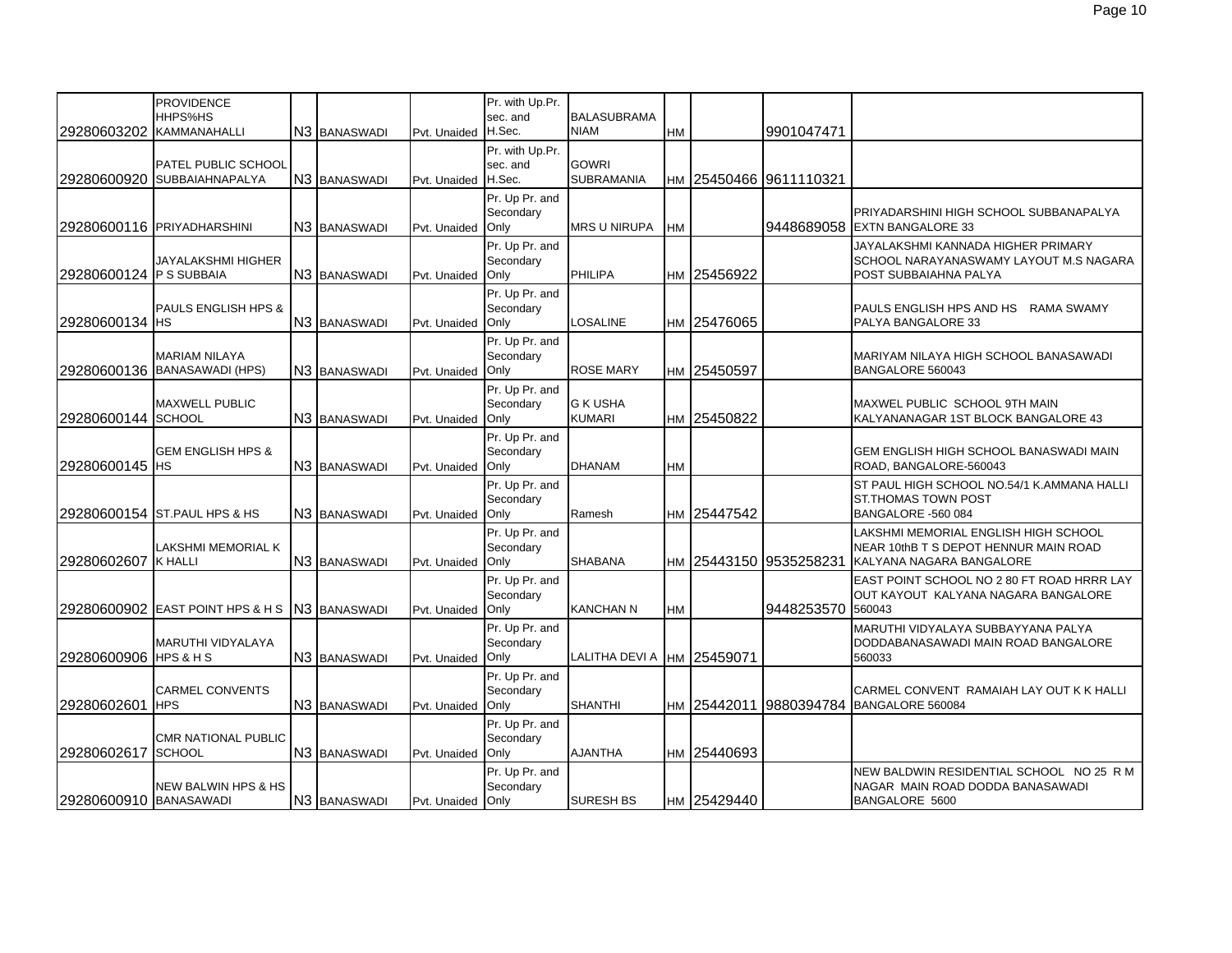|                      |                                                               |                          |                     | Pr. Up Pr. and                       |                                       |           |             |                        |                                                                                                   |
|----------------------|---------------------------------------------------------------|--------------------------|---------------------|--------------------------------------|---------------------------------------|-----------|-------------|------------------------|---------------------------------------------------------------------------------------------------|
| 29280600911          | PATEL PUBLIC SCHOOL<br><b>BANASAWADI</b>                      | N3 BANASWADI             | Pvt. Unaided        | Secondary<br>Only                    | <b>TEJASWINI</b><br><b>SANKESHWAR</b> |           |             | HM 25450466 9449832320 | PATEL PUBLIC SCHOOL 7th MAIN KALYAN<br>NAGAR.SUBBAIHNAPALYA BANGALORE 560033                      |
|                      | ST. JOSEPH ENG<br>29280600914 JANAKI RAM LAYOUT               | N <sub>3</sub> BANASWADI | Pvt. Unaided        | Pr. Up Pr. and<br>Secondary<br>Only  | ANNIE ROYAL                           |           | HM 22713513 |                        | ST JOSEPHS PRIMARY AND HIGH SCHOOL. NO 11<br>JANAKI RAM LAYOUT M.S NAGAR POST<br>BANGALORE 560033 |
| 29280602608 HALLI    | ST ANNS HPS & HS K K                                          | N3 BANASWADI             | Pvt. Unaided        | Pr. Up Pr. and<br>Secondary<br>Only  | <b>ROSE MARY</b>                      |           | HM 25451080 |                        | ST ANNES H P S AND HIGH SCHOOL<br>KAMMANAHALLI CIRCLE ST THOMAS TOWN<br>POST BANGALORE 560084     |
| 29280600917          | <b>NEW BALDWIN</b><br><b>RESIDETIAL SCHOOL</b>                | N <sub>3</sub> BANASWADI | Pvt. Unaided        | Pr. Up Pr. and<br>Secondary<br>Only  | <b>MARIA MONICA</b><br><b>ANTONY</b>  |           | HM 25429440 |                        |                                                                                                   |
|                      | LITTLE ANGELS<br><b>SCHOOL</b><br>29280600918 KAMMANAHALLI    | N3 BANASWADI             | Pvt. Unaided        | Pr. Up Pr. and<br>Secondary<br>Only  | <b>GLORY</b><br><b>VICTORY</b>        | HM        |             | 25455535 9035567614    |                                                                                                   |
| 29280600921          | <b>EVERSHINE HIGH</b><br><b>SCHOOL</b><br><b>KAMMANAHALLI</b> | N <sub>3</sub> BANASWADI | Pvt. Unaided        | Pr. Up Pr. and<br>Secondary<br>Only  | <b>VIDYA</b>                          |           | HM 25461141 |                        |                                                                                                   |
| 29280602321          | <b>KABEER SCHOOL</b><br><b>MATTADAHALLI</b>                   | N3 J.C NAGAR             | Pvt. Unaided        | Primary with<br><b>Upper Primary</b> | <b>SAROJA K</b>                       | HM        |             |                        |                                                                                                   |
| 29280602307          | NEW MODERN EHPS J<br><b>C NAGAR</b>                           | N <sub>3</sub> J.C NAGAR | Pvt. Unaided        | Primary with<br><b>Upper Primary</b> | <b>SHANTHI</b>                        | НM        | 23335550    |                        | NEW MODREN ENGLISH PRIMARY SCHOOL<br>NO.19/5,3 RD MAIN, MATTADAHALLI BANGALORE-<br>32             |
|                      | <b>GULABI HIGHER</b><br>29280602216 PRIMARY SCHOOL            | N <sub>3</sub> J.C NAGAR | Pvt. Unaided        | Primary with<br><b>Upper Primary</b> | <b>LIZZY CT</b>                       | HM        | 23330310    |                        | <b>GULABI HIGHER PRIMARY SCHOOL JAYAMAHAL</b><br>EXTENSION BANGALORE-560046                       |
|                      | 29280602319 VATICAN HIGH SCHOOL N3 J.C NAGAR                  |                          | Pvt. Unaided H.Sec. | Pr. with Up.Pr.<br>sec. and          | <b>MOHAMMED</b><br><b>MOHAIB</b>      | <b>HM</b> | 23624627    |                        | VATICAN HIGH SCHOOL.<br>DINNUR, BANGALORE-560 032.                                                |
| 29280600540 RT NAGAR | <b>PRESIDENCY HPS &amp; HS</b>                                | N3 J.C NAGAR             | Pvt. Unaided Only   | Pr. Up Pr. and<br>Secondary          | <b>AMITHA</b><br><b>SHIREEN</b>       | <b>HM</b> |             |                        | PRESIDENCY HPS&HIGH SCHOOL R T NAGAR                                                              |
| 29280600567          | <b>MODERN PUBLIC ENG</b><br><b>SCH. GANGANAGA</b>             | N <sub>3</sub> J.C NAGAR | Pvt. Unaided Only   | Pr. Up Pr. and<br>Secondary          | SAROJA.S                              | HM        |             | 23333068 9480583690    | MODERN PUBLIC ENGLISH SCHOOL NO.19 5TH<br>MAIN ROAD, GANGANAGAR BANGALOR-32                       |
| 29280600568 & HS     | <b>CROWN CONVENT HPS</b>                                      | N3 J.C NAGAR             | Pvt. Unaided        | Pr. Up Pr. and<br>Secondary<br>Only  | <b>SHALVIA</b>                        | <b>HM</b> |             |                        | CROWN CONVENT NO-12 1stCROSS KAUSAR<br>NAGAR .R.T.NAGAR POST BANGALORE-32                         |
|                      | G R V HPS AND HS<br>29280600572 DENA BANK COLONY              | N3 J.C NAGAR             | Pvt. Unaided Only   | Pr. Up Pr. and<br>Secondary          | <b>KALPANA</b><br><b>JNANASHEKAR</b>  | <b>HM</b> |             |                        | G.R.V. PUBLIC SCHOOL 320. DENA BANK COLONY<br>GANGANAGAR BELLARY ROAD, BANGALORE-560<br>032.      |
|                      | KENETH GERGO<br>29280600577 PUBLIC SCHOOL                     | N <sub>3</sub> J.C NAGAR | Pvt. Unaided Only   | Pr. Up Pr. and<br>Secondary          | <b>SHYLAJA</b>                        |           | HM 23431328 |                        |                                                                                                   |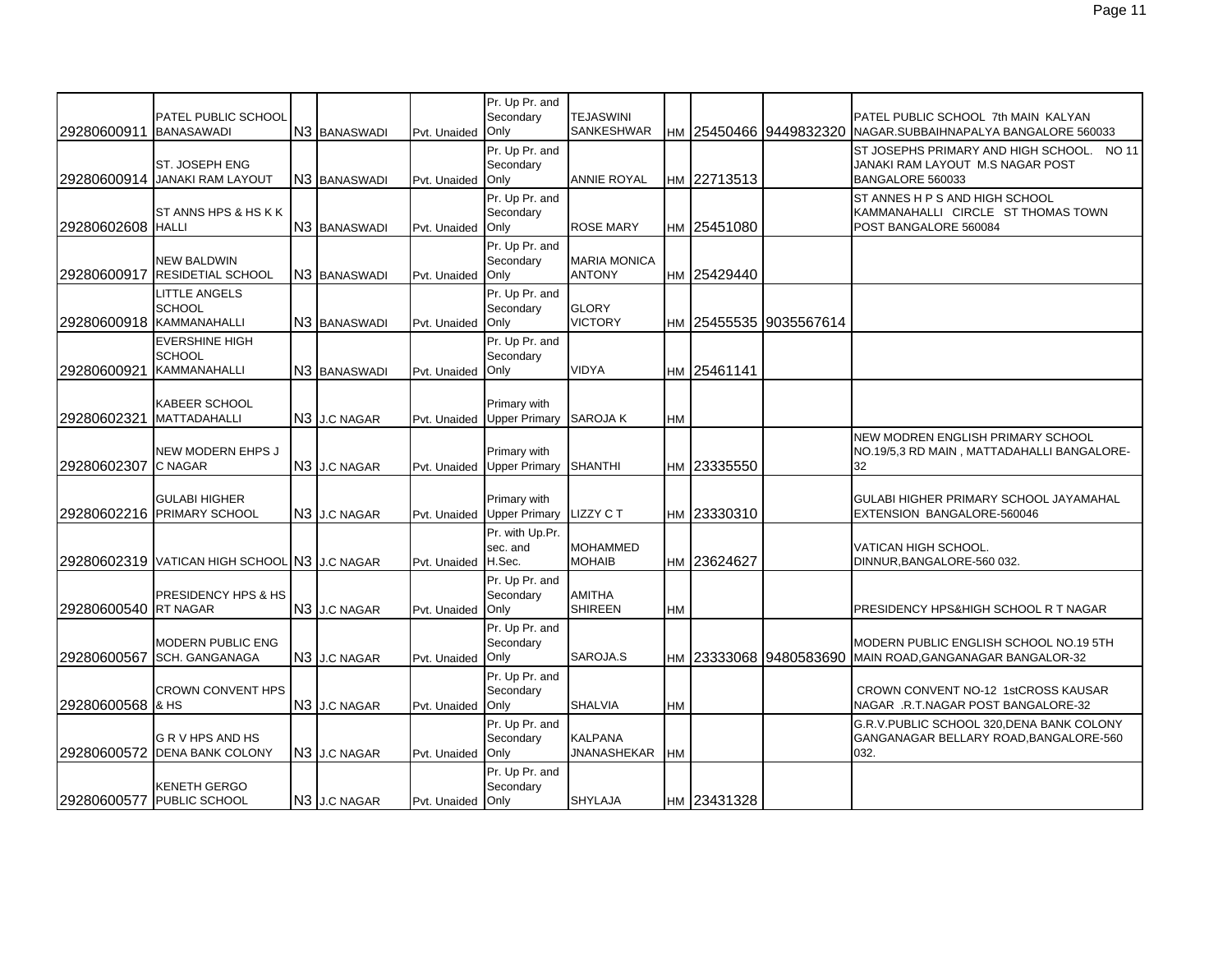| 29280602306 NAGAR        | HRHA HPS & HS J C                                 | N3 J.C NAGAR             | Pvt. Unaided      | Pr. Up Pr. and<br>Secondary<br>Only | <b>NAVEEDA</b><br><b>BEGUM</b>     |           | HM 23330013 |                        | H.R.H.A. ENGLISH. PRIMARY AND HIGH SCHOOL<br>NO.15/1 SECOND MAIN ROAD J.C.NAGAR.<br>BANGALORE 560 006. |
|--------------------------|---------------------------------------------------|--------------------------|-------------------|-------------------------------------|------------------------------------|-----------|-------------|------------------------|--------------------------------------------------------------------------------------------------------|
| 29280602308 HPS & HS     | PREMIER CONVENT                                   | N3 J.C NAGAR             | Pvt. Unaided      | Pr. Up Pr. and<br>Secondary<br>Only | <b>AMEENA</b><br><b>KHANNUM</b>    |           |             |                        | PREMIER CONVENT HPS 3 353,12 CROSS.2ND<br>HM 23337023 9740999912 BLOCK R.T.NAGAR BANGALORE-32          |
|                          | IQRA NURSERY &<br>29280602309 PRIMARY SCHOOL      | N <sub>3</sub> J.C NAGAR | Pvt. Unaided      | Pr. Up Pr. and<br>Secondary<br>Only | JABEENA BABU                       |           |             | HM 23334940 9880075872 | IQRA HIGH SCHOOL NO4\1 2MAIN 1 BLOCK<br>R.T.NAGAR BANGALORE 32                                         |
|                          | <b>MATHA ENG SCH</b><br>29280602310 RAHMATHNAGAR  | N3 J.C NAGAR             | Pvt. Unaided      | Pr. Up Pr. and<br>Secondary<br>Only | V VANKATESH                        |           | HM 32938197 | 9880455029             | MATHA ENGLISH PRIMARY AND HIGH SCHOOL<br>NO.25 1ST CROSS RAHMATHNAGAR BANGALORE-<br>560 032            |
| 29280602311              | APOORVA PUBLIC SCH<br><b>MATADHALLI</b>           | N3 J.C NAGAR             | Pvt. Unaided Only | Pr. Up Pr. and<br>Secondary         | <b>KRISHNA</b><br><b>MURTHY</b>    |           | HM 23435740 |                        | APOORVA PUBLIC SCHOOL MATADAHALLI<br>bangalore-32                                                      |
| 29280602312 HS R.T.NAGAR | <b>FLORENCE PUB PS &amp;</b>                      | N <sub>3</sub> J.C NAGAR | Pvt. Unaided      | Pr. Up Pr. and<br>Secondary<br>Only | <b>JAYA ELIAS</b>                  | HM        |             |                        | FLORENCE PUBLIC SCHOOL HPS & HS R T NAGAR<br>BANGALORE-32                                              |
|                          | 29280602313 ADARSHA EHPS & HS                     | N <sub>3</sub> J.C NAGAR | Pvt. Unaided      | Pr. Up Pr. and<br>Secondary<br>Only | V JAYASREE                         |           | HM 23332789 |                        | ADARSHA VIDYALAYA SCHOOL NO.3, 12 TH CROSS<br>1ST BLOCK R.T.NAGAR, BANGALORE-32                        |
| 29280602317              | ST. MICHAEL HPS & HS N3 J.C NAGAR                 |                          | Pvt. Unaided      | Pr. Up Pr. and<br>Secondary<br>Only | <b>RAHEEMA</b><br><b>KOUSER</b>    | HM        |             |                        | ST. MICHAEL'S ENGLISH SCHOOL EX SERVICE MEN<br>COLONY DINNUR MAIN ROAD R.T. NAGAR<br>BANGALORE-560 003 |
| 29280602318 HS           | <b>NAVODAYA</b><br><b>VIDYANIKETHAN HPS &amp;</b> | N <sub>3</sub> J.C NAGAR | Pvt. Unaided      | Pr. Up Pr. and<br>Secondary<br>Only | <b>MRUNALINI K</b>                 |           |             |                        | NAVODYA VIDYA NIKETHANA NO.19 DINNUR MAIN<br>HM 23337810 9448332515 ROAD R.T. NAGAR POST BANGALORE-32  |
| 29280600506 GANGANAGAR   | <b>GEM EHPS &amp; HS</b>                          | N3 J.C NAGAR             | Pvt. Unaided      | Pr. Up Pr. and<br>Secondary<br>Only | NARASAPPA M                        |           |             |                        | GEM ENGLISH HIGH SCHOOL R.T.NAGAR<br>HM 23335519 9880197412 BANGALORE-560 032                          |
| 29280602208              | <b>HRHAHPS</b><br><b>JAYAMAHAL</b>                | N <sub>3</sub> J.C NAGAR | Pvt. Unaided      | Pr. Up Pr. and<br>Secondary<br>Only | <b>MUBEENA</b><br><b>SHAFIF</b>    | <b>HM</b> |             |                        | H.R.H.A PRIMARY SCHOOL (BRANCH) ANNAYAPPA<br>BLOCK, III CROSS BESON TOWN POST,<br><b>BANGALORE-46</b>  |
| 29280602209 M R PALYA    | M G E S ENG HPS & HS                              | N3 J.C NAGAR             | Pvt. Unaided      | Pr. Up Pr. and<br>Secondary<br>Only | <b>SANTHA</b><br><b>KUMARI</b>     | HM        |             |                        | M.G.E.S ENGLISH HIGH SCHOOL J.C.NAGAR<br><b>BANGALORE-6</b>                                            |
| 29280600501              | ALWIN EHPS & HS<br><b>GANGANAGAR</b>              | N3 J.C NAGAR             | Pvt. Unaided      | Pr. Up Pr. and<br>Secondary<br>Only | <b>NALINI V</b>                    | <b>HM</b> |             |                        | ALLWIN PUBLIC SCHOOL 111 IST MAIN ROAD<br>GANGA NAGAR EXTENTION BANGALORE 32.                          |
|                          | RADHAKRISHNA HPS &<br>29280600511 HS GANGANAGAR   | N3 J.C NAGAR             | Pvt. Unaided Only | Pr. Up Pr. and<br>Secondary         | <b>SUGURU</b><br><b>TIPPESWAMY</b> |           |             |                        | RADHA KRISHNA ENGLISH PRIMARY HIGH SCHOOL<br>HM 23432247 9449819999 GANGAR BANGALORE-32                |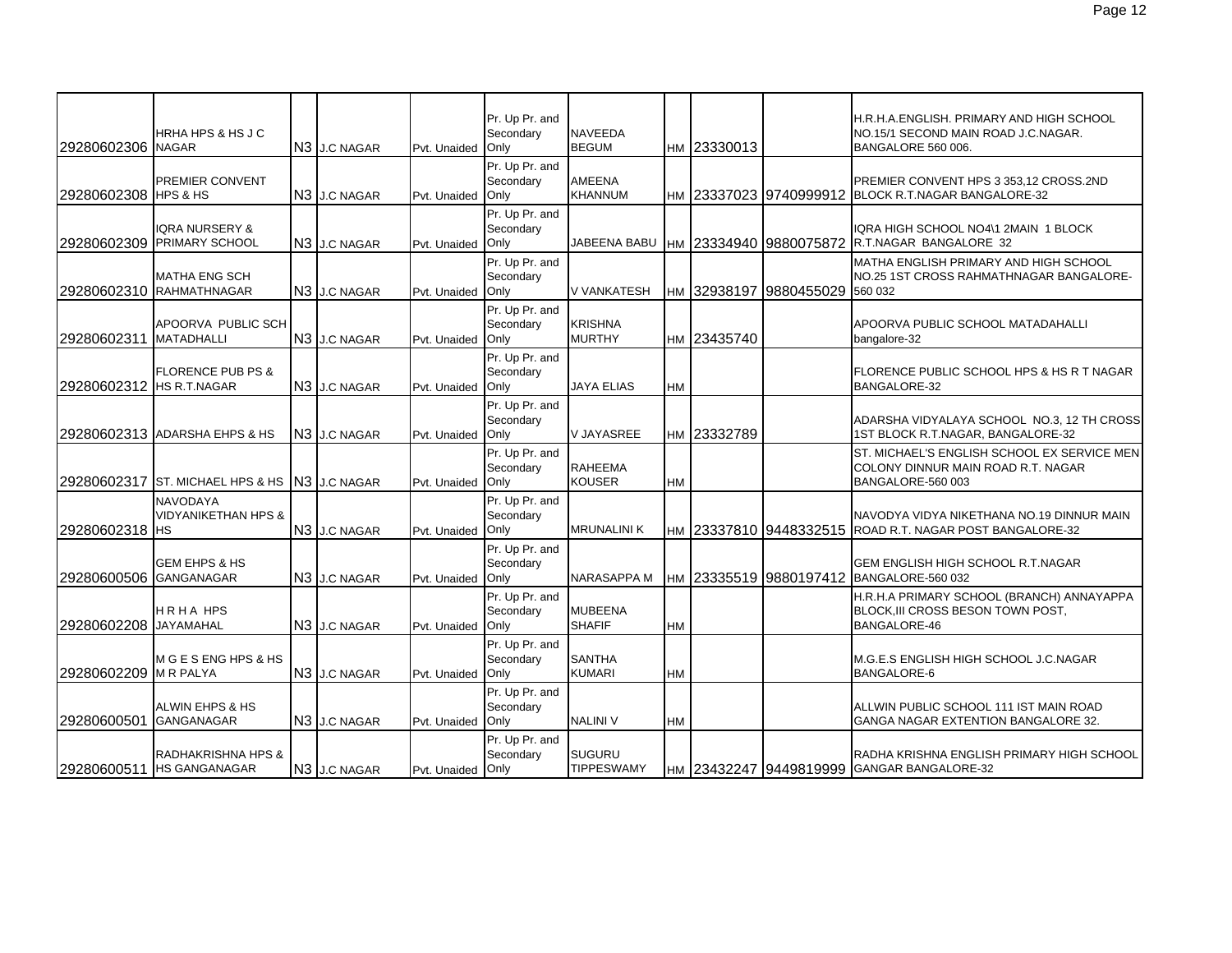| 29280600521              | RT NAGAR EHPS & HS                                          | N <sub>3</sub> J.C NAGAR                         | Pvt. Unaided | Pr. Up Pr. and<br>Secondary<br>Only  | RUKMINI BAI                       |           | HM 23339307 |                                 | R.T.NAGAR PUBLIC SCHOOL K.H.M.BLOCK<br>GANGANAGAR, BANGALORE-32                                                                        |
|--------------------------|-------------------------------------------------------------|--------------------------------------------------|--------------|--------------------------------------|-----------------------------------|-----------|-------------|---------------------------------|----------------------------------------------------------------------------------------------------------------------------------------|
|                          | LITTL LOTUS CONVENT<br>29280602213 SCH JAYAMAHAL            | N <sub>3</sub> J.C NAGAR                         | Pvt. Unaided | Pr. Up Pr. and<br>Secondary<br>Only  | L K ANUPARAJU HM                  |           |             |                                 | LITTLE LOTUS CONVENT BANGALORE PALACE<br>COMPOUND JAYAMAHAL ROAD OPP. DARGA<br>JAYAMAHALL ROADBABGALORE-03                             |
| 29280602301              | ADITHYA PS & HS J C<br><b>NAGAR</b>                         | N3 J.C NAGAR                                     | Pvt. Unaided | Pr. Up Pr. and<br>Secondary<br>Only  | JAMAHEEDA<br><b>KHANUM</b>        |           | HM 23332166 |                                 | ADITHYA ENGLISH SCHOOL19/3 EX- SERVICE MEN<br>COLONY DINNUR MAIN ROAD R.T.NAGAR BANGAR-<br>32                                          |
|                          | <b>TWINKLE STAR HPS &amp;</b><br>29280600525 HS GANGANAGAR  | N <sub>3</sub> J.C NAGAR                         | Pvt. Unaided | Pr. Up Pr. and<br>Secondary<br>Only  | ROOPA B.S                         |           |             | нм 23433490 9980061150 560 032. | TWINKEL STARS SCHOOL 4TH CROSS, 4TH MAIN<br>PAPANNA BLOCK, GANGANAGAR<br><b>BANGALORE-</b>                                             |
| 29280600526 GANGANAGAR   | UNIVERSAL EHPS & HS                                         | N3 J.C NAGAR                                     | Pvt. Unaided | Pr. Up Pr. and<br>Secondary<br>Only  |                                   |           |             |                                 | UNIVERSAL ENGLISH PRIMARY& HIGH SCHOOL<br>NO.40TH CROSS 5TH MAIN, RAHAMATH NAGAR<br>ZIAUDDIN NAZIR HM 23634344 9980033636 BANGALORE-32 |
| 29280600527              | VANI EHPS & HS<br><b>GANGANAGAR</b>                         | N <sub>3</sub> J.C NAGAR                         | Pvt. Unaided | Pr. Up Pr. and<br>Secondary<br>Only  | <b>BABY</b><br><b>MATHULLA</b>    |           | HM 23333961 |                                 | SREE VANI ENGLISH SCHOOL 1ST MAIN, BEHIND<br>BINNY MILL, GANGANGAR, BANGALORE-32                                                       |
|                          | <b>VIDYA VAHINI EHPS &amp;</b><br>29280600528 HS GANGANAGAR | N <sub>3</sub> J.C NAGAR                         | Pvt. Unaided | Pr. Up Pr. and<br>Secondary<br>Only  | <b>SUTAPA SEN</b><br><b>GUPTA</b> |           |             |                                 | VIDYAVAHINI ENGLISH SCHOOL ANAND NAGAR<br>HM 23538869 9886516068 BANGALORE 560024                                                      |
| 29280600533 HPS & HS     | <b>BOSTON EDU SOCIETY</b>                                   | N <sub>3</sub> J.C NAGAR                         | Pvt. Unaided | Pr. Up Pr. and<br>Secondary<br>Only  | PETER PRABHU HM 23438151          |           |             |                                 | BOSTION ENGLISH SCHOOL NO.32, II<br>CROSS, MUTTHAPPA BLOCK GANGANAGAR<br>BANGALOR560032                                                |
|                          | SIDDHARTHA PUB HPS<br>29280600536 & HS RT NAGAR             | N <sub>3</sub> J.C NAGAR                         | Pvt. Unaided | Pr. Up Pr. and<br>Secondary<br>Only  | <b>D.S.LAKSHMI</b>                |           |             | HM 23336093 9916059888          | SIDDHARTHA PUBLIC SCHOOL NO 1 CHOWDAIAH<br>BLOCK R T NAGAR BANGALORE -32                                                               |
| 29280600539 GANGA        | <b>SALAMATH HPS &amp; HS</b>                                | N <sub>3</sub> J.C NAGAR                         | Pvt. Unaided | Pr. Up Pr. and<br>Secondary<br>Only  | <b>SRINIVASA KT</b>               |           | HM 23432960 |                                 | SALAMATH PRIMARY AND HIGH SCHOOL K.G.N<br>COMPOUND V.V.NAGAR BANGALORE-560032                                                          |
| 29280601725 TOWN         | SERVITE HPS THOMAS                                          | N3 FRAZER TOWN Pvt. Unaided                      |              | Primary with<br><b>Upper Primary</b> | <b>SR.BASKALIN</b>                | <b>HM</b> |             |                                 | SERVITE HPS&HIGH SCHOOL.<br>NO. 6 NORTH ROAD ST.THOMAS TOWN.<br>BANGALORE 560 084.                                                     |
| 29280601727              | <b>SHRADHANJALI</b><br><b>INTEGRATED SCHOOL</b>             | N3 FRAZER TOWN Pvt. Unaided                      |              | Primary with<br><b>Upper Primary</b> | K.USHA.RANI.                      |           |             | HM 25475165 9632770774          | SHRADHANJALI INTEGRATED SCHOOL.<br>APD, ST. THOMAS TOWN POST, LINGARAJAPURAM,<br><b>BANGALORE 84.</b>                                  |
|                          | <b>MARIAM NIVAS HPS</b><br>29280601728 MILTON STREET        | N3 FRAZER TOWN Pvt. Unaided Upper Primary        |              | Primary with                         | <b>RAVITHA</b>                    |           | HM 25805353 |                                 | MARIAM NIVAS H.R. PRIMARY SCHOOL 10 MITTON<br>STREET COX TOWN, BANGALORE-56005                                                         |
| 29280602013 ENG PRI & HS | <b>SMT INDIRA GANGHI</b>                                    | N3 FRAZER TOWN Pvt. Unaided Upper Primary SARALA |              | Primary with                         |                                   | <b>HM</b> |             |                                 | SMT INDIRA GANDHI ENGLISH PRIMARY MIDDLE<br>AND HIGH SCHOOL OLD BYYAPPANAHALLI<br>9342846433 BANGALORE 560033                          |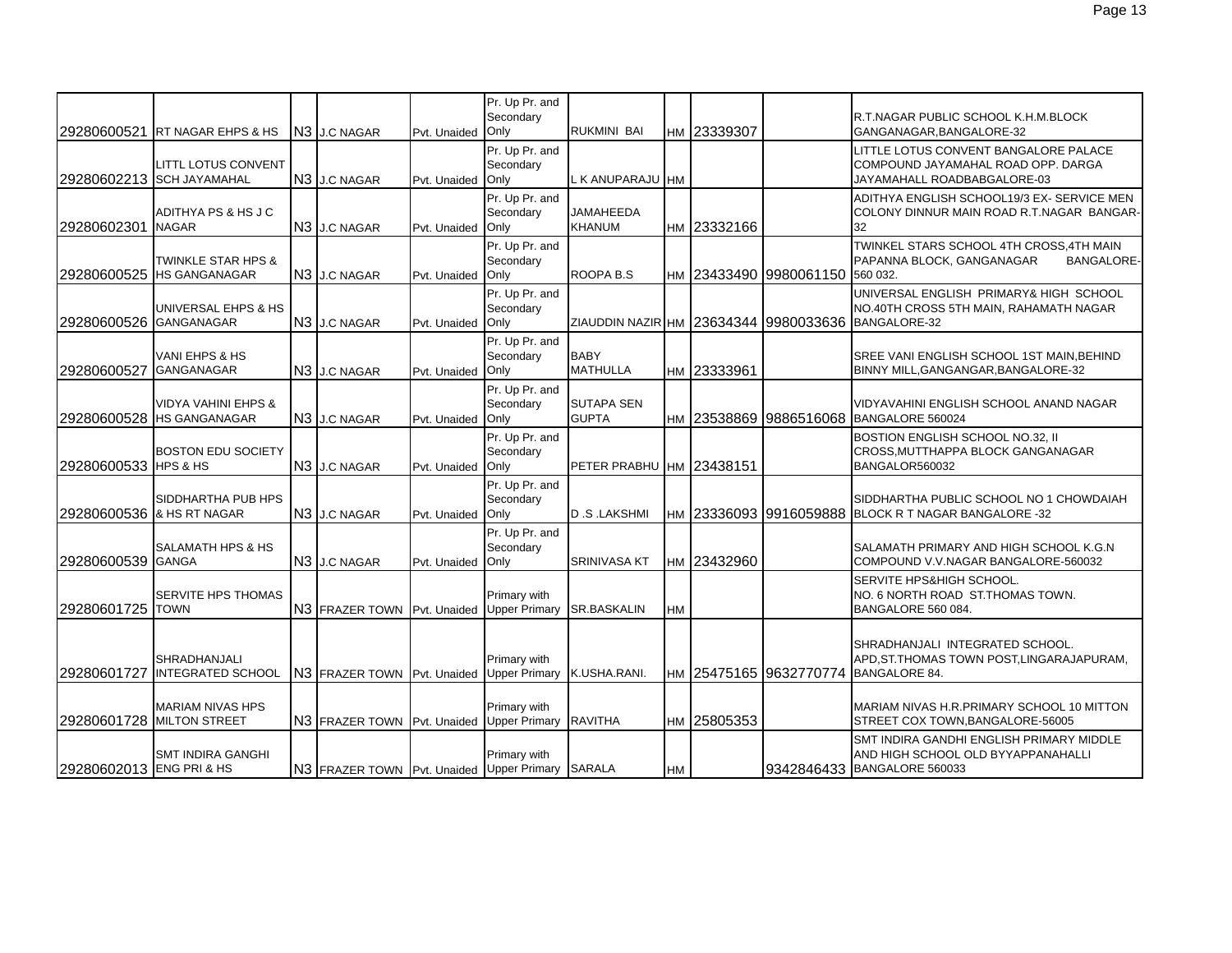|                         | 29280601713 MARINIKETHAN E HPS                                      | N3 FRAZER TOWN Pvt. Unaided               |                      | Primary with<br><b>Upper Primary</b>             | <b>SHEELA</b><br><b>VIRGINI.</b> |           | HM 25464484 |                        | MARIA NIKETAN ENGLISH PRIMARY SCHOOL.<br>ST.MARY'S TOWN BANGALORE 560 084.                                |
|-------------------------|---------------------------------------------------------------------|-------------------------------------------|----------------------|--------------------------------------------------|----------------------------------|-----------|-------------|------------------------|-----------------------------------------------------------------------------------------------------------|
| 29280600810 HPS         | <b>SHANTHINIKETHANA</b>                                             | N3 FRAZER TOWN Pvt. Unaided Upper Primary |                      | Primary with                                     | <b>SHRELAKSHMI</b>               | <b>HM</b> |             |                        | SHANTHINKETHANA HPSCHOOL NEW EXN OLD<br>9611675920 BAYAPPANAHALLI BANGALORE 38                            |
| 29280601726 SCHOOL      | <b>CHRIST THE KING</b>                                              | N3 FRAZER TOWN Pvt. Unaided Only          |                      | Pr. Up Pr. and<br>Secondary                      | <b>NIRMALA</b>                   | <b>HM</b> |             | 25481529 9972099331    | CHRIST THE KING SCHOOL COX TOWN<br>JESVANAHALLI BANGALORE-05                                              |
| 29280601739 NAGAR       | MMET HPS & HS M.S                                                   | N3 FRAZER TOWN Pvt. Unaided               |                      | Pr. Up Pr. and<br>Secondary<br>Only              | <b>SHAKILA</b>                   |           | HM 25450522 |                        | M M E T HIGHER PRIMARY SCHOOL M S NAGAR<br><b>BANGALORE 05</b>                                            |
| 29280600814 SCHOOL      | S.M.K. PRIMARY                                                      | N3 FRAZER TOWN Pvt. Unaided               |                      | Pr. Up Pr. and<br>Secondary<br>Only              | <b>THENMOZHI</b>                 |           | HM 25495316 |                        | S.M.K.NURSARY AND PRIMARY SCHOOL OLD<br>BAIYAPPANAHALLI BANGALORE-33                                      |
| 29280600815 ROA         | SOBHANA MEMORIAL<br><b>SCHOOL WHEELER</b>                           | N3 FRAZER TOWN Pvt. Unaided               |                      | Pr. Up Pr. and<br>Secondary<br>Only              | <b>HEMAVATHY</b>                 | HM        |             | 9886401604             | SOBHANA MEMORIAL WHEELER 42COX TOWN<br>BANGLORE-05                                                        |
|                         | 29280601721 ST JUDES EHPS & HS                                      | N3 FRAZER TOWN Pvt. Unaided               |                      | Pr. Up Pr. and<br>Secondary<br>Only              | <b>MARY</b><br>JACINTHA.A.       |           |             | HM 25479078 9945466729 | ST. JUDE ENGLISH HIGHER PRIMARY AND HIGH<br>SCHOOL.<br>NAGAIYANA PALYA, M.S. NAGAR.<br>BANGALORE 560 033. |
| 29280601951             | <b>MARWELS PRIMARY</b><br><b>SCHOOL</b>                             | N3 D.J.HALLI                              | Pvt. Unaided Primary |                                                  | <b>NASREEN</b>                   | <b>HM</b> |             | 8105536324             | MARWELS PRIMARY SCHOOL MUNESWAA NAGARA<br>1ST CROSS ARABIC COLLAGE POST BANGALORE-<br>560045              |
| 29280600401             | ESSA ENG HPS D J<br><b>HALLI</b>                                    | N3 D.J.HALLI                              | Pyt. Unaided Primary |                                                  | JAMEELUNNISA HM                  |           |             |                        | ESSA ENG LPS D J HALLI BALGALORE-45                                                                       |
|                         | ALPHA PUBLIC SCHOOL<br>29280602528 PILLANNAGARDEN                   | N3 D.J.HALLI                              | Pvt. Unaided Primary |                                                  | <b>SHEELADEVI</b>                | <b>HM</b> |             |                        |                                                                                                           |
|                         | <b>LITTLE BELS PRIMARY</b><br>29280600419 SCHOOL D.J.HALL           | N <sub>3</sub> D.J.HALLI                  | Pvt. Unaided Primary |                                                  | <b>MEENAKSHI</b>                 | <b>HM</b> |             | 9343204903             | LITTLE BELLS SCHOOL SONAPPA LANE, D.J.HALLI<br>BANGALORE-45.                                              |
| 29280600425             | <b>ROYAL KAN/ENG HPS</b><br><b>MODI ROAD</b>                        | N3 D.J.HALLI                              | Pvt. Unaided Primary |                                                  | <b>RIZWANA</b>                   | HM        |             | 9980930558             |                                                                                                           |
| 29280601947 SCHOOL      | <b>BLUE BIRDS ENG</b>                                               | N3 D.J.HALLI                              | Pvt. Unaided         | Primary with<br><b>Upper Primary</b>             | <b>ZAKIA</b><br><b>KHATOON</b>   | <b>HM</b> |             |                        | <b>BLUE BIRD'S ENGLISH SCHOOL.</b><br>14 CROSS MURUGAN TEMPLE,<br>7795324485 K.B.SANDRA BANGALORE 32.     |
| 29280600408 ROAD DEVARA | HAJIRA SCHOOL MODI                                                  | N3 D.J.HALLI                              |                      | Primary with<br>Pvt. Unaided Upper Primary       | AKHILA BEGUM HM                  |           |             |                        | HAJIRA NURSERY AND PRIMARY SCHOOL 3RD<br>CROSS MODI ROAD D.J.HALLI<br>9341778539 BANGALORE560 045         |
|                         | <b>RAINBOW PUBLIC</b><br>29280601964 SCHOOL MODIGARDEN N3 D.J.HALLI |                                           |                      | Primary with<br>Pvt. Unaided Upper Primary PREMA |                                  |           |             | HM 23658482 9242769940 |                                                                                                           |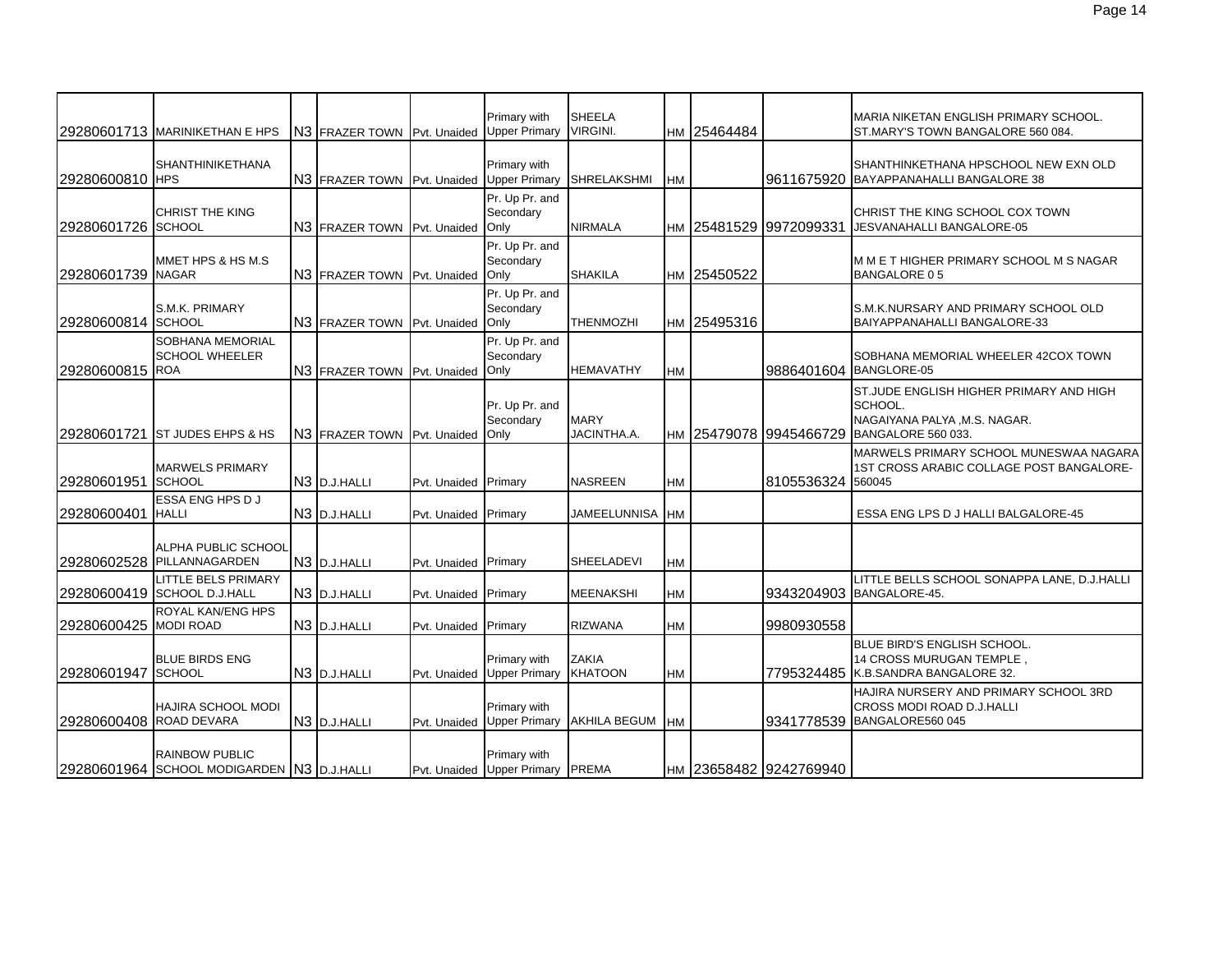| 29280600411                | <b>VIDYA SAGAR KAN ENG</b><br>HPS & HS D.J                            | N <sub>3</sub> D.J.HALLI | Pvt. Unaided      | Primary with<br><b>Upper Primary</b> | S MAHABOOH<br><b>SAHIB</b>        |           |             |                            | VIDYA SAGAR KAN/ENG PRIMARY SCHOOL MODI<br>HM 25497786 9448810658 ROAD D.J.HALLI BANGALORE-45              |
|----------------------------|-----------------------------------------------------------------------|--------------------------|-------------------|--------------------------------------|-----------------------------------|-----------|-------------|----------------------------|------------------------------------------------------------------------------------------------------------|
|                            | <b>KUSHAL ENGLISH</b><br>29280600406 SCHOOL DJ HALL                   | N <sub>3</sub> D.J.HALLI | Pvt. Unaided      | Primary with<br><b>Upper Primary</b> | <b>RESHMA</b>                     |           |             | HM 32507996 9241225992 45. | KUSHAL ENGLISH PRIMARY SCHOOL DEVER<br>JEEVANA HALLY SURAPPA GARDEN BANGALORE-                             |
|                            | 29280601936 MILLENIUM ENG SCH                                         | N <sub>3</sub> D.J.HALLI | Pvt. Unaided      | Primary with<br><b>Upper Primary</b> | NAZIMA BEGUM HM                   |           |             |                            | MILLENIUM ENG SCHOOL KAVALBYRASANDRA<br>9342609559 BANGALORE-560045                                        |
| 29280600414 HS D.J.HALLI   | <b>MODERN PUBLIC HPS &amp;</b>                                        | N3 D.J.HALLI             | Pvt. Unaided      | Primary with<br><b>Upper Primary</b> | SABANNA C                         |           |             |                            | MODARAN PUBLIC SCHOOL OPP.POLIC STATION<br>HM 25801942 9611531146 D.J.HALLI BANGALORE-45                   |
|                            | <b>MODERN KAN/ ENG</b><br>29280600426 SCHOOL MODI ROAD                | N <sub>3</sub> D.J.HALLI | Pvt. Unaided      | Primary with<br><b>Upper Primary</b> | <b>AMBREEN</b><br><b>SULTHANA</b> | HM        |             | 9345380075                 |                                                                                                            |
|                            | 29280602506 LITTLE ROBIN KHPS                                         | N3 D.J.HALLI             | Pvt. Unaided Only | Pr. Up Pr. and<br>Secondary          | <b>BHAVANI</b>                    |           |             | HM 25474848 9008185958     | LITTLE ROBIN ENGLISH HIGH SCHOOL NO.698,<br>K.M.ANNAMALAT BUILDING PERIYAR NAGAR B.S.<br>ROAD, BANGALORE-5 |
|                            | <b>KARNATAKA PUBLIC</b><br>29280601963 SCHOOL MODIGARDEN N3 D.J.HALLI |                          | Pvt. Unaided      | Pr. Up Pr. and<br>Secondary<br>Only  | <b>MUBASHIRA</b>                  |           | HM 22725364 | 9845141207                 |                                                                                                            |
|                            | JAMIA ASHRAFIYA<br>29280600409 SCHOOL D.J.HAL                         | N3 D.J.HALLI             | Pvt. Unaided      | Pr. Up Pr. and<br>Secondary<br>Only  | YASMEEN K                         | <b>HM</b> |             |                            | JAMIA ASHRAFIYA SCHOOL MADANI MOHALLA<br>9241593144 MODI ROAD.D.J.HALLI BANGALORE-45                       |
| 29280600410 & HS D.J HALLI | <b>MAYOR KAN/ENG HPS</b>                                              | N <sub>3</sub> D.J.HALLI | Pvt. Unaided      | Pr. Up Pr. and<br>Secondary<br>Only  | ANITHA.M                          | HM        |             |                            | <b>MAYOR PUBILC SCHOLL GOVINDAPPA BLOCK</b><br>D.J.HALLI BANGALORE-45                                      |
| 29280600412 HPS & HS D.J.H | <b>SUBHASH MEMORIAL</b>                                               | N <sub>3</sub> D.J.HALLI | Pvt. Unaided Only | Pr. Up Pr. and<br>Secondary          | THANGAMANI                        |           | HM 25470044 |                            | SUBHASH MEMORIAL ENGLISH HPS & HS<br>D.J.HALLI.                                                            |
|                            | <b>INDIRA MEMORIAL</b><br>29280600413 KAN/ENG HPS & HS                | N3 D.J.HALLI             | Pvt. Unaided      | Pr. Up Pr. and<br>Secondary<br>Only  | <b>HAJIRA RIYAZ</b>               |           |             |                            | ISDRA MEMORAL HIGH SCHOOL MODI ROAD<br>HM 22744154 9980161193 D.J.HALLI BANGALORE-45                       |
| 29280601957                | <b>HOPE HPS &amp; HS</b><br>DODDANNANAGAR                             | N <sub>3</sub> D.J.HALLI | Pvt. Unaided      | Pr. Up Pr. and<br>Secondary<br>Only  | <b>KALAVATHI</b>                  |           |             | HM 23654956 9343918199     |                                                                                                            |
| 29280601912 K B SANDRA     | ST MARIYAM HPS & HS                                                   | N3 D.J.HALLI             | Pvt. Unaided      | Pr. Up Pr. and<br>Secondary<br>Only  | <b>HARIELLE</b>                   |           |             |                            | ST MARIYAM HPS & HS SHAMPURA MAIN ROAD<br>HM 23331739 9880042430 KAVALBYRASANDRA BANGALORE-32              |
| 29280601918 SANDRA         | AMMAR NP & HS K B                                                     | N <sub>3</sub> D.J.HALLI | Pvt. Unaided      | Pr. Up Pr. and<br>Secondary<br>Only  | <b>ANSAR PASHA</b>                | <b>HM</b> |             |                            | AMMAR PRI & HIGH SCHOOL AYOTHIDAS NAGAR<br>9886307133 DEVARAJEEVANAHALLI BANGALORE-560045                  |
|                            | 29280602524 BEST PUBLIC SCHOOL N3 D.J.HALLI                           |                          | Pvt. Unaided Only | Pr. Up Pr. and<br>Secondary          | <b>RIZHAWN</b>                    | <b>HM</b> |             |                            | BEST PUBLIC NUSERY & PRIMARY SCHOOL DAVIS<br>19886076197 ROAD BANGALORE-84                                 |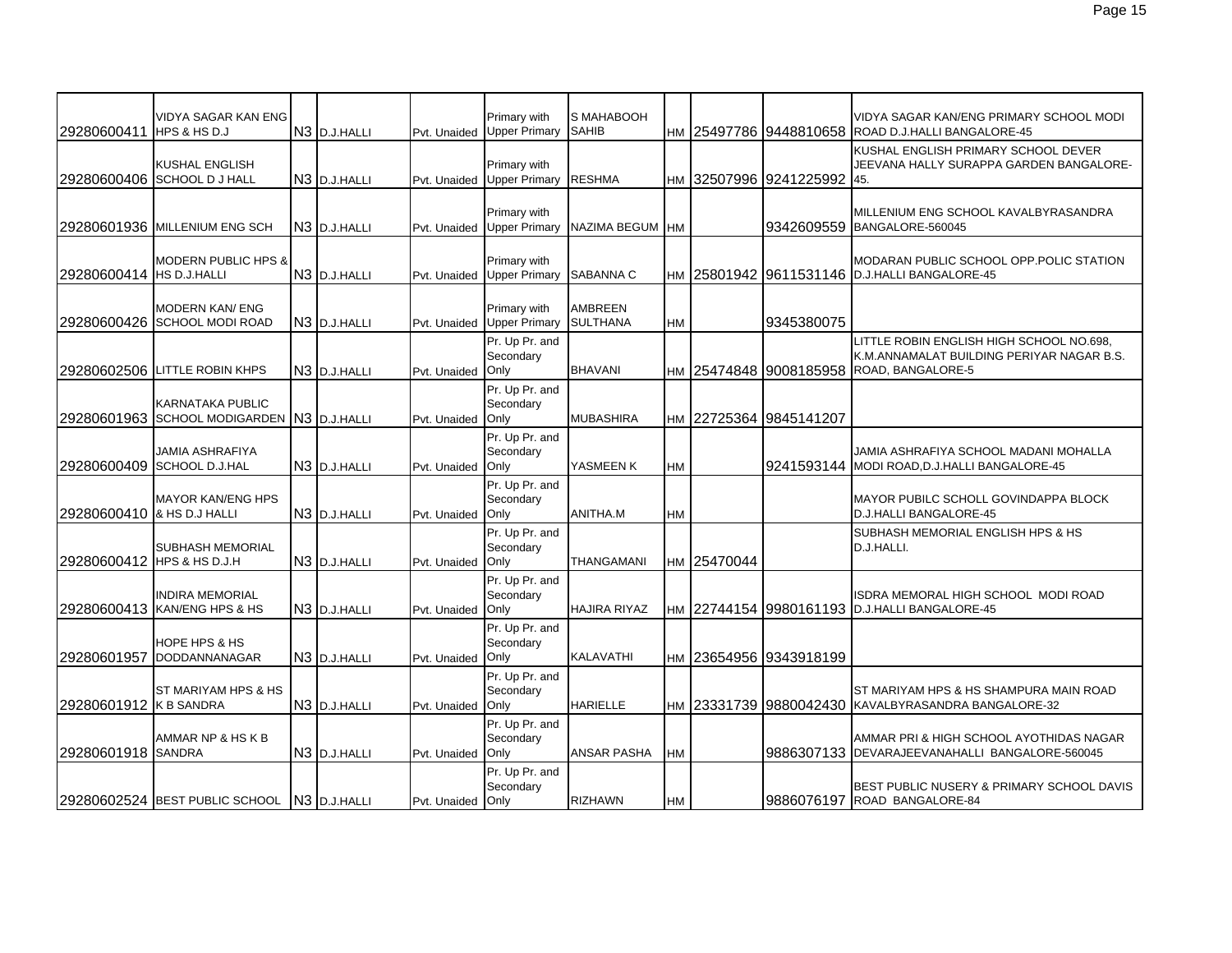|                | 29280602525 NUSRATH FATHIMA                                     | N <sub>3</sub> D.J.HALLI | Pvt. Unaided Only | Pr. Up Pr. and<br>Secondary | <b>SUSHEELA</b><br><b>ROYAN</b> | <b>HM</b> |                          | INUSRATH FATHIMA ENGLISH HIGH SCHOOL<br>NO.46, DAVIS ROAD, BANGALORE-84                                                           |
|----------------|-----------------------------------------------------------------|--------------------------|-------------------|-----------------------------|---------------------------------|-----------|--------------------------|-----------------------------------------------------------------------------------------------------------------------------------|
| 29280602527    | <b>LEUNICE NURSERY &amp;</b><br>' IPRE SCHOOL                   | N3 D.J.HALLI             | Pvt. Unaided Only | Pr. Up Pr. and<br>Secondary | <b>EUNICE SINGH</b>             |           | IHM 25477337 19448852421 | EUNICE ENGLISH HIGH SCHOOL 6/41.2ND CROSS<br><b>IST THOMAS TOWN BANGALORE</b>                                                     |
| 29280600418 HS | <b>VIDYA JYOTHI HPS &amp;</b>                                   | N <sub>3</sub> D.J.HALLI | Pvt. Unaided Only | Pr. Up Pr. and<br>Secondary | <b>FAYAZULLA</b>                |           |                          | VIDYA JOYTHI ENFLISH HIGH SCHOOL # 6TH<br>CROSS, MODI GARDEN, BANGARAGIRI LAYOUT<br>HM 23654254 9538913667 J.C.NAGAR BANGALORE-06 |
|                | LORETTA HPS & HS<br>29280601937 COFFE BOARD COLONY N3 D.J.HALLI |                          | Pvt. Unaided Only | Pr. Up Pr. and<br>Secondary | SARDAR BASHA IHM                |           |                          | LORETTA HPS & HS COFFICE BOARD COLONY<br>9342719375 BANGALORE-560045                                                              |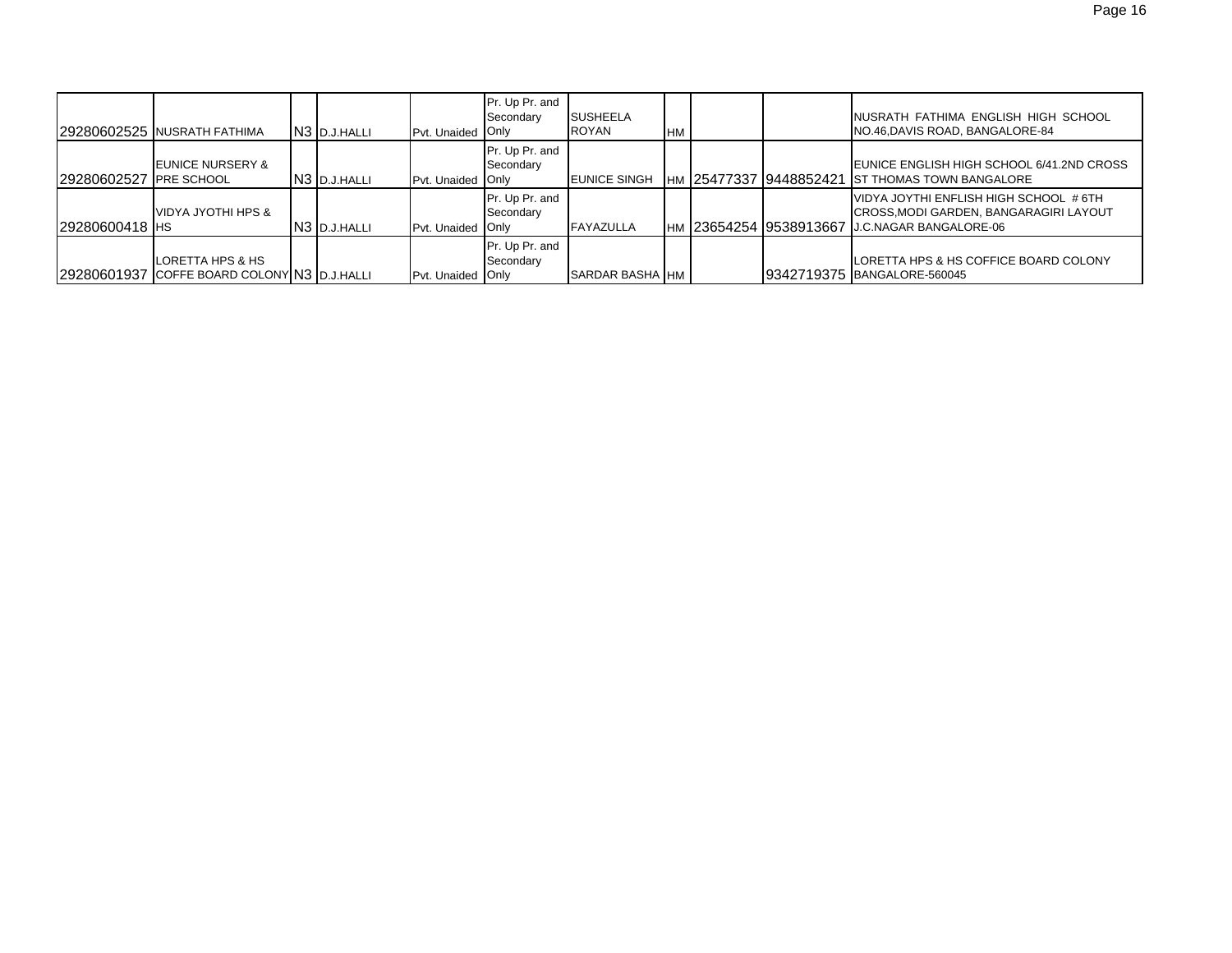|                         |                                                      |                |                                   |                      | <b>SCHCAT DES</b>                                 |                       |           |                  |                                       |                                                                                                                      |
|-------------------------|------------------------------------------------------|----------------|-----------------------------------|----------------------|---------------------------------------------------|-----------------------|-----------|------------------|---------------------------------------|----------------------------------------------------------------------------------------------------------------------|
| <b>SCHCD</b>            | <b>SCHNAME</b>                                       |                | <b>BLK</b> CLUNAME                | SCHMGT_DEC           |                                                   | <b>TCHNAME</b>        |           | <b>TCHPHONE1</b> | MOBILE <sub>1</sub>                   | <b>POSTALADDR</b>                                                                                                    |
| 29280710047             | <b>STANFORD PUBLIC</b><br><b>SCHOOL</b>              | N <sub>4</sub> | NARASIPURA                        | Pvt. Unaided Primary |                                                   | J SYLVESTER DANIEL    |           |                  |                                       | <b>MARUTHI LAYOUT SINGAPURA MAIN ROAD</b><br>HM 23647965 9343524283 VIDYARANYAPURA                                   |
| 29280710016 SCHOOL      | <b>FATHIMA PUBLIC</b>                                | N <sub>4</sub> | <b>NARASIPURA</b>                 | Pvt. Unaided Primary |                                                   | RAHMATH KUBRA         | <b>HM</b> |                  |                                       | FATHIMA PUBLIC SCHOOL, M S PALYA,<br>3943812077 VIDYARANYAPURA, BANGALORE-97.                                        |
|                         | <b>CHAMARAJESHWARAI</b><br>29280710035 PUBLIC SCHOOL | N <sub>4</sub> | <b>NARASIPURA</b>                 |                      | <b>Primary with</b><br>Pvt. Unaided Upper Primary | <b>DEVA KUMARI B</b>  |           |                  |                                       | chamarajeswar poblic school dodda bommsandra<br>HM 28387678 9844173945 vidhyaranya pura post bangalore 87            |
| 29280707223             | <b>MEERA VIDYA</b><br>NIKETHAN CHAMUNDES N4          |                | <b>NARASIPURA</b>                 |                      | Primary with<br>Pvt. Unaided Upper Primary        | <b>KALAYVANI</b>      |           | HM 28383775      |                                       | MEERA VIDYANIKETHANA, 1ST MAIN ROAD,<br>CHAMUNDESHWARI BADAVANE,<br>VIDYARANYAPURA, BANGALORE.                       |
|                         | 29280710030 B.K.N.PUBLIC SCHOOL                      | N4             | NARASIPURA                        |                      | Primary with<br>Pvt. Unaided Upper Primary        | <b>FAHEEMUNNISA</b>   | <b>HM</b> |                  |                                       | B.K.N PUBLIC SCHOOL, M.S.PALYA,<br>9663985986 VIDYARANYAPURA POST, BANGALORE-97.                                     |
|                         | SEVEN HILLS PUBLIC<br>29280719823 SCH M.S PALYA      | N4             | NARASIPURA                        |                      | Primary with<br>Pvt. Unaided Upper Primary        | <b>NASREEN</b>        | <b>HM</b> |                  |                                       | 2nd Stage 3rd Main M.S. Palya Vidyaranyapura<br>9343730816 Post Bangalore-97                                         |
|                         | LITTLE LILLYS ENGLISH<br>29280710038 PUBLIC SCHOOL   | N4             | <b>NARASIPURA</b>                 | Pvt. Unaided H.Sec.  | Pr. with Up.Pr.<br>sec. and                       | SHASHIKALA M          |           |                  |                                       | HM 23646455 9845860607 VIDYARANYA PURA BANGALORE                                                                     |
|                         | <b>VISHWA BHARATHI</b><br>29280710039 POBLIC SCHOOL  | N4             | <b>NARASIPURA</b>                 | Pvt. Unaided H.Sec.  | Pr. with Up.Pr.<br>sec. and                       | RAMADEVI G S          |           | HM 23455202      |                                       | NO,13, RAMACHANDRA PURA BANGALORE-13                                                                                 |
| 29280710040 HIGH SCHOOL | <b>HOLY FAITH POBLIC</b>                             | IN4.           | <b>NARASIPURA</b>                 | Pvt. Unaided H.Sec.  | Pr. with Up.Pr.<br>sec. and                       | NEELA V RAMESH        | <b>HM</b> |                  |                                       | A.M.S. LAYOUT VIDYARANYAPURA,<br>9844094664 BANGALORE -97                                                            |
| 29280710045 SCHOOL      | S T MICHEL ENGLISH                                   | N4             | <b>NARASIPURA</b>                 | Pvt. Unaided H.Sec.  | Pr. with Up.Pr.<br>sec. and                       | LAKSHMI               |           | HM 23456684      |                                       | BANBAMMA CIRCLE JALAHALLI BANGALORE                                                                                  |
| 29280710206             | SHARADHA VIDYA<br>KENDRA M.S.PALYA                   | N4             | <b>NARASIPURA</b>                 | Pvt. Unaided H.Sec.  | Pr. with Up.Pr.<br>sec. and                       | VIJAYANLAKSHMI        |           |                  |                                       | SHARADA VIDYA KENDRA PUBLIC SCHOOL,<br>HESARGATTA ROAD, VIDYARANYAPURA<br>HM 23647965 9741123600 POST, BANGALORE-97. |
|                         | <b>ORIENTAL ENGLISH</b><br>29280707183 SCH VIDYARANY |                | N4 NARASIPURA                     | Pvt. Unaided H.Sec.  | Pr. with Up.Pr.<br>sec. and                       | <b>NASREEN</b>        |           |                  | HM 23641762 9845186753 Bangalore - 97 | 9/439, AMS Layout<br>Vidyranyapura                                                                                   |
|                         | DEVA MATHA CENTRAL<br>29280707198 SCH VIDYARANYAPU   | N4             | <b>NARASIPURA</b>                 | Pvt. Unaided H.Sec.  | Pr. with Up.Pr.<br>sec. and                       | R. BALA SUNDARI       |           | HM 23643752      |                                       | deva matha central school, difence layout,<br>vidyaranyapura, bangalore-92.                                          |
|                         | <b>ST. PHILOMENAS</b><br>29280707903 ENGLISH SCH VID |                | N4 NARASIPURA Pvt. Unaided H.Sec. |                      | Pr. with Up.Pr.<br>sec. and                       | <b>SUDHA KRSIHNAN</b> |           |                  |                                       | ST.PHILOMENAS ENGLISH SCHOOL,<br>HM 23456443 9739172006 DODDABOMMASANDRA, BANGALORE-97.                              |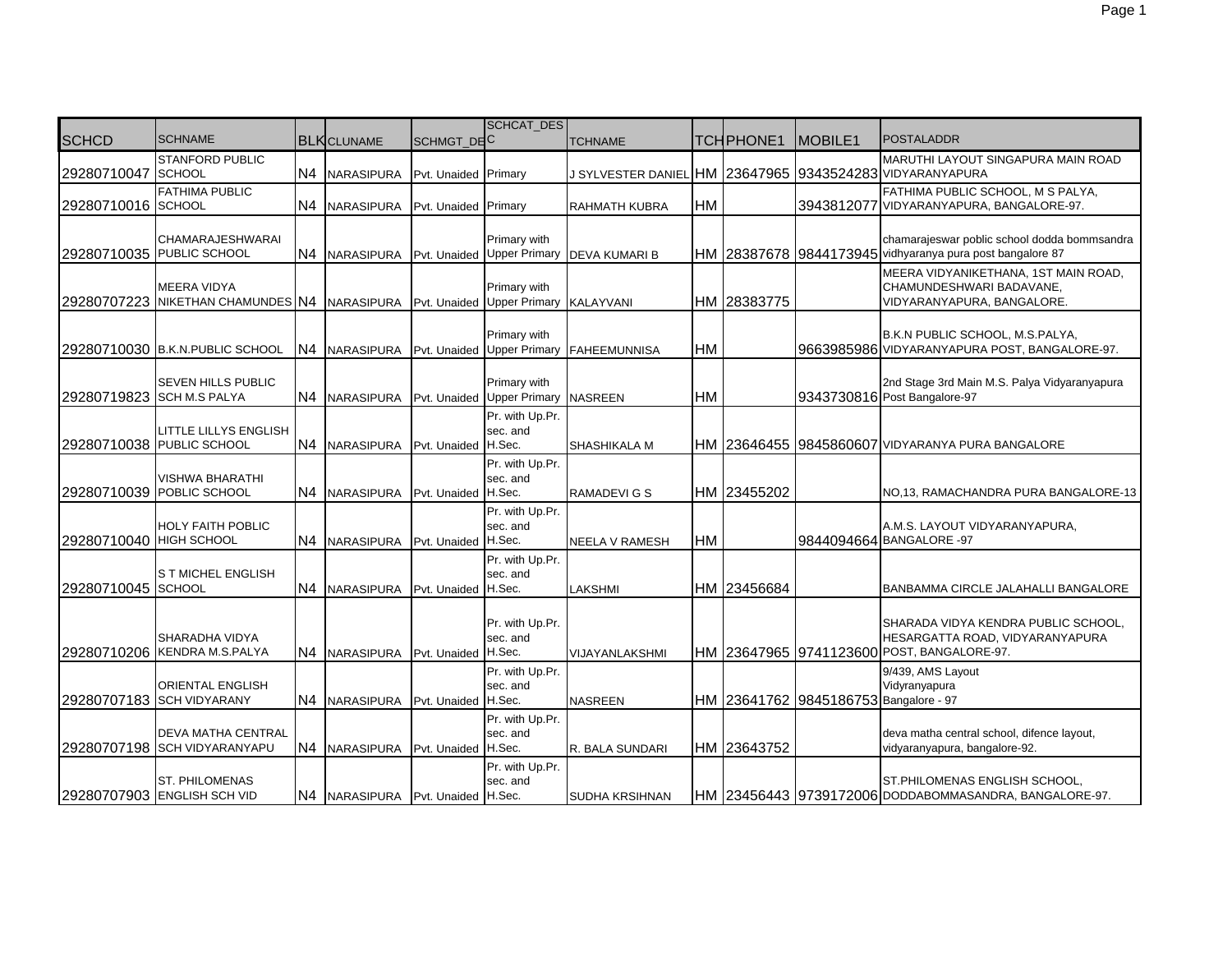|                      | <b>RIVERDAL PUB SCH</b>                               |                |                                |                     | Pr. with Up.Pr.<br>sec. and                |                               |           |             |                                 | RIVERDAL PUBLIC SCHOOL, #585, HMT                                                                                                   |
|----------------------|-------------------------------------------------------|----------------|--------------------------------|---------------------|--------------------------------------------|-------------------------------|-----------|-------------|---------------------------------|-------------------------------------------------------------------------------------------------------------------------------------|
|                      | 29280717503 VIDYARANYAPURAM                           | N <sub>4</sub> | NARASIPURA Pvt. Unaided H.Sec. |                     |                                            | <b>MEENA</b>                  |           |             |                                 | HM 23641145 9341733754 LAYOUT, VIDYARANYAPURA, BANGALORE-97.                                                                        |
| 29280710022 SCHOOL   | <b>MESKISHORA</b><br><b>KENDRA PUBLIC</b>             | N4             | NARASIPURA                     | Pvt. Unaided H.Sec. | Pr. with Up.Pr.<br>sec. and                | SIKH RAY CHAUDHUR HM 23641565 |           |             |                                 | 3RD STAGE 4TH MAIN 11TH CROSS<br>VIDHYARANYA PURA BANGALORE-560007                                                                  |
| 29280710029 SCHOOL   | SOUHARDA PUBLIC                                       | N4             | NARASIPURA                     | Pvt. Unaided        | Pr. with Up.Pr.<br>sec. and<br>H.Sec.      | <b>PRIYA ARAVIND</b>          |           |             | IHM I65993717 I998634627        | SOUHARDA PUBLIC SCHOOL, BHARATH<br>NAGAR, M.S.PALYA, BANGALORE-97.                                                                  |
|                      | <b>MILLENNIUM</b><br>29280710032 EDUCATION SOCIETY    | N4             | <b>NARASIPURA</b>              | Pvt. Unaided        | Pr. with Up.Pr.<br>sec. and<br>H.Sec.      | <b>RAMAYA</b>                 |           |             |                                 | MILLANNIUM EDUCATION SOCIETY,<br>DODDABOMMASANDRA,<br>RAMACHANDRAPURA ROAD.<br>HM 41728042 8884316739 VIDYARANYAPURA, BANGALORE-97. |
|                      | <b>JNANASINDHU</b><br>29280719818 VIDYARANYAPURAM     | N4             | NARASIPURA Pvt. Unaided H.Sec. |                     | Pr. with Up.Pr.<br>sec. and                | <b>SUSHELA B G</b>            |           |             |                                 | JNANASINDHU, VIDYARANYAPURA, 2ND MAIN<br>ROAD, CHAMUNDESHWARI LAYOUT,<br>HM 32955236 9945373812 BANGALOE-97                         |
|                      | SABARI NURSERY AND<br>29280710014 PRIMARY SCHOOL      | N4             | NARASIPURA                     | Pvt. Unaided        | Pr. with Up.Pr.<br>sec. and<br>H.Sec.      | SADHA SHIVAN K.T              |           |             |                                 | SABARI NURSARY AND PRIMARY SCHOOL,<br>HM 23646651 9980559992 VIDYARANYAPURA, BANGALORE-97.                                          |
| 29280710015 KENDRA   | NAVODAYA KISHORI                                      | N <sub>4</sub> | NARASIPURA                     | Pvt. Unaided        | Pr. with Up.Pr.<br>sec. and<br>H.Sec.      | <b>ARASANT</b>                |           |             |                                 | NAVODAYA KISHORI KENDRA, VARADARAJA<br>SWAMI LAYOUT, SINGAPURA,<br>HM 23457629 9845252254 VIDYARANYAPURA POST, BANGALORE-97.        |
| 29280719821          | <b>JOY PRI</b><br>VIDYARANYAPURAM                     | N <sub>4</sub> | NARASIPURA Pvt. Unaided        |                     | Pr. with Up.Pr.<br>sec. and<br>H.Sec.      | <b>VIDYA</b>                  |           | HM 23640801 |                                 | JOY HIGH SCHOOL, HMT LAYOUT,<br>VIDYARANYA PURA, BANGALORE-97.                                                                      |
| 29280720701          | <b>CHRISTHU RAJARA</b><br><b>CONVENT SCHOOL</b>       | N4             | NARASIPURA Pvt. Unaided        |                     | Pr. with Up.Pr.<br>sec. and<br>H.Sec.      | <b>SATHYA</b>                 |           |             | HM 32215993 9886869714          |                                                                                                                                     |
|                      | <b>RIJENCY PUB SCH</b><br>29280719820 VIDYARANYAPURAM | IN4            | <b>NARASIPURA</b>              | Pvt. Unaided        | Pr. Up Pr. and<br>Secondary<br>Only        | <b>UMA SRINIVASAN</b>         |           | HM 23642370 |                                 | #5/1. AMS Layout Vidyaranyapur Bangalore-97                                                                                         |
| 129280719837 INAGAR  | <b>SILOAM PUBLIC</b><br><b>SCHOOL KALYANA</b>         | N <sub>4</sub> | <b>NAGAVARA</b>                |                     | Primary with<br>Pvt. Unaided Upper Primary | <b>JACINTHA</b>               |           |             | IHM I25443411 I9945470319INAGAR | 3/4 BHYRAWESHWA LAYOUT KJALYANA                                                                                                     |
| 29280719810 SCHOOL   | <b>ORHARD PUBLIC</b>                                  | N <sub>4</sub> | <b>NAGAVARA</b>                | Pvt. Unaided        | Primary with<br><b>Upper Primary</b>       | <b>RIHANA BEGAM</b>           | <b>HM</b> |             |                                 | ORCHARD PUBLIC SCHOOL<br>9845320653 GOVINDAPURA                                                                                     |
| 29280708302 GOVINDAP | ST. DOMINIC SAVIO SCH                                 |                | N4 NAGAVARA                    | Pvt. Unaided H.Sec. | Pr. with Up.Pr.<br>sec. and                | <b>FREDRICK</b>               |           | HM 25441464 |                                 | Govindapura arebik colegel post bangalore<br>560045                                                                                 |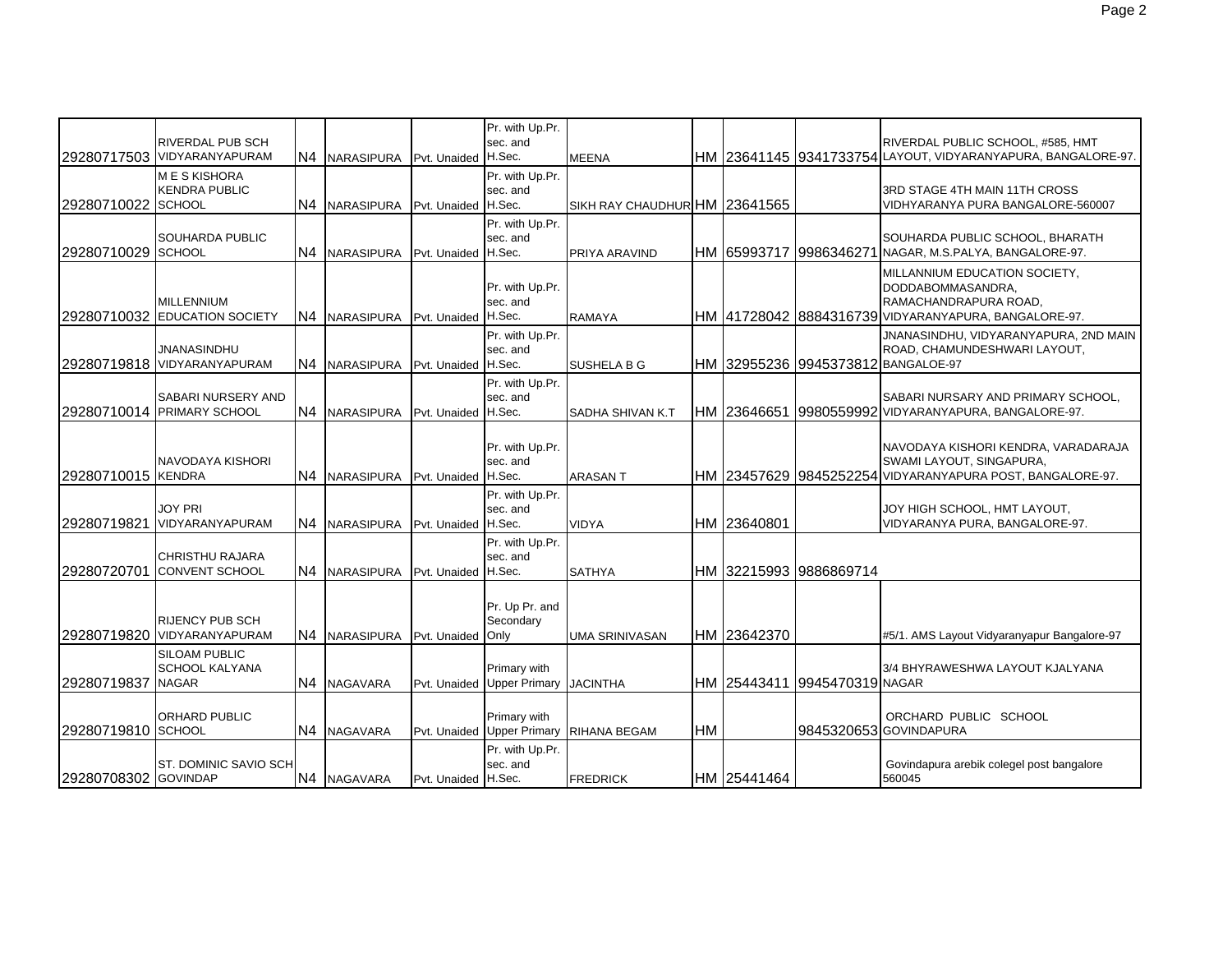|                          | <b>LITTLE GLADY'S</b><br>29280708303 PRIMARY SCHOOL  | N4.            | <b>NAGAVARA</b> | Pvt. Unaided H.Sec. | Pr. with Up.Pr.<br>sec. and | margaretpushpa       | <b>HM</b> |                                  | 9945268835 LITTLE GLADY, S PRIMARY SCHOOL                                                                          |
|--------------------------|------------------------------------------------------|----------------|-----------------|---------------------|-----------------------------|----------------------|-----------|----------------------------------|--------------------------------------------------------------------------------------------------------------------|
| 29280719804 00000        | <b>IMMANUEL HIGH</b><br>SCHOOLRAOOOOOOOO             |                | N4 NAGAVARA     | Pvt. Unaided H.Sec. | Pr. with Up.Pr.<br>sec. and | <b>RUTH SELVARAJ</b> |           |                                  | NEAR GLASS FACTORY NAGAWARA A.C.<br>HM 25442067 9341728356 POST BANGALORE                                          |
| 29280719807              | ASHRYA SCHOOL                                        | IN4.           | <b>NAGAVARA</b> | Pvt. Unaided H.Sec. | Pr. with Up.Pr.<br>sec. and | <b>CHANDRASHEKAR</b> |           |                                  | SRI SATHYA SAYEESHWARI VIDYA MANDIR<br>HM 23334515 9741420196 VEERANNANAPALYA BANGALORE-45                         |
| 29280709502 SCH HBR LA   | <b>ROYAL INDIAN PUBLIC</b>                           | N4             | <b>NAGAVARA</b> | Pvt. Unaided H.Sec. | Pr. with Up.Pr.<br>sec. and | <b>RAHATHUNNISA</b>  |           |                                  | #423 11TH CROSS 9TH MAIN ROAD 4TH<br>HM 25436699 9902164839 BLOCK HENNUR MARUTHI LAYOUT                            |
| 29280707170 VIDYALAYA    | <b>SREE SARASWATHI</b>                               |                | N4 NAGAVARA     | Pvt. Unaided H.Sec. | Pr. with Up.Pr.<br>sec. and | <b>KALAVASU</b>      |           | HM 42126081 9686339750 BANGALORE | HENNUR BANDE KALYAN NAGAR POST                                                                                     |
| 29280707171              | THE BEST PRIMARY<br><b>SCHOOL HBR</b>                |                | N4 NAGAVARA     | Pvt. Unaided H.Sec. | Pr. with Up.Pr.<br>sec. and | <b>SITHARAMA</b>     |           |                                  | НМ 125444148 1953555542215 BLOCK Н В R LAYOUT BANGALORE 560043                                                     |
| 29280707175 SCHOOL       | <b>NEW SUN BRIGHT</b>                                |                | N4 NAGAVARA     | Pvt. Unaided H.Sec. | Pr. with Up.Pr.<br>sec. and | <b>NAJMUNNISA</b>    | <b>HM</b> | 9141274631 POST,                 | 7TH B, RASHAD NAGAR, BANGALORE A.C.                                                                                |
| 29280707185 VIDYAL NAGAV | <b>SRI JNANA MARUTHI</b>                             | N4             | <b>NAGAVARA</b> | Pvt. Unaided H.Sec. | Pr. with Up.Pr.<br>sec. and | SURESH V.            | <b>HM</b> |                                  | 9379712032 NAGAVARA A.C. POST, BANGALORE                                                                           |
|                          | <b>KARNATAKA GENIUS</b><br>29280707188 ENG SCH ARABI | N4             | <b>NAGAVARA</b> | Pvt. Unaided H.Sec. | Pr. with Up.Pr.<br>sec. and | YOGENDRA K.          | <b>HM</b> |                                  | 9343447402 2ND CROSS UMMER NAGAR BANGALORE                                                                         |
| 29280707194 PURA         | <b>NEW NOBLE ENG SCH B</b>                           |                | N4 NAGAVARA     | Pvt. Unaided H.Sec. | Pr. with Up.Pr.<br>sec. and | <b>NIGAR E ALAM</b>  |           |                                  | NEW NOBAL ENG SCH B PURA<br>HM 25444552 9844117539 BANGALORE NORTH                                                 |
| 29280719808 SCHOOL       | SHARADA VIDYALAYA                                    | N4             | <b>NAGAVARA</b> | Pvt. Unaided H.Sec. | Pr. with Up.Pr.<br>sec. and | SUBBARAJU K          |           | HM 25446756 9448462093 NORTH     | SHARADHA VIDYANIKETHANA SCHOOL<br>CHIKKANNA LAYOUT, HENNUR, BANGALORE                                              |
|                          | <b>SRI SHARADA</b><br>29280719840 VIDYALAYA HENNUR   | N <sub>4</sub> | <b>NAGAVARA</b> | Pvt. Unaided H.Sec. | Pr. with Up.Pr.<br>sec. and | <b>K NAIDU</b>       | <b>HM</b> |                                  | CHIKKANNA LAYOUT HENNUR CROSS<br>9739777888 HENNUR 560043                                                          |
| 29280719836 SCHOOL       | ST. JAMES HIGH                                       | N <sub>4</sub> | <b>NAGAVARA</b> | Pvt. Unaided Only   | Secondary                   | <b>SR ROSEMARY.A</b> |           | HM 65671937 9341393004 BANGALORE | MARIYANNA PALYA H.A. FARM POST,                                                                                    |
| 29280700203 SAMASTE      | SIDDARATH VIDYA                                      |                | N4 MTHAHALLI    | Pvt. Unaided H.Sec. | Pr. with Up.Pr.<br>sec. and | NAGARTHNAMMA M. HM   |           |                                  | <b>BASAWESHVARA TEMPAL TOTAGERE</b><br><b>BANGALORE NORTH DASANAPUR HOBLI</b><br>9743197806 RAILVAGOLLAHALLI POST, |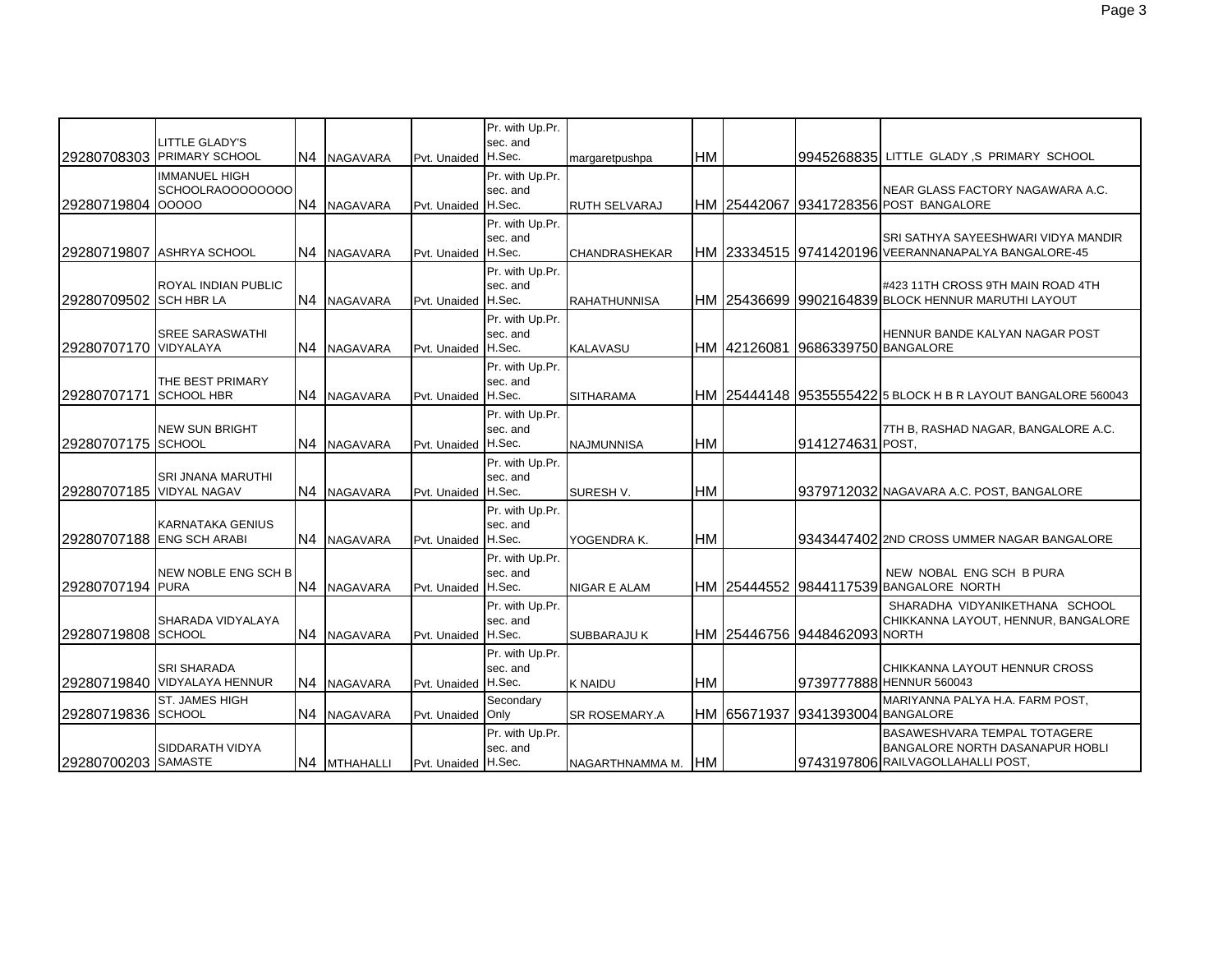| 29280716207           | <b>SRI BASAVA HIGH</b><br><b>SCHOOL HUSKUR</b>       |                | N4 MTHAHALLI                            | Pvt. Unaided         | Higher<br>Secondary<br>only/Jr.<br>College | SHASHIDHAR.C.M                                               | <b>HM</b> |            |                                     | HUSKUR AT POST DASANAPURA HOBLI<br>9845803774 NORTH -4 BANGALORE                                                    |
|-----------------------|------------------------------------------------------|----------------|-----------------------------------------|----------------------|--------------------------------------------|--------------------------------------------------------------|-----------|------------|-------------------------------------|---------------------------------------------------------------------------------------------------------------------|
| 29280703002 VIDYALAYA | <b>NAVASHAKTHI</b>                                   |                | N4 ABBIGERIE                            | Pvt. Unaided Primary |                                            | SREE RAMA REDDY MHM                                          |           |            | 8088430624 560015                   | Navashskthi vidyalaya shetti halli west bangalore                                                                   |
|                       | <b>SARASWATHI</b><br>29280704506 VIDYANIKETHAN       |                | N4 ABBIGERIE                            | Pvt. Unaided Primary |                                            | RAJALAKSHIMI                                                 | HM        |            |                                     | 9844788175 saraswathi vidayanikethn sheeti halli bangalore                                                          |
| 29280715002 SCHOOL    | <b>ST ALBAN'S ENGLISH</b>                            | N4             | <b>ABBIGERIE</b>                        | Pvt. Unaided         | Pr. with Up.Pr.<br>sec. and<br>H.Sec.      | <b>NAGAMMA</b>                                               |           |            | HM 23577340 9880734725 bangalore 97 | st albuns english schhol lakshmi pura croos                                                                         |
| 29280715102 CENTER    | <b>PAVITHRA IMS EDU</b>                              | N4             | ABBIGERIE                               | Pvt. Unaided         | Pr. with Up.Pr.<br>sec. and<br>H.Sec.      | <b>USHADEVI</b>                                              | HM 0      |            |                                     | PAVITHRA INSTITE OF EDUCATION H.M.R.<br>CHIKKABANAVARA POST YESWANTHPURA<br><b>HOBLI</b><br>9448051265 BANGALORE-90 |
|                       | UNIQUE PUBLIC SCH<br>29280704503 CHIKKABANAVA        | N4             | ABBIGERIE                               | Pvt. Unaided         | Pr. with Up.Pr.<br>sec. and<br>H.Sec.      | JM SHIVARAJANNA                                              |           |            | HM 23253566 9449162226 23253566     | ABBIGERELAYOUT SNEHAKOOTA ENCLAVE<br>CHIKKABANAVARA POST BANGALORE<br><b>NORTH</b>                                  |
|                       | 29280704508 RAINBOW ENG SCHOOL N4 ABBIGERIE          |                |                                         | Pvt. Unaided H.Sec.  | Pr. with Up.Pr.<br>sec. and                | <b>PARVATHI</b>                                              |           |            | HM I23253445 I9945183325 560090     | KEREGUDDADAHALLI ABBIGERE<br>CHIKKABANAVARA MAIN ROAD BANGALORE-                                                    |
|                       | 29280704509 AYYAPPA EDU CENTRE                       | IN4            | <b>ABBIGERIE</b>                        | Pvt. Unaided         | Pr. Up Pr. and<br>Secondary<br>Only        | <b>MANIMEGALAI</b>                                           |           |            |                                     | sree ayyappa educatin center 9\5 medra halli<br>HM 65734797 9343331282 chikabanawara post bangalore                 |
| 29280704511           | UNIQUE PUBLIC<br><b>ENGLISH SCHOOL</b>               | N <sub>4</sub> | ABBIGERIE                               |                      | Pvt. Unaided No Response                   | <b>CHINNAYYA</b>                                             |           |            |                                     | ABBIGERE LAYOUT, SENHAKOOTA ENCLAVE,<br>HM 23253566 9449162226 CHIKKABANVARA POST                                   |
|                       | 29280704202 CHAITANYA VIDYALAYA IN4                  |                | AGGARAHARA Pvt. Unaided                 |                      | Primary with<br>Upper Primary VARLAKSHMI   |                                                              | <b>HM</b> |            | 9242366605                          |                                                                                                                     |
|                       | 29280720204 SHYAM SCHOOL                             | N4.            | AGGARAHARA Pvt. Unaided Upper Primary   |                      | Primary with                               | <b>SHANAZ BEGUM</b>                                          | HM        |            |                                     | kogilu layout, Yalahanka post, Bellahalli main<br>9916484020 Road, Bangalore-64                                     |
| 29280720303 SCHOOL    | <b>ST.PAUL ENGLISH</b>                               | N4             |                                         |                      | Primary with                               | AGGARAHARA Pvt. Unaided Upper Primary AYEESHA SULTANA.N HM 0 |           |            |                                     | 9538369288 maruthi nagar kogilu layout bang-64                                                                      |
| 29280707802 SCHOOL    | <b>BHARATHI ENGLISH</b>                              | N4             | AGGARAHARA Pvt. Unaided H.Sec.          |                      | Pr. with Up.Pr.<br>sec. and                | ANURADHA                                                     |           | HM 3247761 |                                     | BANA NAGAR KATTIGENAHALLI I A F POST<br>9964401040 YELAHANKA BANGALORE-63                                           |
|                       | <b>SRI GNANA JYOTHI</b><br>29280704807 EDUCATION SOC |                | N4   AGGARAHARA   Pvt. Unaided   H.Sec. |                      | Pr. with Up.Pr.<br>sec. and                | LEELAVATHI                                                   | HM        |            |                                     | AGRAHARALAYOUT BANGALORE NORTH-4                                                                                    |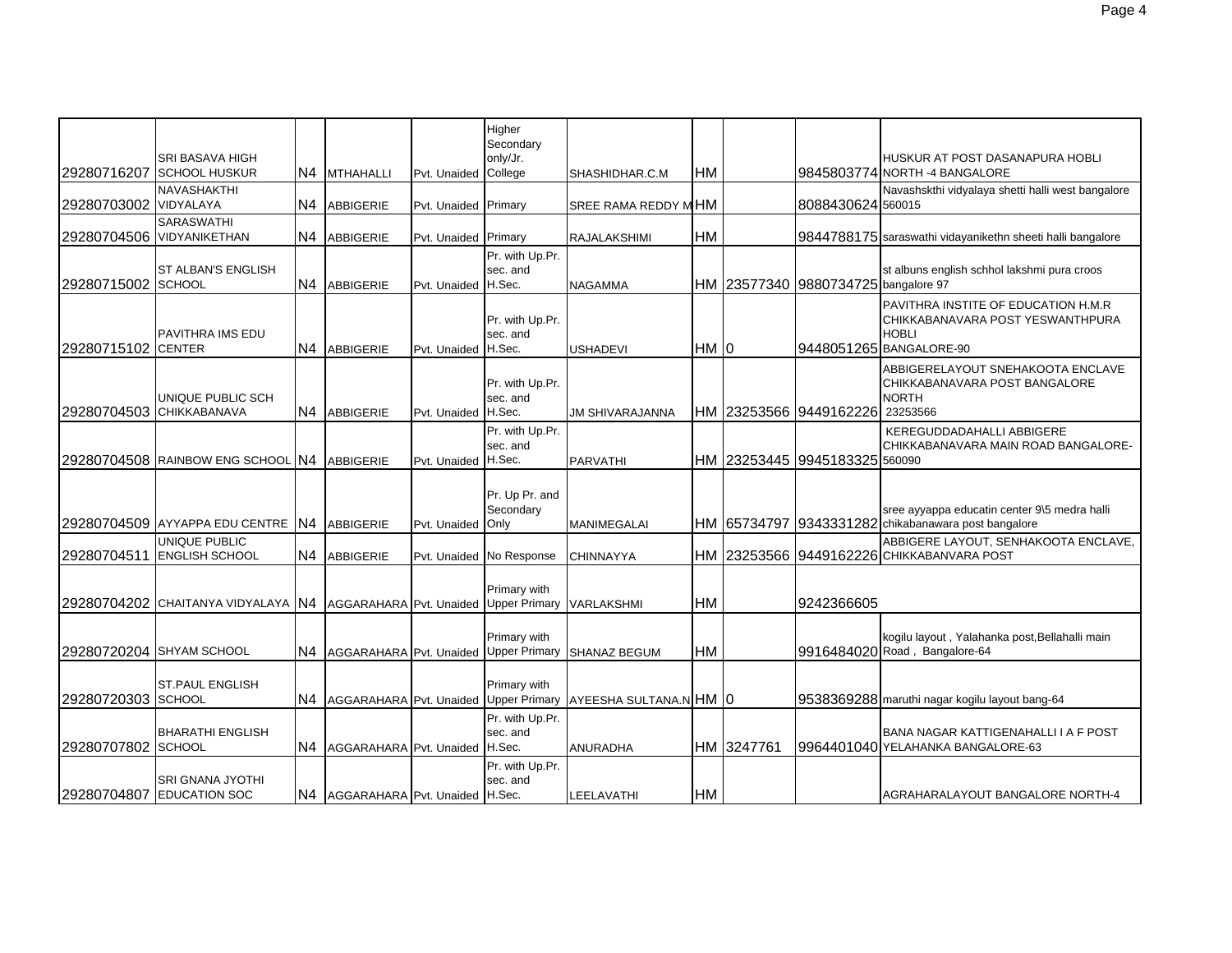|                    |                                                         |                |                                           | Higher<br>Secondary<br>only/Jr.            |                              |           |             | VIDYALAYA ENGLISH HIGH SCHOOL KIGILU                                               |
|--------------------|---------------------------------------------------------|----------------|-------------------------------------------|--------------------------------------------|------------------------------|-----------|-------------|------------------------------------------------------------------------------------|
|                    | 29280720206 SARASWATHI EDU SO.                          | N4             | AGGARAHARA Pvt. Unaided College           |                                            | <b>REEHANA</b>               |           |             | IHM I63160116 I9538369288 MAIN ROAD, YELAHANKA BANGALORE-64                        |
| 29280719904        | <b>VINAYAKA PUBLIC</b><br><b>SCHOOL</b>                 | N <sub>4</sub> | AGGARAHARA Pvt. Unaided College           | Higher<br>Secondary<br>only/Jr.            | SUNANDA.T.S                  |           |             | VINAYAKA, PABLIC SCHOOL<br>1stMainVINAYAKANAGAR BAGALUR CRASS                      |
| 29280704809        | <b>GEENA PUBLIC SCHOOL N4</b>                           |                | AGGARAHARA Pvt. Unaided                   | Higher<br>Secondary<br>only/Jr.<br>College | PAPE GOWDA C D               |           |             | JEENA VIDHYALAYA AGRAHARA LAYOUT<br>HM 23926408 9731009987 JAKKUR POST BANGALORE-4 |
| 29280712802        | <b>SRI MANJUNATH</b><br>VIDYALYA                        | N4             | MARALU KUNT Pvt. Unaided Primary          |                                            | <b>SIDDAPPA</b>              | <b>HM</b> |             | 9448033135 Bagalur Post Bangalore 49                                               |
| 29280710026        | L.N.R. ENGLISH<br><b>SCHOOL</b>                         | N <sub>4</sub> | KODIGEHALLI Pvt. Unaided Upper Primary    | Primary with                               | <b>SHUBHA</b>                | <b>HM</b> |             | LNR ENGLISH NURSARY AND PRIMARY<br>9902010104 SCHOOL, D.V NAGARA, BANGALORE-94.    |
| 29280710026 SCHOOL | L.N.R. ENGLISH                                          | N <sub>4</sub> | KODIGEHALLI Pvt. Unaided Upper Primary    | Primary with                               | <b>ARUN REEKHA</b>           | <b>HM</b> |             | LNR ENGLISH NURSARY AND PRIMARY<br>9902010104 SCHOOL, D.V NAGARA, BANGALORE-94.    |
| 29280710037        | RAJA RAJESHWARI<br><b>ENGLISH SCHOOL</b>                |                | N4 KODIGEHALLI Pvt. Unaided Upper Primary | Primary with                               | SHANTHAKUMARI.V              |           | HM 65625041 | 9739454733 DODDABOMMASANDRA BANGALORE 560097                                       |
| 29280710034 SCHOOL | <b>GODWIN PUBLIC</b>                                    | N <sub>4</sub> | KODIGEHALLI Pvt. Unaided H.Sec.           | Pr. with Up.Pr.<br>sec. and                | <b>CHANDRAKALA S</b>         |           |             | GODWIN PUBLIC SCHOOL, AMKO LAYOUT,                                                 |
|                    | P C L SCHOOL<br>29280710043 SAHAKARA NAGAR              | N4             | KODIGEHALLI Pvt. Unaided H.Sec.           | Pr. with Up.Pr.<br>sec. and                | <b>JAGADAMBA</b>             |           |             | HM 23539147 19342676397 SAHAKAR NAGAR BANGALORE                                    |
|                    | <b>SILICON VALLEY</b><br>29280710044 RESIDENTIAL SCHOOL | N4             | KODIGEHALLI Pvt. Unaided H.Sec.           | Pr. with Up.Pr.<br>sec. and                | RAJESHWARI GOPALAHM 40965449 |           |             | 5SILICON VALLEY ENGLISH SCHOOL                                                     |
| 29280719815 SCHOOL | <b>NEWTOWN PUBLIC</b>                                   | N <sub>4</sub> | KODIGEHALLI Pvt. Unaided H.Sec.           | Pr. with Up.Pr.<br>sec. and                | <b>NOOR PASHA</b>            |           |             | ist main maruthinagar muniyappa layout.<br>HM 23511046 9880292945 BANGALORE-94.    |
| 29280710013 URA    | <b>VIDYASPOORTHY</b><br><b>SCHOOLVIRUPAKSHAP</b>        | N4             | KODIGEHALLI Pvt. Unaided H.Sec.           | Pr. with Up.Pr.<br>sec. and                | <b>NAZIR BEGUM</b>           | <b>HM</b> |             | VIDYASPOORTHY SCHOOL,<br>9845925490 VIRUPAKSHAPURA, BANGALORE-97.                  |
|                    | <b>ST MARY'S PUBLIC</b><br>29280707177 SCHOOL SANJEE    |                | N4 KODIGEHALLI Pvt. Unaided H.Sec.        | Pr. with Up.Pr.<br>sec. and                | <b>GAYATHRIH</b>             | HM        |             | ST MARY'S PUBLIC SCHOOL, SANJEEVINI<br>9900061398 NAGARA, BANGALORE-560092.        |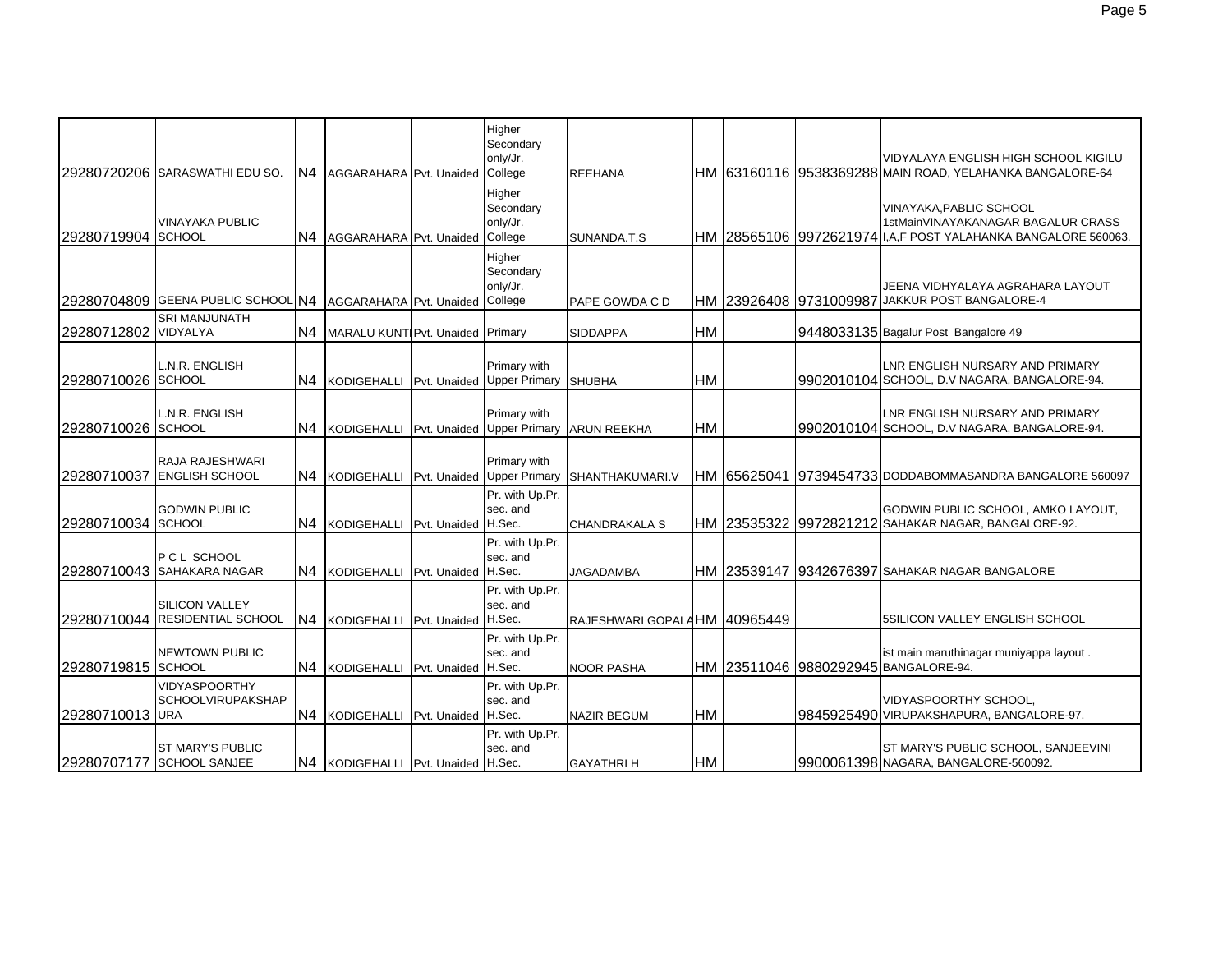| 29280707186 ENG SCH NAGA | <b>SHANTHI NIKETHANA</b>                                |                | N4 KODIGEHALLI                          | Pvt. Unaided H.Sec.  | Pr. with Up.Pr.<br>sec. and                | <b>PONMALAR</b>                                        |           | HM 25666436 |                    | SHANTHI NIKETHANA HIGH SCHOOL,<br>BADRAPPA LAYOUT, RING ROAD,<br>BANGALORE-94.                |
|--------------------------|---------------------------------------------------------|----------------|-----------------------------------------|----------------------|--------------------------------------------|--------------------------------------------------------|-----------|-------------|--------------------|-----------------------------------------------------------------------------------------------|
|                          | <b>CAUVERY HIGH SCH</b><br>29280707187 SAHAKARA NAGA    | N4             | KODIGEHALLI                             | Pvt. Unaided H.Sec.  | Pr. with Up.Pr.<br>sec. and                | SHOBHAN <sub>S</sub>                                   |           |             |                    | HM 23535678 9449385578 no.2387/1, E Block Sahakar nagar Bangalore-92.                         |
| 29280710005 KENDRA KODI  | SRI VINAYAKA VIDYA                                      | N4             | KODIGEHALLI                             | Pvt. Unaided H.Sec.  | Pr. with Up.Pr.<br>sec. and                | <b>HEMALATHA M</b>                                     |           |             |                    | HM   23433543   9880357297   Kodigehalli Sahakaranagar Post Bangalore-92                      |
| 29280707190 SAHAKARANAG  | <b>SCHOOL VIVEKANANDA</b>                               |                | N4 KODIGEHALLI                          | Pvt. Unaided College | Higher<br>Secondary<br>only/Jr.            | PUNITHA .R                                             |           |             |                    | SCHOOL OF VIVEKANANDA, #360, A BLOCK,<br>HM 23433559 9449054605 SAHAKAR NAGARA, BANGALORE-92. |
| 29280700403 VIDYAMANDIRA | <b>LPS SRINIVASA SAI</b>                                |                | N4 CHIKKAJALLA Pvt. Unaided Primary     |                      |                                            | ANU B.S                                                | <b>HM</b> |             | 9844421155 NORTH-4 | SRINIVASA SAI VIDHYA MANDIRA<br>TARABANAHALLI CHIKKAJALLA HOBLI<br><b>BANGALORE</b>           |
|                          | <b>KYATHRIN PUBLIC</b><br>29280700402 SCHOOL VIDYANAGAR | N <sub>4</sub> | <b>CHIKKAJALLA</b>                      |                      | Primary with<br>Pvt. Unaided Upper Primary | SUNEETHA.D                                             | HM IO     |             |                    | 9341383386 vidyanagar post bangalore north-                                                   |
| 29280710203 VIDYANGAR    | S.V. CENTRAL SCHOOL                                     |                | N4 CHIKKAJALLA                          |                      | Primary with<br>Pvt. Unaided Upper Primary | LIPIKA CHAKRAVARTHHM 32507376                          |           |             |                    | VIDHYA NAGAR BANGALORE 562157<br>YELAHANKA EXPORT TRINING CENTER                              |
| 29280700404 SCHOOL       | SHREE VIDYANIKETHAN                                     |                | N4 CHIKKAJALLA Pvt. Unaided H.Sec.      |                      | Pr. with Up.Pr.<br>sec. and                | <b>MALA</b>                                            |           |             |                    | SHREE VIDYANIKETHAN SCHOOL<br>HM 32447529 9342159996 VIDYANAGAR BANGALORE NORTH               |
| 29280706506 SCHOOL       | S V PUBLIC HIGH                                         |                | N4 CHIKKAJALLA Pvt. Unaided Higher Sec  |                      | Up. Pr.<br>Secondary and                   | LIPIKA KHAKRABARTY HM 32507370 9986392690 BANGALORE-57 |           |             |                    | S.N PUBLIC HIGH SCHOOL<br>VIDYANAGAR, NH-7<br>NEAR YELAHANKA AIRFORCE3 STATION                |
| 29280700170              | <b>MEC EPS</b><br><b>GANDHINAGAR</b>                    | IN4            | YELAHANKA OI Pvt. Unaided Upper Primary |                      | Primary with                               | SUJATHA B.M.                                           |           |             |                    | HM 28461324 9480701448 GANDHINAGAR, YELAHANKA BANGALORE                                       |
|                          | 29280720302 ST SUFI SCHOOL                              | N4             | YELAHANKA OI Pvt. Unaided Upper Primary |                      | Primary with                               | <b>MAHDU</b>                                           | <b>HM</b> |             |                    | 9845667329 MARUTHINAGAR YELAHANKA BANGALORE                                                   |
| 29280700183 YALAHANKA    | CAME BRIDJE ENG SCH                                     | N <sub>4</sub> | YELAHANKA OI Pvt. Unaided H.Sec.        |                      | Pr. with Up.Pr.<br>sec. and                | <b>M S KHAN</b>                                        |           | HM 28463235 |                    | NES OFFICE ROAD YELAHANKA BANGALORE -<br>64                                                   |
| 29280700128 YALAHANKA    | <b>GOODWILL EPS</b>                                     |                | N4 YELAHANKA OI Pvt. Unaided H.Sec.     |                      | Pr. with Up.Pr.<br>sec. and                | NAGARAJU                                               |           |             |                    | HM 28463239 9972257614 YELAHANKA OLD TOWN BANGALORE-560064                                    |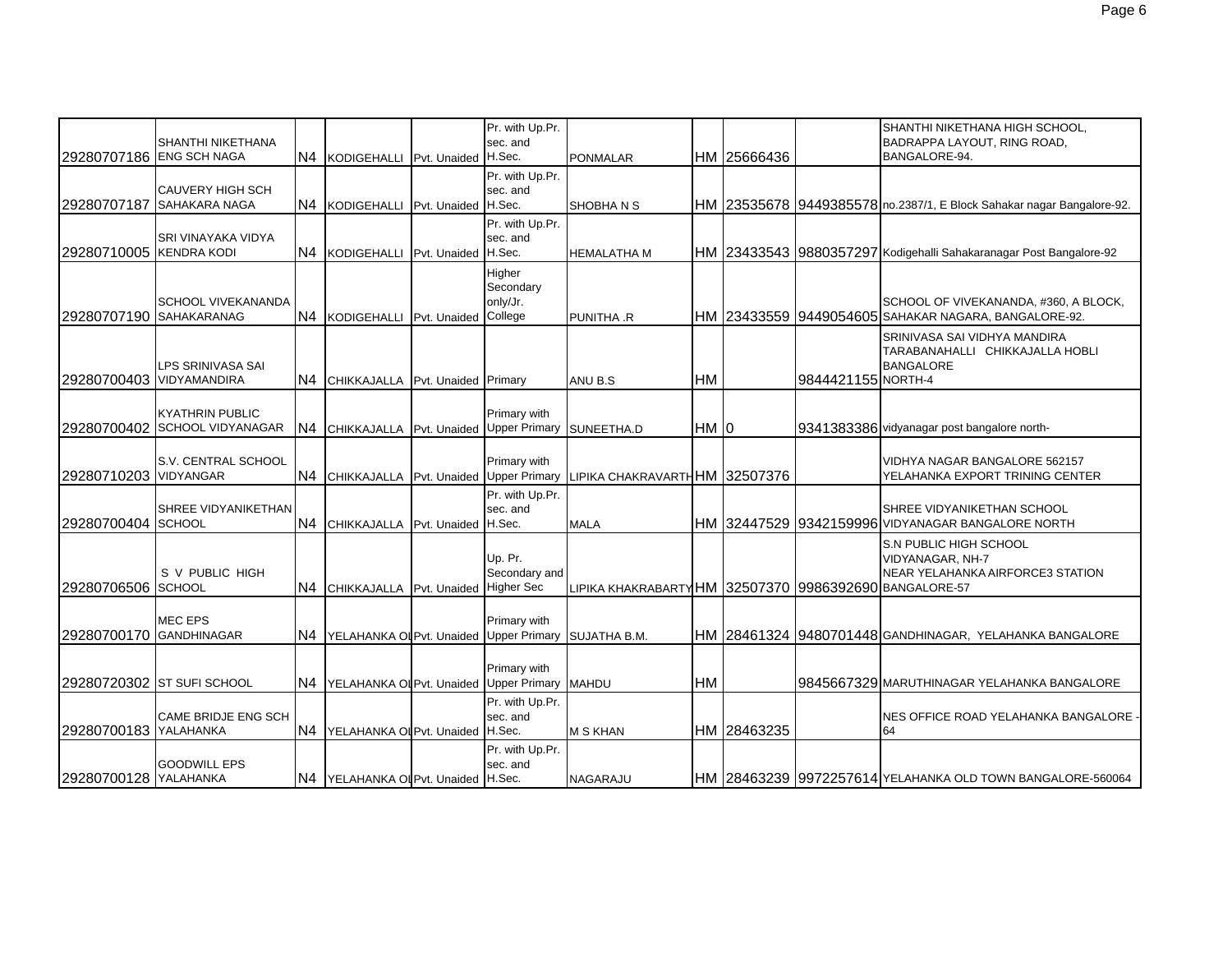|                        | RAMAKRISHNA HPS<br>29280720304 SCHOOL M NAGAR       | IN4.           | YELAHANKA OI Pvt. Unaided H.Sec.                     | Pr. with Up.Pr.<br>sec. and           | <b>GAYATHRIDEVI N S</b>                          |           |             |                                  | RAMAKRISHNA HPS MARUTHI NAGAR,<br>HM 65731674 9871402035 YELAHANKA BANGALORE-64                              |
|------------------------|-----------------------------------------------------|----------------|------------------------------------------------------|---------------------------------------|--------------------------------------------------|-----------|-------------|----------------------------------|--------------------------------------------------------------------------------------------------------------|
| 29280700132 YALAHANKA  | <b>GNANAGANGA EPS</b>                               | N4             | YELAHANKA OI Pvt. Unaided H.Sec.                     | Pr. with Up.Pr.<br>sec. and           | NAGRTNNAMMA                                      |           |             |                                  | OLD MIDDLE SCHOOL ROAD YELAHANKA OLD<br>HM 28461441 9164617924 TOWN BANGALORE-560064                         |
|                        | <b>SADGURUR HIGHER</b><br>29280700140 PRIMARY SHOOL | N4             | YELAHANKA OI Pvt. Unaided H.Sec.                     | Pr. with Up.Pr.<br>sec. and           | <b>B.N.BHARATHI</b>                              | <b>HM</b> |             |                                  | 9900923013 Brahman street, Yelahanka, Banglore-64                                                            |
|                        | 29280700160 KINTO CONVENT                           | N4             | YELAHANKA OI Pvt. Unaided H.Sec.                     | Pr. with Up.Pr.<br>sec. and           | <b>NAVAJ</b>                                     |           | HM 28796367 |                                  | YELAHANKA BANGALORE GANDHINAGARA<br><b>BANGALORE</b>                                                         |
| 29280700166 SCH SHANDY | NEW OXFORD ENGLISH                                  | N <sub>4</sub> | YELAHANKA OI Pvt. Unaided H.Sec.                     | Pr. with Up.Pr.<br>sec. and           | MANJULA B.R.                                     | <b>HM</b> |             |                                  | 9341301825 jakkur road yelahanka bangalore north                                                             |
| 29280700167            | <b>LITTLE ANGELS</b><br><b>GARDEN SCHOOL</b>        |                | N4 YELAHANKA OI Pvt. Unaided H.Sec.                  | Pr. with Up.Pr.<br>sec. and           | MADHURA DAYANANDHM 28463648 9241847247 BANGALORE |           |             |                                  | GARDEN ENGLISH HIGH SCHOOL 1278 1ST<br>CROSS 1ST MAIN GANPHINAGAR YELAHANKA                                  |
| 29280720301            | ALPHA PUBLIC SCH<br><b>MARUTHINAGARA</b>            |                | N4 YELAHANKA OI Pvt. Unaided H.Sec.                  | Pr. with Up.Pr.<br>sec. and           | <b>BINDHU</b>                                    |           |             |                                  | HM 28571191 8050510673 venkatala yelahanka bangalore                                                         |
|                        | <b>VIJAYA JYOTHI</b><br>29280700184 ENGLISH SCHOOL  | N4             | YELAHANKA OL Pvt. Unaided                            | Pr. with Up.Pr.<br>sec. and<br>H.Sec. | ZUHARA MUMTAZ                                    |           | HM 26678527 | 9686765481                       | KAMAKSHAMMA LAYOUT YELAHANKA<br><b>BANGALORE</b>                                                             |
| 29280700187 NILAYAM    | GNANABHARATHI VIDYA                                 |                | N4 YELAHANKA OLPvt. Unaided H.Sec.                   | Pr. with Up.Pr.<br>sec. and           | ASHOK KUMAR REDDIHM                              |           |             |                                  | 19448204190 Chowdeshwari layout, Yelahanka, Banglore-64                                                      |
| 29280701702 SCHOOL     | <b>OXFORD ENGLISH</b>                               | N <sub>4</sub> | YELAHANKA OI Pvt. Unaided H.Sec.                     | Pr. with Up.Pr.<br>sec. and           | <b>PRATHIMA</b>                                  | <b>HM</b> |             |                                  | SRINIVASAPURA KOGILU MAINROAD<br>9900178560 BANGALORE-560064                                                 |
| 29280700103 YALAHANKA  | <b>BHARAT EPS</b>                                   | N <sub>4</sub> | YELAHANKA OL Pvt. Unaided                            | Pr. with Up.Pr.<br>sec. and<br>H.Sec. | <b>JABEENA BEGUM</b>                             |           |             | HM 28920544 9845172786 BANGALORE | <b>BHARAT EPS YALAHANKA</b><br>YELAHANKA                                                                     |
| 29280720801            | <b>GNANA BHARATHI</b><br><b>PUBLICK SCHOOL</b>      | N4             | YELAHANKA NEPvt. Unaided Primary                     |                                       | <b>ASHOK</b>                                     | <b>HM</b> |             | 9844066900                       |                                                                                                              |
| 29280700142 SCHOOL     | <b>VIDHYA SAGAR</b>                                 | N4             | YELAHANKA NEPvt. Unaided Primary                     |                                       | SUNAND C P                                       |           | HM 65685172 | 9241148129 NORTH                 | ATTUR LAYOUT YELAHANKA BANGALORE                                                                             |
| 29280700304 SCHOOL     | PRODENCE PUBLICK                                    | N4             | YELAHANKA NEPvt. Unaided Primary                     |                                       | <b>VEENA V</b>                                   | <b>HM</b> |             | 9886004823                       | Judicial Lay Out Bangalore 560064                                                                            |
| 29280700134 YALAHANKA  | MEC KANNADA SCHOOL                                  |                | N4 YELAHANKA NEPvt. Unaided Upper Primary MANJUNATHA | Primary with                          |                                                  |           |             |                                  | M.E.C.KANNADA SCHOOL.NO.12, 9TH A<br>CROSS, NEW TOWN, YELAHANKA,<br>HM 43432121 9886348270 BANGALORE, 560064 |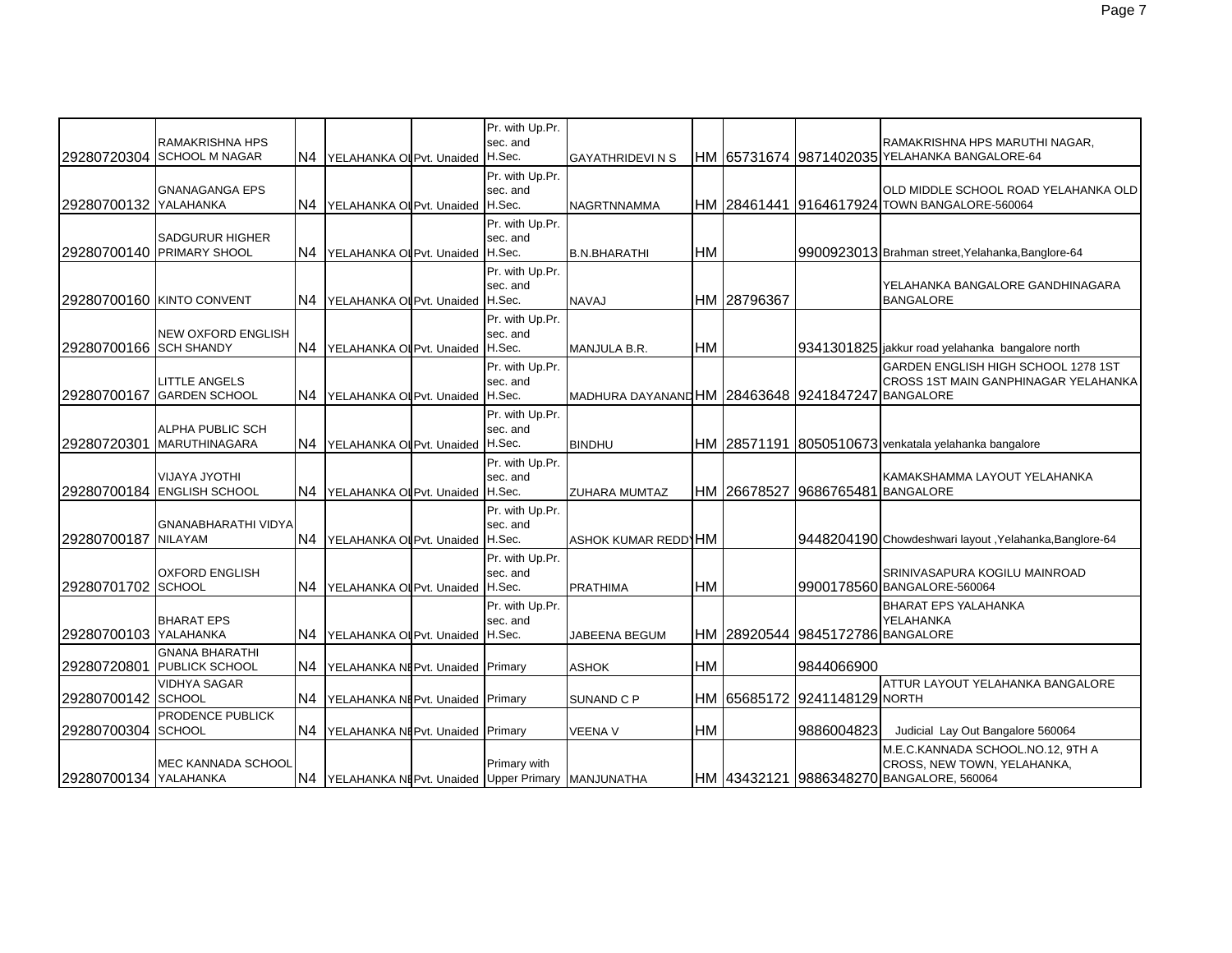|                    | 29280700138 POORNAPRAJNA HPS                                     | IN4            | YELAHANKA NEPvt. Unaided Upper Primary  | Primary with                | <b>MYNA REDDY</b>      |           | HM 42033482 |                               | No 6 . 9th B cross yelahanka New Town<br>Bangalore .560064                             |
|--------------------|------------------------------------------------------------------|----------------|-----------------------------------------|-----------------------------|------------------------|-----------|-------------|-------------------------------|----------------------------------------------------------------------------------------|
| 29280700406 SCHOOL | <b>SREE</b><br>VIDYANIKHETHANA                                   | N <sub>4</sub> | YELAHANKA NEPvt. Unaided Upper Primary  | Primary with                | MANJUNATHA T.H         | <b>HM</b> |             |                               | 9731725326 ATTUR LAYOUT NORTH - 4 BANGALORE                                            |
| 29280700148 HPS    | <b>SESHADRIPURAM ENG</b>                                         | N <sub>4</sub> | YELAHANKA NI Pvt. Unaided Upper Primary | Primary with                | <b>HEMAVATHIV</b>      |           | HM 22955375 |                               | CA, NO, 22, YELAHANKA NEW TOWN<br>BANGLORE-64                                          |
| 29280700172 S      | ADITHYA ENG HIGHER P                                             | N4             | YELAHANKA NEPvt. Unaided Upper Primary  | Primary with                | <b>MEENA KUMARI</b>    | <b>HM</b> |             |                               | 3RD CRASS ROAD YELAHANKA NEW TOWN<br>9342013581 4TH PHASE BANGALORE 560064             |
|                    | <b>VIDHYA SAGAR HIGHER</b><br><b>29280719909 PRIMARY SCHOOL</b>  | N4             | YELAHANKA NEPvt. Unaided Upper Primary  | Primary with                | BHAGAWATHPATIL         | <b>HM</b> |             |                               | 2ND MAIN ROAD, ATTUR LAYOUT,<br>9242159779 YELAHANKA BANGALORE                         |
| 29280700104 SCHOOL | <b>BRIGHT ENGLISH</b>                                            | N <sub>4</sub> | YELAHANKA NEPvt. Unaided H.Sec.         | Pr. with Up.Pr.<br>sec. and | <b>RASHMIP</b>         |           |             |                               | C.A.SITE, NO 27, 3RD STAGE YELAHANKA<br>HM 28460022 9900573706 NEW TOWN BANGALORE-64   |
|                    | SRI VIVEKA BALA<br>29280700141 MANDIRA SCHOOL                    | IN4            | YELAHANKA NEPvt. Unaided H.Sec.         | Pr. with Up.Pr.<br>sec. and | <b>GIRIJA</b>          |           |             |                               | C.A Site No 20 B Secter Yelahanka new town<br>HM 28463703 9902619827 Bangalore -560064 |
| 29280700144 EPS    | <b>SWAMY VIVEKANANDA</b>                                         | N <sub>4</sub> | YELAHANKA NEPvt. Unaided H.Sec.         | Pr. with Up.Pr.<br>sec. and | <b>CHANDRIKA N</b>     |           | HM 28461419 |                               | <b>SWAMY VIVEKANANDA EPS</b><br>yelahanka new town<br>bangalore                        |
|                    | 29280700151 ADARSHA VIDYALAYA                                    | N <sub>4</sub> | YELAHANKA NEPvt. Unaided H.Sec.         | Pr. with Up.Pr.<br>sec. and | <b>SHUBHA KRISHNAN</b> |           |             | HM 28566029 9632221212 560064 | C A Site 14 A Secter 80 Feet Road Bangalore                                            |
|                    | 29280700154 J.K INDIAN SCHOOL                                    | IN4            | YELAHANKA NEPvt. Unaided H.Sec.         | Pr. with Up.Pr.<br>sec. and | <b>THIMEGOWDA</b>      | <b>HM</b> |             | 9916434203 Bangalore-64       | M Ramayiah layout Atturu Yelahanka New Town                                            |
| 29280700158 PHASE  | <b>G.K NAIDU SCHOOL 4TH</b>                                      | N <sub>4</sub> | YELAHANKA NEPvt. Unaided H.Sec.         | Pr. with Up.Pr.<br>sec. and | <b>SAROJA</b>          |           |             |                               | HM 28096046 9845219426 BHB COLONY, YELAHANA NEW TOWN                                   |
|                    | <b>JNANA JYOTHI</b><br>29280700159 PRIMARY SCHOOL                | N <sub>4</sub> | YELAHANKA NEPvt. Unaided H.Sec.         | Pr. with Up.Pr.<br>sec. and | SHAILAJA H.S.          |           |             | HM 42033039 8861767015 64     | JNANA JYOTHI HIGH SCHOOL CA-23 3RD<br>CROSS YELAHANKA NEWTOWN BANGALORE-               |
|                    | <b>MERRY LAND ENG</b><br>29280700173 PRIMARY SCHOOL              | IN4.           | YELAHANKA NEPvt. Unaided H.Sec.         | Pr. with Up.Pr.<br>sec. and | <b>B.S. MAGANOOR</b>   | <b>HM</b> |             | 9342013581 TOWN               | NO 170&171 S F S 208 YALAHANKA NEW                                                     |
|                    | 29280700176 MOUNT MARY SCHOOL N4 YELAHANKA NEPvt. Unaided H.Sec. |                |                                         | Pr. with Up.Pr.<br>sec. and | <b>CLARET</b>          |           |             |                               | 5tH PHASE YELAHANKA NEW TOWN<br>HM 28563929 9986056672 BANGALORE 560064                |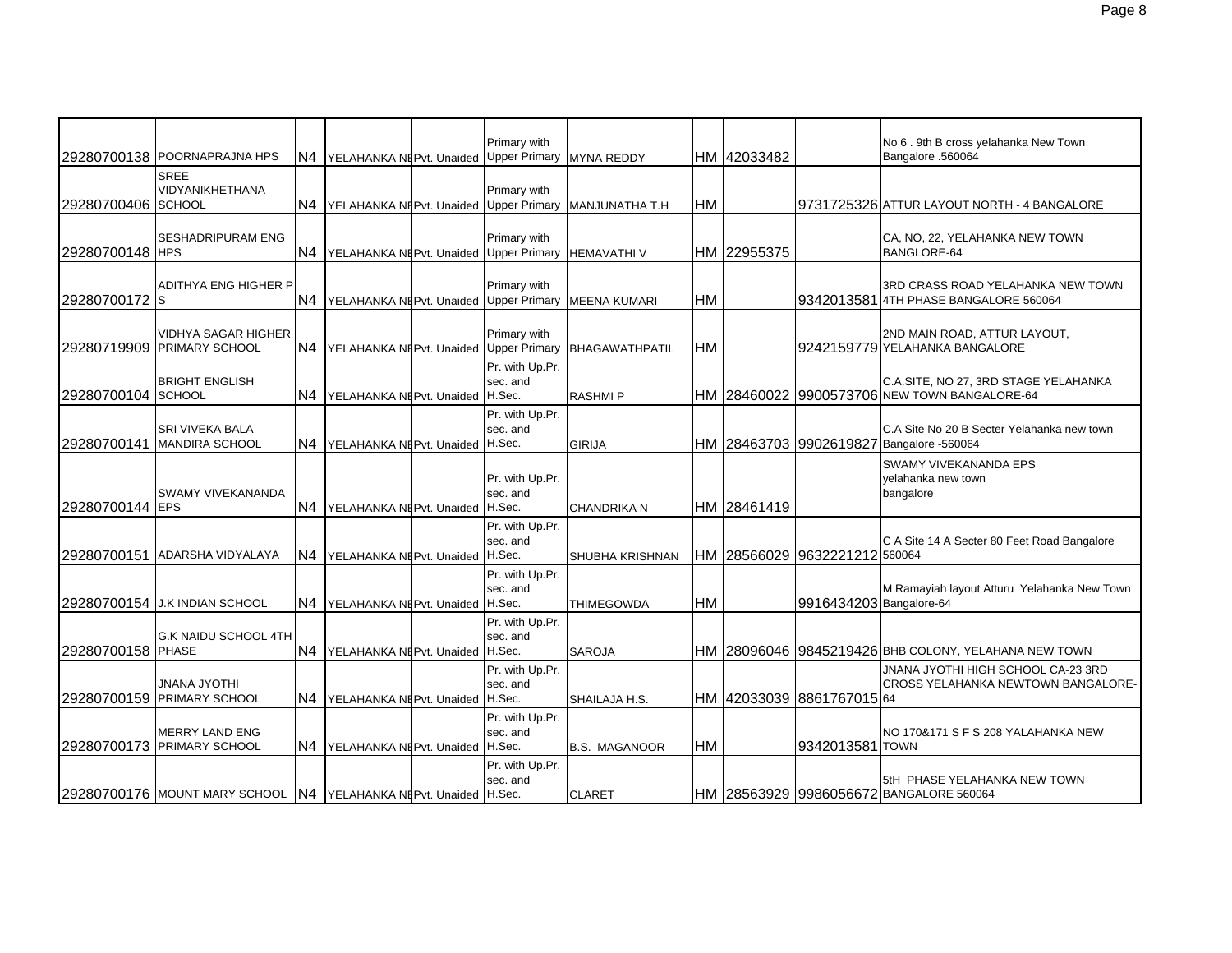| 29280719906 SCHOOL       | <b>PRAGATHI HIGH</b>                               | N <sub>4</sub> | YELAHANKA NEPvt. Unaided H.Sec.                       | Pr. with Up.Pr.<br>sec. and                | <b>RAJESWARI</b>        |           |             |                                  |                                                                                                                       |
|--------------------------|----------------------------------------------------|----------------|-------------------------------------------------------|--------------------------------------------|-------------------------|-----------|-------------|----------------------------------|-----------------------------------------------------------------------------------------------------------------------|
|                          | 129280700196 OOTY CONVENT YNT                      | N4             | YELAHANKA NI Pvt. Unaided H.Sec.                      | Pr. with Up.Pr.<br>sec. and                | <b>PUSHPA G</b>         |           |             |                                  | HM 28561633 9448504774 YELAHANKA BANGALORE -560064                                                                    |
| 29280700197 SCHOOL NYT   | NAGARUJUNA PUBLIC                                  | N <sub>4</sub> | YELAHANKA NEPvt. Unaided H.Sec.                       | Pr. with Up.Pr.<br>sec. and                | LEENA B H               |           |             |                                  | Bharathiya vidhya bhavana Nagarjuna<br>vidhyanikethan 38/1<br>HM 65372602 9916720346 Ramagandanahalli yelahanka hobli |
| 29280700127              | <b>GNANA DEEPIKA</b><br><b>SHARGAVI ED CNTR</b>    | N <sub>4</sub> | YELAHANKA NI Pvt. Unaided H.Sec.                      | Pr. with Up.Pr.<br>sec. and                | <b>MEERA DUTT</b>       |           |             | НМ  28561445  9845231323 РОSТ    | 8TH MAIN ROAD NYAYANGA LAYOUT G K VK                                                                                  |
|                          | <b>NEW EDUCATION</b><br>29280700303 PUBLIC SCHOOL  | N4             | YELAHANKA NI Pvt. Unaided H.Sec.                      | Pr. with Up.Pr.<br>sec. and                | LAKSHMI                 |           |             |                                  | 8TH CRASS ROAD. A SECTOR RAGAVENDRA<br>HM 28564074 9591022386 MATTADA EMBAGA, YELAHANKA NEW TOWN                      |
|                          | <b>SHESHADRIPURAM</b><br>29280700175 PUBLIC SCHOOL | N <sub>4</sub> | YELAHANKA NEPvt. Unaided                              | Pr. Up Pr. and<br>Secondary<br>Only        | <b>B R K MURTHY</b>     |           | HM 22955376 |                                  | MATHER DAIRY ROAD, YELAHANKA NEW<br>TOWN, BANGALORE                                                                   |
| 29280700102 SCHOOL       | <b>AGRAGAMI PUBLIC</b>                             | N4             | YELAHANKA NEPvt. Unaided                              | Pr. Up Pr. and<br>Secondary<br>Only        | <b>J ANCY WINS RUBY</b> |           | HM 32922725 |                                  | YELAHANKA NEW TOWN BANGALORE 560064                                                                                   |
| 29280700199 SCHOOL       | MEC ENGLISH HIGH                                   | N4             | YELAHANKA NEPvt. Unaided College                      | Higher<br>Secondary<br>only/Jr.            | DEVAKI N. BHAT K.       |           |             |                                  | HM 43432100 9538851304 9TH A, NEW TOWN YELAHANKA BANGALORE                                                            |
| 29280719908 SCHOOL       | <b>VDHYA SAGAR HIGH</b>                            | N <sub>4</sub> | YELAHANKA NEPvt. Unaided                              | Higher<br>Secondary<br>only/Jr.<br>College | <b>KAMALAKAR PATIL</b>  |           |             |                                  | IHM 165668991 192421597791ATTURLAYOUT YELAHANKA BANGALORE-64                                                          |
| 29280706416 BAGALAGUNTE  | NEW NOBEL SCHOOL                                   | N4             | T.DASARAHALLPvt. Unaided Primary                      |                                            | <b>BHAVANI J</b>        |           |             |                                  | BAGALAGUNTE MAIN ROAD T DASARAHALLI<br>HM 28912493 9341737217 BANGALORE 73                                            |
| 29280706418 VIDYA MANDIR | <b>SHANTHINI KETHANA</b>                           | N <sub>4</sub> | T.DASARAHALL Pvt. Unaided Primary                     |                                            | <b>RASHMI</b>           |           |             | HM 65309830 9845804969 BANGALORE | M E I LAYOUT BAGALAGUNTE NORTH-4                                                                                      |
|                          | <b>SAGAR COVENT</b><br>29280711809 MANJUNATHNAGAR  | N <sub>4</sub> | T.DASARAHALL Pvt. Unaided Upper Primary               | Primary with                               | <b>LATHA MANI</b>       | <b>HM</b> |             | 9241835097 73                    | NAGASANDRA POST NORTH -4 BANGALORE -                                                                                  |
| 29280707406 VIDYALAYA    | <b>ACHARAYA GURU</b><br><b>PARAMPARA</b>           |                | N4 T.DASARAHALLPvt. Unaided Upper Primary MANJULA L M | Primary with                               |                         | <b>HM</b> |             |                                  | 8453388567 dasanapura north-4 bangalore                                                                               |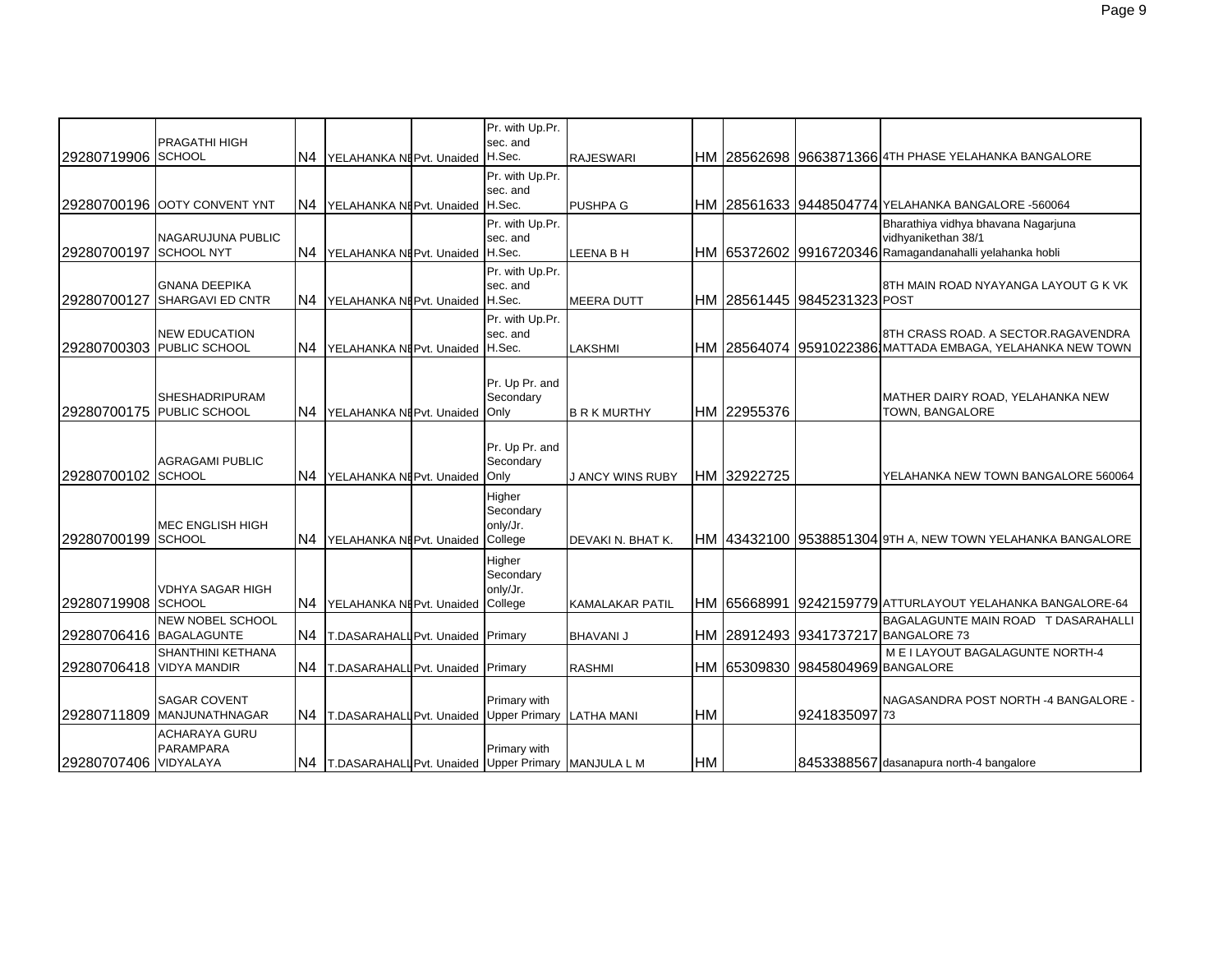|                          | 29280706417 PHOENIX CONVENT                        | N <sub>4</sub> | T.DASARAHALL Pvt. Unaided Upper Primary MALA | Primary with                          |                                                        | <b>HM</b> |             | 9141559771                      | BAGALAGUNTE NAGASANDRA POST NEAR<br><b>IMAHALAKSHMI TEMPLE BANGALORE-73</b>                     |
|--------------------------|----------------------------------------------------|----------------|----------------------------------------------|---------------------------------------|--------------------------------------------------------|-----------|-------------|---------------------------------|-------------------------------------------------------------------------------------------------|
|                          | <b>LAWRENCE ENG</b><br>29280717604 SCHOOL TD HALLI | N4             | T.DASARAHALL Pvt. Unaided H.Sec.             | Pr. with Up.Pr.<br>sec. and           | <b>MYMUNNISA</b>                                       | <b>HM</b> |             | 9740257469 DASARAHALLI          | KALYANA NAGAR 44TH CROSS T                                                                      |
| 29280717607              | <b>STANDARD ENGLISH</b><br><b>SCHL TD HALLI</b>    | N4             | T.DASARAHALL Pvt. Unaided H.Sec.             | Pr. with Up.Pr.<br>sec. and           | <b>INDIRANIK</b>                                       |           | HM 65675921 |                                 | NEW EXTENSION T DASARAHALLI NORTH -4<br><b>BANGALORE</b>                                        |
| 29280717608 PEENYA DAS   | PREETHI ENGLISH SCH                                | N <sub>4</sub> | T.DASARAHALL Pvt. Unaided H.Sec.             | Pr. with Up.Pr.<br>sec. and           | <b>MERCY PAUL</b>                                      |           |             | HM 25900729 9448023315 BANALORE | KALASTHI NAGAR PEENYA T DASARAHALLI                                                             |
| 29280717611              | <b>SHARADHA VIDYA</b><br><b>MADIR T.DARA</b>       | N <sub>4</sub> | T.DASARAHALL Pvt. Unaided H.Sec.             | Pr. with Up.Pr.<br>sec. and           | <b>FAREEDA ATHAR</b>                                   |           |             |                                 | HM 28397695 9731208553 coconut garden road t dasarahalli bangalore                              |
| 29280717616 VIDYANIKETAN | <b>SHREE RANGA</b>                                 | N4             | T.DASARAHALL Pvt. Unaided                    | Pr. with Up.Pr.<br>sec. and<br>H.Sec. | <b>BALKRISHNA</b>                                      |           | HM 23720486 |                                 |                                                                                                 |
|                          | SOUNDARYA HPS<br>29280709606 HAVAN OOR EXTENT      | N <sub>4</sub> | T.DASARAHALL Pvt. Unaided H.Sec.             | Pr. with Up.Pr.<br>sec. and           | CHINNAMMA P.P.                                         |           | HM 23700231 |                                 | NAGASANDRA POST, BANGALORE-560073                                                               |
| 29280706411              | <b>SLN SCHOOL</b><br><b>BAGALAGUNTE</b>            | N <sub>4</sub> | T.DASARAHALL Pvt. Unaided H.Sec.             | Pr. with Up.Pr.<br>sec. and           | <b>VINUTHA G K</b>                                     | <b>HM</b> |             |                                 | NAGASANDRA POST BAGALAGUNTE NORTH -<br>99808760384 BANGALORE -73                                |
| 29280706412 BAGALAGUNTE  | <b>VIJAYASHREE SCH</b>                             | N4             | T.DASARAHALL Pvt. Unaided                    | Pr. with Up.Pr.<br>sec. and<br>H.Sec. | <b>GATYATHRI</b>                                       | HM        |             |                                 | HESARAGHATTA MAIN ROAD BAGALAGUNTE                                                              |
|                          | <b>NISARGA SCHOOL</b><br>29280716904 CHIKKASANDRA  | N <sub>4</sub> | T.DASARAHALL Pvt. Unaided H.Sec.             | Pr. with Up.Pr.<br>sec. and           | UDAY RATHNA KUMAI HM 28399795 9448075862 BANGALORE -73 |           |             |                                 | SIDEDAHALLI NAGASANDRA POST                                                                     |
| 29280706408 SCHOOL       | <b>SPOORTHI ENGLISH</b>                            | N4             | T.DASARAHALL Pvt. Unaided H.Sec.             | Pr. with Up.Pr.<br>sec. and           | <b>S K RANGRAJAN</b>                                   |           |             |                                 | <b>BAGALAGUNTE NAGASANDRA POST</b><br>HM 28398005 8951253573 HESARAGHATTA ROAD BANGALORE 560073 |
| 29280711810 L&HPS MANJU  | <b>VIJAYA SHREE KAN</b>                            | N <sub>4</sub> | T.DASARAHALL Pvt. Unaided                    | Pr. with Up.Pr.<br>sec. and<br>H.Sec. | VIJAYALAKSHMI                                          | <b>HM</b> |             |                                 | NAGASANDRA POST, MANJUNATHA NAGAR<br>9738219689 BANGALORE-73                                    |
| 29280706413 BAGAL        | <b>SILICON</b><br><b>INTERNATIONAL SCH</b>         | N4             | T.DASARAHALL Pvt. Unaided H.Sec.             | Pr. with Up.Pr.<br>sec. and           | <b>MAHADEVA</b>                                        | HM        |             | 9844132670 NORTH                | SIDEDAHALLI M.H.R. LAYOUT BANGALORE                                                             |
|                          | 29280706403 SRINIDHI SCHOOL                        |                | N4 T.DASARAHALLPvt. Unaided H.Sec.           | Pr. with Up.Pr.<br>sec. and           | <b>ANURADHA</b>                                        |           |             |                                 | 6th CROSS DEFENCE COLONY<br>HM 32965866 9880250845 NAGASANDRA POST                              |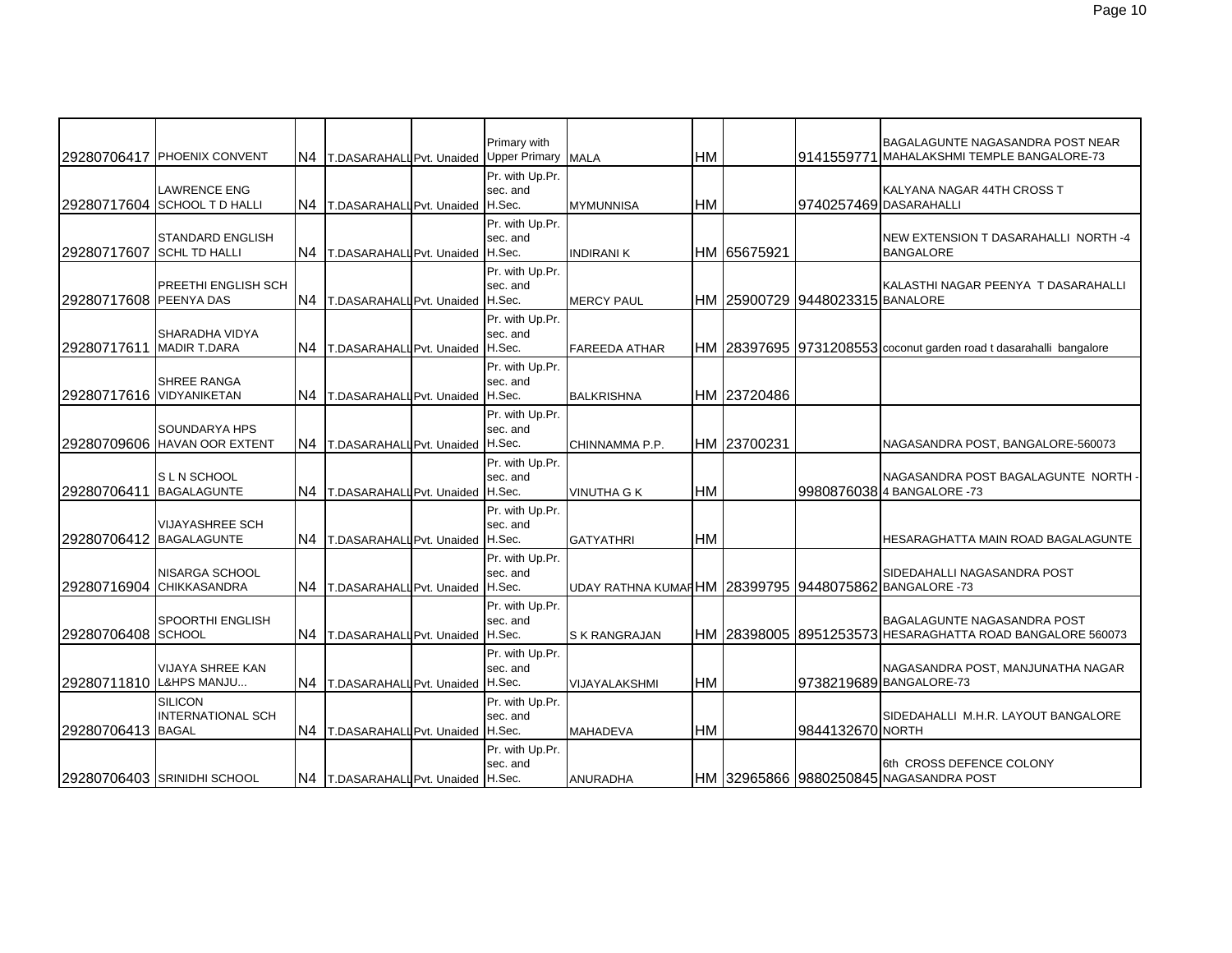|                        | <b>BLOSSOMS SCHOOL</b><br>29280706406 BAGALGUNTEMAIN      | N4             | T.DASARAHALL Pvt. Unaided H.Sec.   |                      | Pr. with Up.Pr.<br>sec. and                | <b>VINUTHA S</b>     |           |                                  | bagalagunte main road 18th cross nagasandra<br>HM 28374763 9986408143 post bangalore-73               |
|------------------------|-----------------------------------------------------------|----------------|------------------------------------|----------------------|--------------------------------------------|----------------------|-----------|----------------------------------|-------------------------------------------------------------------------------------------------------|
| 29280706407            | <b>KUVEMPU MEMORIAL</b><br><b>SCHOOL</b>                  | N <sub>4</sub> | T.DASARAHALL Pvt. Unaided H.Sec.   |                      | Pr. with Up.Pr.<br>sec. and                | KAVITHA R            |           | HM 65838290 9986441763 Bangalore | 12 th cross bagalagunteNagasandra post                                                                |
|                        | <b>VIDYO PRAGYA SCH</b><br>29280706410 HAVANURU BADAV     |                | N4 T.DASARAHALL Pvt. Unaided       |                      | Pr. Up Pr. and<br>Secondary<br>Only        | MR K S SRIDHAR       |           |                                  | 14TH K M TUMKUR ROAD NORTH-4<br>HM 28391399 9845719488 BANGALORE -73                                  |
| 29280717615 SCHOOL     | <b>SREE GEETHA HIGH</b>                                   | IN4            | T.DASARAHALL Pvt. Unaided College  |                      | Higher<br>Secondary<br>only/Jr.            | NAGESHA N            | <b>HM</b> |                                  | PRASHANTHA NAGARA T DASARAHALLI<br>9945051258 NORTH-4 BANGALORE                                       |
| 29280703902 SCHOOL     | JNANA JYOTHI VIDYALA                                      |                | N4 RAJANKUNTE Pvt. Unaided H.Sec.  |                      | Pr. with Up.Pr.<br>sec. and                | KHYARUNNISA          | <b>HM</b> |                                  | JNANA JYOTHI VIDYALAYA RAJANUKUNTE<br>9481487446 RAJANUKUNTE POST BANGALORE NORTH                     |
| 29280701802 SHALE      | SAI SHANKARA VIDYA                                        |                | N4 RAJANKUNTE Pvt. Unaided H.Sec.  |                      | Pr. with Up.Pr.<br>sec. and                | <b>BOMMAIAH H M</b>  |           |                                  | SAI SHANKARA VIDYA SHALA<br>SRIRAMANAHALLI RAJANUKUNTE POST<br>HM 32009369 9341393708 BANGALORE NORTH |
|                        | 29280703903 SURYODAYA SCHOOL                              |                | N4 RAJANKUNTE                      | Pvt. Unaided College | Higher<br>Secondary<br>only/Jr.            | <b>BASAVARAJU M.</b> |           |                                  | SURYODAYA SCHOOL RAJANUKUNTE POST<br>HM 28468204 9972852256 BANGALORE NORTH                           |
| 29280707403 MAKALI     | <b>SRUTHI PUB SCH</b>                                     | N4             | <b>KUDRAGERA</b>                   | Pvt. Unaided H.Sec.  | Pr. with Up.Pr.<br>sec. and                | <b>ASHOKA H P</b>    |           | HM 23716289 8123484986 BANGALORE | ALUR ROAD DASANAPURA HOBLI NORTH -4                                                                   |
| 29280707405 DASANAPURA | ST MARY'S SCHOOL                                          |                | N4 KUDRAGERA                       | Pvt. Unaided H.Sec.  | Pr. with Up.Pr.<br>sec. and                | PRINCE T MATHEWS     | <b>HM</b> | 9448557572 562123                | ST.MARYS ENGLISH HIGH SCHOOLPARIMALA<br>NAGAR DASANA PURA BANGALORE NORTH                             |
| 29280712402            | <b>SUMAN VIDYA</b><br><b>SAMSTHE</b><br><b>MARASANDRA</b> |                | N4 KAKOLU                          |                      | Primary with<br>Pyt. Unaided Upper Primary | MAHADESHWARASHA HM   |           | 9945973761                       | Hesaraghatta Hobli<br>Marasandra village<br>Bangalore north - 561203                                  |
|                        | 29280712403 BRILLIANT SCHOOL                              |                | N4 KAKOLU                          |                      | Primary with<br>Pvt. Unaided Upper Primary | <b>SUMITHRA M</b>    | <b>HM</b> | 9980672529 thaluk                | marasandra doddatumakur post, bangalore north                                                         |
| 29280711208 PUR        | ARUNODAYA HIGH<br><b>SCHOOL KAMAKSHI</b>                  | N <sub>4</sub> | <b>KAKOLU</b>                      | Pvt. Unaided College | Higher<br>Secondary<br>only/Jr.            | NANJEGOWDA           |           | HM 28479502 9538005486 BANGALORE | KAMAKSHIPURA BYATHA POST NORTH -4                                                                     |
| 29280700302 SCHOOL     | <b>JAGRUTHI PUBLIC</b>                                    |                | N4 HUNSEMARAN Pvt. Unaided Primary |                      |                                            | VIJAYA M.            | <b>HM</b> |                                  | VIDYANAGAR CROSS BETTAHALASUR POST<br>9844408309 BANGALORE NORTH                                      |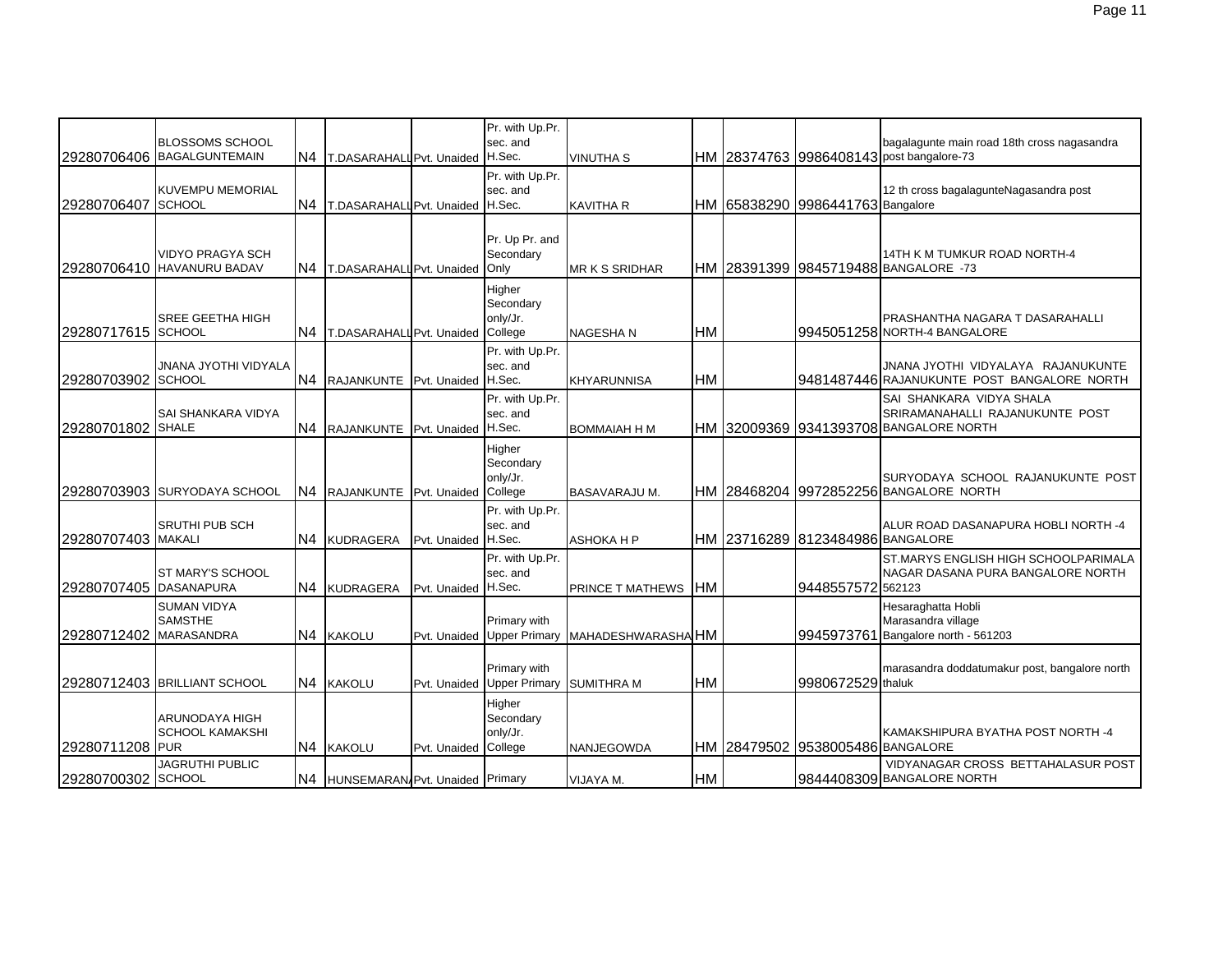| 29280708802 SCHOOL       | NALANDA VIDYALA                                                | N4             | HUNSEMARAN/Pvt. Unaided Primary     |                                     | <b>GANGAMMA</b>                                         | <b>HM</b> |             | 9844262971       | Nalanda Vidyalaya Hosahalli Road,<br>Hunasamaranahalli Bangalore North 562157                     |
|--------------------------|----------------------------------------------------------------|----------------|-------------------------------------|-------------------------------------|---------------------------------------------------------|-----------|-------------|------------------|---------------------------------------------------------------------------------------------------|
| 29280705303 SCHOOL       | <b>SAI VIDYAMANDIRA</b>                                        | N <sub>4</sub> | HUNSEMARAN/Pvt. Unaided Primary     |                                     | <b>GAYTHRI N.R.</b>                                     |           |             |                  | SAI VIDYAMANDIRA BETTAHALSURU<br>HM 126672025 19980822027 BETTAHALSURU POST BANGALORE NORTH       |
|                          | <b>OXFORD ENG SCHOOL</b><br>29280702103 SONNAPPANNAHALLI       | N <sub>4</sub> | HUNSEMARAN/Pvt. Unaided H.Sec.      | Pr. with Up.Pr.<br>sec. and         | <b>FATHIMA BEGUM</b>                                    | <b>HM</b> |             |                  | OXFORD ENGLISH SCHOOL BETTAHALASUR<br>9916299745 CROSS BANGALORE NORTH                            |
|                          | 29280714502   HSLN VIDYA SAMASTHE N4                           |                | HESARGATTA Pvt. Unaided Primary     |                                     | <b>ASHOK KHANAPUR</b>                                   | HM        |             |                  | HESARAGATTA BNGALORE NORTH                                                                        |
| 29280709605 SAMASTHE     | <b>ST ANNS VIDYA</b>                                           | N4             | HESARGATTA Pvt. Unaided H.Sec.      | Pr. with Up.Pr.<br>sec. and         | <b>CHINNAPPA</b>                                        |           | HM 8466412  |                  | HESARAGATTA BANGALORE NORTH                                                                       |
| 29280709608 HESARAGHAT   | <b>NATIONAL PUBLIC SCH</b>                                     |                | N4 HESARGATTA Pvt. Unaided H.Sec.   | Pr. with Up.Pr.<br>sec. and         | <b>GOPALA RAJ ARAS</b>                                  | <b>HM</b> |             | 9343491134 NORTH | BILIJAJI ROAD HESARAGHATTA BANGALORE                                                              |
| 29280709609 HESARAGAT    | <b>HSLN ENGLISH PRI SCH</b>                                    |                | N4 HESARGATTA Pvt. Unaided H.Sec.   | Pr. with Up.Pr.<br>sec. and         | <b>ASHOK KHANAPUR</b>                                   |           |             |                  | HM 28446369 9448375994 hesaragatta bangalore                                                      |
| 29280709611              | VIVEKANADA<br>VIDYAVARDAKA<br><b>SCHOOL</b>                    | N4             | HESARGATTA Pvt. Unaided H.Sec.      | Pr. with Up.Pr.<br>sec. and         | <b>GEETHA SHANKAR</b>                                   |           |             |                  | NO. 279/3, VIVEKANANDA NAGAR,<br>HM 28446277 9742923609 HESARAGATTA, BANGALORE                    |
|                          | JYOTHI VIDYALAYA<br>29280709612 HESARAGHATTA                   | N4             | HESARGATTA Pvt. Unaided H.Sec.      | Pr. with Up.Pr.<br>sec. and         | ANJANEYA MURTHY BHM 28466379 9448882313 NORTH BANGALORE |           |             |                  | CPC. COPLEX, HESARAGHATTA, BANGALORE                                                              |
| 29280709610 VIDYALAYA    | <b>JNANABHARATHI</b>                                           | N4             | HESARGATTA Pvt. Unaided             | Pr. Up Pr. and<br>Secondary<br>Only | <b>GAYATHRI H V</b>                                     | HM        |             |                  | JANABHARATHI VIDYALAYA HESARAGHATTA<br>9900534890 BANGALORE. 560088                               |
| 29280707703              | <b>GANGANGA PUBLIC</b><br><b>SCHOOL</b><br><b>DODDABYALKER</b> |                | N4 DOODDA BYAL Pvt. Unaided Primary |                                     | SHALINI, A                                              | <b>HM</b> |             |                  | <b>GANAGANGA PUBLIC SCHOOL</b><br>DODDABYALAKERE. SHIVAKOTE [POST]<br>9035422104 BANGALORE 560089 |
|                          | <b>CES CONVENT</b><br>29280707003 CHIKKABANAVARA               |                | N4  DOODDA BYAL Pvt. Unaided H.Sec. | Pr. with Up.Pr.<br>sec. and         | NAVIDA PARAHATH                                         |           |             |                  | HM 65618657 9902294893 Hesaragatta Main Road Bangalora 560090                                     |
|                          | <b>M.E.I. IN TERNATIONAL</b><br>29280707013 SCHOOL KEMPAP      |                | N4 DOODDA BYAL Pvt. Unaided H.Sec.  | Pr. with Up.Pr.<br>sec. and         | <b>PUTTARAJU B</b>                                      | HM        |             |                  | KEMPAPURA ROAD, HESARAGATTA MAIN<br>9964774380 ROAD CHIKKABANAVARA BANGALORE -90                  |
| 29280711402 KUMBARA HALL | <b>DOLPHIN PUDLI SCH</b>                                       |                | N4  DOODDA BYAL Pvt. Unaided H.Sec. | Pr. with Up.Pr.<br>sec. and         | GRACY.B                                                 |           | HM 28466993 |                  | hesaraghatta main road bangalore                                                                  |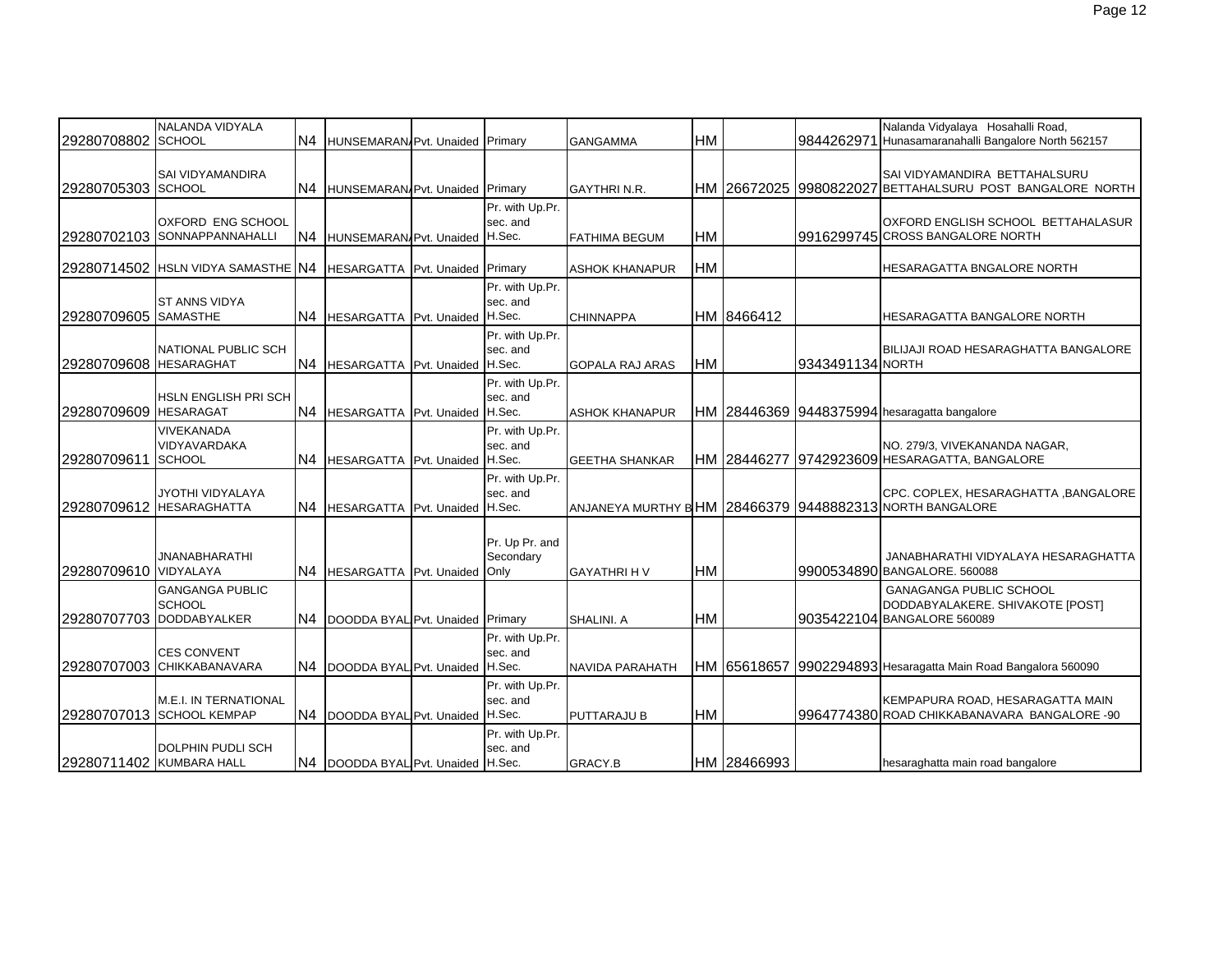|                         | 29280701302 ST ANTHONY SCHOOL                                           | N <sub>4</sub> | DOODDA BYAL Pvt. Unaided           | Pr. with Up.Pr.<br>sec. and<br>H.Sec. | <b>MAHIMA DAS</b>       | <b>HM</b> | 9481421042 BANGALORE          | TARABANAHALLI POST NORTH -4                                                                 |
|-------------------------|-------------------------------------------------------------------------|----------------|------------------------------------|---------------------------------------|-------------------------|-----------|-------------------------------|---------------------------------------------------------------------------------------------|
| 29280701902 KENDRA      | SRI GOPAL VIDYA                                                         | IN4            | DOODDA BYAL Pvt. Unaided           | Pr. Up Pr. and<br>Secondary<br>Only   | SOMESHEKARAIAN PI HM    |           | 9036621932 BANGALORE          | SOLADEVANAHALLI MAHALAKSHMI NAGAR<br><b>HESARAGHATTA MAIN ROAD NORTH-4</b>                  |
|                         | 29280707704 ST. PHILOMINA SCHOOL N4  DOODDA BYAL Pvt. Unaided Secondary |                |                                    | Upper Pr. and                         | <b>VANI GOPAL</b>       |           | HM 23474828 9480091189 hobli  | doddabyaladakere shivakote post hesaraghatta                                                |
| 29280707199 RISE SCHOOL | <b>SRI VINAYAKA SUN</b>                                                 | N <sub>4</sub> | BYATARANPUR Pvt. Unaided           | Pr. with Up.Pr.<br>sec. and<br>H.Sec. | <b>MERCY THOMAS</b>     |           |                               | <b>NO.9 COFFEE BOARD LAYOUT HEBBAL</b><br>HM 22330742 9742669015 KEMPAPURABANGALORE-560024  |
| 29280718102 SCHOOL      | <b>SUMA PRATHAMIKA</b>                                                  | N4             | BYATARANPUR Pvt. Unaided           | Pr. with Up.Pr.<br>sec. and<br>H.Sec. | RAMESH C.A.             | <b>HM</b> |                               | VAYUNANDANA LAYOUT, 2ND CROSS<br>19448018191 HEBBAL KEMPAPURA BANGALORE                     |
| 29280718301 HIGH SCHOOL | <b>B.G. NATIONAL PUBLIC</b>                                             | N4             | BYATARANPUR Pvt. Unaided           | Pr. with Up.Pr.<br>sec. and<br>H.Sec. | <b>VIMALA VARMA P S</b> |           |                               | NO316/317 7TH CROSS JAKKUR LAYOUT<br>HM 23623031 9141754137 JAKKUR POST, BANGALORE          |
| 29280707137             | <b>KENNA ENGLISH</b><br><b>SCHOOL JAKKUR</b>                            | N <sub>4</sub> | BYATARANPUR Pvt. Unaided H.Sec.    | Pr. with Up.Pr.<br>sec. and           | <b>ANAND</b>            | HM        |                               | 193419819031 JAKKUR BANGALORE-560064                                                        |
| 29280719809 SCHOOL      | PRIYA DARSHINI                                                          | N4             | BYATARANPUR Pvt. Unaided H.Sec.    | Pr. with Up.Pr.<br>sec. and           | <b>VIJAYA KUMARI</b>    |           |                               | HM 23628399 9448659064 HEBBAL KEMPAPURA BANGALORE                                           |
| 29280719811 SLV SCHOOL  |                                                                         | N4             | BYATARANPUR Pvt. Unaided           | Pr. with Up.Pr.<br>sec. and<br>H.Sec. | <b>VENKATESH</b>        | <b>HM</b> |                               | AMRUTHALLI SAHARA NAGAR POST NORTH -<br>93428392394 BANGALORE                               |
| 29280719805 SCHOOL      | SRI RAMA VIDYALAYA                                                      | N <sub>4</sub> | BYATARANPUR Pvt. Unaided           | Pr. with Up.Pr.<br>sec. and<br>H.Sec. | <b>GANGABHVANI</b>      |           | HM 23637720 9341170060        | 103/2, behind flying trining school jakkur layout,<br>bangalore-64                          |
| 29280719803 KEMPAPURA   | <b>KENNATH GERJE SCH</b>                                                | N4             | BYATARANPUR Pvt. Unaided           | Pr. with Up.Pr.<br>sec. and<br>H.Sec. | DR N P ASTHANA          |           |                               | NO.57 7TH CROSS, BHUWANSHWARI NAGAR<br>HM 23533329 9980590640 COFFEE BOARD LAYOUT BANGALORE |
| 29280718401             | ST. JOHNS ENGLISH<br><b>SCHOOL AMRUTHAHAL</b>                           | N4             | BYATARANPUR Pvt. Unaided           | Pr. with Up.Pr.<br>sec. and<br>H.Sec. | <b>PADMAKSHI</b>        |           |                               | JAKKUR CROSS AMRUTHALLI                                                                     |
| 29280707189 KENDRA BYAT | SRI VINAYAKA VIDYA                                                      | N <sub>4</sub> | BYATARANPUR Pvt. Unaided           | Pr. with Up.Pr.<br>sec. and<br>H.Sec. | <b>SUSHEELAMMA</b>      |           |                               | HM 23431174 9845609382 BYATARAYANAPURA BANGALORE NORTH-4                                    |
|                         | <b>GREEN CONTRY</b><br>29280707196 PUBLIC SCH B PURA                    |                | N4 BYATARANPUR Pvt. Unaided H.Sec. | Pr. with Up.Pr.<br>sec. and           | <b>ALLAN MATHEW</b>     |           | HM 23534259 9535487053 560092 | GREEN CONTRY PUBLIC SCH B PURA<br>AMRUTHAHALLI BANGALORE NORTH                              |